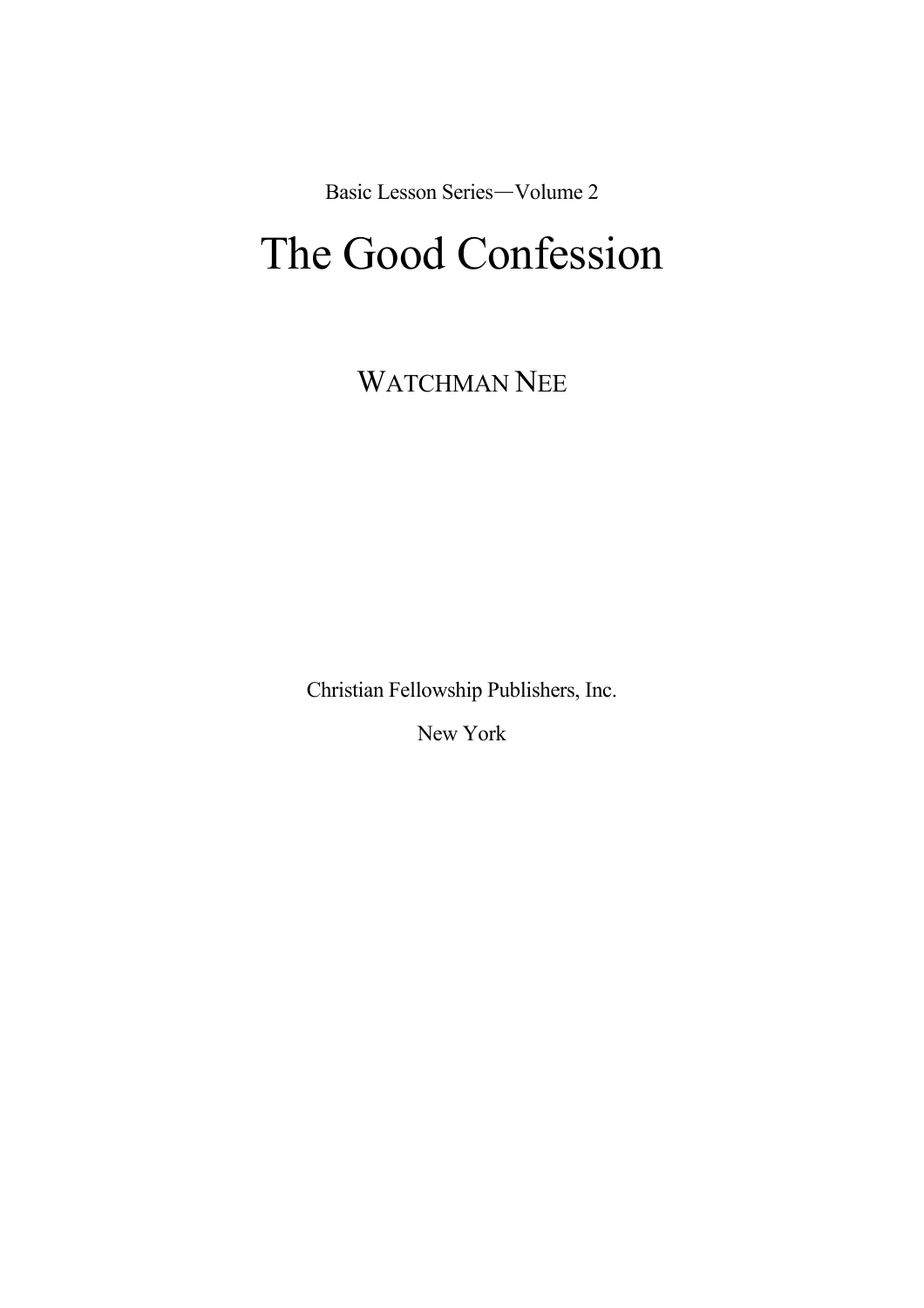Copyright ©1973 Christian Fellowship Publishers, Inc. New York All Rights Reserved

ISBN 0-935008-05-5

Available from the Publishers at:

11515 Allecingie Parkway Richmond, Virginia 23235

PRINTED IN U.S.A.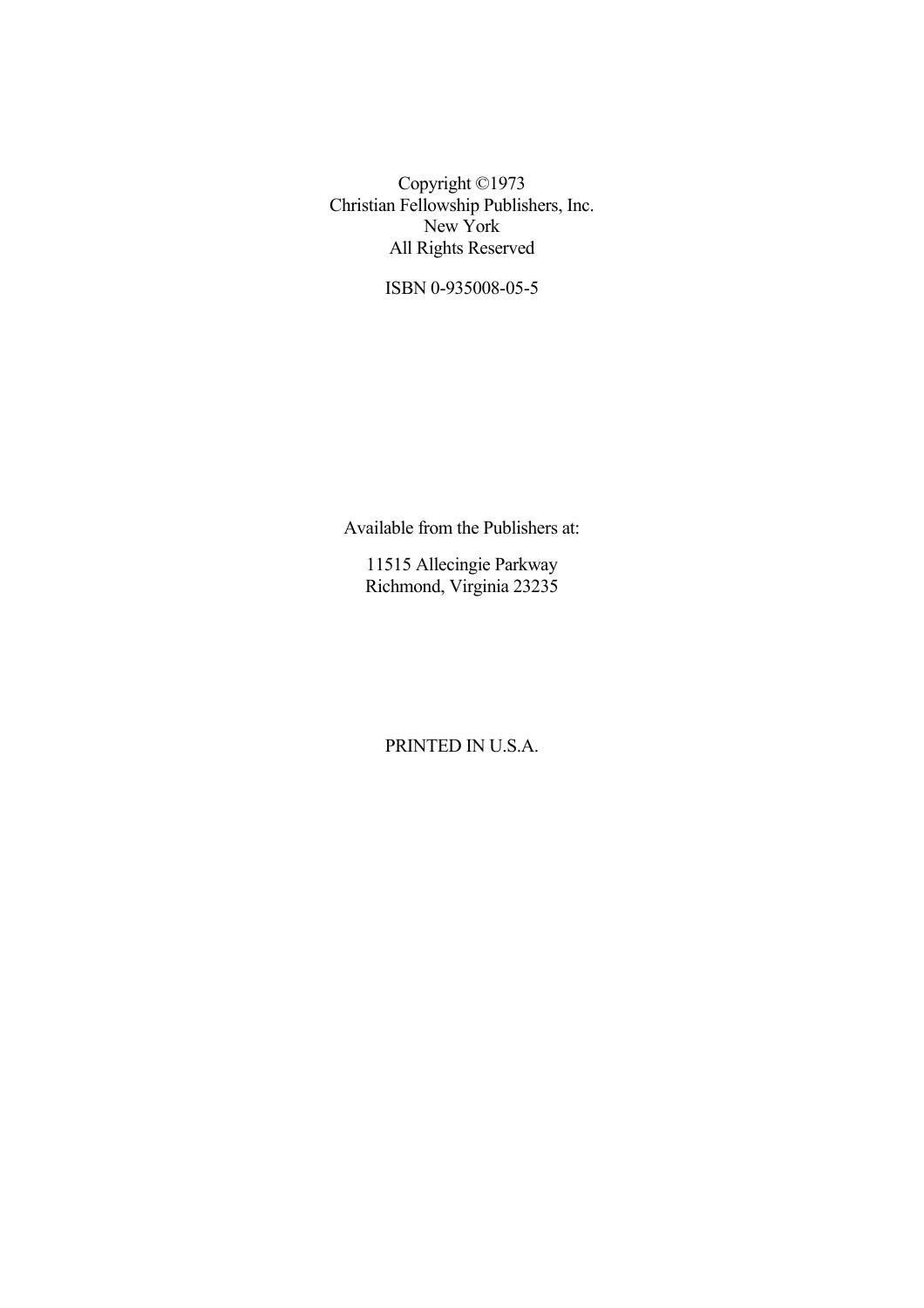Basic Lesson Series—Volume 2

# **CONTENTS**

| <b>8. PUBLIC CONFESSION</b>         |    |
|-------------------------------------|----|
| 9. SEPARATED FROM THE WORLD         | 19 |
| 10. THE ELIMINATION OF DISTINCTIONS | 35 |
| 11. WITNESSING                      | 51 |
| 12. HOW TO LEAD PEOPLE TO CHRIST    | 69 |
| <b>13. HOUSEHOLD SALVATION</b>      | 89 |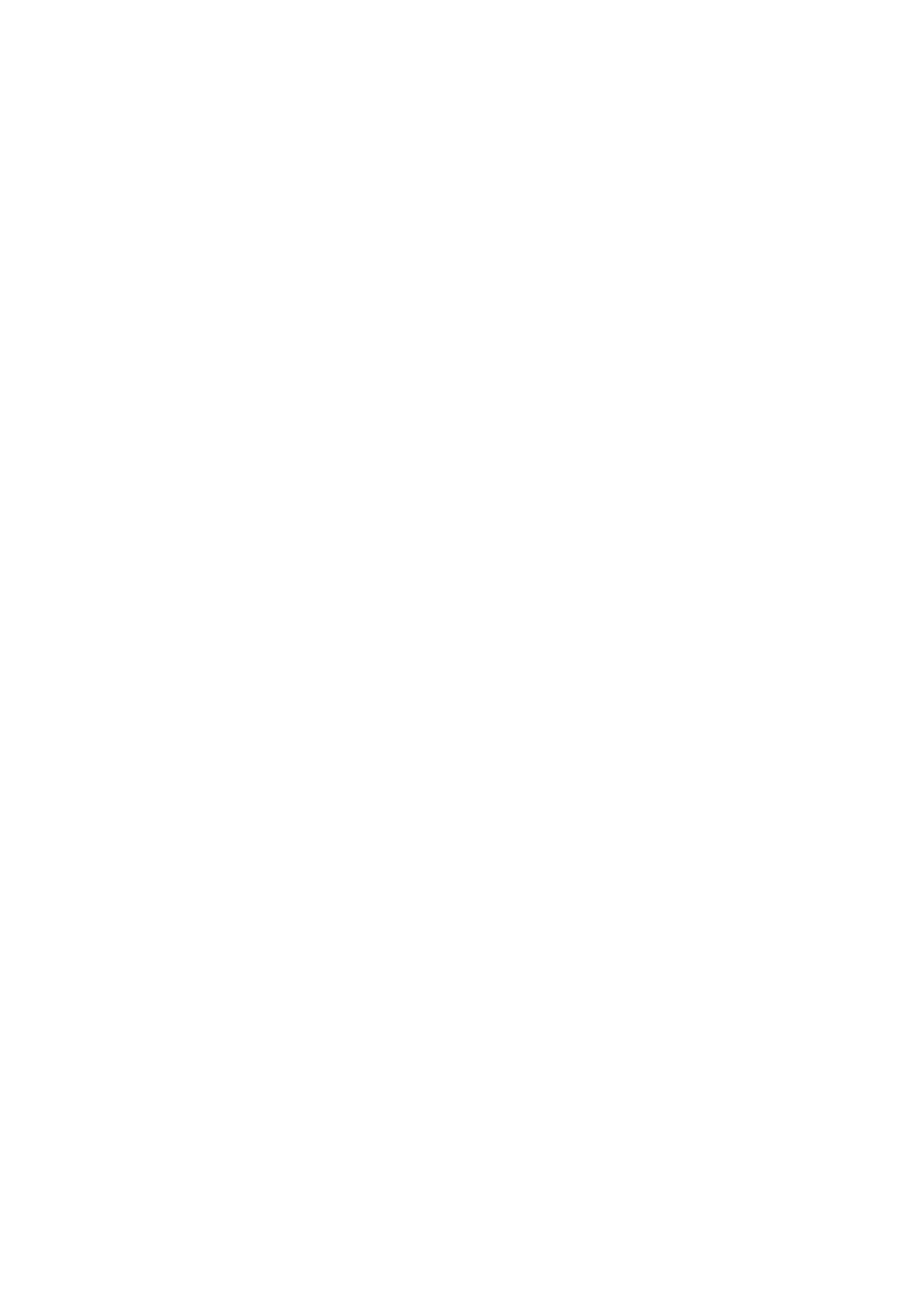# **BASIC LESSONS ON PRACTICAL CHRISTIAN LIVING**

Burdened with the need of a firm foundation for the Christian life, brother Watchman Nee gave a series of basic lessons on practical Christian living during the training session for workers held in Kuling, Foochow, China in 1948. He expressed the hope that these essential lessons might be faithfully learned by God's people, thereby laying a good foundation for the building up of the Body of Christ.

These messages on practical Christian living have now been translated from the Chinese language and will be published in a series of six books, bearing the various titles of. (1) *A Living Sacrifice*; (2) *The Good Confession*; (3) *Assembling Together*; (4) *Not I, But Christ*; (5) *Do All to the Glory of God; and* (6) *Love One Another*.

"Exercise thyself unto godliness" (1 Tim. 4:7), is the exhortation of the apostle Paul. May our hearts be so exercised by God's Word as to give the Holy Spirit opportunity to perfect the new creation.

All quotations of the Scriptures, unless otherwise indicated, are from the American Standard Version of the Bible (1901).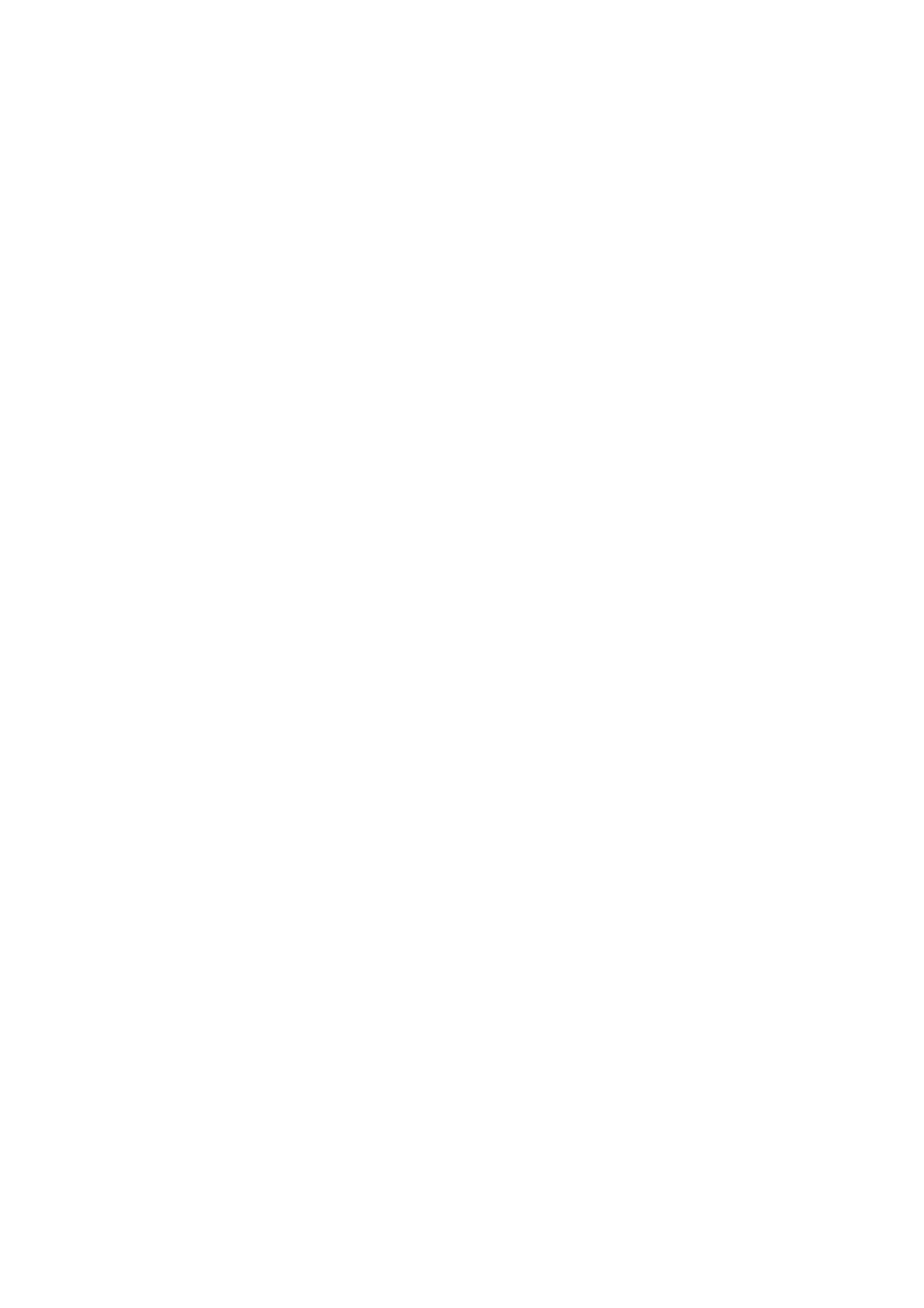# *The Importance of Public Confession*

<span id="page-6-0"></span>**8PUBLIC CONFESSION**<br> **8PUBLIC CONFESSION**<br> **8PUBLIC CONFESSION**<br> **8PUBLIC CONFESSION**<br>
The Importance of Public Confession<br>
The matter of confession ought to be brought to the<br>
attention of new believers as soon as possib The matter of confession ought to be brought to the attention of new believers as soon as possible. Once a person has trusted in the Lord, he must confess the Lord before men. He should not hide his faith but should publicly confess it. The importance of such confession is both laid down in the Bible and is borne out by our experience.

Suppose a baby makes no sound after one, two, or even three years of age. What would you think? If the child never talks in childhood, most probably he will be dumb for the rest of his life. If he cannot call "Papa," "Mama," as a child, he very likely never will. Likewise, one who believes in the Lord must confess Him immediately, or else he may be dumb throughout his life.

Today we have seen too much of how people can be Christians for ten or twenty years and yet still be mute. Because they are inarticulate during the first and second week of their Christian life, they remain so ever after. The best opportunity to confess the Lord comes right at the beginning. If one starts immediately, the way of confession is forever open. So one must force oneself to speak out right after he believes in the Lord, even if he feels it difficult and finds himself rather unwilling. He should confess the Lord before his friends and relatives; otherwise he will be mute for life. We do not want to have any dumb believers; therefore let us learn to open our mouths at the very beginning. Go and find the opportunity to confess our Lord. Confession is a big thing for new believers and a very profitable thing too. If it is not done at the outset, it will become almost impossible later on, unless by the special mercy of God there comes a revival to the soul.

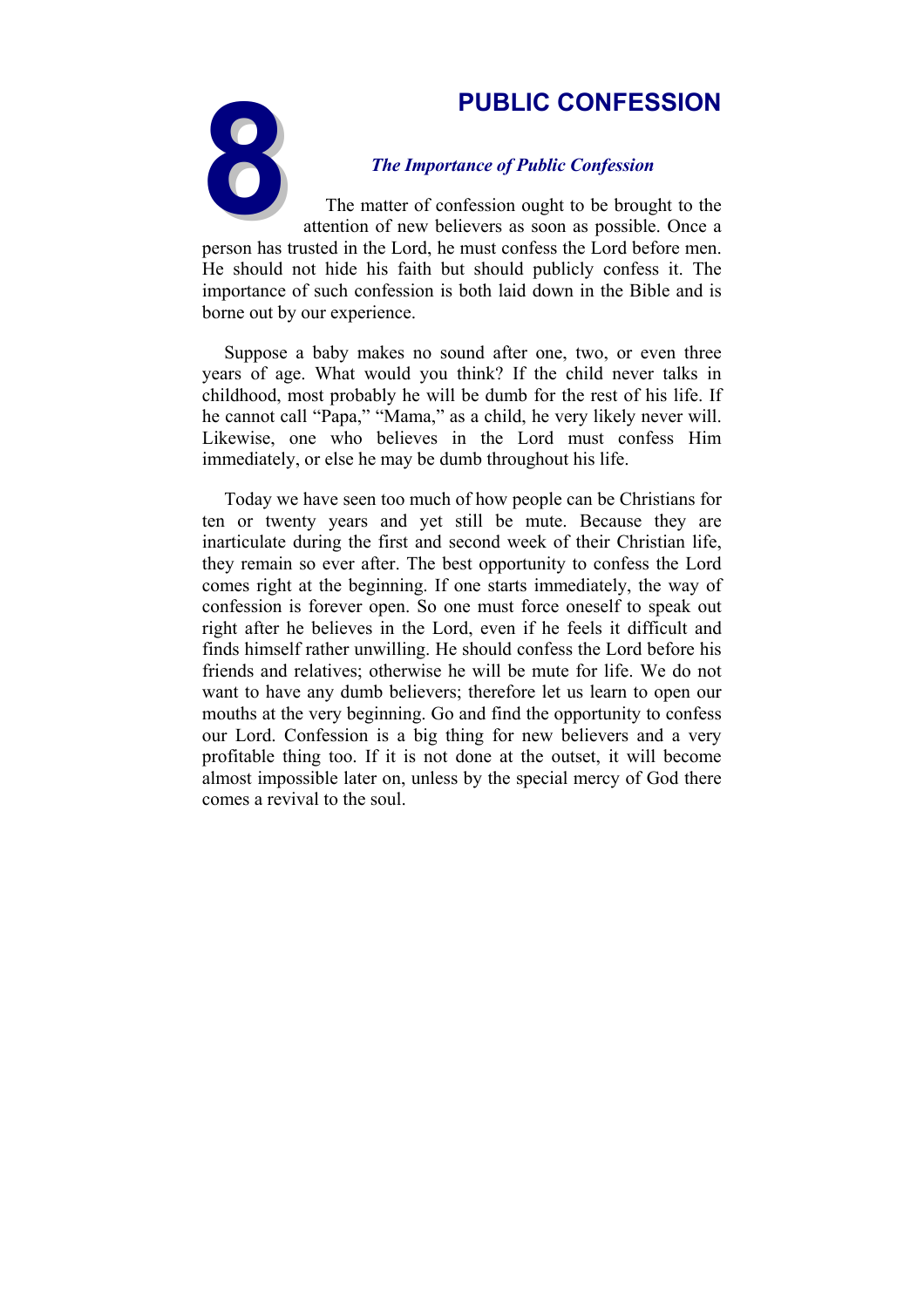"For with the heart man believeth unto righteousness; and with the mouth confession is made unto salvation" (Romans 10:10). The first half has to do with God while the second half has to do with men. No one can see whether you have believed or not; but if you come to God really believing, you will be justified before Him. Nevertheless, if you believe in your heart but never confess with your mouth, though justified before God, you will not be delivered from the world. The people of this world will not acknowledge you as a saved person. They will still reckon you as one of them, for they have not witnessed any difference between you and them. On this account the Bible emphatically states that besides believing with the heart there must also be confessing with the mouth.

I have seen some people who at first pretended to be Christians but finally turned out to be true Christians. At first they just feigned belief, but as they stood up to declare, "I have believed in Jesus," they became true believers! Many undecided ones, at the time they confess, seal their faith in the Lord. This is comparable to cement which originally is just an easily scattered powder; soon after it is mixed with water, though, it begins to congeal. Many workers have had the experience of seeing people's faith confirmed by saying, "I believe." In preaching the gospel, we help people by pushing, not by pulling. We encourage them to stand up and to confess, "I believe in the Lord Jesus." If anyone confesses with his mouth as well as believes with his heart, he becomes a separated person.

# *The Advantages of Public Confession*

One distinct advantage of publicly confessing the Lord lies in saving the new believer from many, many future troubles. If he does not open his mouth and say that he has followed the Lord Jesus and is now the Lord's, he will always be considered by the world to be one of them. Consequently, whenever they decide to engage in social, sinful, or carnal affairs, they will count him in. For example,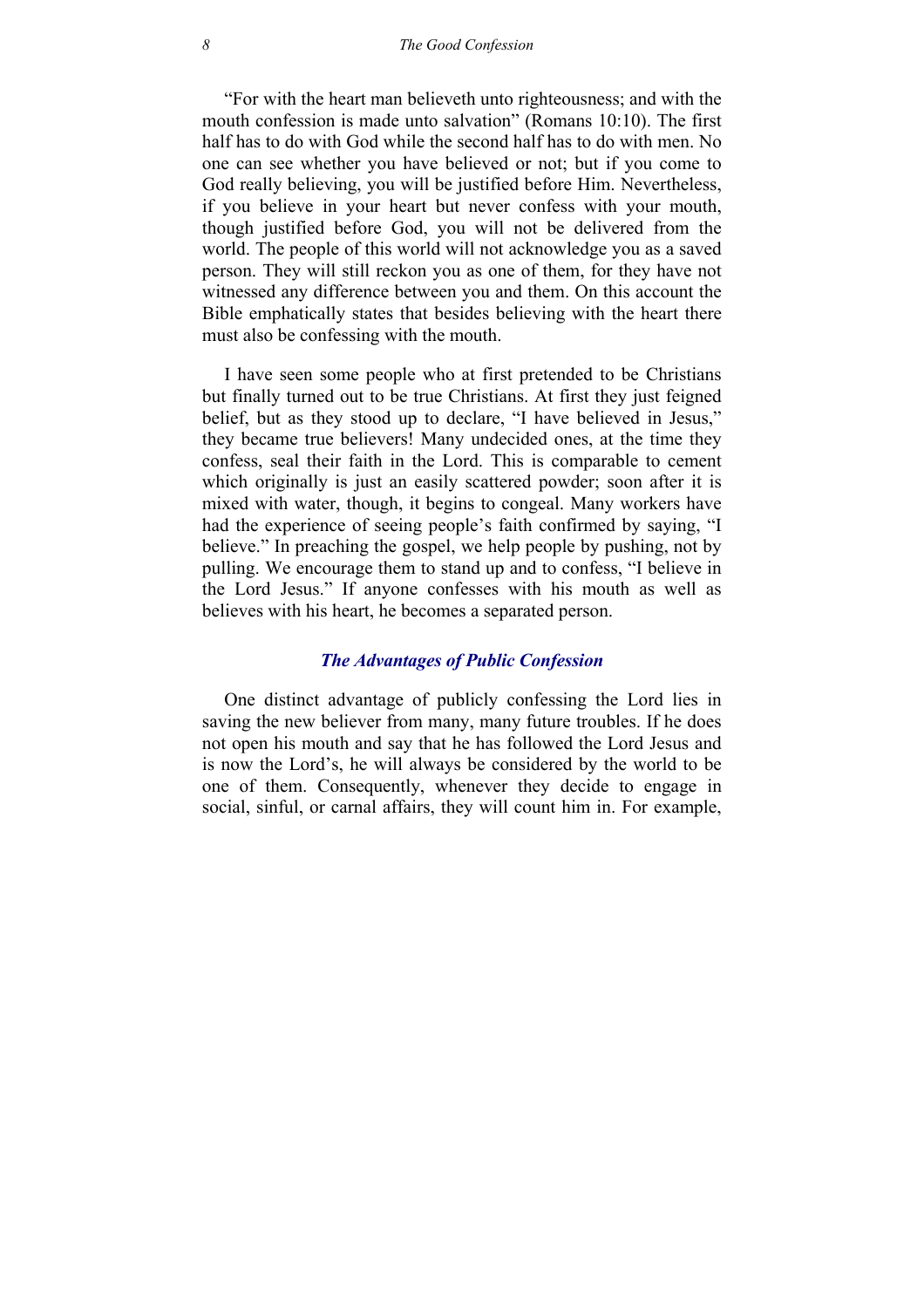when they want to play cards or go to the theater, they will ask him to join them. Why? Because they number him among them. He may sense in his heart that since he is a Christian he should not mix with them, yet he cannot refuse for he desires to please them. Even should he refuse once, undoubtedly he will be asked the second time. Each time he may think of some excuse; yet the problem remains unsettled. How much better it would be if he unfurled the flag on the very first day and confessed that he is a believer. After confessing once or twice, the inroads of the world will be cut.

If a new believer fails to open his mouth and confess the Lord, as a secret Christian he will have ten times as many troubles as an open Christian. His temptations will also be ten times more. He will not be able to free himself from the bondage of human affection and past relationships. He cannot excuse himself every time something comes up by saying he has a headache or is busy. It would be absurd to offer an excuse every time. But if he were to show the flag on the very first day, declaring that formerly he was a sinner but that now he has received the Lord Jesus, all his colleagues, schoolmates, friends and relatives would realize what kind of a person he now is and would not bother him any more. To confess the Lord saves from many troubles.

### *The Dilemma of Not Confessing*

If one fails to confess the Lord, he will be in a wretched plight. Many of those people who believed in the Lord during His earthly days had just such a painful experience. As we know, the Lord Jesus was rejected by the Jews. This rejection was total and the persecution suffered was severe. According to John 9, the Jews agreed that if any man should confess Jesus to be Christ, he should be put out of the synagogue (v. 22). In John 12 it is recorded that many of the Jews believed on the Lord Jesus but did not confess this lest they should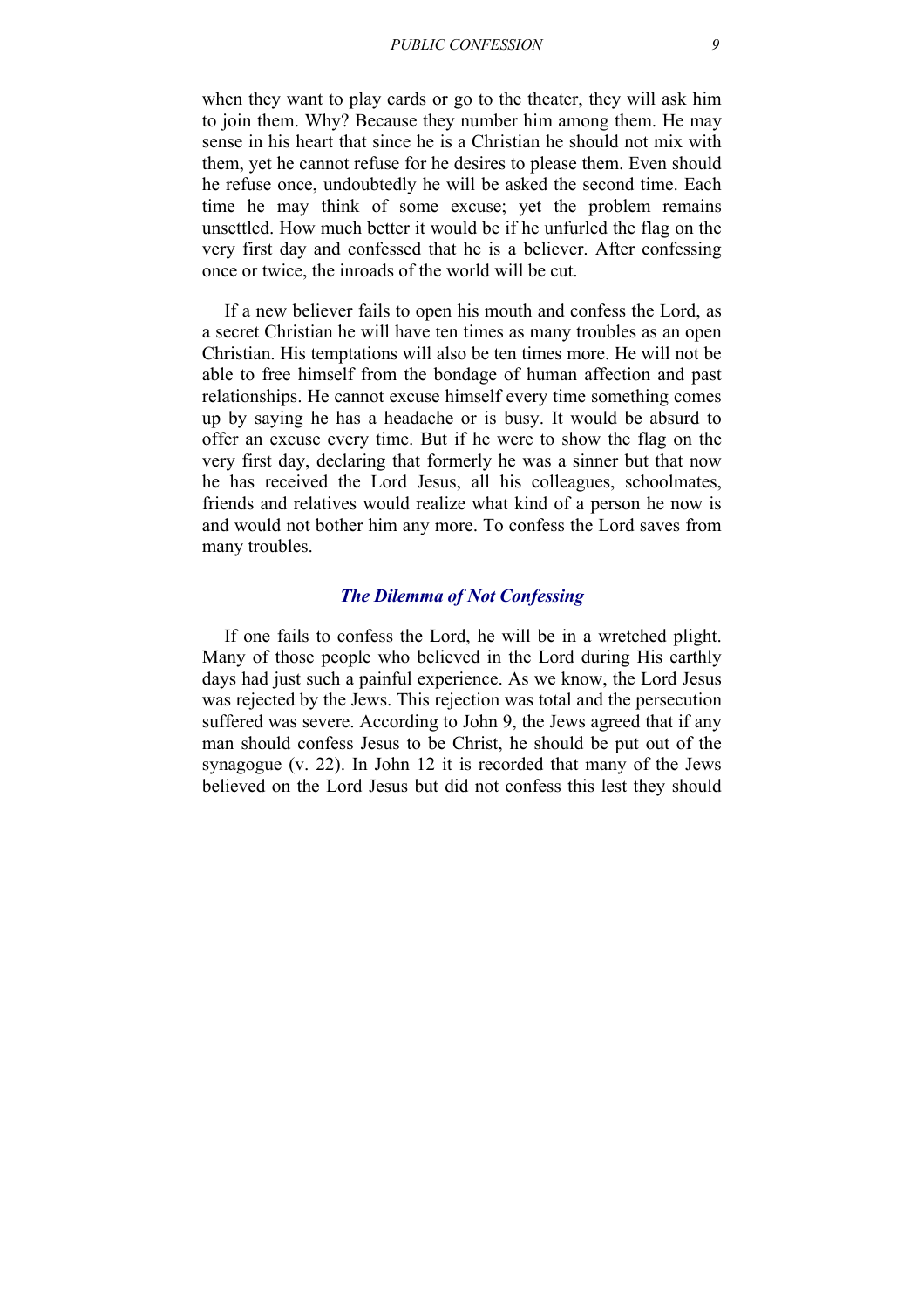be put out of the synagogue (v. 42). They believed secretly but dared not to confess it.

Do you think they could have been at peace about it? No, for though to have confessed the Lord might not have been easy, to not confess Him must have made them even more ill at ease. What kind of a place was the Jewish synagogue? It was where the Jews gathered to oppose the Lord Jesus. It was there that they plotted and conspired to ensnare Him. How could those who truly believed sit among people who schemed against the Lord? With what restraint must they have kept their mouths shut! To speak out was difficult, but to be dumb was not less hard.

This scene in the Jewish synagogue may today be expanded to cover the whole world. People are still questioning and resisting the Lord. They regard Jesus of Nazareth as an enigma. They speak perversely against Him. Under such a situation, how can one who is the Lord's listen to their railings and yet pretend to go along with them? Though to act is both painful and difficult, yet to not act takes all the power the person has to restrain himself. Does he not at heart wish to testify that this man Jesus is the Son of God in whom he has trusted? How can he help but have the inward desire to say: "This Man has saved me; whether you believe Him or not, I do believe."

Alas, many of the rulers among the Jews believed on the Lord Jesus but dared not open their mouths to confess Him for fear of being put out of the synagogue (John 12:42-43). Why do you or anyone else forcibly seal your lips? Is it because you desire to court the friendship of the world or to solicit the sympathy of your relatives or to bid for the respect of men or to seek a position in this world? I often think it would have been much happier for those Jewish rulers if they had confessed the Lord and been cast out of the synagogue. If you have not yet trusted in the Lord, nothing disturbing will happen. But if you are a real believer and yet pretend to be sympathetic to the world, your conscience will undoubtedly be under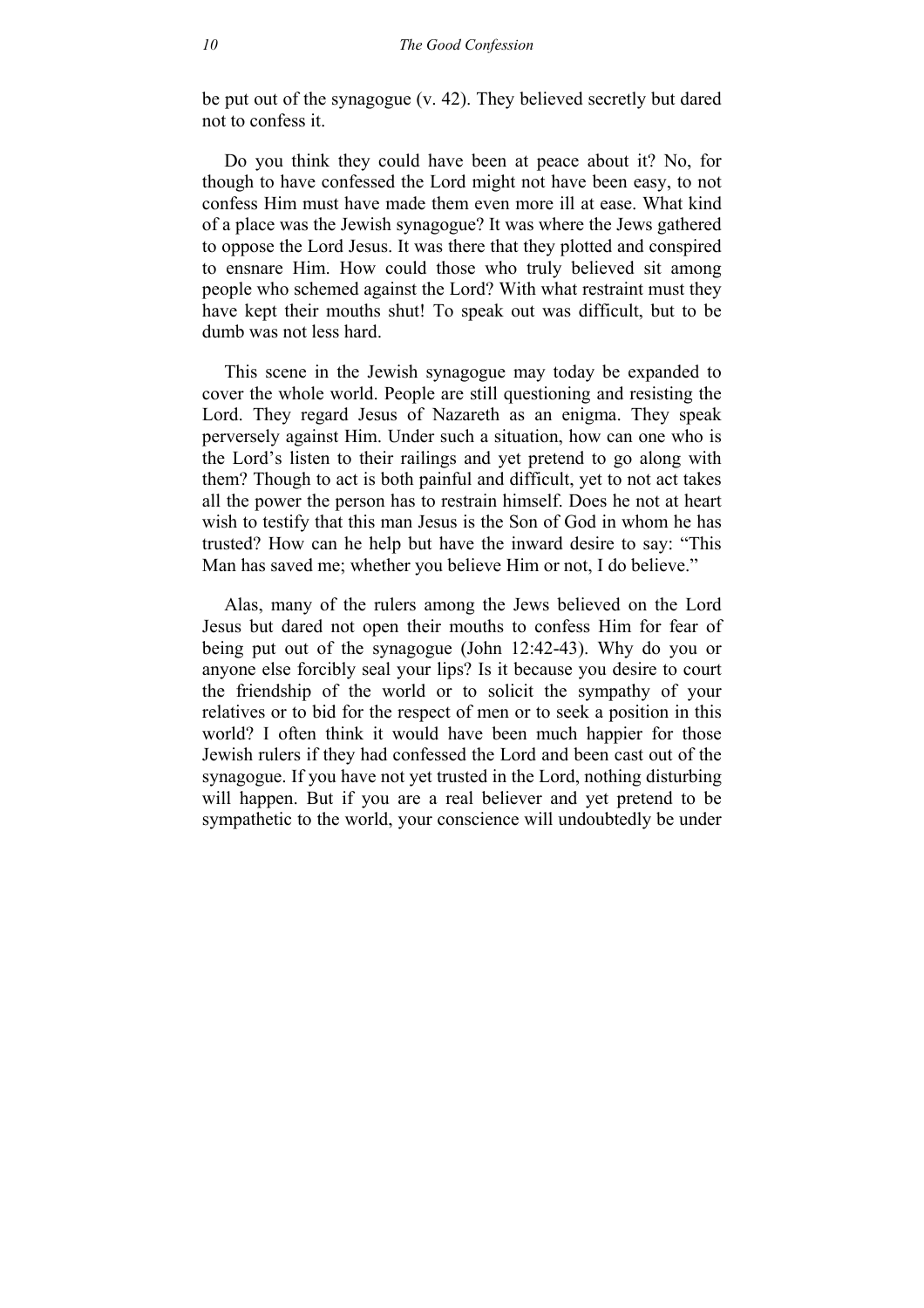accusation. How can you have peace in your heart when you witness people sinning while you say with your lips that this is all very interesting? Let me tell you, this is a most agonizing thing for anyone to go through.

Suppose we use an illustration. What kind of a person are you if you can sit among people who speak evilly of your mother and you pretend to go along with them? This is contrary to human affection. Likewise, can you keep silent and speak not a word for the Lord who gave His life to save you? Can you refrain from confessing the Lord whom you worship and serve? If this is possible for you, then you are a useless person to the Lord.

# *Changed Life and Confession*

Many new believers, especially those who come from Christian families, have a mistaken idea. They maintain that to confess with their mouths is not essential; what really matters is to shine with good conduct. In other words, their theology is that one's life must change, one's conduct must change; whether his mouth has changed or not does not really matter. We agree with them that should the life remain unchanged, it is futile for the mouth to speak. But we maintain that a changed life without a corresponding confession of the mouth is also useless. Change in conduct is no substitute for confession of the mouth.

New believers should seize the first opportunity to stand up and confess, "I have believed in the Lord Jesus." We must confess with our mouths. If we do not, the world may imagine many things about us. Some may think we have simply been disappointed and hence have taken a pessimistic attitude. Others may consider us as just having had enough of the world; they explain us philosophically without ever touching upon the Lord Jesus. We must therefore stand up and tell them the real reason. Good conduct can not take the place of confession with the mouth. Good conduct is necessary, but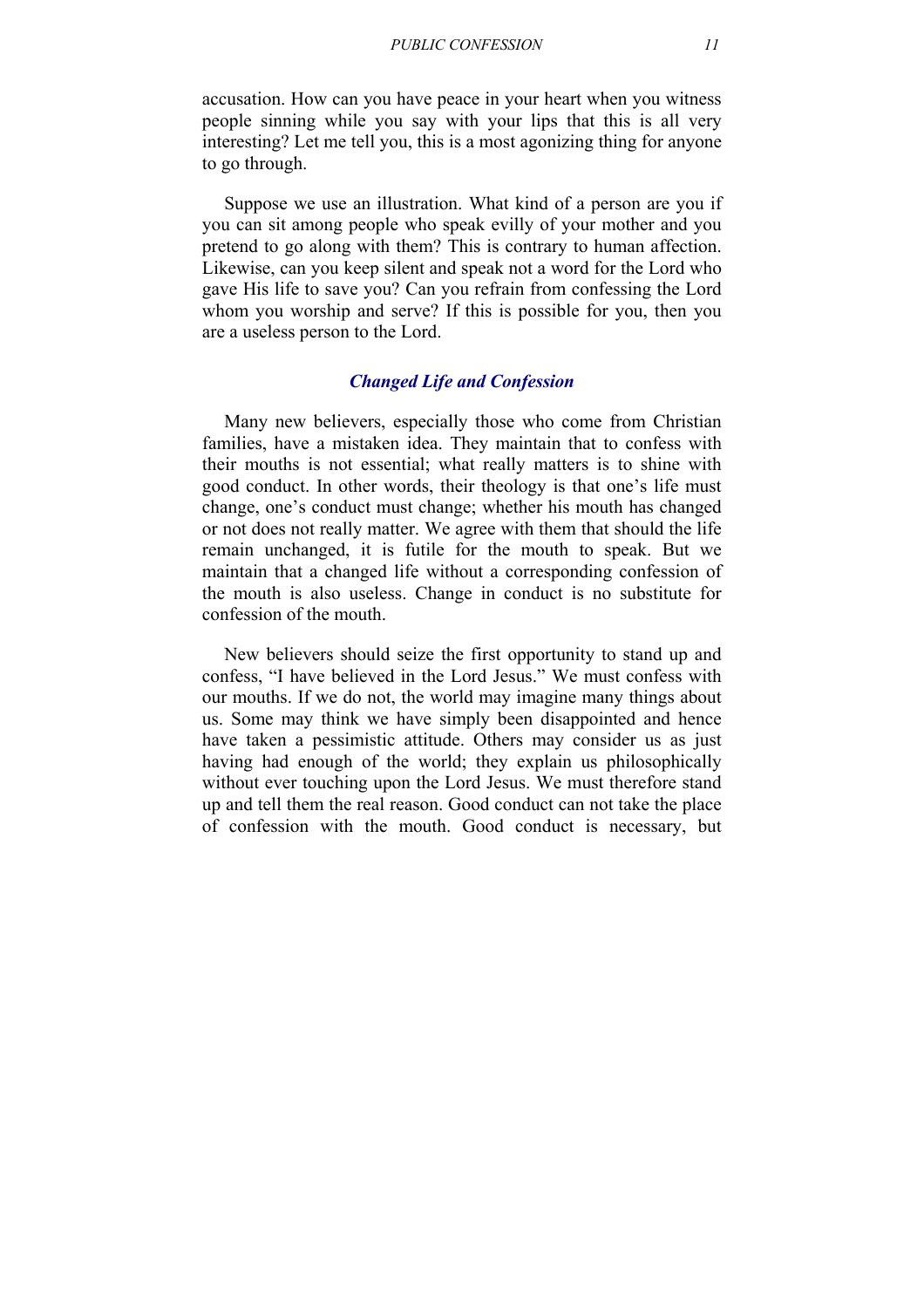confession is also indispensable. No matter how good one's conduct is, if he has not spoken out for the Lord, his standing is dubious; sooner or later he will be drawn into the whirlpool of this world.

In my many years of labor, I have frequently heard people say: if one's conduct is good, he does not need to open his mouth; what is essential is a good life. But such a saying leaves one loophole; true, no one will speak against one's good conduct, but neither will anyone speak against him even when his conduct is bad. If he had stood up and confessed himself to be Christian, the moment he failed in his conduct, the world would rise up and accuse him. To insist on conduct without confession is actually to provide oneself ground for being poor in conduct and for escaping from being criticized.

Some are afraid to confess the Lord for fear that they may not be able to persevere to the end. They are afraid they will become laughingstocks if after three or four years they quit being Christians. Therefore they would rather wait for a few years; then, after they have proved themselves worthy, they will confess the Lord. To such ones we say: if you dare not confess the Lord for the fear of falling, you surely will fall. Why? Because you have left your back door open; you have already prepared for the day of your fall. It is far better if you stand up and confess that you are the Lord's, for this will shut the back door and make it harder for you to back out. You will then have a better chance to advance rather than to retreat. You can expect to go forward.

Should one wait for better conduct before he confesses the Lord, most probably he will never in his life open his mouth. He will be dumb even after his conduct is good. It is most difficult to open one's mouth if one does not do so at the very beginning.

One fact should comfort us, and that is, God is the God who keeps us as well as the God who saves us. What is it to be saved? It is like purchasing something. What is it to be kept? It is like keeping the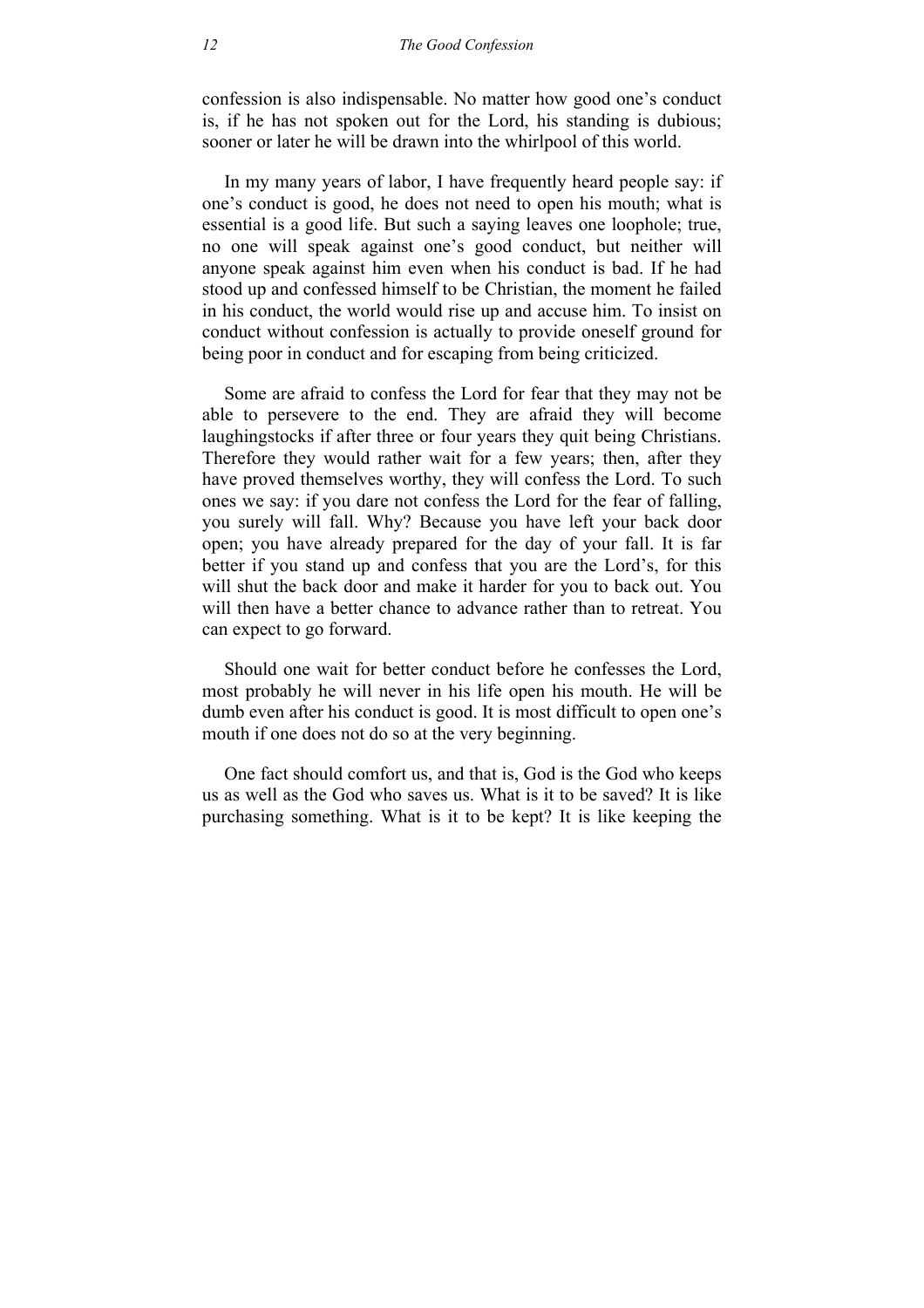thing in hand. Who would ever buy something in order to throw it away? If you buy a watch for yourself, it is because you are thinking of using it. You do not buy it that you may throw it out. Likewise, when God purchases us, it is to keep us. God redeems us in order to keep us. He will keep us until that day. He so loves us as to give up His Son for us. Had He not meant to keep us, He would never have paid such an immense price. Keeping is God's purpose; keeping is God's plan. Do not, therefore, be afraid to rise up and confess. You do not need to worry about tomorrow, for God will worry for you. All you need to do is to stand up and confess in simplicity that you belong to God. Just throw yourself into His hand. He knows when you need succor and He will comfort and preserve you. We have the greatest confidence in proclaiming that God keeps those whom He has saved. Redemption would be meaningless if it were without preservation.

# *A Reason for Not Confessing*

Why do we not confess the Lord? Other than the reason we have already mentioned, the fear of not persevering, the most common reason is the fear of man. Many Christians really do have a desire to stand up and confess the Lord, but as soon as they look at people's faces, they dare not say anything. A look at their parents' countenances or their friends' faces makes them hesitant. They are afraid of man, so they do not have the courage to open their mouths. Perhaps they are naturally timid. For them to stand up before man and say, "I have believed in the Lord," is like taking their life from them. Such fear is a real hindrance to spiritual life.

"The fear of man bringeth a snare" (Prov. 29:25). As one fears, one falls into a snare. Fear itself is a snare. It is a self-planted snare, laid by the fear in the person. Let such a person realize that the one whom he fears might like to hear what he has to say; and even if he doesn't, he may not be as fearful as imagined.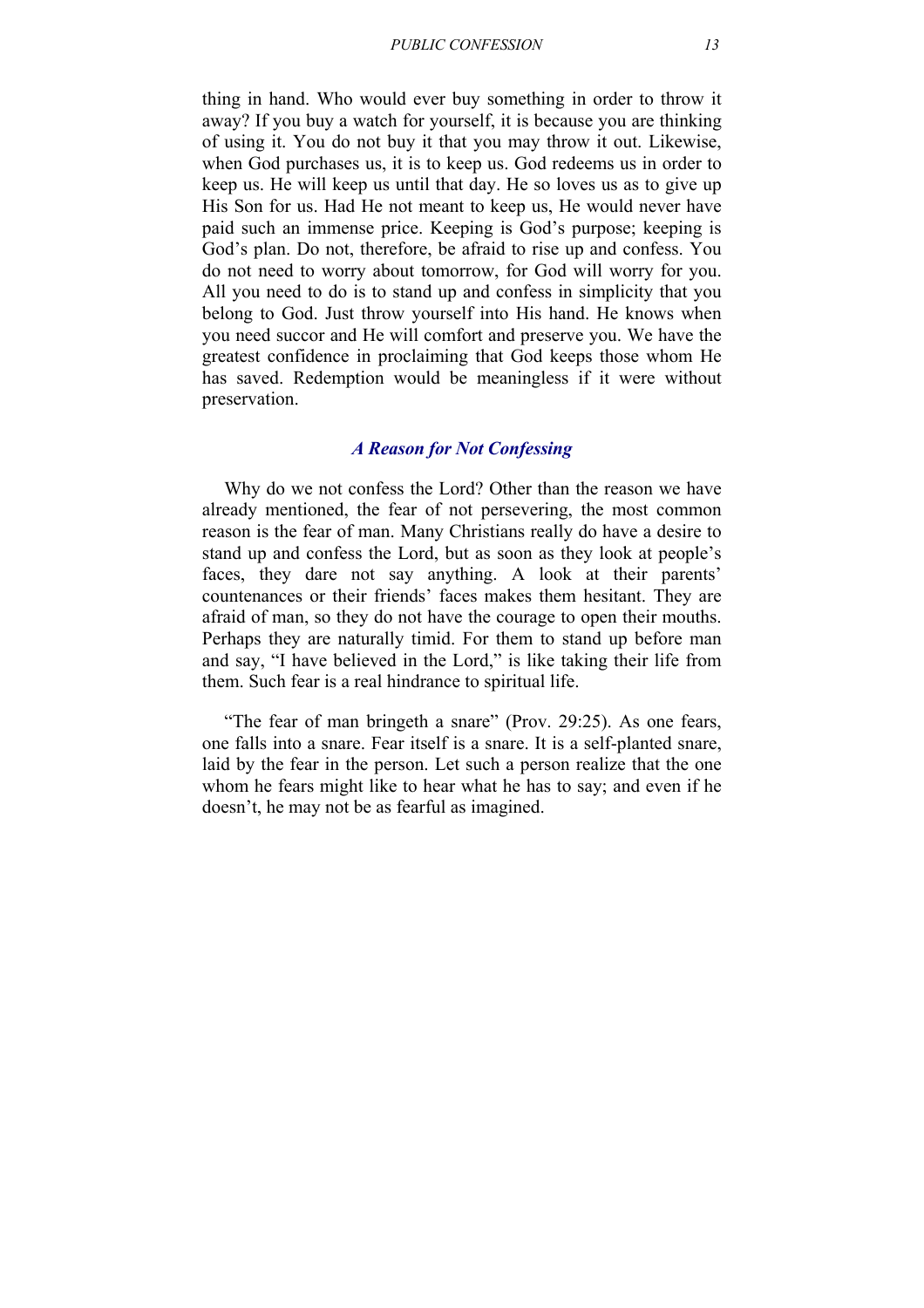I recall a story: once there were two men who worked in the same firm. One of the two got saved. Now both men were extremely timid. The one who got saved dared not tell the other that he was saved, while the other could not work up enough courage to ask the saved one what had happened, though he could see the change. They shared the same table at work. Daily they faced each other. Yet one dared not tell and the other dared not ask. One day the one who had believed could stand it no longer. So after much prayer he went to his friend, took the latter's hand and said, "I am a most timid person. For at least three months I have not dared tell you something. Now I am going to tell you that I have already believed in the Lord Jesus." His face turned pale while he spoke. Then his friend answered, "It has been three months since I wanted to ask you what had happened."

He who fears man falls into a snare. Let him remember: as he is in fear of others, probably others are in fear of him too. A new believer ought not to have the fear of man. All who follow God must be fearless. If there is fear, one cannot be a good Christian nor can he serve God. We must be bold in confessing the Lord before men both in private and in public. From the very start, we must help young believers to go this way.

# *Confession Breaks the Sense of Shamefulness*

People are not only afraid, they are sometimes shy. I think many of God's children have to acknowledge that they have an unnecessary sense of shamefulness before the world. Why should we feel shameful in confessing ourselves to be Christians? Such unreasonableness needs to be completely broken. Let us solve it by considering two points.

The first point is: when the Lord Jesus was hanged on the cross, He bore our shame as well as our sins. The Bible clearly teaches that He was put to shame. He was humiliated by the soldiers at Calvary. If we suffer disgrace from men, it is our rightful portion. Any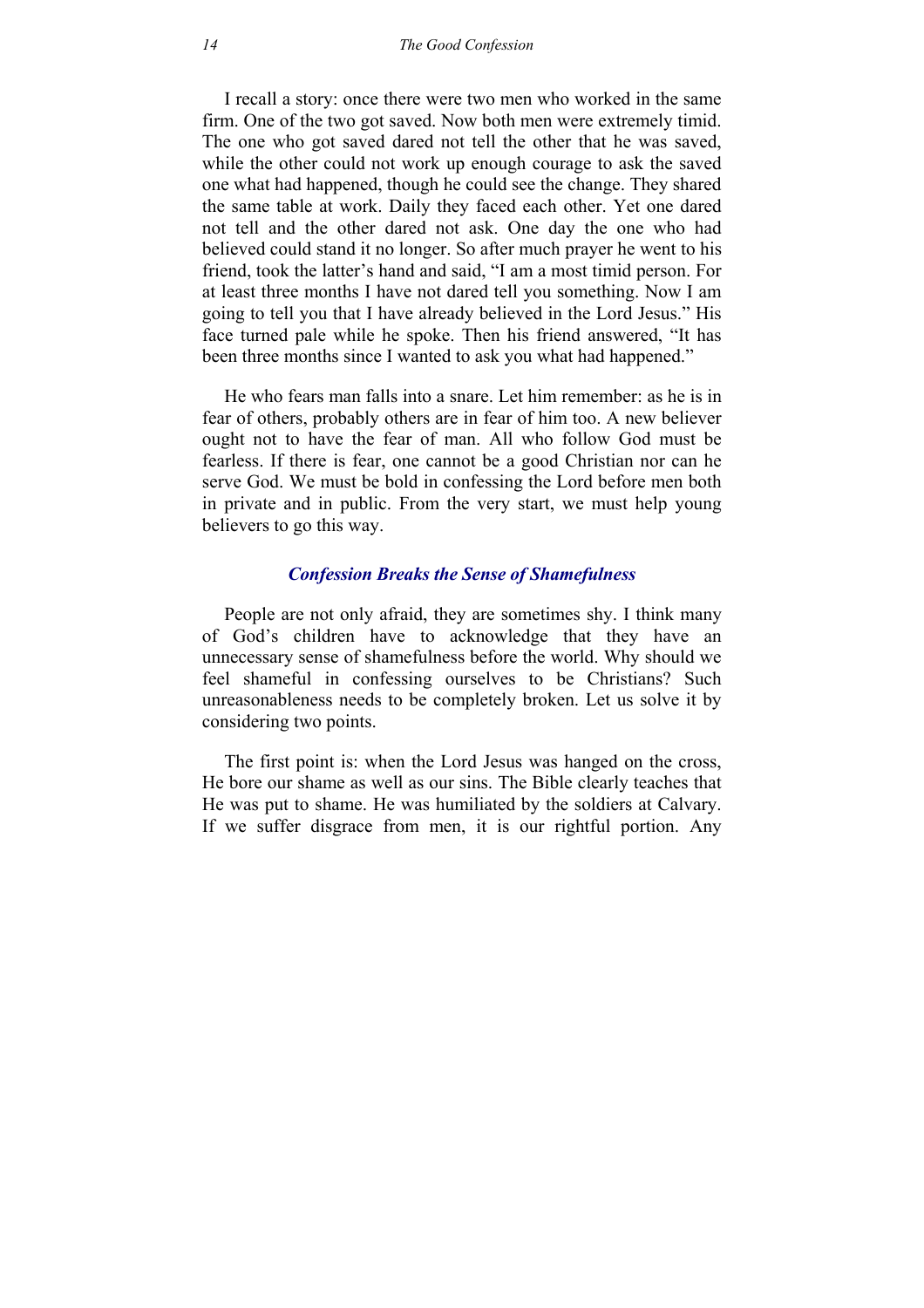mortification we receive from men today can never be compared with the shame which our Lord endured on the cross. Let it be no surprise to us to suffer shame, for this is the portion of all who belong to the Lord.

The second point is: the world, not us, ought to be ashamed. There is a poem which runs like this: "Can a flower be ashamed of the sun? As a flower opens to the sunlight, so will we confess the Lord. The world, not we, ought to feel ashamed." Can we be ashamed of confessing Him who has so graciously saved us? Can we do that any more than the flowers can be ashamed of the sun that sustains them? How can we deny the One who has succored us and led us to heaven? Do we consider all the grace which He has bestowed upon us as ignominious? The Lord has done so much for us; is it shameful to confess Him? No, there is absolutely no possibility of being ashamed to confess Him.

How true is the poem: the world, not we, ought to feel ashamed. We too declare that the world is shameful both now and forever. Today the people of this world live in sin, but, thank God, we have been separated. They, not we, walk according to the lusts of the flesh. They are under bondage, while we are free. They do the hidden things of shame which we renounced. They follow the evil spirit that works in them, but we are completely delivered. So the shame is theirs, not ours.

To confess the Lord is nothing to be ashamed of; it is, rather, a joyous and glorious matter. So far as the future is concerned, they of the world will suffer punishment, even eternal destruction from the face of the Lord and from the glory of His might. But we who follow the Lamb shall be with Him forevermore. How wrong it is for people to heap shame on us. Theirs is the shame, not ours. We should stand up boldly and proclaim that we gladly and gloriously belong to God.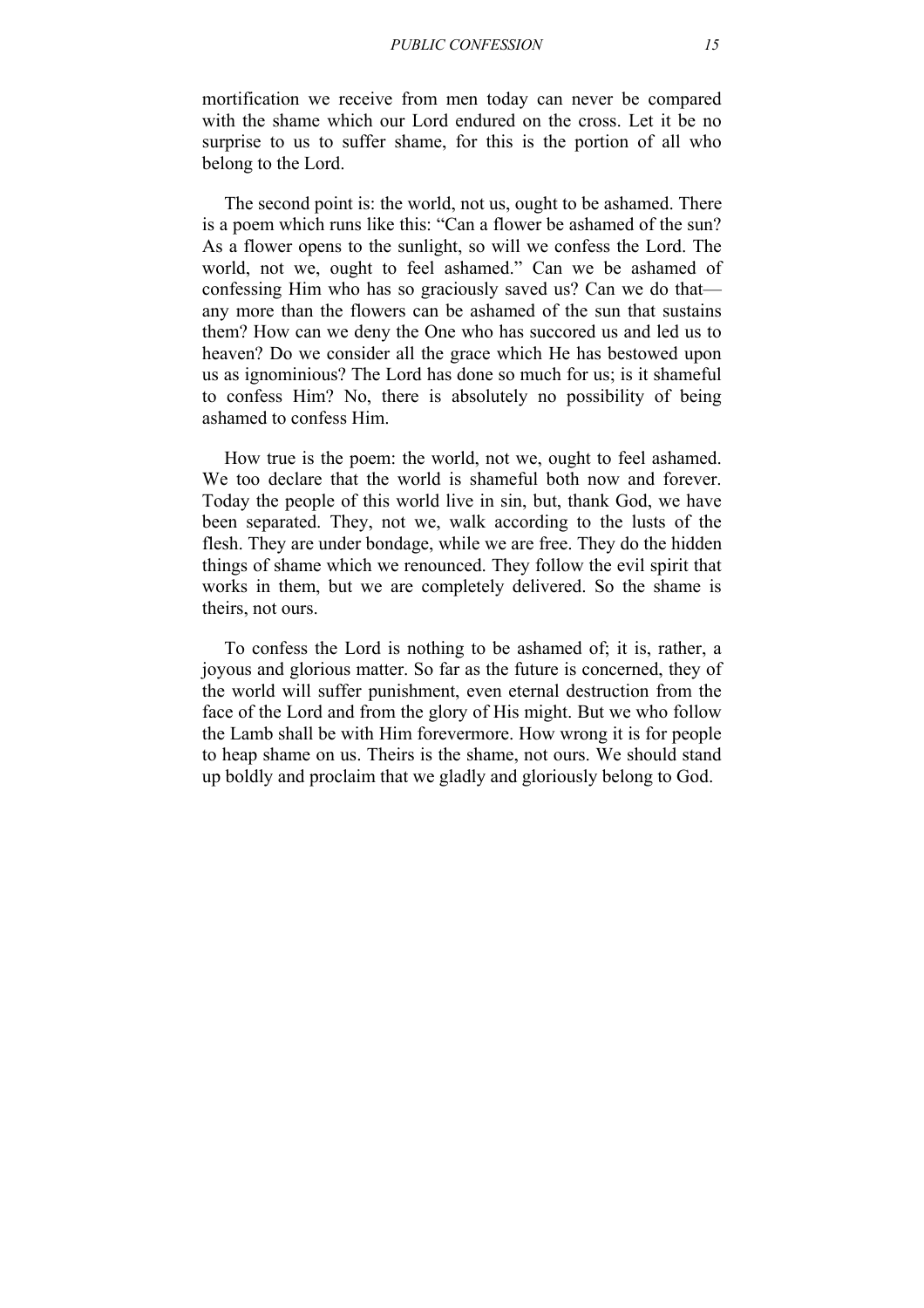Why were the rulers in John 12 afraid to confess the Lord? Because they loved the glory of men more than the glory of God (v. 43). They were bashful because they sought the glory that comes from men. All who wish to follow the Lord ought neither be afraid nor bashful. If light is shameful while darkness is glorious, if holiness is shameful while sinfulness is glorious, if spirituality is shameful while carnality is glorious, if following the Lord is shameful while human degradation is glorious, then we would rather choose to be ashamed. Let us be like Moses, counting the reproach of Christ greater riches than the glory of men.

# *Truth Is Absolute*

Another point yet to be mentioned is that the synagogue represented much. Why did so many dare not confess? For the simple reason that they wished to have both Christ and the synagogue. If they did not want Christ, all they needed to do was just to refuse to believe; if they did not desire the synagogue, they could simply confess the Lord. But should they wish for both, their lips would be sealed. Wishing for both reveals the lack of absoluteness.

Whether or not we are persecuted by the world after believing, let us yet thank the Lord. We should not cling to the synagogue like those rulers of old, daring not to confess that we are believers. Let me tell you one thing: if everyone in the church were like those rulers, there would be no Christianity today. The synagogue would be preserved, but the church would be missing. If Peter and Paul and Luther had returned home without saying a word about their faith in the Lord, they no doubt would have had less trouble, but where would the church be today?

It is a characteristic of the church to boldly confess the Lord as well as to believe in Him. To be saved means more than believing; it also includes confessing. Such confession of the Lord is most important in Christianity. We must speak out or there will be no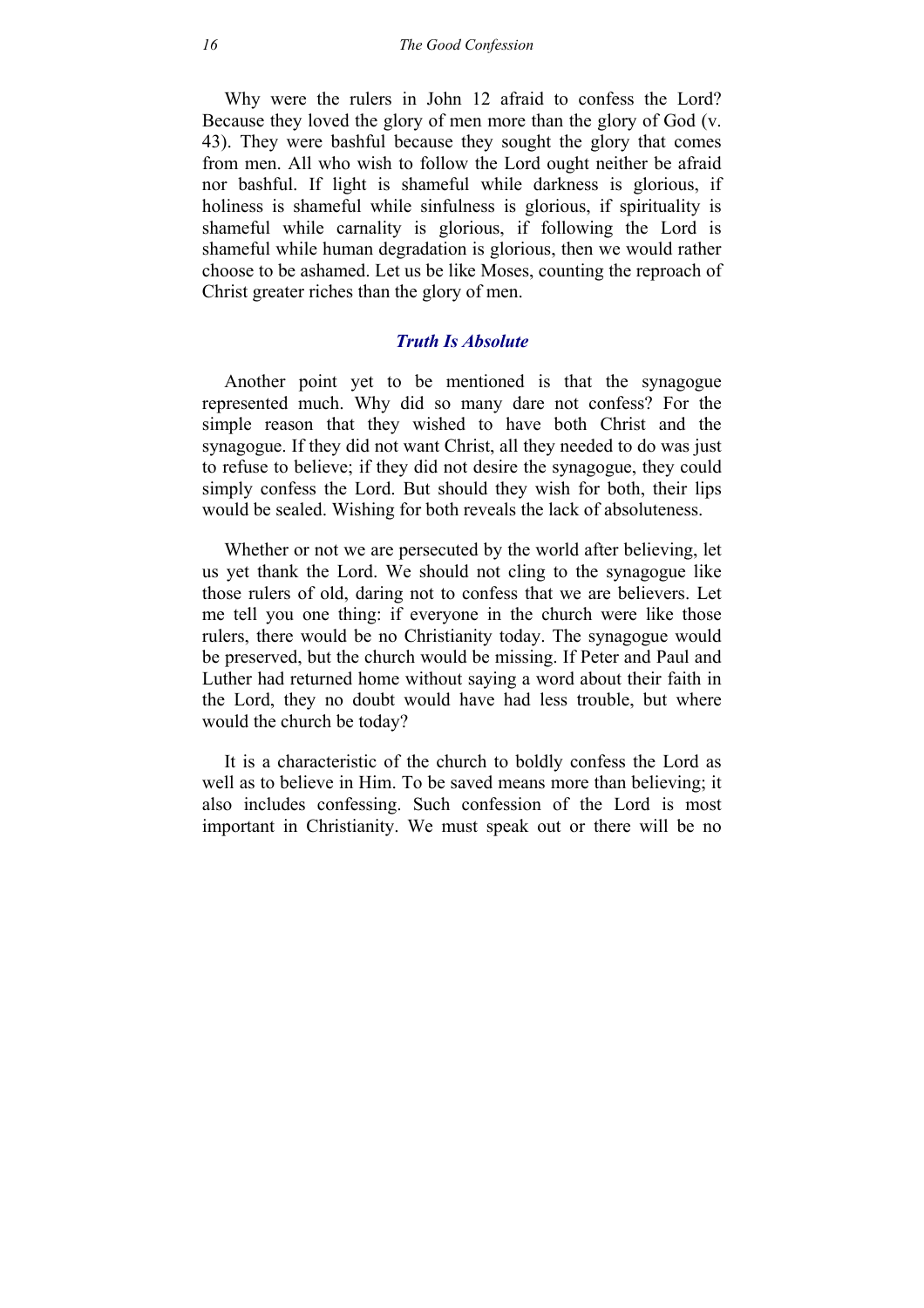Christianity! The Word of God is clear: "For with the heart man believeth unto righteousness, and with the mouth confession is made unto salvation" (Rom. 10:10). In the church, not one believer but every believer must walk in this way of confession. We should not let anyone fall short in this matter. The church will be strong if all are confessing their faith; otherwise it will be weak.

# *Our Confession and the Lord's Confession*

"Every one therefore who shall confess me before men, him will I also confess before my Father who is in heaven" (Matt. 10:32). How we thank the Lord for His confessing us in the future if we confess Him today. Today, before men who are as the grass of the field, we confess Him as Jesus Christ, the Son of the Living God, but on that day when our Lord shall come back He will confess us before His Father and before His angels in glory. If we feel it difficult to confess Him today, will He find it hard to confess us in that day?

"But whosoever shall deny me before men, him will I also deny before my Father who is in heaven" (Matt. 10:33). How great is the contrast! If we find it burdensome to confess before men that we have a Man who is above all men, a Man who is truly the Son of Man, how will He confess us before His Father when He shall come with His angels in glory—us who are so ragged? This indeed is a serious matter. Please remember that in comparison to His confessing us one day, our confessing Him is not at all difficult. For Him to confess us is mystifying—for we are but prodigal sons coming home. We have absolutely nothing in ourselves. Let us, then, all the more ardently confess Him, since we know that He will one day confess us.

Peter was a heroic type of person, one who must occupy the first place among men. He dared to do anything. He was a hero. But on a certain day, he was as timid as a mouse. In response to a simple question he lost his courage and dared not confess the Lord. He was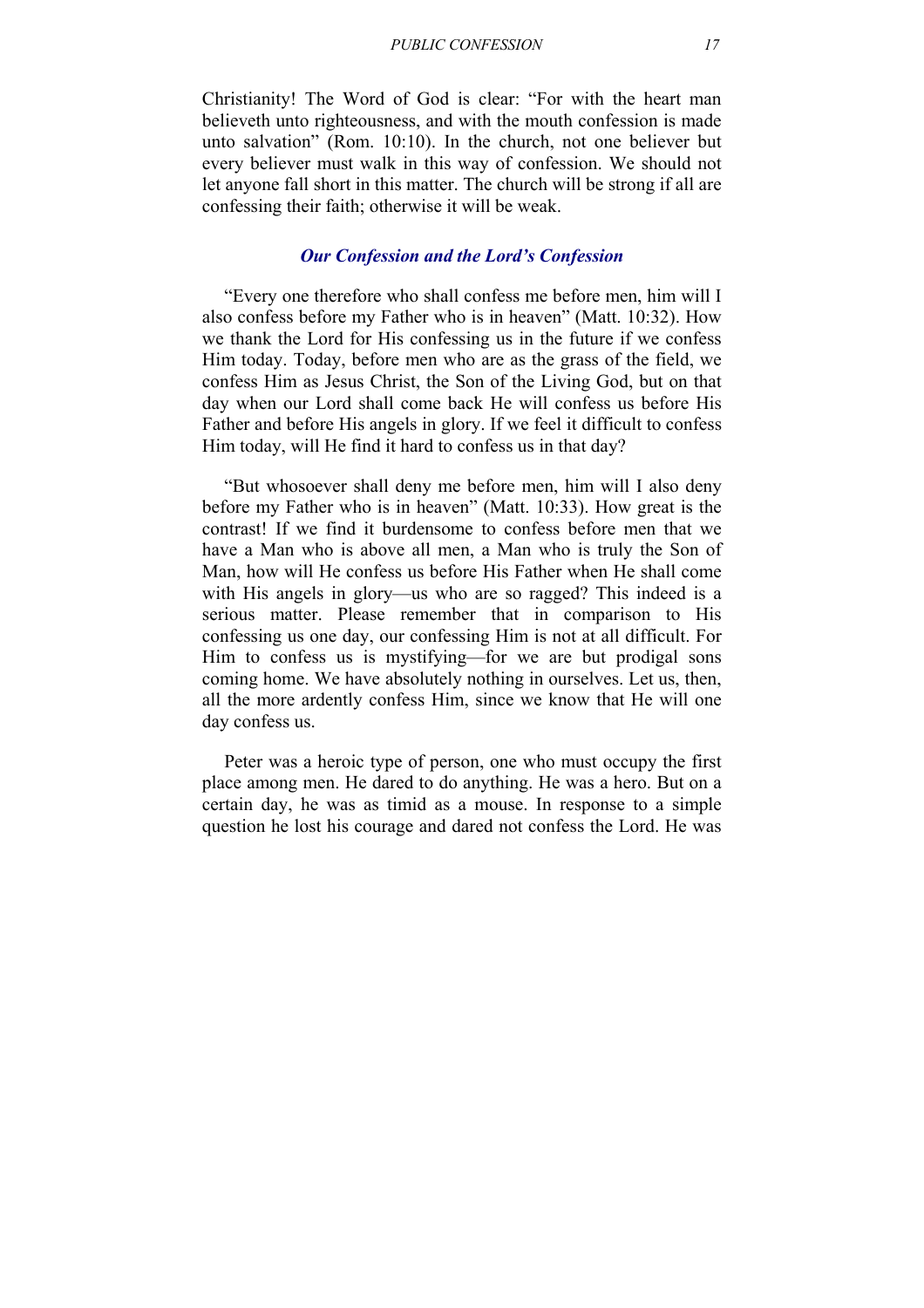afraid to confess before a slave girl, a person who had no freedom of her own. What indecency for Peter, a natural hero and leader, to flee even before a sword had been drawn, to be afraid before anyone even wanted his life, and to tremble and swear in the presence of a slave girl! Shame on Peter and shame on him for swearing with a curse.

Shame on all who do not have the courage to open their mouths. Glory belongs to those who dare to confess the Lord Jesus, whether through fire or through water. Nothing on earth is more admirable than such confession. To be scourged, to be thrown into fire, or to be cast into the lion's den while still confessing, "I belong to Jesus of Nazareth"—this is the world's most glorious sight. It is most shameful for any believer not to mention the Lord Jesus before men. Such a person is totally useless. He will even abhor himself and acknowledge his conduct as most shameful.

It is our sincere hope that young believers will at the outset dare to confess whose they are. Do not ever try to be a hidden Christian. If young believers walk well in this way of confession, they will become useful to God. May God lead us further on.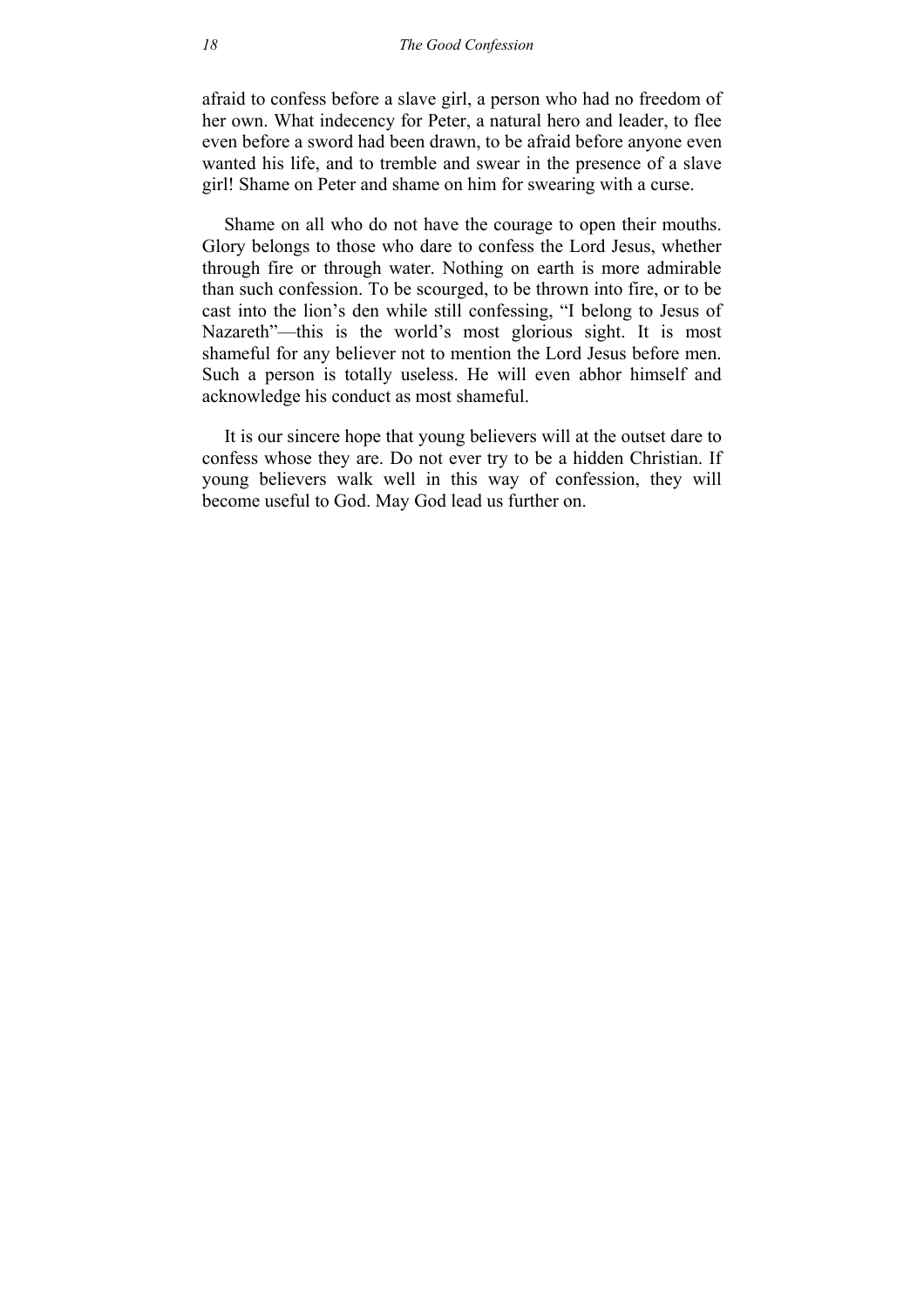<span id="page-18-0"></span>

**SEPARATED FROM THE WORLD**<br>There are a great number of commands, examples,<br>and teachings in the Bible concerning the matter of<br>separation. Since the world has so many facets to it, our<br>separation needs to be full and compl There are a great number of commands, examples, and teachings in the Bible concerning the matter of separation. Since the world has so many facets to it, our separation needs to be full and complete. There are four different places in the Bible used to typify the world:

Egypt represents the pleasures of the world; Ur of Chaldea, the religion of the world; Babylon, the confusion of the world; and Sodom, the sins of the world. From all of these we need to be separated.

*And Moses and Aaron were brought again unto Pharaoh: and he said unto them, Go, serve Jehovah your God; but who are they that shall go? And Moses said, We will go with our young and with our old; with our sons and with our daughters, with our flocks and with our herds will we go; for we must hold a feast unto Jehovah. And he said unto them, So be Jehovah with you, as I will let you go, and your little ones: look to it; for evil is before you. Not so: go now ye that are men, and serve Jehovah; for that is what ye desire. And they were driven out from Pharaoh's presence.* 

*Ex. 10:8-11*

*And Jehovah said unto Moses, Stretch out thy hand toward heaven, that there may be darkness over the land of Egypt, even darkness which may be felt. And Moses stretched forth his hand toward heaven; and there was a thick darkness in all the land of Egypt three days; they saw not one another, neither rose any one from his place for three days; but all the children of Israel had light in their dwellings. And Pharaoh called unto Moses, and said, Go ye, serve Jehovah; only let your flocks and your herds be stayed: let your little ones also go with you. And Moses said, Thou must also give into our hand sacrifices and burnt-offerings, that we may sacrifice unto Jehovah our God. Our cattle also shall go with us; there shall not a hoof be left behind; for thereof must we take to serve Jehovah our God; and we know not with what we must serve Jehovah, until we come thither.*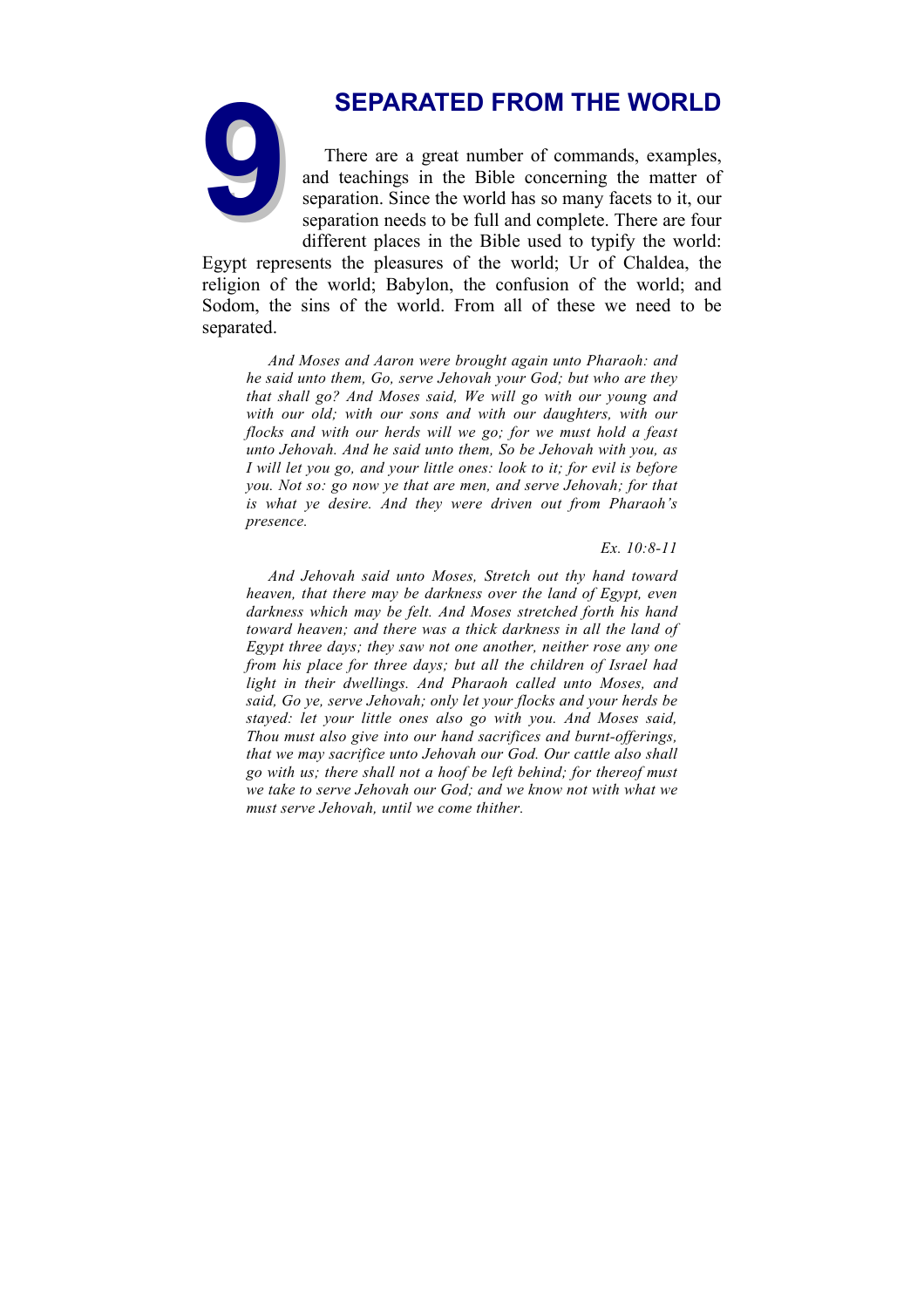### *Ex. 10:21-26*

*And ye shall keep it until the fourteenth day of the same month; and the whole assembly of the congregation of Israel shall take of the blood, and put it on the two side-posts and on the lintel, upon the houses wherein they shall eat it. And they shall eat the flesh in that night, roast with fire, and unleavened bread; with bitter herbs they shall eat it. Eat not of it raw, nor boiled at all with water, but roast with fire; its head with its legs and with the inwards thereof. And ye shall let nothing of it remain until the morning; but that which remaineth of it until the morning ye shall burn with fire. And thus shall ye eat it: with your loins girded, your shoes on your feet, and your staff in your hand; and ye shall eat it in haste: it is Jehovah's Passover.* 

*Ex. 12:6-11* 

*And the children of Israel journeyed from Rameses to Succoth, about six hundred thousand on foot that were men, besides children. And a mixed multitude went up also with them; and flocks, and herds, even very much cattle. And they baked unleavened cakes of the dough which they brought forth out of Egypt; for it was not leavened, because they were thrust out of Egypt, and could not tarry, neither had they prepared for themselves any victuals. Now the time that the children of Israel dwelt in Egypt was four hundred and thirty years. And it came to pass at the end of four hundred and thirty years, even the selfsame day it came to pass, that all the hosts of Jehovah went out from the land of Egypt. It is a night to be much observed unto Jehovah for bringing them out from the land of Egypt: this is that night of Jehovah, to be much observed of all the children of Israel throughout their generations.* 

*Ex. 12:37-42* 

*Wherefore* 

*Come ye out from among them, and be ye separate,* 

*saith the Lord, And touch no unclean thing; And I will receive you.* 

*2 Cor. 6:17*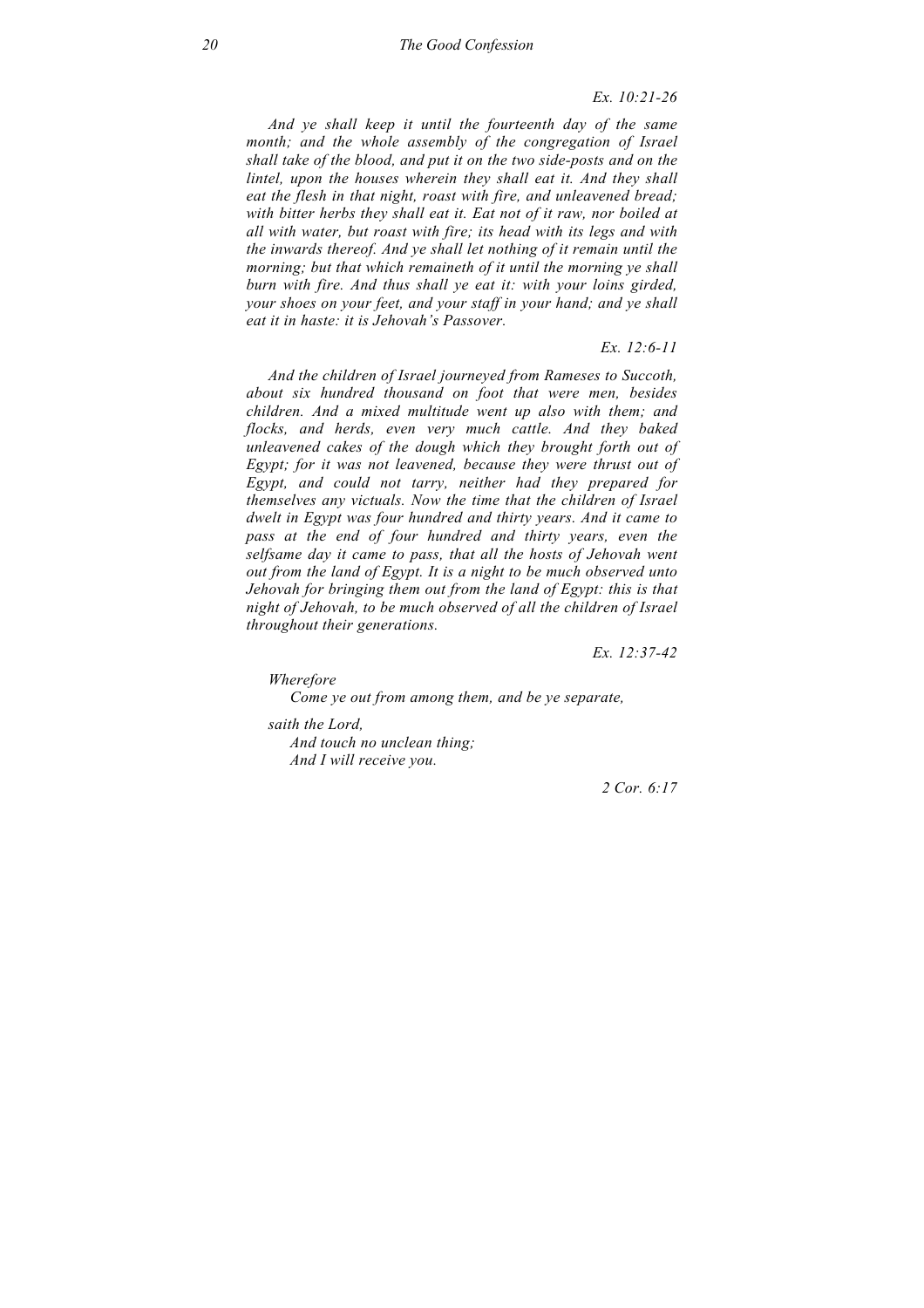# *Meaning of Redemption Typified by the Exodus from Egypt*

When the Israelites were in the hand of the destroyer, how did God deliver them? It was by the paschal lamb. At the time the angel of God went through the land of Egypt to smite the first-born, he passed over those houses which had blood on them. If there were no blood on the door, he went in and smote the first-born. Thus, the whole question of salvation does not depend on whether or not the door is good, the doorposts are special, the household is commendable, or the first-born is obedient. It rather hinges on whether there is blood. The difference between salvation and perdition is determined by acceptance or rejection of the blood. The basis for your salvation is not in what you or your family are, but in the blood.

We who are saved by grace are redeemed by the blood. Let us remember, however, that once we have been redeemed by the blood, we must start to make our exit. The Israelites killed the lamb before midnight and, after they had put the blood on the doorposts and the lintel, they hurriedly ate their meal. As they ate, they had their loins girded, their shoes on their feet and their staves in their hands, for they were ready to go out of Egypt.

The first effect of redemption, therefore, is separation. God never redeems anyone and leaves him in the world to live on as before. Every regenerated person, as soon as he is saved, needs to take his staff in his hand and start to make his exit. As soon as the angel of destruction separates between those who are saved and those who are perishing, the saved souls must go out. This is most clearly typified in Exodus. A staff is used for journeying; no one uses it as a pillow for lying down. All the redeemed, both big and small, must take their staves and move out that very same night. Whenever souls are redeemed by the blood, they become pilgrims and strangers in this world. The moment they are redeemed, they leave Egypt and are separated from the world. They ought not continue to abide there.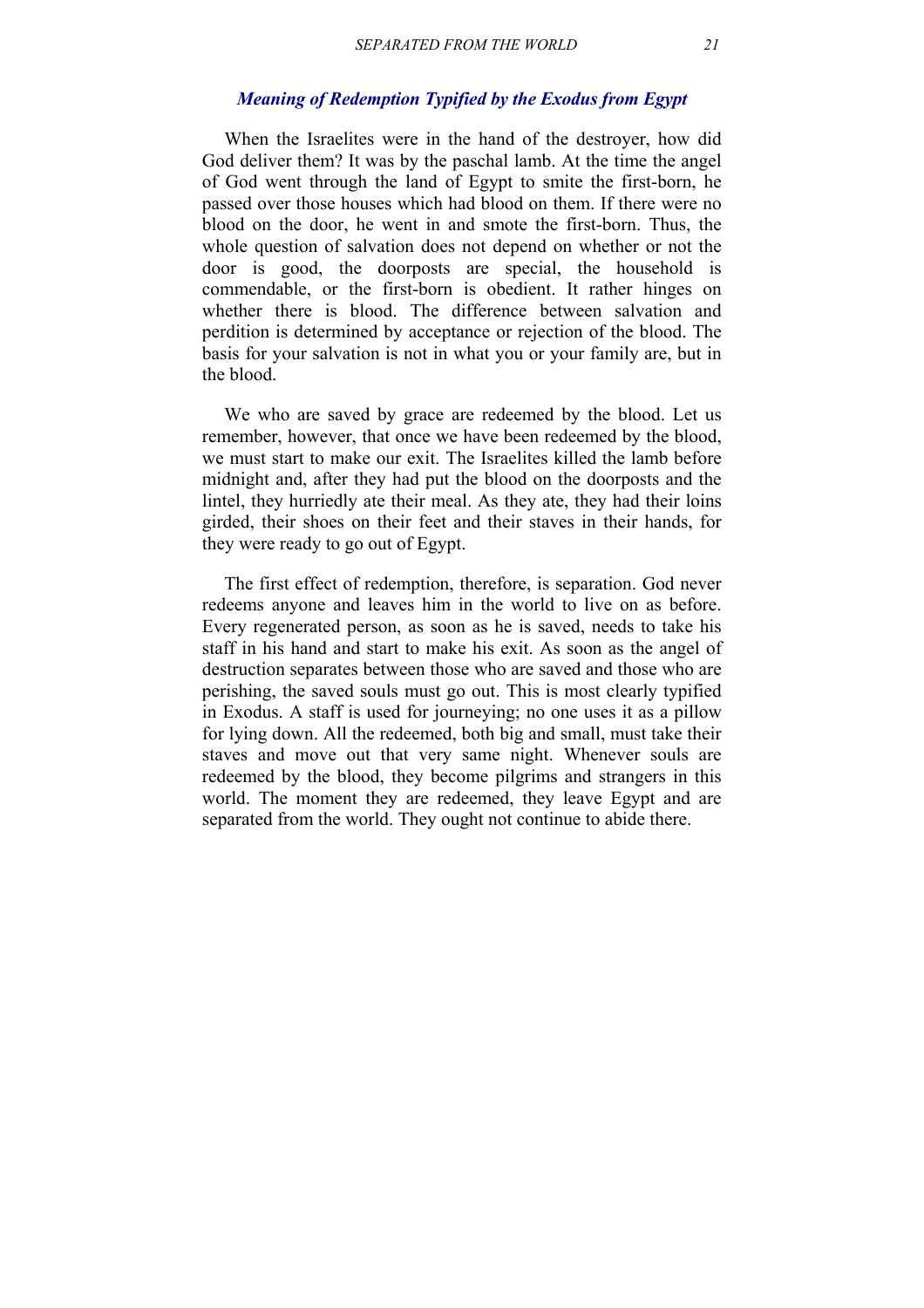Once a sister in the Lord was teaching the children. She told them the story of the rich man and Lazarus. She put a question to these youngsters: "Whom would you choose to be—Lazarus or the rich man? The rich man enjoys life today but suffers later on, while Lazarus suffers now but has enjoyment hereafter." A little girl about eight years old stood up and answered: "When alive I want to be the rich man, but after death I want to be Lazarus." Many today are like that little girl. When I am in need of salvation, I trust in the blood of the Lamb; but after I am saved, I prefer to stay put in Egypt. I want both.

Nonetheless, we must remember that to be redeemed by the blood is to be delivered from the world. Once redeemed, instantly we become pilgrims and sojourners on earth. This does not imply that we no longer live on earth; it simply means we are instantaneously separated from the world. Wherever there is redemption, there is separation. The blood divides the living and the dead; the blood separates God's children from the people of the world. The redeemed are no longer permanent residents of this world.

It does not take several years for the redeemed to be separated. On the very same night that one is redeemed, he is separated from the world. No one can boast that after several days' deliberation he decided to come out of the world. If he is a Christian, he belongs to the Lord and ought to leave Egypt (the world) immediately.

From the way the Israelites left Egypt, we can see how difficult it was for them to make their exit, for Egypt held on to them. Even after Pharaoh agreed to let them go, he demanded that only the men should go, that the little ones and the old ones should remain behind. How could the men go far if their little ones and old folks stayed behind in Egypt? No doubt the men would soon return. The wile of Satan was to prevent a thorough and total separation from Egypt. Moses therefore rejected such contrivance from the very outset. Let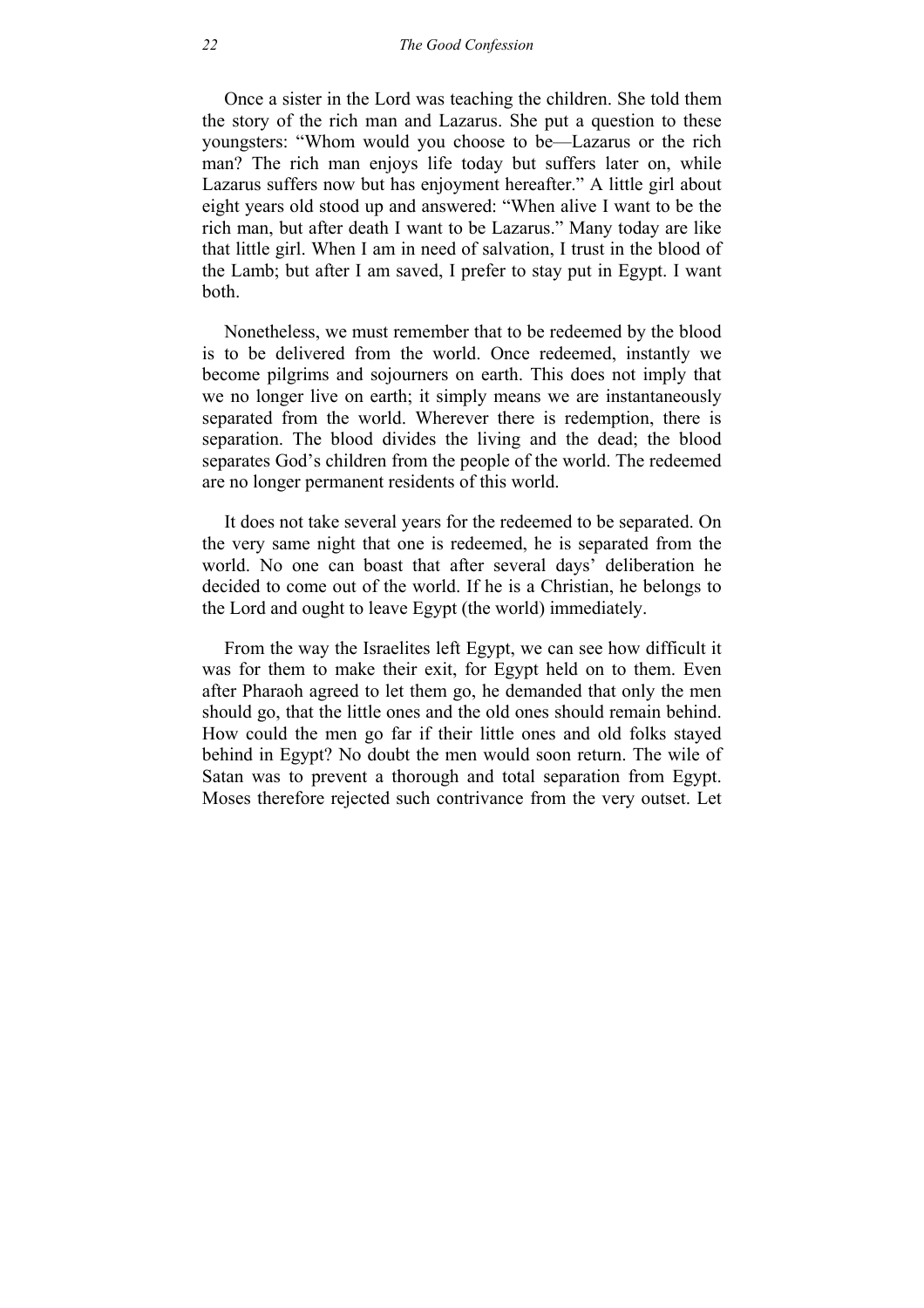us remember, if we leave one thing or one person behind, we will not be able to go very far but will eventually return to the world.

We recall that the above demand was not the only one Pharaoh made of the Israelites. Earlier he called for Moses and said, "Go ye, sacrifice to your God in the land" (Ex. 8:25); that is, worship God in Egypt, do not go into the wilderness. Later on, he tried to persuade the people of God not to go very far away (8:28). Still later, he asked that only the men go but that the little ones and the old ones remain behind (10:11). And lastly, he conceded to let the little ones go but insisted that the flocks and herds stay (10:24). The basic thinking of Pharaoh was that if they must be God's people, let them be His people in Egypt. He knew very well that they could not have a good testimony by serving God in Egypt. Those who served God in Egypt would also serve Pharaoh. They would be Satan's servants as well as God's

Do you desire to serve God and remain in the world? You will without doubt be Satan's servant and make bricks for him. He will not let you go, nor will he allow you to go far away. He may permit the men to go but keep the rest in Egypt, for he knows they will come back. He is fully acquainted with the teaching in Matthew 6:21: "For where thy treasure is, there will thy heart be also." The treasure and the person are always together. He is certain that you will not go far if your flocks and herds are left behind. Soon you will come seeking the flocks and the herds. But God wants the flocks and the herds to go with you. Your wealth, your money, must also be delivered with you.

When we go out to the wilderness, we must bring all our property with us. God's command is clear: we who serve God must be separated from the world.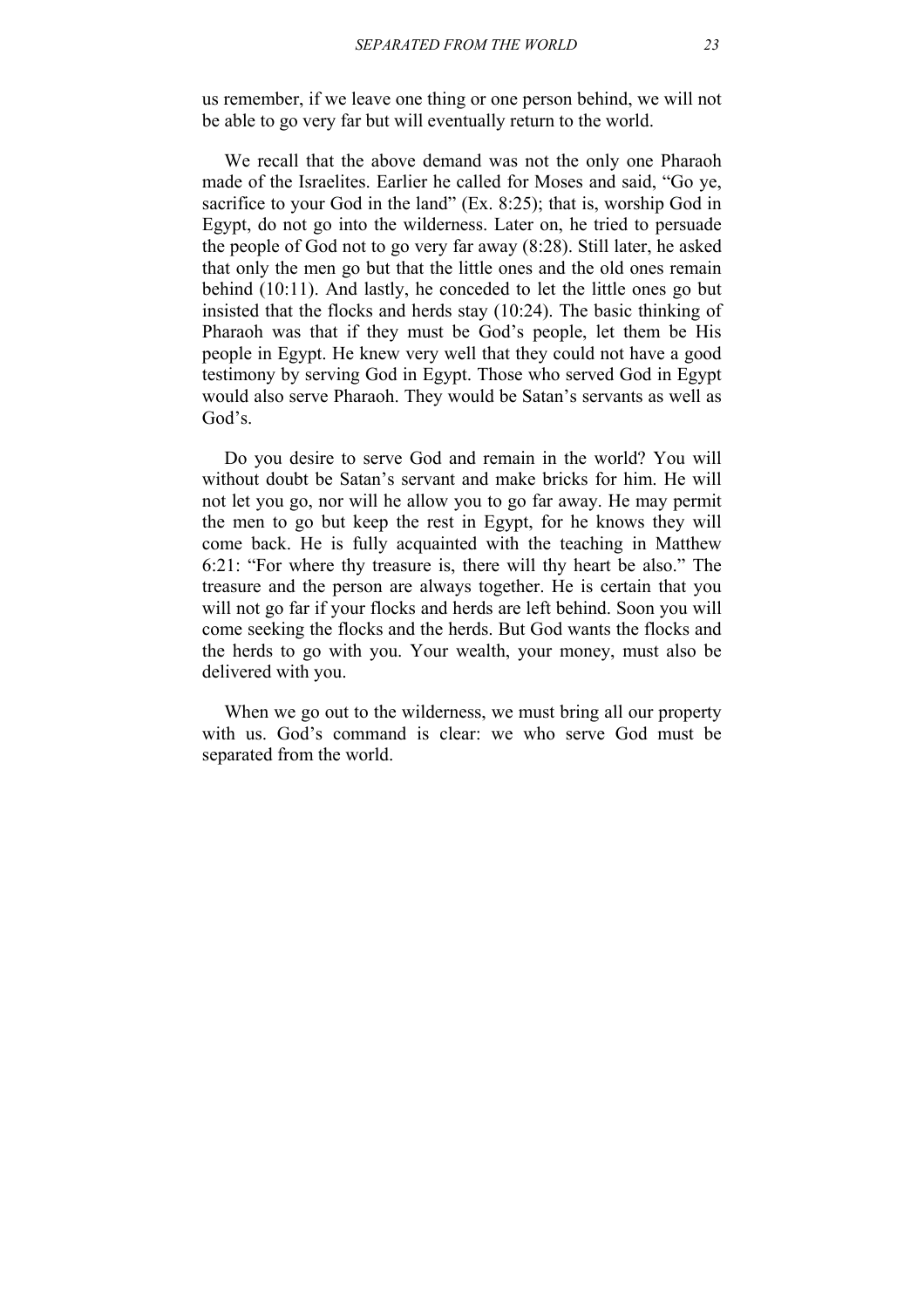## *Our Way Is in the Wilderness*

To confess the Lord Jesus with our mouth alone is not enough; we must also come out of the world and be separated. This is a step further than confession. Certainly we should not be silent Christians, but words alone are insufficient. We must be separated people. We need to see and to treasure the new position we now have in the Lord; we must leave our former position far behind. We cannot maintain our former friendships, affections, and relationships. We must go out with all our things. People may consider us foolish, but we must go out of the world. Since we have become Christians, our way lies in the wilderness, not in Egypt.

According to the New Testament sense, both Egypt and the wilderness represent the world. Egypt, however, points to the world in its moral sense while the wilderness speaks of the world in its physical sense. We Christians are in the physical world but not in the moral world. The world, as we know it, is a system as well as a place. Egypt stands for the system in which there are so many attractive things to draw out the lusts of the eyes, the lusts of the flesh, and the pride of life. The wilderness symbolizes the place in which we live.

We Christians must come out of the world as a system. To be separated from the world means to be separated from this world system in its moral connotation. It does not imply leaving the world as a place.

D. M. Panton has a well-spoken word concerning our walk in the wilderness. He says: in life, it is a way; in death, it is a tomb. No one can remain in this world too long, for it is only a way. It also serves as a grave when one dies. This should be our attitude towards the world. Every believer must be separated. In the eyes of the people of this world, we are but strangers and sojourners in the wilderness; they alone are the permanent residents of the world.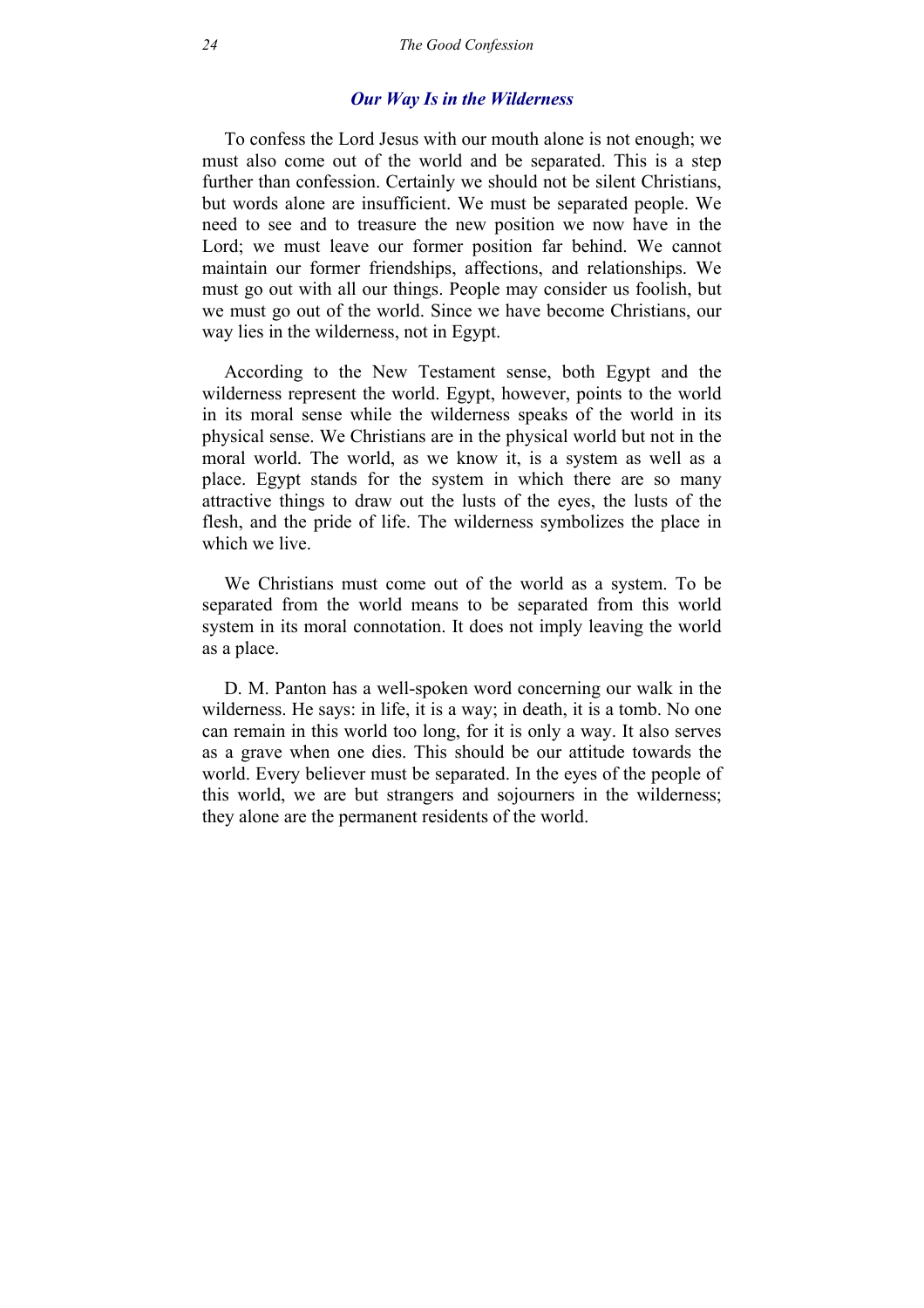Let me use an illustration to show the meaning of separation. During the latter part of my stay in England, shortly before the Munich Pact was signed under the appeasement policy of Prime Minister Chamberlain, I noticed people busily preparing for war by digging trenches, constructing airfields, building shelters and even distributing masks for poisonous gas. My feeling at that time was entirely different from that of the Englishmen. I watched them prepare for war; I saw them collect contributions and train their home guards. Then one night the telegram came saying that the pact was signed and there was no need to fear war. Many could not sleep that night. They sang and they shouted. But what was my reaction? Three words sum up my feeling: I watched coldly. While they had been busily preparing for war, I had watched coldly; now when they were joyous with peace, I watched coldly. Why? Because I was a sojourner, I would soon go away. Since I was but a traveler in England, my feeling was totally different from that of the Englishmen. In their joy and in their sorrow, I was merely an observer. Thus it was I truly realized what it meant to be an alien.

Although we have not yet left this world as a place, we have already departed from it as a system. Morally speaking, we do not belong. Unless we can look back at the world as having left it, we are wrong. Unless we can observe it coldly, we have fallen. If we cannot adopt a spectator's attitude towards all the things and all the relationships in the world, we have failed as Christians. It shows that we are still in it and have yet to come out.

While I was in England I naturally hoped for peace, but I was not disturbed by the rumors of war. I too hoped there would be no bombing, but was not greatly concerned. Once I told a brother, "God saved me to be a Christian, not an Englishman." I could not help feeling that way for God had saved me to be a Christian. My attitude towards England was neutral: I hoped for her good, I wished her peace; but my interests lay elsewhere.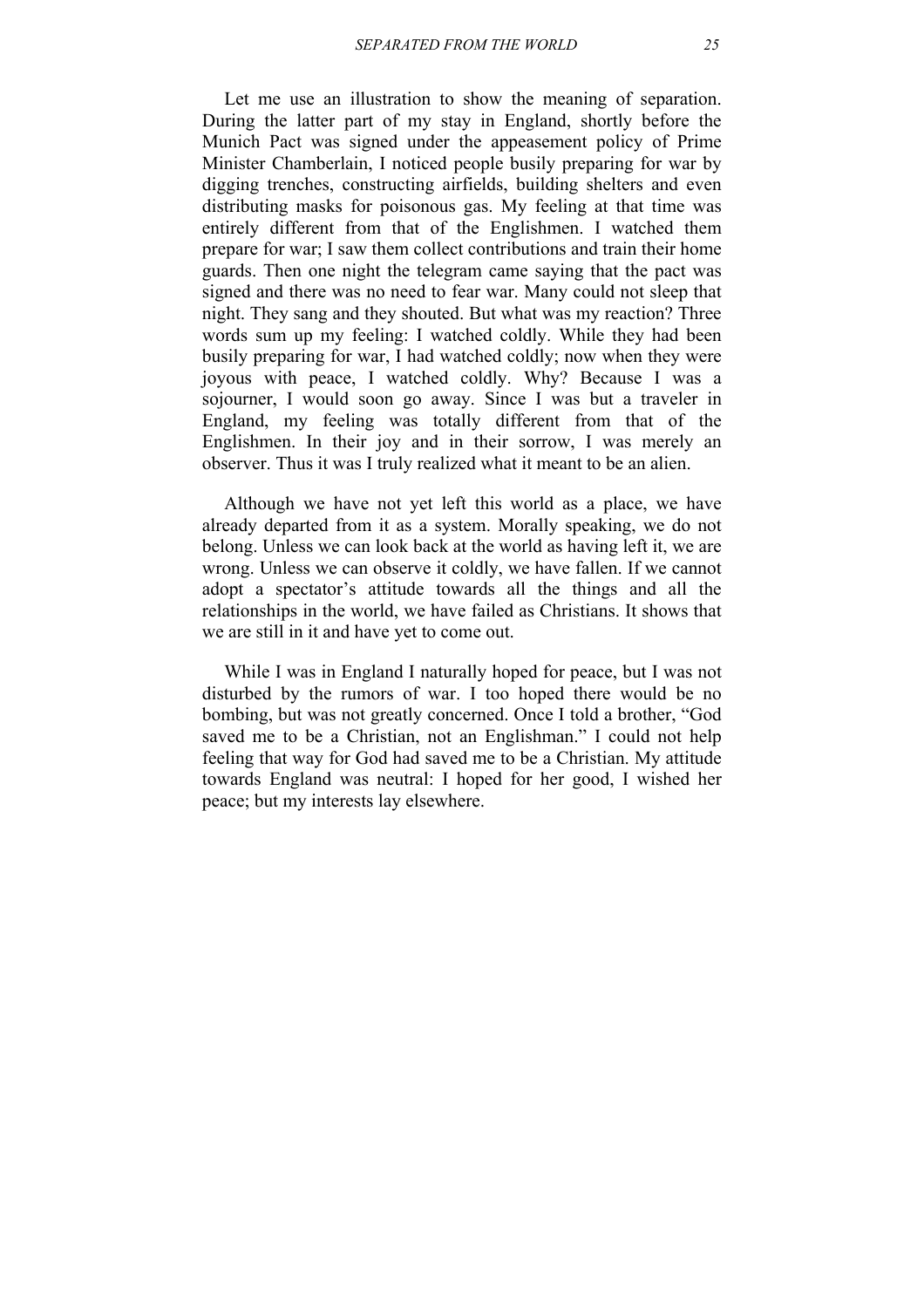Young believers should see that, as Peter and other apostles put it, we are but sojourners and pilgrims on this earth. We have already come out of the world system. Those of the world wish to retain us, draw us closer to them, keep us and our possessions back, but we cannot serve God if we yield at any one point.

Henceforth let our faces turn towards the promised land. We are separated from Egypt. The blood makes the separation, for the blood has redeemed us to God. Those unredeemed by the blood are the Egyptians. The unredeemed belong to the world, but the redeemed have become citizens of another world.

Suppose you go to a store to buy a watch. After buying, you leave with it. You do not give the watch to the storekeeper and ask him to use it. No, you buy it and you leave with it. Where there is buying, there is leaving. Do remember that the blood has bought us that we may leave the world system. Everyone who is bought by the blood leaves. We are bought to follow the Lord and to travel towards the promised land.

# *Principles Governing Separation*

Some probably will ask: from what should we come out? What are the things of the world? Wherein must we be separated from the world? We shall suggest five principles of separation. But before going into these principles, there is one thing needed first: we need to have our heart and spirit released from the world first. If anyone still desires to be in the world, these principles will be of no avail to him. Even if he separates himself from a hundred things, he is yet in the world. Separation of the person with his heart and his spirit must precede the separation of things.

The man must completely come out of Egypt and be separated from the world. Do not be afraid to be called peculiar. There are things we have to deal with and there are ways in which we ought to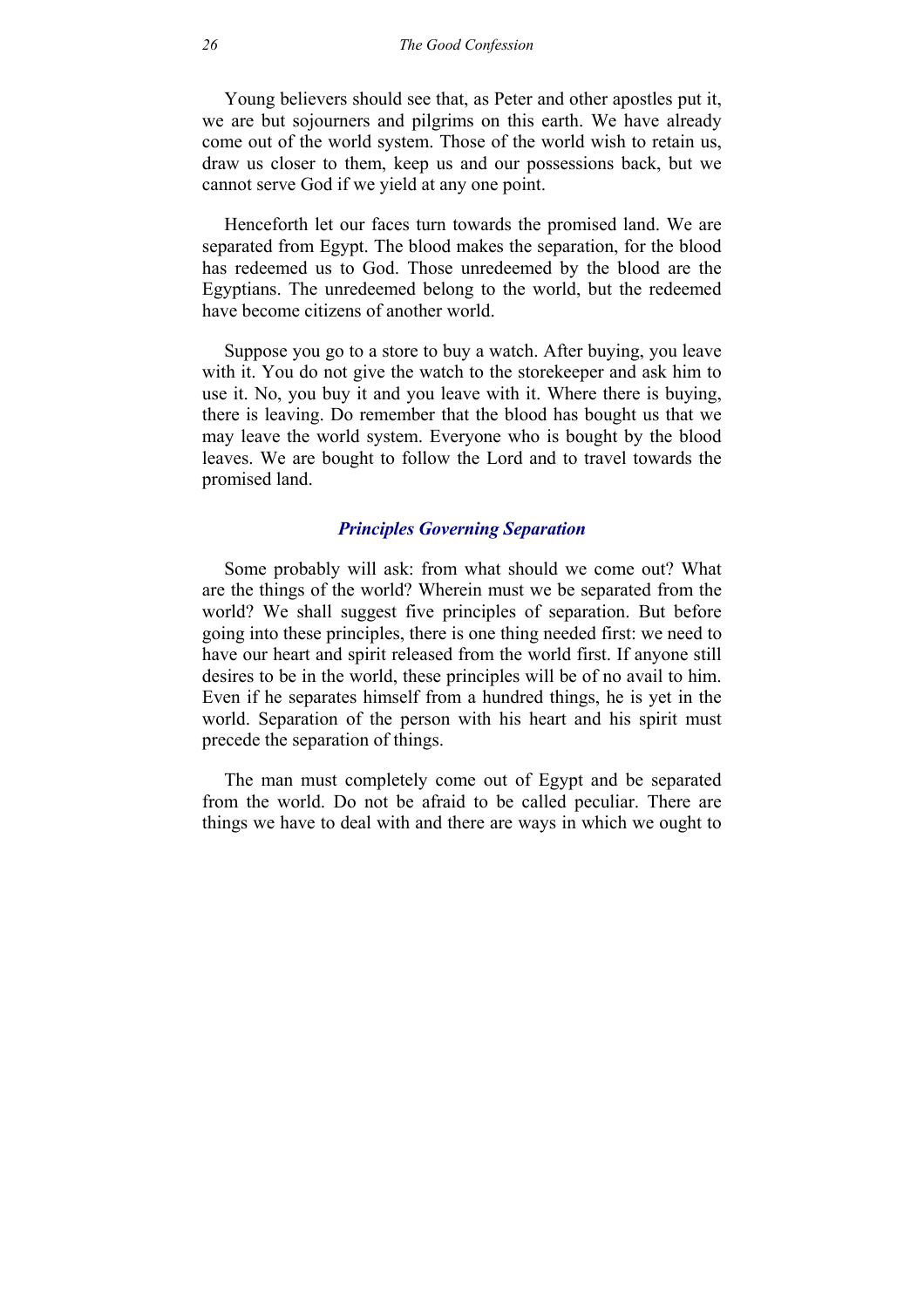be different from the world, even though we desire to be at peace with all men. In our homes, in the office, or wherever we may be, we contend not. We are not belligerent to anyone. But still there are a few things from which we must be separated.

# 1. THINGS WHICH THE WORLD CONSIDERS UNWORTHY OF A **CHRISTIAN**

We must be separated from anything the world considers unworthy of a Christian. We start our Christian life before the world and the world sets up certain standards for Christians. If we cannot measure up to their standards, where will our testimony be? Of the things which we do, we should never permit non-believers to raise their eyebrows saying, "Do Christians do such things too?" Under such an accusation, our testimony before them is finished. For example: Suppose you visit a certain place and meet a non-Christian there. He murmurs, "Do you Christians visit this place?" There are many places non-believers may frequent and be quite able to defend their action when questioned. But if a Christian should go to those same places, immediately they will raise an objection. They may sin, but you cannot. They may do it without any problem, but if you do the same thing you will be criticized. Consequently, whatever the world condemns as unworthy of a Christian, we must not do. This is a minimum requirement.

I know of many sons and daughters who have non-believing parents. If they ask their parents for this and that thing, I have heard the parents say, "Since you have believed in the Lord Jesus, do you still ask for these things?" Let me tell you; to be corrected by the non-believing world is disgraceful for Christians. Abraham was reproved by Abimelech for his lie. This is one of the most shameful things recorded in the Bible. Non-believers may lie, but do we lie also? Things which the Egyptians consider as unworthy of us we must be separated from.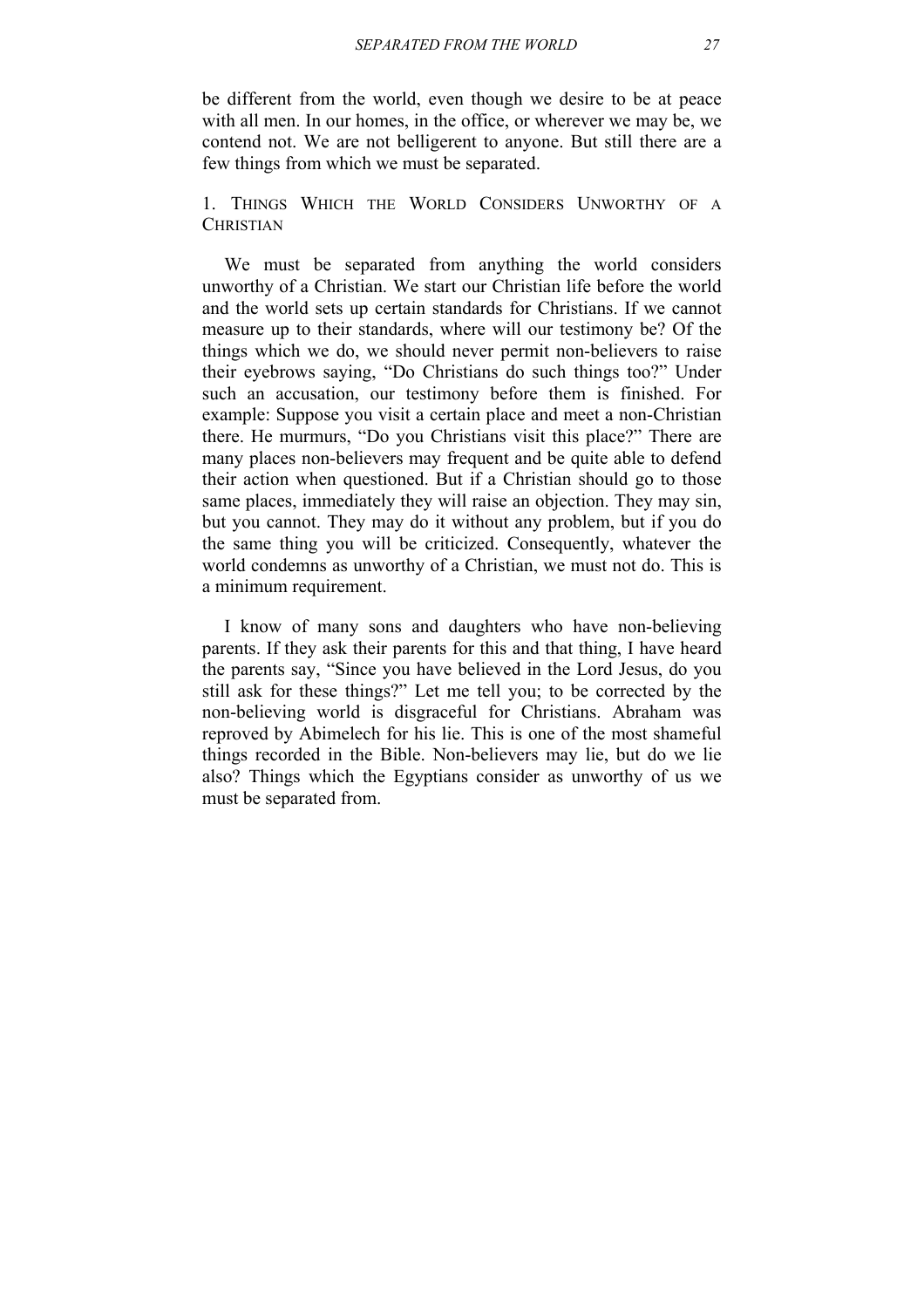# 2. THINGS WHICH ARE INCONSISTENT TO OUR RELATIONSHIP WITH THE LORD

Anything which is inconsistent to our relationship with the Lord must be rejected. Our Lord was humiliated on earth; can we seek for glory? He was crucified as a robber; can we court the favor of this world? He was slandered as possessed of a demon; can we look for praise from men that we are most clever and rational? Such conditions reveal the inconsistency of our relationship with the Lord. They make us different from the Lord, even contrary to Him. All the ways which He has gone we also must walk through. For this cause we must eradicate everything that is inconsistent to our relationship with the Lord.

"A disciple is not above his teacher, nor a servant above his lord" (Matt. 10:24), says the Lord. This refers to our relationship with the world, showing how we must suffer slander and reproach. If they treated our Lord that way, can we expect to be treated differently? If this is the way they dealt with our teacher, can we hope for anything different? If we *are* treated differently, something must be drastically wrong in our relationship with the Lord. Let us be careful that along with other children of God, we walk together in the way of the Lord. Whatever conditions our Lord faced on this earth, we must also follow.

All who follow Jesus of Nazareth should be prepared for disgrace, not for glory. Whoever follows Him must be ready to bear the cross. The first time people meet the Lord, they do not hear Him say, "Behold, how glorious it is!" Rather they hear Him say, "If any man would come after me, let him deny himself, and take up his cross, and follow me" (Matt. 16:24). He speaks these words at the gate of entrance, not in the inner chamber. He has forewarned us that He calls us to bear the cross. This is our way, the only way to follow the Lord. His relationship to the world is our relationship to the world. We must keep our oneness with the Lord.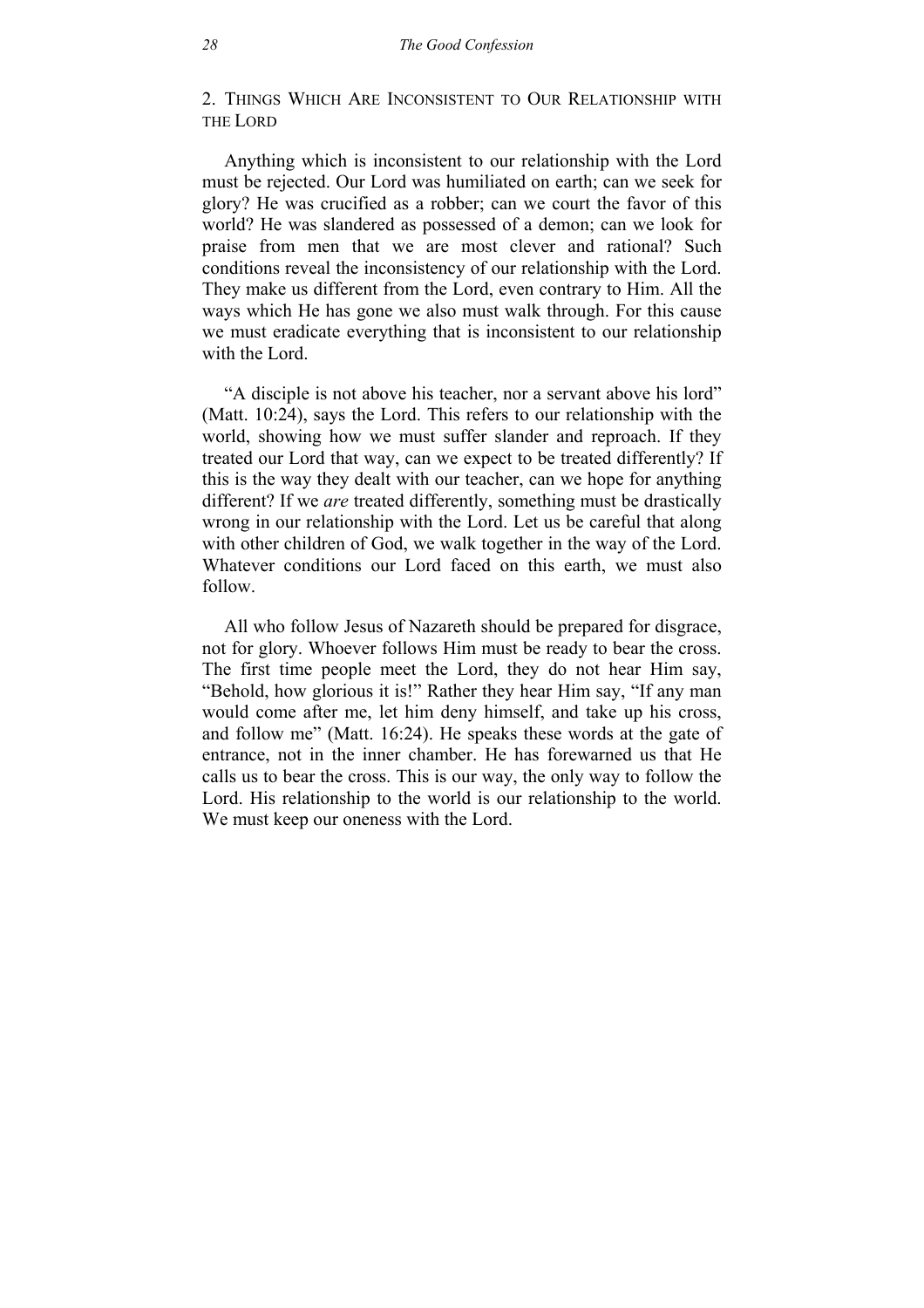"But far be it from me to glory, save in the cross of our Lord Jesus Christ, through which the world has been crucified unto me, and I unto the world" (Gal. 6:14). The cross stands between the world and the Lord. By the cross, we stand on the Lord's side. On one side is the Lord, on the other side is the world; standing in between is the cross. Our attitude towards the world is defined by the cross. The world has given the cross to our Lord, so it stands on the other side. Since we are on the Lord's side, we cannot go over to the world except through the cross. But the cross cannot be passed over, for it is an accomplished fact, a matter of history. We are not able to eliminate fact or cancel history. The world has crucified our Lord on the cross; how can we bypass the cross? Since the cross is a fact, to us the world being crucified on it will always be a fact. If there is no way to dismiss the cross, there can be no possibility of abolishing the fact that the world has been crucified. Unless we are able to delete the cross, we cannot go over to the other side, the world side. Thank God, we are on this side of the cross.

To illustrate: if a man's father or mother or brother is murdered, he will refuse to come to terms with his foe. His dear one has been killed, so what ground is there left for talking? Before the killing, the whole thing was open for discussion; but after the killing, there is nothing to be talked about. Likewise, the cross has now become factual. What more can we say? The world has crucified our Lord on the cross, so we now stand on the Lord's side and declare that so far as the world is concerned, we are crucified and as far as we are concerned, the world is crucified. Today there can be no communication between the two. The world cannot cross over to our side, nor can we cross over to the world.

Having seen the cross, we glory in it. Through the cross "the world hath been crucified unto me, and I unto the world" (Gal. 6:14). These two stand on opposite sides. Whatever men may say, the cross is an historical fact. It cannot be changed. The Christians are on one side, the world is on the other side, and the cross is in between. When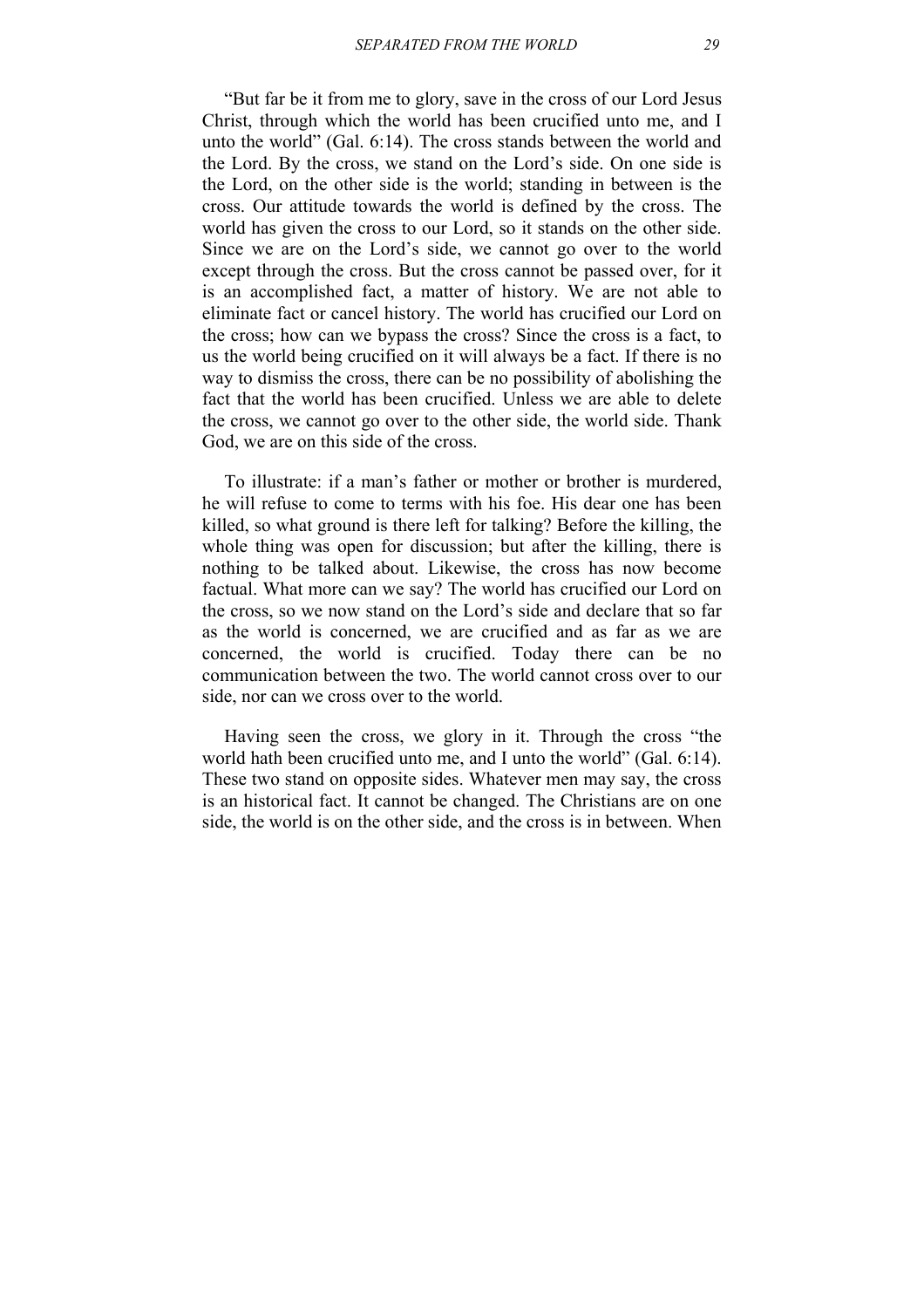we open our eyes, we see the cross, not the world. If ever we see the world, we see the cross first. We can retort with anger even as the one whose father or mother or brother was killed, and say, there is nothing to talk about.

Young Christians must be brought to see that the Lord's position is also theirs. Frequently they ask: will I touch the world if I do such and such? Can I do this or can I do that? It is very hard for us to explain everything to them, but we can give them a principle. We can tell them that even as the world and the cross are opposite to each other, so are the world and our Lord. If they go to the Lord with an open and tender heart, they will clearly see the difference in these two sides.

What is the world? What is not the world? You will know when you come to the Lord. You need only ask one question: how was this thing related to the Lord Jesus while He was on earth? What was the relationship of the Lord to the people of the world? If your relationship is not different from Christ's, it is good. But if your position differs from His, it is wrong. We are followers of the Lamb who has been slain. We follow the Lamb whithersoever He goes (Rev. 14:4). We stand together with the Lamb in His slain position. Whatever does not stand in that position, whatever is contrary to the Lord's position, is the world from which we must be separated.

# 3. THINGS WHICH QUENCH SPIRITUAL LIFE

Again we ask, "What is the world?" Each and everything which tends to quench our spiritual life before the Lord is the world. How impossible it is to tell new believers what things are permissible and what things are not permissible. If we tell them ten things, they have the eleventh thing to ask. But if they understand but one principle, they can apply it to numberless things. Whatsoever thing makes you lose zeal for prayer or for Bible reading or causes you to lose courage to testify is the world.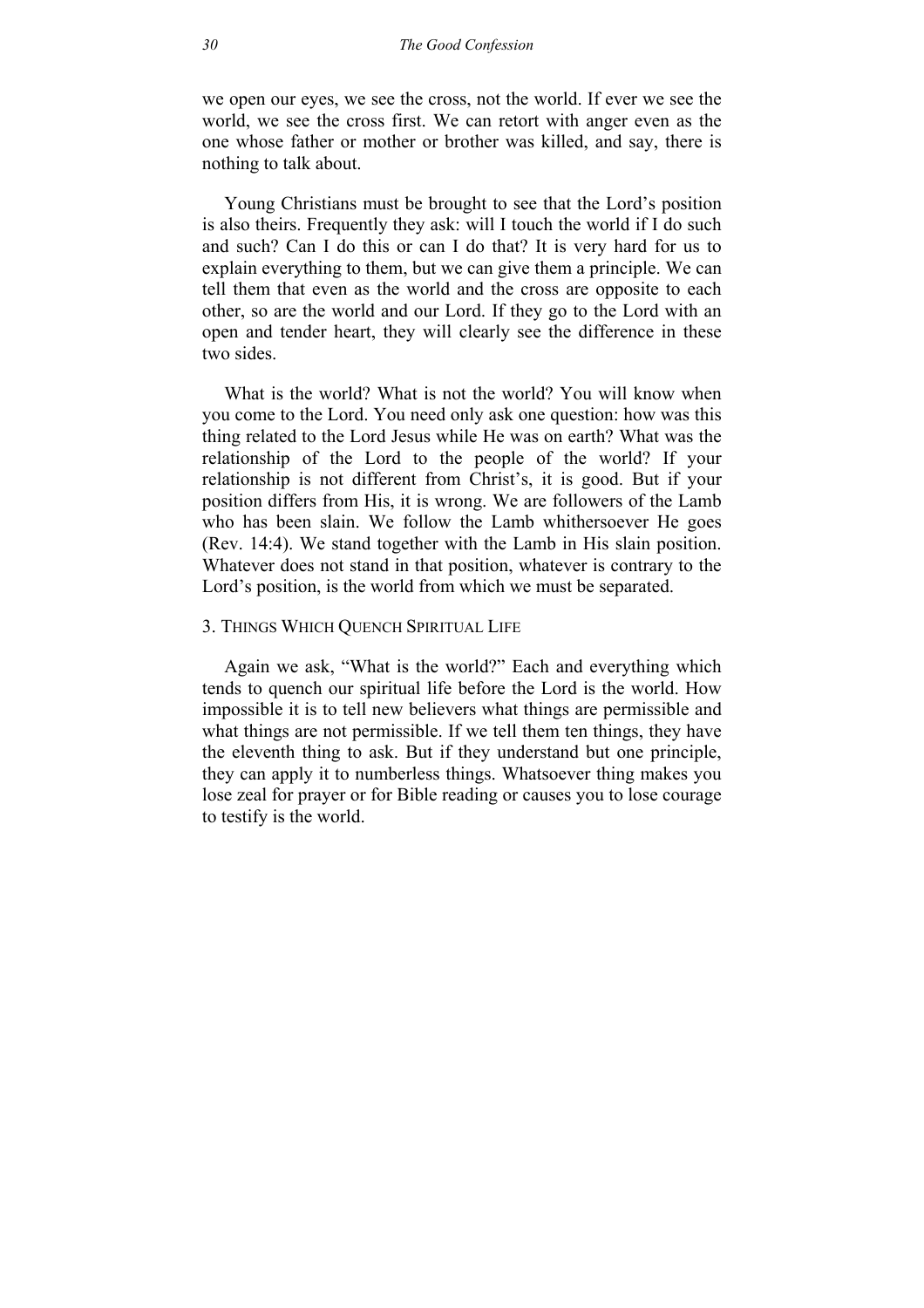The world creates a kind of atmosphere which cools our love to the Lord. It withers our spiritual life; it chills our zeal; it freezes our longing for God. Hence it must be rejected.

Can things which are not sinful be reckoned as things of the world? Many things rate highly in human estimation; but the question is, do they help us draw nearer to the Lord? Or will they quench our spiritual life? Indeed, they may be good things, yet in doing them several times, our inner fire begins to dwindle; if we continue in them, the fire soon becomes cold. We find ourselves unable to confess our sins, to pray and to read the Bible. Though these worldly things may not have occupied our time, they surely have occupied our conscience. They have weakened our conscience before God and given us an unspeakable sense of being wrong. Our conscience cannot rise above that feeling. It takes away our taste for the Bible. It makes us feel empty when we wish to testify. It swallows up our words. No matter how sinless these things are, how very right they may be, they still must be labeled as the world. All that which quenches our spiritual life belongs to the world.

# 4. SOCIAL AFFAIRS WHICH HINDER THE TESTIMONY

Another thing to be mentioned is concerned with social relationships. Whatever social gatherings or feasts or good times together cause our lamp to be covered under a bushel are of the world. These should be rejected. How can Christians continue in social intercourse if they cannot confess that we are the Lord's and if they have to pretend to be polite by listening to and smiling with unbelievers? How can we suppress our inward feeling and put on a smiling face? How can we inwardly sense the world, yet show sympathy outwardly? How can we judge anything sinful, if we externally agree with it? Many of God's children have been gradually drawn back into the world because they failed to differentiate in their social life.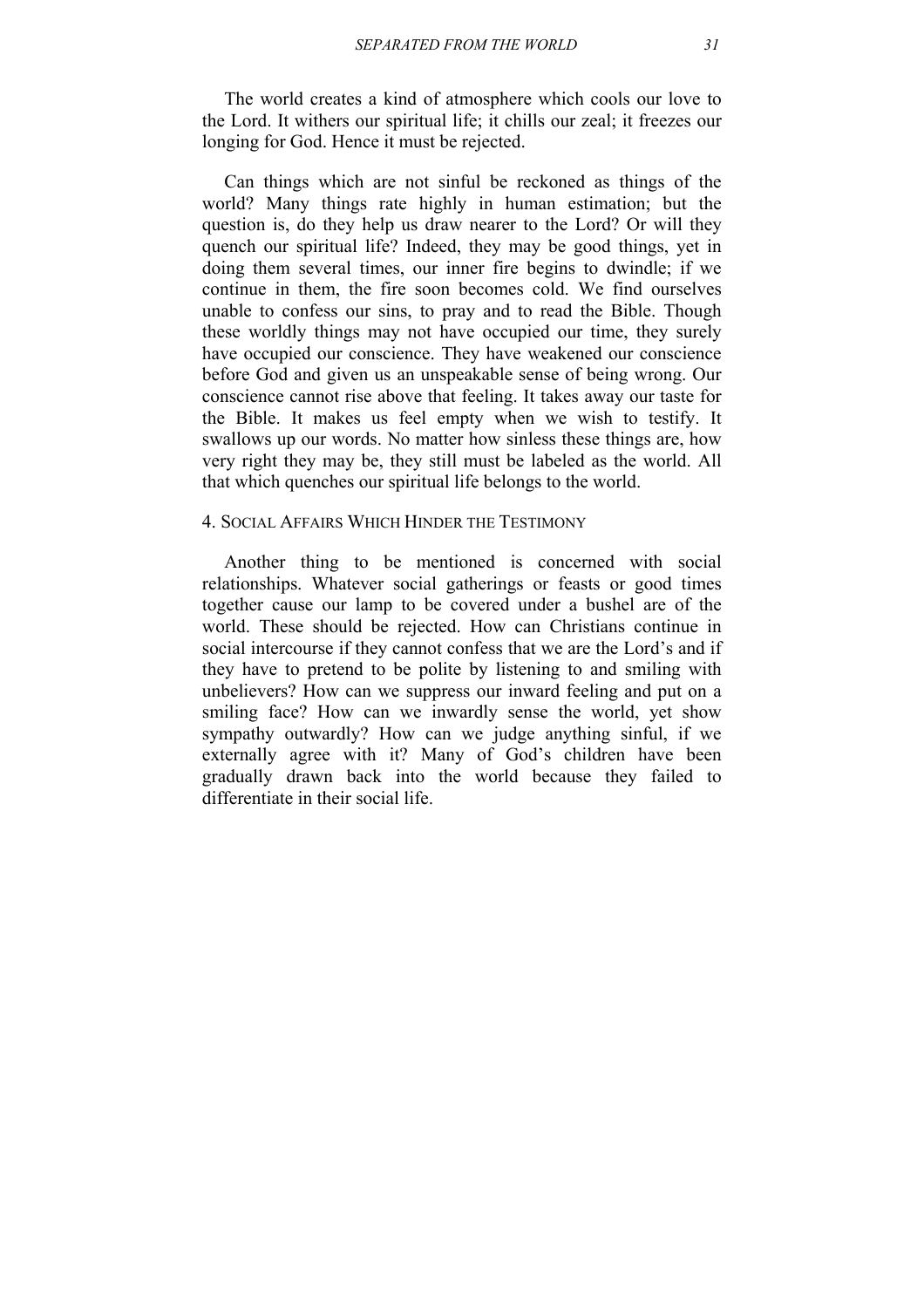Beginners in Christ must be clear of their position at the start. The right choice needs to be made. It is not that we wilfully refrain from having communication with others. We are not John the Baptists who eat not and drink not. We follow the Lord in both eating and drinking. We are not ascetics; we do have dealings with men. But, we must maintain our position. People must not be allowed to interfere with our Christian position. They should respect our position. Though sometimes they may disapprove, they cannot change it.

When social contacts affect our testimony, we know it is the world. In our dealings with men, we should be able to manifest our Christian position. Otherwise, it is better for us to be separated. "Nor standeth in the way of sinners, nor sitteth in the seat of scoffers" (Ps. 1:1), says the psalmist. If we walk in the way of sinners, we will soon be where they are. If we sit with the scoffers, we will quickly be contaminated with ungodliness. Both sin and ungodliness are highly contagious; we must flee from them as fleeing from the plague.

# 5. THINGS WHICH WEAK BELIEVERS CONDEMN

Whatever thing causes the conscience of weak believers to stumble is to be taken as the world. At the outset we mentioned things condemned by the world as unworthy of Christians; now we speak of things condemned by feeble Christians. Notice these are not things disapproved of by strong Christians; rather they are reprehended by weak Christians. As a matter of fact, these weak believers may not be correct in their judgment. What they disapprove of may be quite all right. Yet they have a weak conscience just as once we did. How can I stumble them in the things which they consider wrong? I must walk before them as without any offense. "All things are lawful for me; but not all things are expedient" (1 Cor. 6:12), says Paul. All things are lawful, for from our standpoint these things are not of the world, but to feeble Christians they are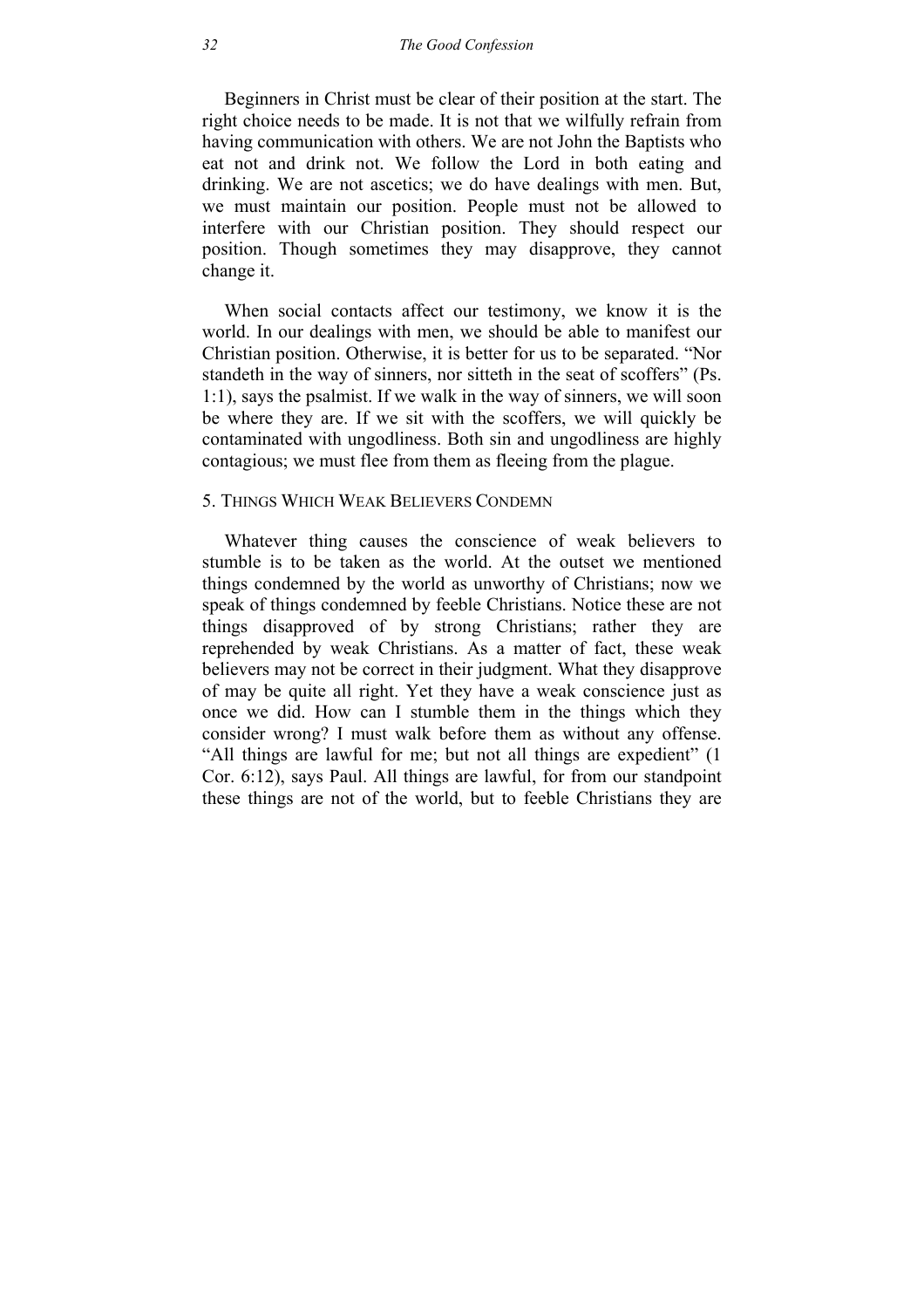things of the world. Consequently we must for their sake refrain from them.

Paul uses an extreme case to illustrate this point. He says, "If meat causeth my brother to stumble, I will eat no flesh for evermore, that I cause not my brother to stumble" (1 Cor. 8:13). It is not easy to abstain from meat, especially when Paul in his letter to Timothy writes, "Some shall fall away from the faith . . . to abstain from meats, which God created to be received with thanksgiving by them that believe and know the truth"  $(1 \text{ Tim. } 4:1, 3)$ . But Paul is willing to go to extremes. Whether to eat meat or not is a small matter to him; his followers, though, may not have the same knowledge. He knows when to stop, but those who follow him may walk a few steps too far. If he eats meat, they may go to the heathen temple and partake of meats sacrificed to idols and later fall into idolatry. We must, therefore, be careful in whatever things feeble Christians consider as of the world, even if they have no real relationship with it.

## *Come Out from the World*

"Wherefore come ye out from among them, and be ye separate, saith the Lord, and touch no unclean thing; and I will receive you, and will be to you a Father, and ye shall be to me sons and daughters, saith the Lord Almighty" (2 Cor. 6:17-18). This is the first time in the New Testament where the name "the Lord Almighty" is used. We shall find it later in the book of Revelation. In Hebrews, it is "El Shaddai." "El" means God, "Shaddai" has its root in the word which means a woman's breast or milk. Hence this name should be translated as the All-Sufficient God. What a child needs is milk, and this milk comes from the mother's breast. So the mother's breast supplies all the needs of a child. So is our God.

The Lord as the All-Sufficient God calls us to come out from the world and touch not the unclean things that He may receive us as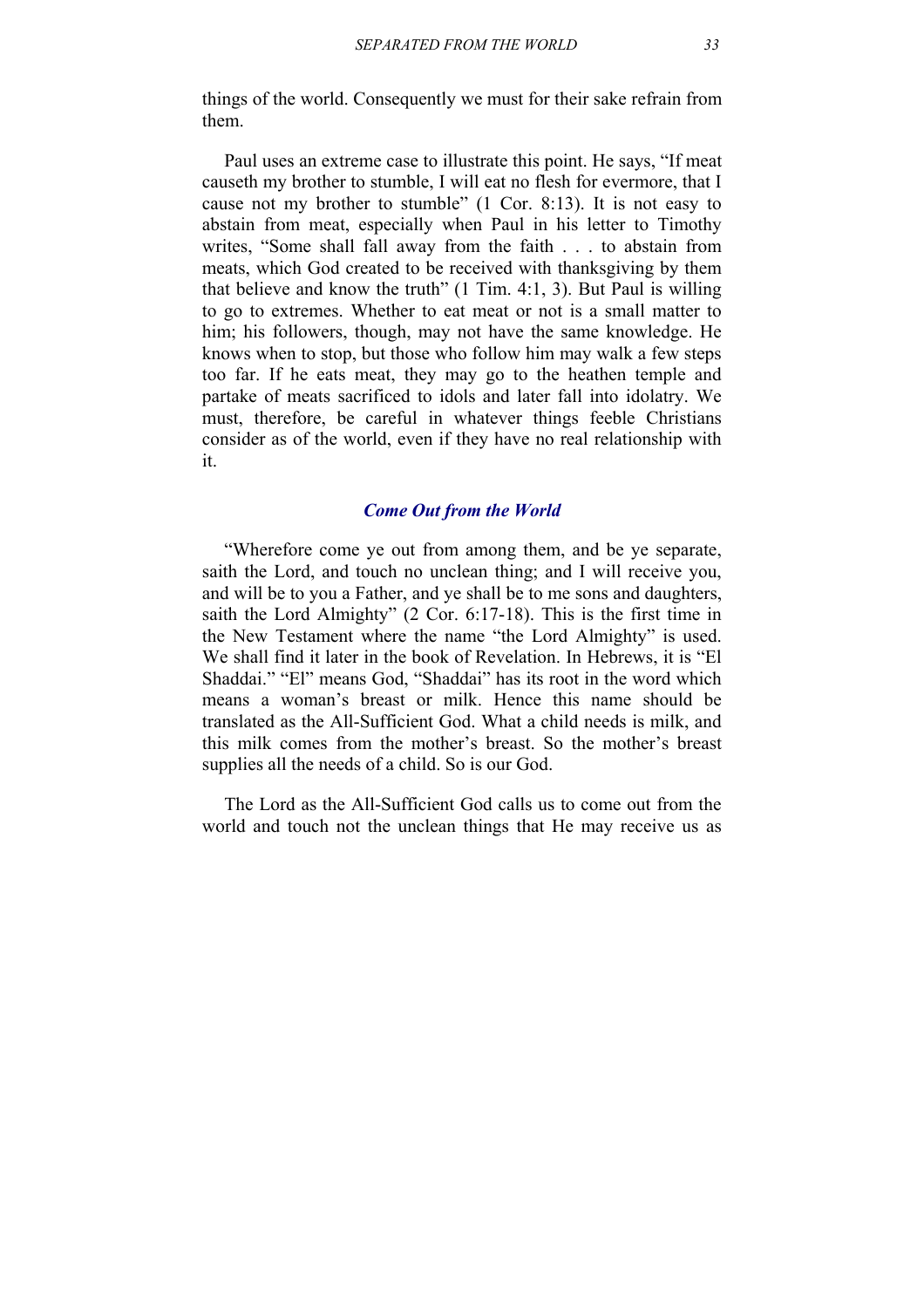sons and daughters. These are not mere words, for they are supported by the All-Sufficient God. If we leave all, we shall be empty-handed, but He will receive us.

Let it be known that all who have been received by the Lord have been separated from the world. Many do not sense the preciousness of the Lord because they have not counted all things as refuse. Negatively speaking, those who do not count all things as refuse must necessarily look on earthly things as treasures; therefore they do not know what it means to be received of God. How we need to know the Father as the All-Sufficient One.

"When my father and my mother forsake me, then Jehovah will take me up" (Ps. 27:10). Again, "My flesh and my heart faileth; but God is the strength of my heart and my portion forever" (Ps. 73:26). Who can experience such sweetness? Only those who have come out, who have forfeited all. The blind man who was healed found the Lord after he was cast out of the synagogue. If we remain in the synagogue, we will not meet the Lord. If we are driven out, we shall have the blessing of the Lord upon us. How precious this is! Come out, therefore, and taste the sweetness of the Lord!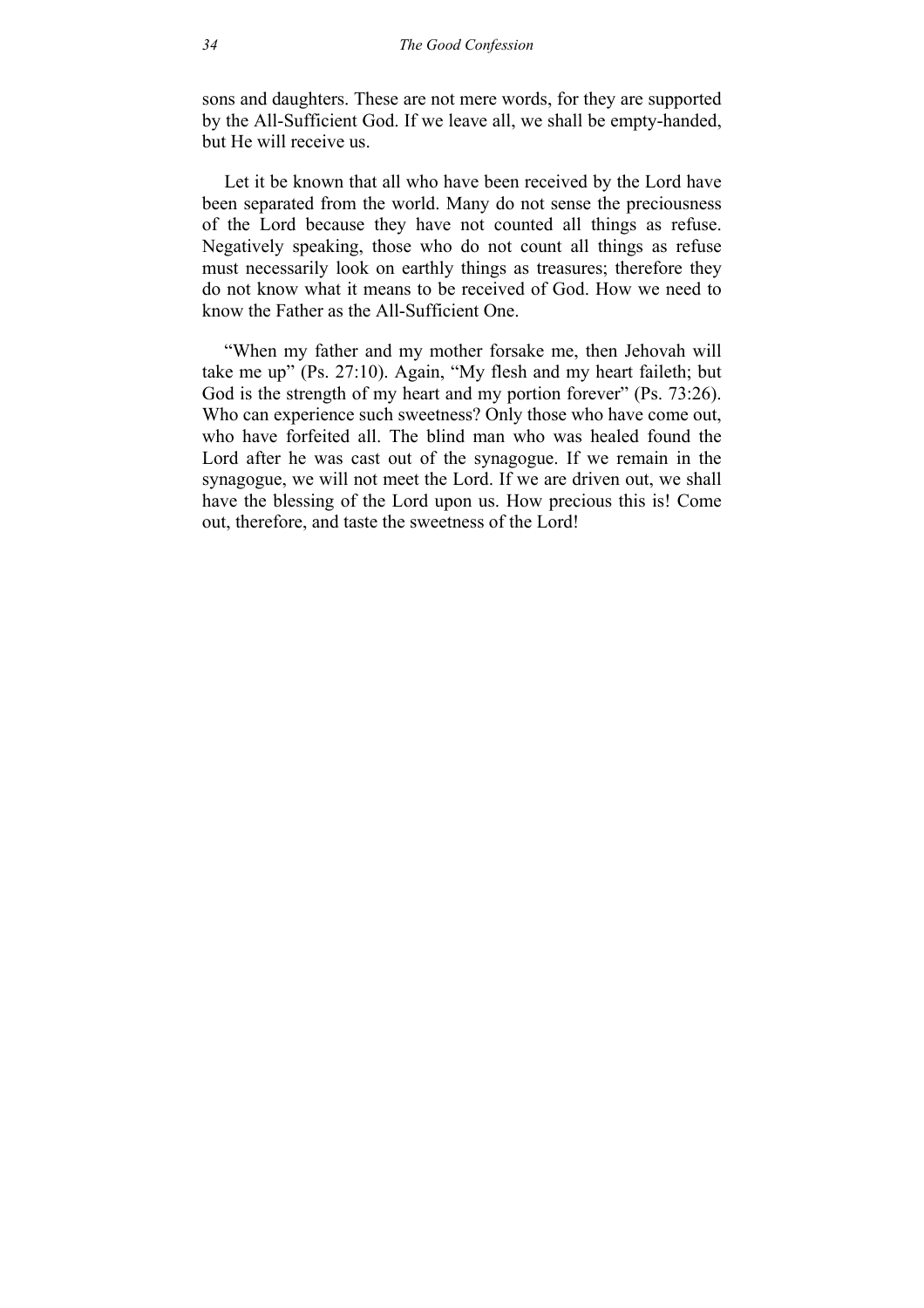<span id="page-34-0"></span>

# **DISTINCTIONS**

After having confessed the Lord before men and having been separated from the world, new believers should be shown that

all believers are one in the body of Christ. We may call this the elimination of distinctions.

"For in one Spirit were we all baptized into one body whether Jews or Greeks, whether bond or free; and were all made to drink of one Spirit" (1 Cor. 12:13). The word "whether" implies that all distinctions have been eliminated. In the body of Christ, there can be no earthly discriminations. We are all baptized in one Spirit to be one body, and then we are all made to drink of one Spirit.

"For as many of you as were baptized into Christ did put on Christ. There can be neither Jew nor Greek, there can be neither bond nor free, there can be no male and female; for ye all are one in Christ Jesus" (Gal. 3:27-28). Those in Christ are those who have clothed themselves with Christ. The natural distinctions of Jew and Greek, bond and free, male and female have been abolished.

"And have put on the new man that is being renewed unto knowledge after the image of him that created him: where there cannot be Greek and Jew, circumcision and uncircumcision, barbarian, Scythian, bondman, freeman; but Christ is all, and in all" (Col. 3:10-11). Again, it tells us that natural distinctions no longer exist among believers, for we have become one new man who is created after the image of God. In this new man, all the differences of Greek and Jew, circumcision and uncircumcision, barbarian and Scythian, bondman and freeman have disappeared, for Christ is all and in all.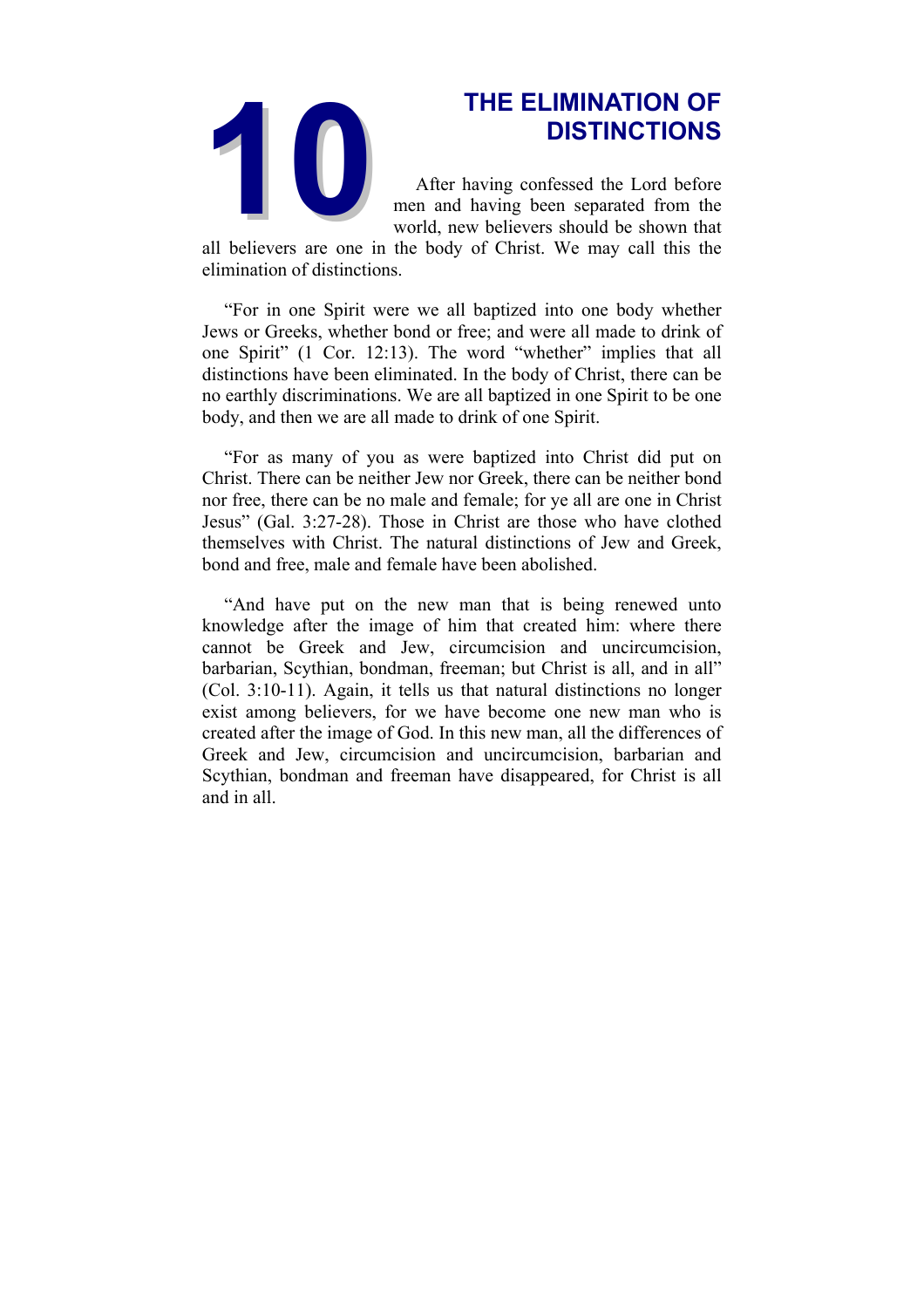Having read these three passages of the Bible, we can readily see that all believers are one in Christ. Each and every natural distinction is abrogated. This is a foundational matter for the building up of the church. If we were to bring all these worldly distinctions into the church, we would find that the relationship among brothers and sisters could never be properly adjusted and that the church could not be established before God.

Of the distinctions mentioned in these passages, there are five contrasts, namely, Greek and Jew, bond and free, male and female, barbarian and Scythian, and circumcision and uncircumcision. However, the apostle tells us that in Christ we are one.

The world pays great attention to personal status—to what race do I belong, what background do I have, and so forth. I must maintain my honor; I must protect my status. But once we become Christians, we should exclude all such discriminations. No one should bring his personal status or position into Christ and the church—the one new man; to do so would be to bring in the old man. Nothing that belongs to the old man should ever be carried over into the church.

# *The Abolishment of National Distinctions*

From the viewpoint of the world, national distinctions are the greatest—"Greek and Jew." The Jewish race is listed among those races which have the strongest sense of nationalism. Because they are the descendants of Abraham, chosen by God to be His peculiar people, the only nation established by God, a people that dwell alone and are not reckoned among the nations, they have become very proud of themselves when they ought to humble themselves before God and praise His name. They brag of their being God's people, separated from all the nations. Because of such pride, their nationalism is much stronger than that of many nations. How they despise the Gentiles.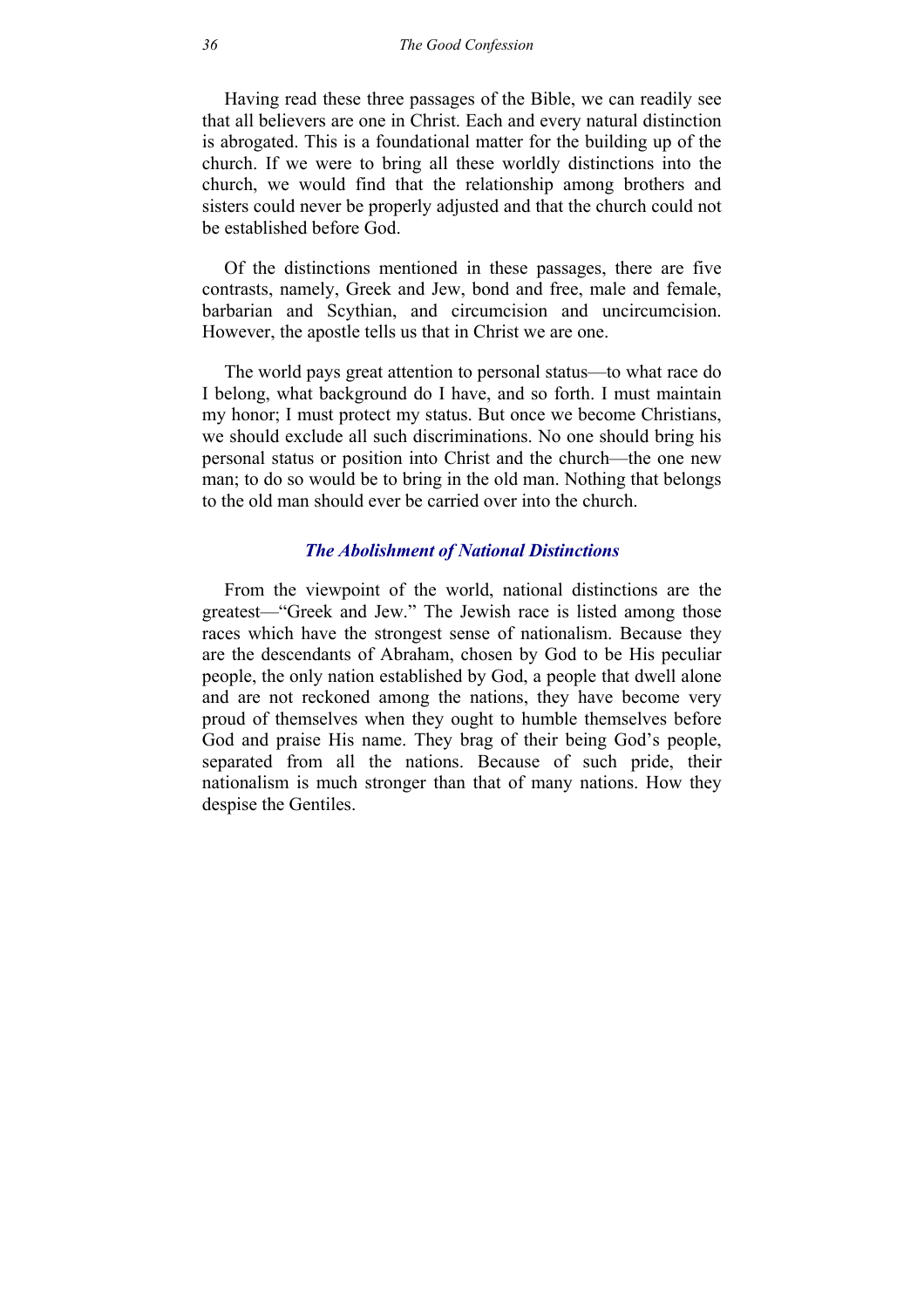Because of this, it was rather difficult for the Gentiles to be fellow Christians with the Jews. Read the book of Acts and soon you will realize how true the above statement is. On the day of Pentecost the gospel was first preached to the Jews, many of whom accepted the truth of the death and resurrection of the Lord. There was no trouble about preaching to the Jews. Later on in Samaria, many Samaritans, who, at least were partially Jewish, were saved through the preaching of the gospel. But for the gospel to be proclaimed among the Gentiles, God had to raise up a special vessel in the person of Paul. Even this did not start abruptly in Antioch, for Peter first started in Caesarea. But being an apostle to the Jews, it was hard to get Peter to go to the Gentiles. God had to give him a vision from heaven thrice, and three times was he charged to rise up, kill, and eat. Without such a vision he would not dare go into the midst of the Gentiles. This was the very first time the gospel was preached to the Gentiles. How reluctant the Jews were to go to the Gentiles with the gospel.

Then in Acts 15 the question of circumcision and of keeping the Mosaic law was raised. Some advocated strongly that the Gentiles who had believed in the Lord Jesus should be circumcised and should also keep the law. In other words, they should be Jews as well as Christians; repentance was not only unto being Christians but also unto becoming Jews. How unbreakable was their national concept. Thank God, it was decided in the council at Jerusalem that the Gentiles were not obligated to keep the Mosaic law nor to be circumcised. Paul and Barnabas were free to go to the Gentiles, and thus their fellowship with those in Jerusalem remained intact.

Even after the way for preaching the gospel to the Gentiles was cleared, trouble again arose in Galatians 2 when Peter came to Antioch. At first Peter ate with the Gentiles; but when certain people came from James, he drew back and separated himself, fearing them that were of the circumcision. Paul therefore openly resisted him, for Peter did not walk according to the truth of the gospel. The cross had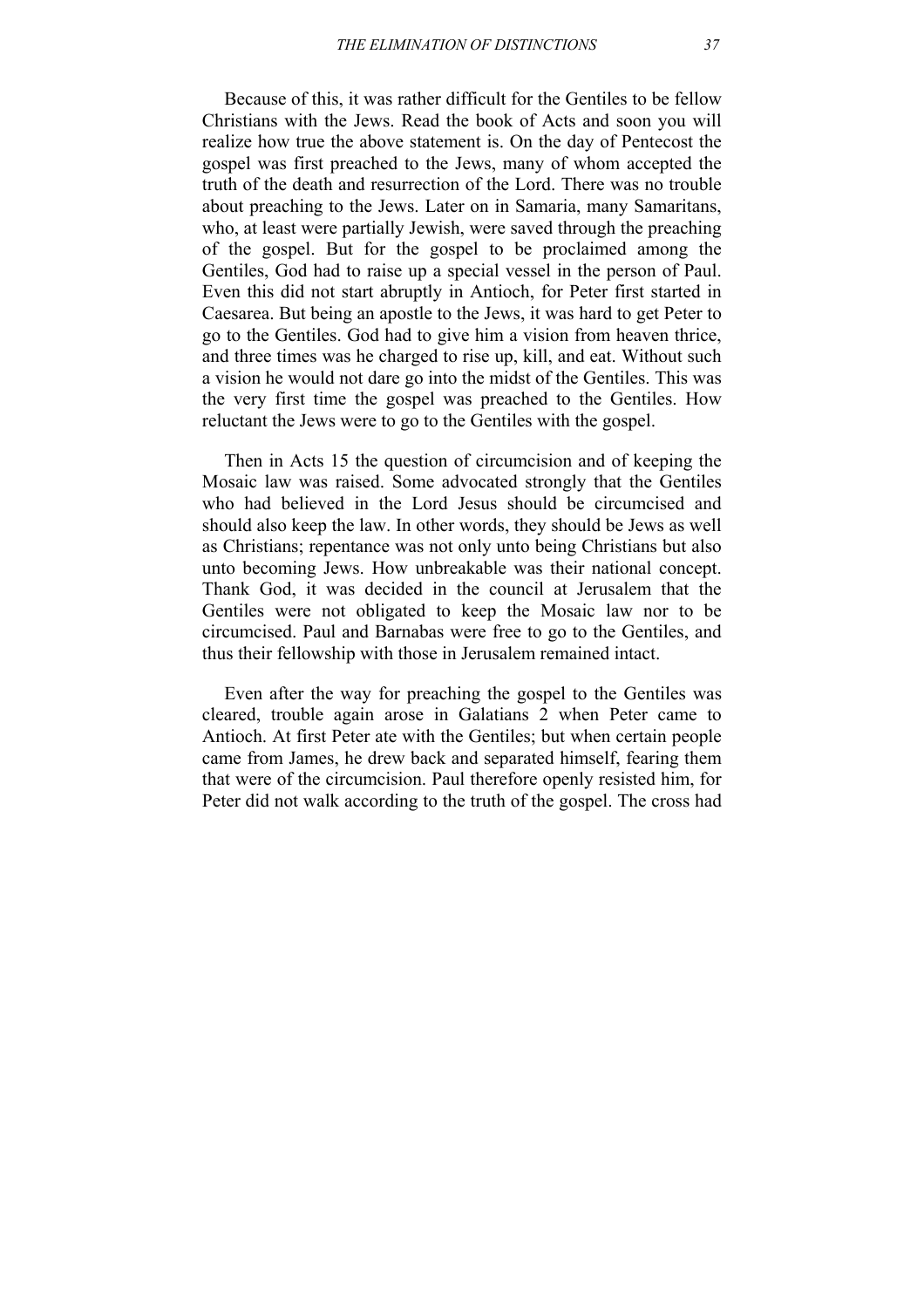broken down the middle wall of partition so that now there was neither Jew nor Gentile.

May God graciously open the eyes of young believers to see that no matter whether they were originally Jews or Gentiles, they are now one in Christ. All their national limitations have been broken; national distinctions simply no longer exist. Whether some are American believers, some English believers, some Indian believers, some Japanese believers, or some Chinese believers, they are all brothers and sisters in the Lord. No one can divide them as God's children. We cannot have American Christianity; if we insist on having America, we cannot have Christ. These two are contrary to each other. In Christ, we are all brothers and sisters. It is but natural that no national boundary can exist. The body of Christ is the one new man, completely one, without any national distinctions. Even strong nationalism, such as the Jews had, must be broken in Christ.

Whenever we meet a person in Christ, we should no longer label him as a Chinese or an American, for we are all one in Christ. It is a mistake of the gravest consequence to try to establish a Chinese church or to set up an American testimony. In Christ there is neither Jew nor Gentile. To attempt to bring outside things such as national differences into the church, will completely destroy the things within. In Christ all are coordinated together without any discrimination. The moment distinctions are brought in, the body of Christ is changed into a carnal institution.

Americans are governed by the law of their country. But this national distinction does not apply to our relationship in Christ. Every time we come to the Lord, we come not as Americans or as Chinese but as Christians. We can never approach the Lord on the ground of our nationality. These outside things must be shut out, for we are united by the life of Christ. What we receive is the life of Christ, and this is also what our brethren in England, India and Japan receive. In this life we are united; never on the basis of nationality.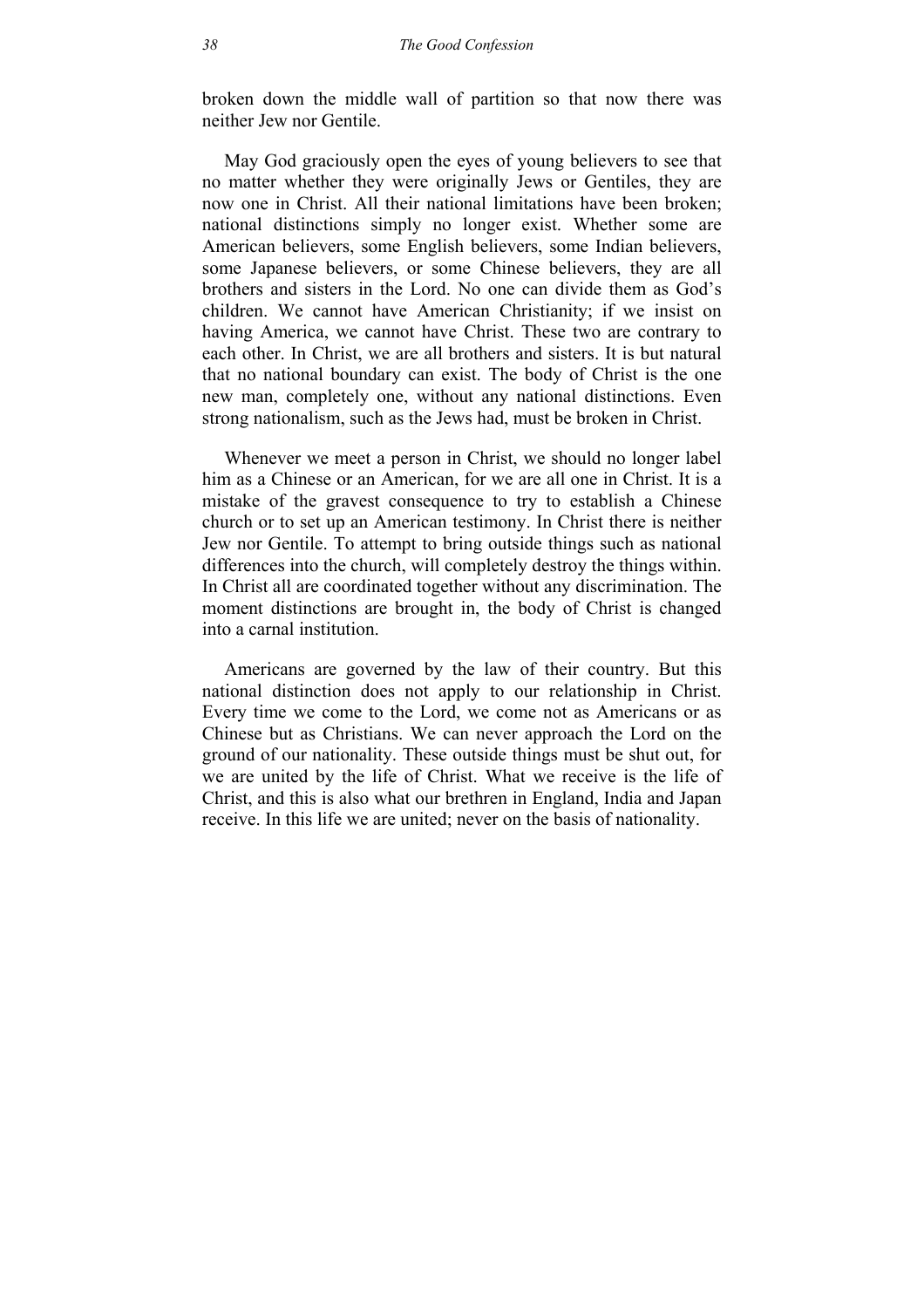A story we know illustrates this well: after the first world war, some brothers from England went to Germany to attend a conference. One of the brothers in Germany arose to introduce the visitors by saying: "Now that the war is over, we have some English brothers visiting us, to whom we extend our warmest welcome." Among those thus introduced, one stood up and replied: "We are not English brothers, but brothers from England." How well spoken were those words! We cannot have English brothers, American brothers, French sisters, or Italian sisters. We only have brothers from England, America, France or Italy. In Christ there is neither national distinction nor even provincial difference. In the church there is only Christ, for Christ is all in all. Apart from Christ, there is nothing. How glorious this is!

# *The Elimination of Class Differences*

Class relationship is another difficult human relationship. We do not come across national relationships until we meet an alien, but we are confronted with class relationships every day. The apostle mentions that the bond and the free are also eliminated in Christ.

People today may not appreciate the cruelty of class differences. At the time when Paul wrote his letters under the reign of the Roman Empire, the system of slavery was at its worst. There were human markets as well as markets for cattle and for sheep. Many captives of war were sold at the market; children born of slaves were also auctioned in the human exchange. There was a tremendous difference between the free and the bond.

Although the idea of democracy originated in Rome and civil rights, elections, and voting were first practiced there, only freemen could exercise these rights of citizenship; slaves had no such privilege. If a slave were beaten to death, his life was repaid with money to his master, the same as if cattle were killed. Since he had no civil rights, he was not recompensed by a life for a life. This class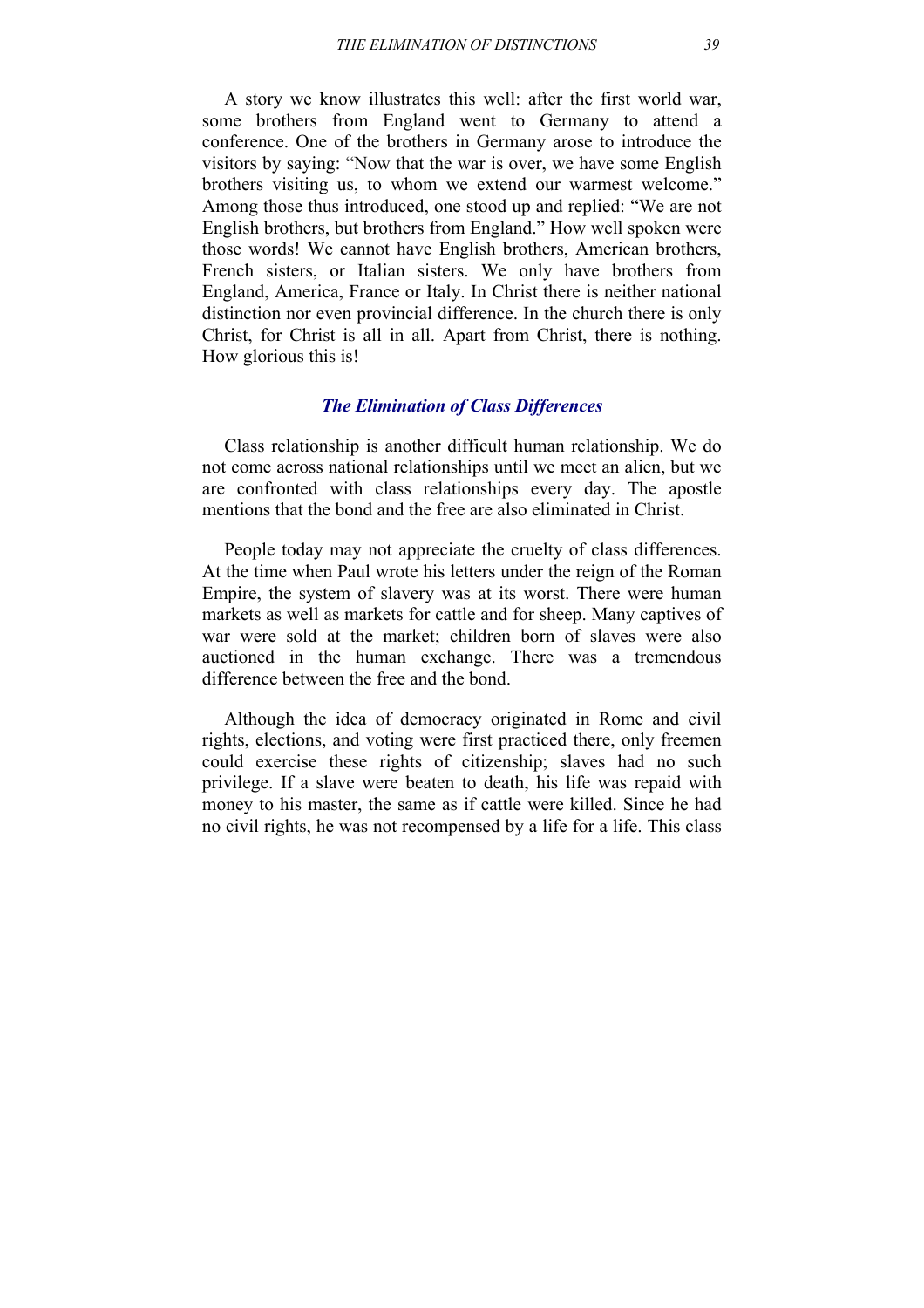difference far surpassed the differences today between master and servant, employer and employee, or boss and subordinate. Children born to slaves automatically became slaves and were considered to be the master's property. All slave fugitives could be punished by crucifixion. Yet the Word of God declares that all class differences must be eliminated in Christ.

Suppose Philemon brought Onesimus to the meeting. When they were at home, Onesimus was a servant and Philemon was his master. But when they went to the church, Onesimus was a brother to Philemon, not his servant. The relationship of master and slave does not exist in the church. Even at home when they knelt down to pray, they were brothers; but when they stood up, Onesimus was a slave serving his master, Philemon. So in the new man—that is, in Christ and in the church—all class relationships are nullified. There should not be any consciousness of class difference nor any sense of class struggle.

Assume that you belong to the servant class or that you are an employee or subordinate. In the home or in the office, you should keep your place and learn to listen and obey. But when you and your master or employer or boss come together before God, you do not need to listen to him on the basis of his being your superior. In spiritual matters such class differences do not enter in.

The apostle James condemned strongly the practice of class difference. "For if there come into your synagogue a man with a gold ring, in fine clothing, and there come in also a poor man in vile clothing; and ye have regard to him that weareth the fine clothing, and say, Sit thou here in a good place; and ye say to the poor man, Stand thou there, or sit under my footstool; do ye not make distinctions among yourselves, and become judges with evil thoughts?" (James 2:2-4). As soon as we come to the church and begin to have fellowship with God's children, we must stand on the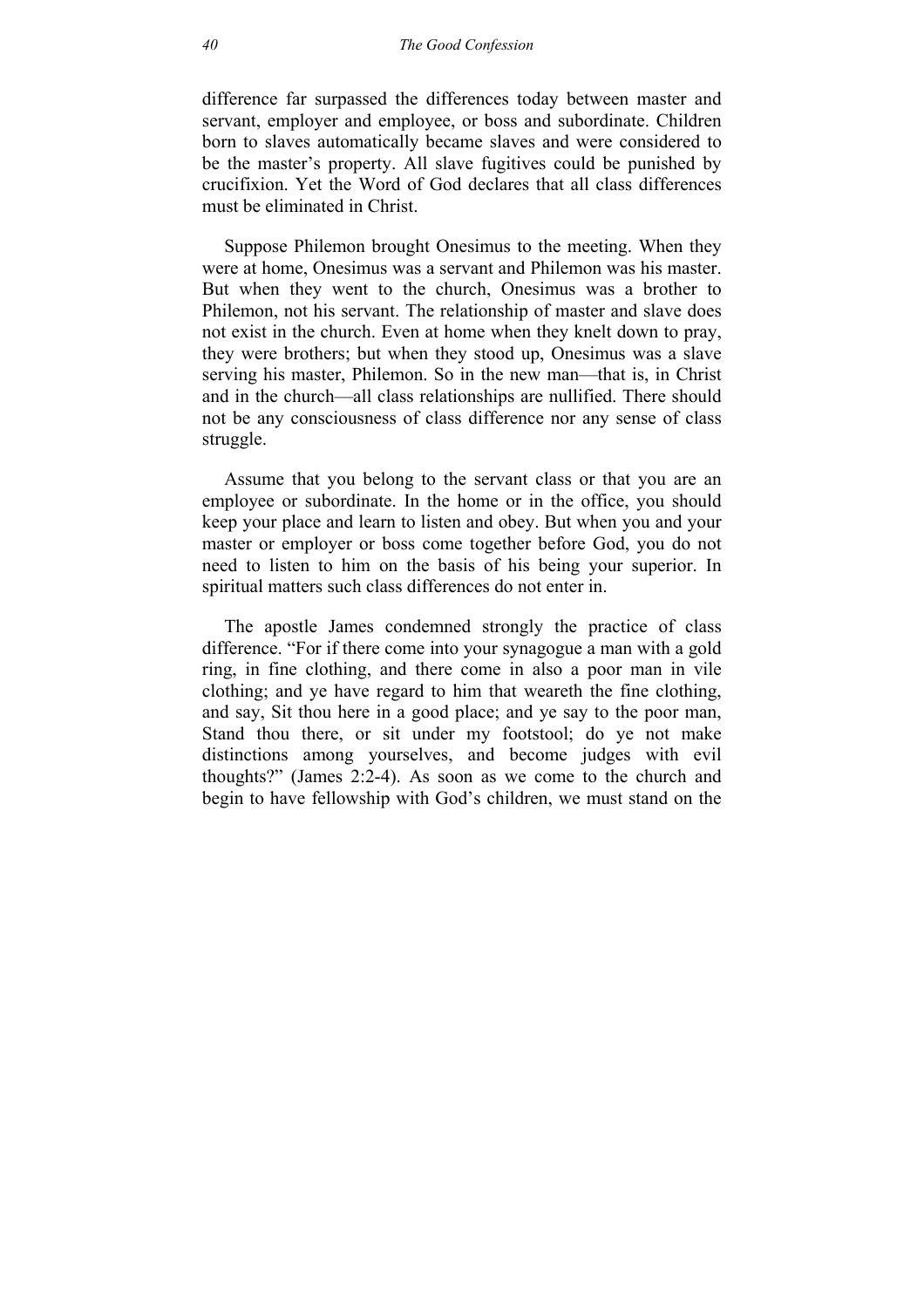ground of Christ, of the new man, of the body, and not of class difference.

This elimination of class differences is only possible among Christians. Only Christians can thoroughly carry this out. We Christians can shake one another's hand and declare that we are brothers. We have the love that overcomes differences. In the world, one class tries to overthrow another class, thus raising themselves to a higher class. But we who are in Christ are able to eliminate class discrimination completely. That hard-to-be-broken class difference of freeman and slave must be totally shattered. We fellowship with other brothers and sisters on the sole ground of what the Lord has given to us—His life. Thus shall we receive great blessing from God. Such a church will be full of the love of Christ, and we will be those who minister Christ to one another.

# *The Exclusion of National Characteristics*

The phrase "Jews and Greeks" has in it one more contrast. The Jews represent a highly religious race, while the Greeks stand for philosophy and wisdom. The Jews are historically connected with religion, the Greeks with philosophy. All the basic sciences and philosophies come from the Greeks. Hence scientific terms are usually in Greek. Such are the differences in national characteristics.

To use another illustration: people living in warmer climates are often more warm in temperament while those from colder climates are usually more cool in nature. Southerners (in the northern hemisphere) are comparatively more emotional and northerners more severe. These are regional characteristics. Let us remember, however, that northerners can be Christians just as well as southerners. Both Jews and Greeks can become Christians. Those who are full of wisdom can be Christians and so can those who are a very religious people. As far as national characteristics go, being religious or being rational are totally different. The scientific knowledge represented by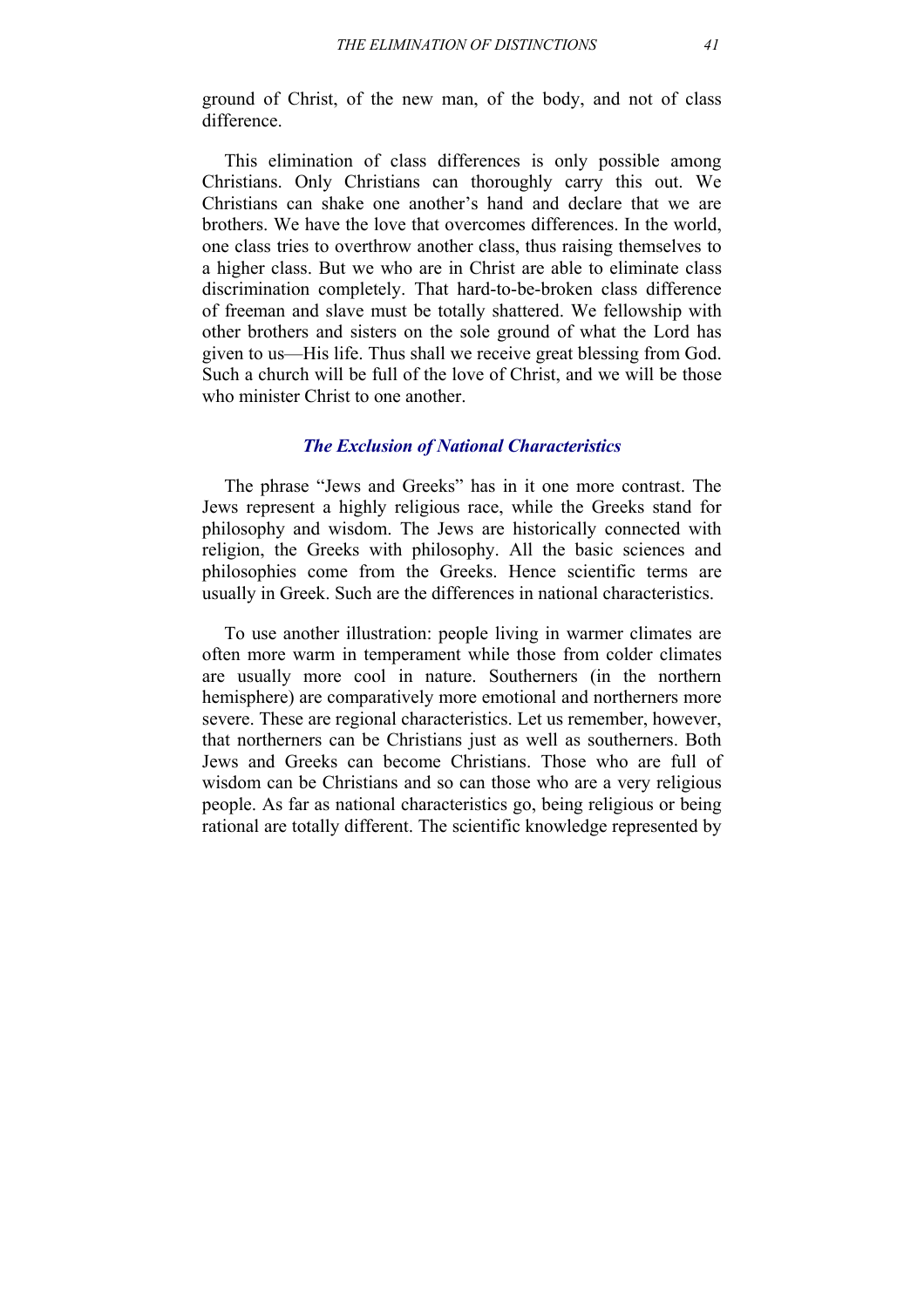the Greeks stresses the idea of rationalization, whereas religion emphasizes the intuition of the conscience—an entirely different concept.

Nonetheless, in Christ there is no distinction between Jews and Greeks. No one can claim he is a Christian because he is rational and logical about things. Nor can one who follows his conscience exclusively be less Christian than the rational one. According to the flesh, these two persons are totally different. One walks by his huge mind; the other walks by feeling. But there is neither Jew nor Greek in Christ. Not only national differences are abolished; even national characteristics are excluded. One may be a Christian with a cool and severe attitude or he may be one in a warm and emotional way. The one who depends on rationalization can be a Christian; so can the other who lives by inward feeling. All kinds of people can be Christians.

Yet, when anyone becomes a Christian, he must leave his national characteristics outside the church for there is no such thing in the church. Today there are problems in many churches caused by the intrusion of national peculiarities. Those who are talkative group together; so do those who dislike talking. The cool gather together and the warm do likewise. Thus there exist many differences among God's children.

Please remember: national characteristics have no place in the church, in the new man, in Christ. Do not judge others because they have a different temperament. They will judge you in the same way if you do. You may wonder why they are so cold when you talk to them so warmly. Perhaps, though, they are suffering at the same time with your peculiarity.

A new believer therefore must learn to let his temperament remain outside the door of the church, for it does not belong inside. Otherwise he will create lots of unnecessary criticism. All those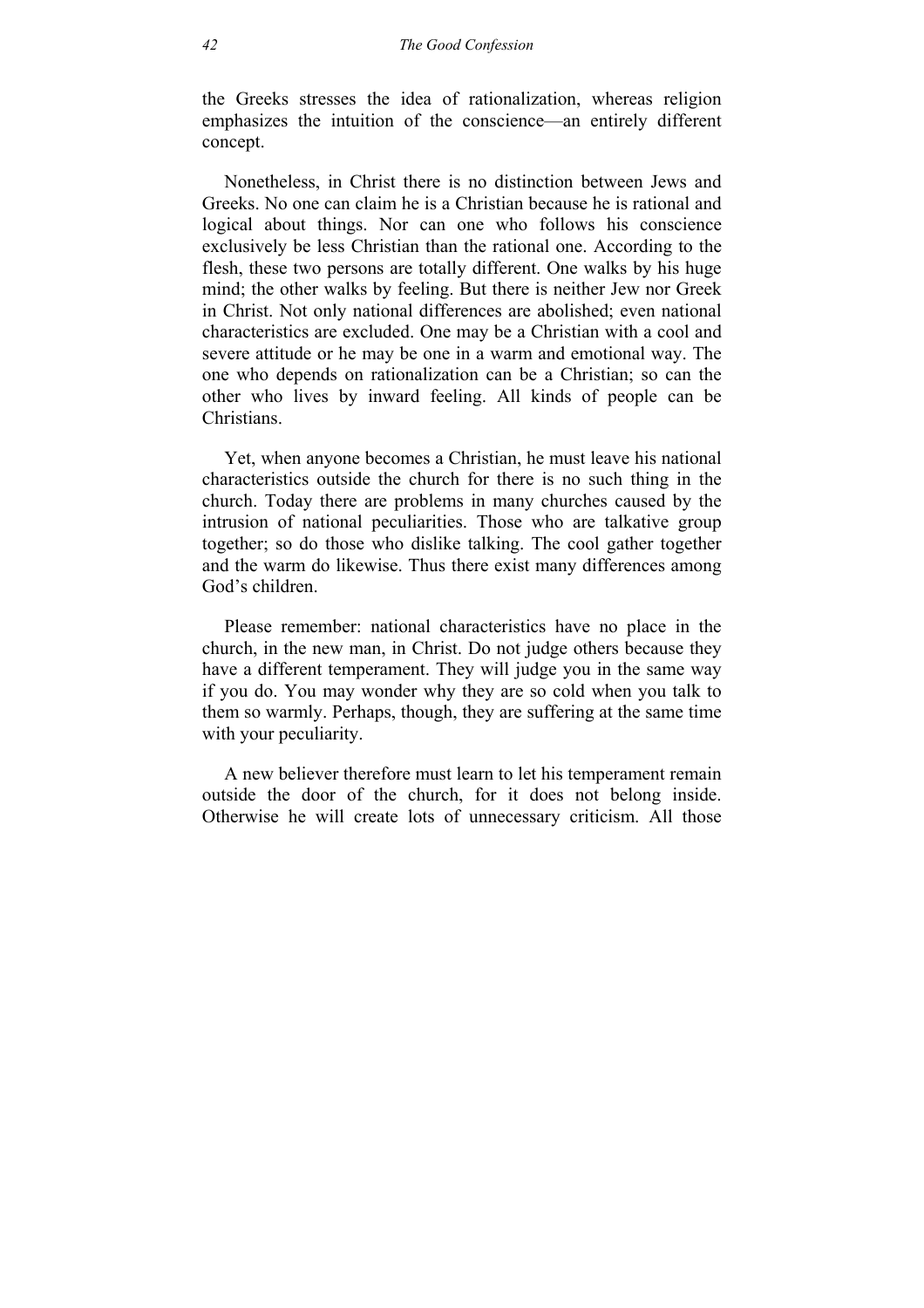natural things which he brings in will in turn become the source of criticism, confusion and division. He will divide the brethren. He will set himself up as the standard. All who meet his standards are good Christians, whereas the rest are not. As he brings in his temperament and his characteristics, he also brings confusion to the church. Neither his coolness nor his warmth is good; neither his rationalization nor his feeling is good—all these are differences which exist outside of Christ, differences represented by the Jews and the Greeks. None should be brought into the church.

Many who come into the church affirm that they are such-andsuch naturally. They say it rather proudly. But they should be told that the church does not need their natural selves. They ought not to bring their old selves to the church, for it is not in Christ and it tends to divide.

Consequently, we must reject everything that belongs to the old man. Only thus can we go on with all the children of God.

# *The Dismissal of Cultural Divergences*

There is a contrast in Colossians 3:11, that of barbarian and Scythian, which puzzles commentators. A barbarian is a man in a rude, uncivilized state; sometimes specifically one in a state between savagery and civilization (Webster). But what a Scythian is, is a mystery. Some consider him as more barbarous than the barbarian, for the savageness of the Scythians is proverbial (J. B. Lightfoot); while others, such as B. F. Westcott, reflect that since in the classics the Scythians are often mentioned together with the Galatians, they must be a very respectable people.<sup>∗</sup> Whatever interpretation we may personally accept, the point is that certain places are known for their

-

<sup>∗</sup> Editor's note: brother Nee takes the latter view.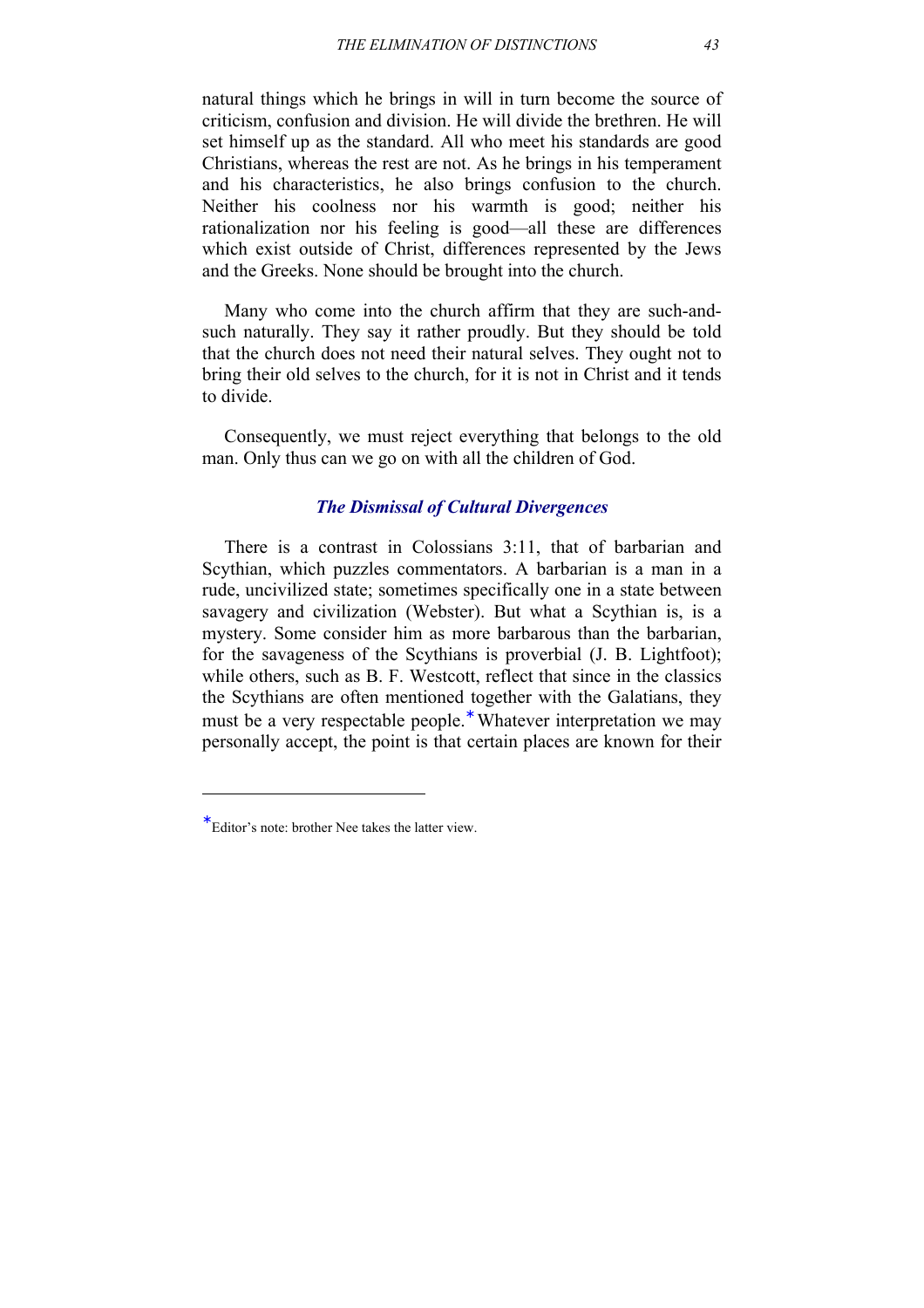specific qualities. The people of Foochow<sup>\*</sup> are famed for their inability to do business and for claiming bankruptcy, the people of Shansi (a province in northwest China) are noted for their ability in money dealings and for the high interest rate they get, and the people of Shaohsing (a city in Chekiang province) are known as counsellors and attorneys. Each place is associated with a singular quality.

From the standpoint of culture, some are to be respected and some are to be despised. In the world this distinction is quite sharp. We cannot put a typical English gentleman together with an African savage. This is not a question of class difference but a matter of cultural disparity. The Englishman may be an employee, a domestic servant, or a cook, while the African savage may be a king or a tribal head. The class difference is thus that of an employee contrasted with a king; culturally, though, they fare quite differently. Each may look down on the other with some reason. However, Paul tells us that the distinction between barbarian and Scythian is annulled.

Once I met two Jews with whom I became quite familiar. So I asked them candidly why were the Jews opposed by so many people in the world. One of them answered, "It is because our Jewish culture is inferior to others." Not knowing exactly his meaning, I further asked him to explain. Now this friend had quite a high social standing. He said, "I am an American Jew. As an American I honestly hate the Jews because our Jewish culture is too crude." This, in fact, illustrates how the Scythians despise the barbarians. My friend continued, "Suppose an American earns two hundred dollars per month. After paying for his rent and food, he can live comfortably on what is left.<sup>\*\*</sup> He has the habit of polishing his shoes and changing his shirt daily. He may still save ten dollars or more each month. But a person who is a Jew would spend only ten dollars

-

<sup>∗</sup> Editor's note: a city in south China, native place of brother Watchman Nee.

<sup>∗∗</sup>Editor's note: let the reader remember that these messages were spoken in 1948.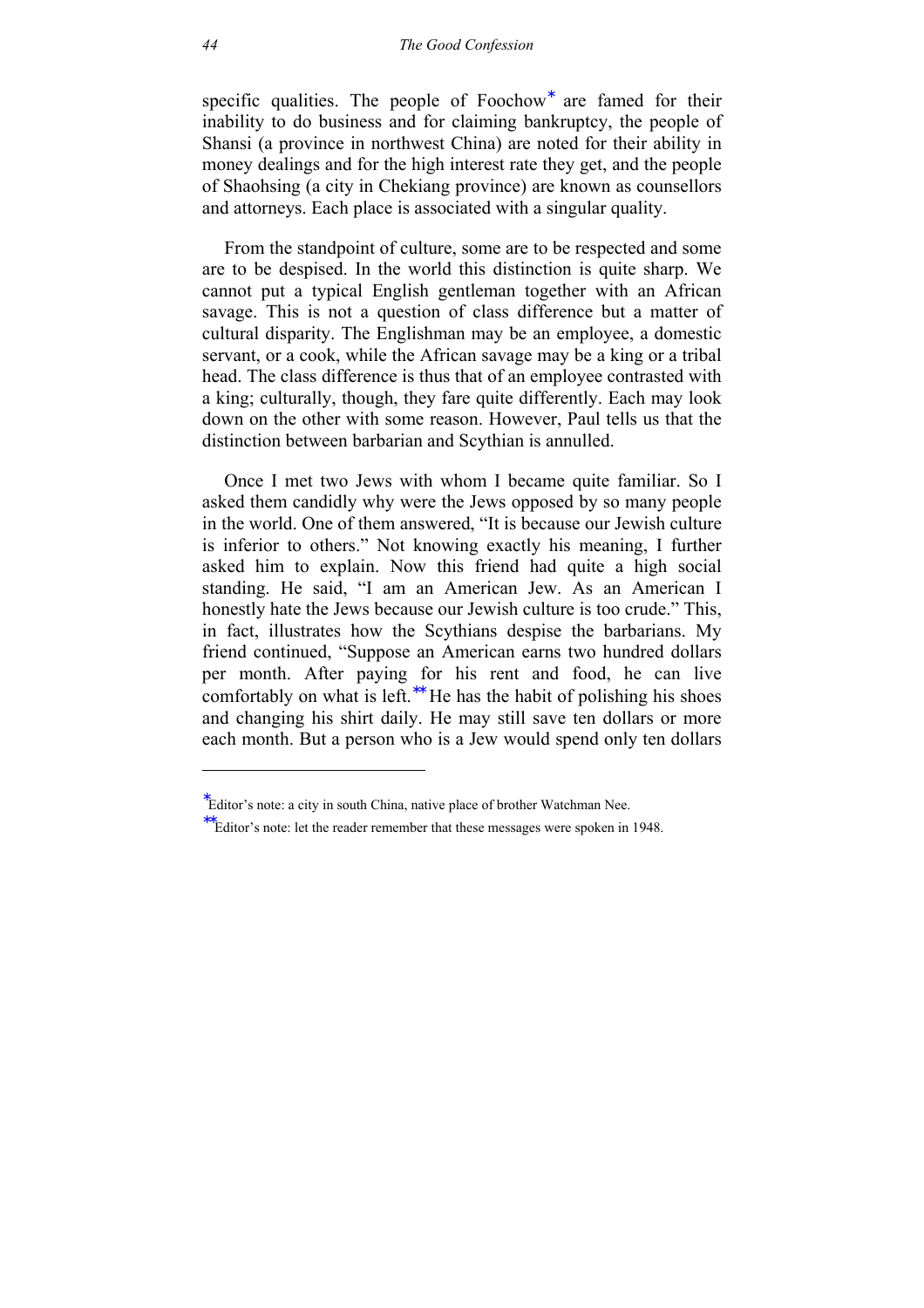and save one hundred and ninety dollars. The American uses one hundred ninety dollars and keeps only ten dollars, but the Jew thinks in terms of money saved rather than of cultural achievement. He figures how he can save money by not polishing his shoes or changing his shirt daily. He prefers to live in a smaller place so long as his bank account rises. The Jews despise the Americans because the latter are so poor; the Americans disdain the Jews because they live so poorly and dress so carelessly. Culturally these two people are different; hence all the problems." Then he concluded with the remark, "We Jews have money and good brains, but we lack in culture. Therefore we do not mix well with other people and as a result we are not welcome." This was the first time I ever heard such a thing said in this way.

It is, indeed, most difficult for the culturally high to mix with the culturally low. This is not a matter of class or of wisdom or wealth but totally a question of culture. The lack of culture breeds contempt. From the viewpoint of the Scythian, a barbarian is wanting in everything—not knowing how to dress, how to eat, and how to live. But from the eyes of the barbarian, the Scythians are just too materialistic, paying too much attention to eating and dressing. Their viewpoints are so opposite that there is bound to be conflict if both are taken into the church. How can the barbarian and the Scythian be reconciled to each other if both have such strong opinions?

Suppose one eats with chopsticks while the other uses his hands. When they dine together, the former feels uncomfortable though he restrains himself from saying anything at first. He looks upon the latter as uncivilized. After two days his endurance may reach its limit and so he begins to pick on the latter. In the meantime, he who eats with hands may have the same trouble with the one who eats with chopsticks. He cannot understand why people do not eat naturally but must eat in such an artificial manner. The difference, therefore, is great. Neither can claim he is absolutely right. Such is cultural divergence, a thing of the world, without any foundation in the Lord.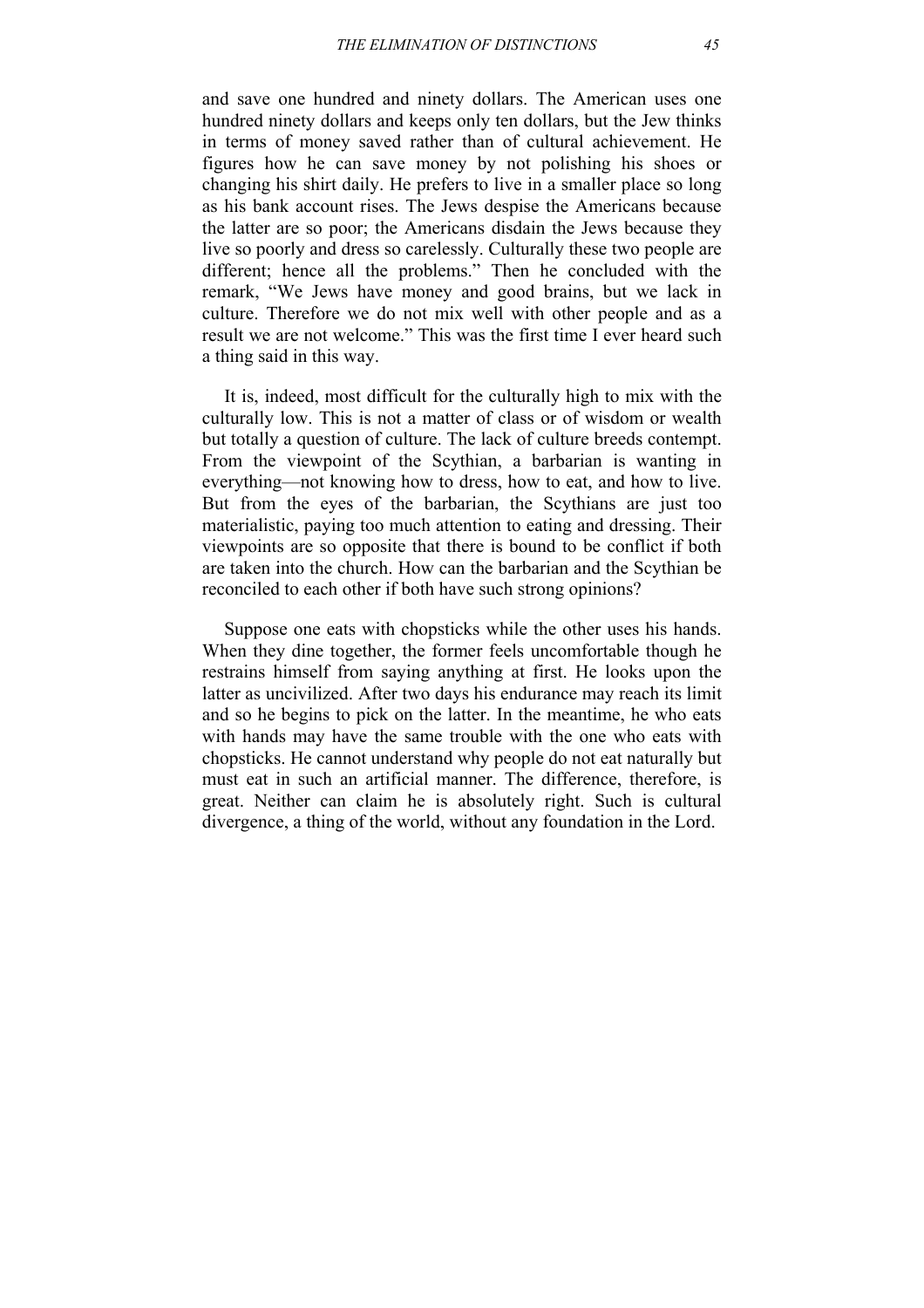As a matter of fact, cultural divergence does cause lots of trouble, but we must remember that this too has been deleted in Christ. We who are in Christ are big men and women. We alone can endure what the world cannot stand. We make no distinction among brethren. We do not set ourselves up as being the standard and judge everyone accordingly. Such a situation simply does not exist in Christ, in the church, in the one new man. Some brothers may come from India, some from Africa. Their cultures are greatly different from ours, but we ask only one question: are they in the Lord? They too ask only the same question concerning us. If all are in the Lord, everything is settled. We maintain our contact in the Lord; we love one another in the Lord. We can endure everything else and refuse to allow anything to divide us as children of God.

Could we gather all the sophisticated brethren and form a church with them? Or gather all the simple brethren and form another church? No, neither of these would be the church. It is true that the conflict of culture is a very hard matter to endure. Yet it is equally true that this cultural divergence does not belong in the church. It is something outside the body of Christ. Never bring it into the church. Never allow it to become an issue.

On the other hand, we should each one of us be as a Roman when we are among the Romans; as one under the law to them that are under the law (see 1 Cor. 9:20-22). We should learn to be under the same culture as the people among whom we live. If some brothers come to China from Africa, they should learn how to use chopsticks. If some of us go to Africa, we too should adapt ourselves to eating with our hands. We do not want to be different from the local brethren. We learn their customs if we happen to visit Africa; they learn ours if they come to visit us. Among the English, let us be as Englishmen; among the Chinese, as Chinese. Wherever we go, we become one with the local people. Otherwise, we will hurt their feelings; we will not be able to gain them. Should the Lord give us opportunity for contact with people of a different culture, we must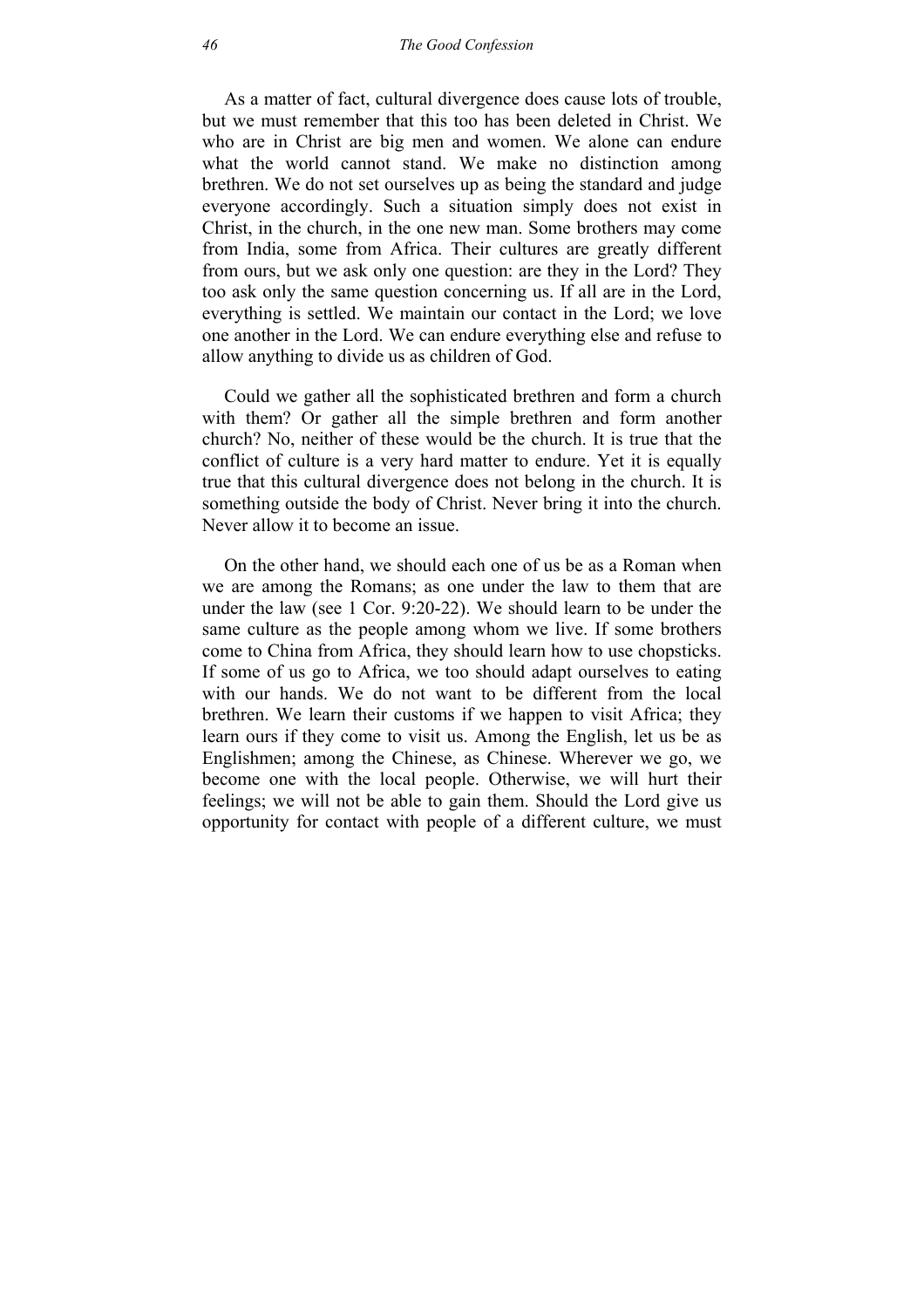learn to adapt ourselves. In Christ, we are one; therefore, we stand on this ground of oneness with all God's children.

# *No Show of Piety in the Flesh*

Another contrast is "circumcision and uncircumcision." This speaks of the distinctions in outward signs of piety in the flesh. We all know that Jews receive circumcision in their flesh. They have the sign upon them. They profess that they belong to God, that they are God-fearing, and that they deny the flesh. By this sign in the flesh, they are confident of having part in God's covenant.

The Jews lay much stress on circumcision. This is a characteristic of Judaism. He who is circumcised is included in the covenant of God; he who is uncircumcised is excluded from God's covenant. No one is allowed to marry the uncircumcised. In Acts 15, circumcision was the focus of discussion, for some of the Jewish believers would have liked to force circumcision on the Gentiles. The whole book of Galatians deals with this matter of circumcision. Paul declares that if he were to preach circumcision, the salvation of the cross would no longer exist, for people would simply depend on an outward show of piety in the flesh.

To enlarge on this in its application: I was baptized by immersion but a certain brother was sprinkled. The Word of God shows that believers should be immersed. I consider myself as having the sign of piety in my flesh. The other brother lacks this sign. So I judge him as being inadequate. Thus I make immersion a cause of distinction. (I must add, however, that we do not suggest immersion is unnecessary.)

Another illustration is the matter of head-covering for the sisters, something spiritual in meaning but physical in symbol. Or consider the breaking of bread and the laying on of hands, both of which are rich in spiritual significance yet not without physical expression. All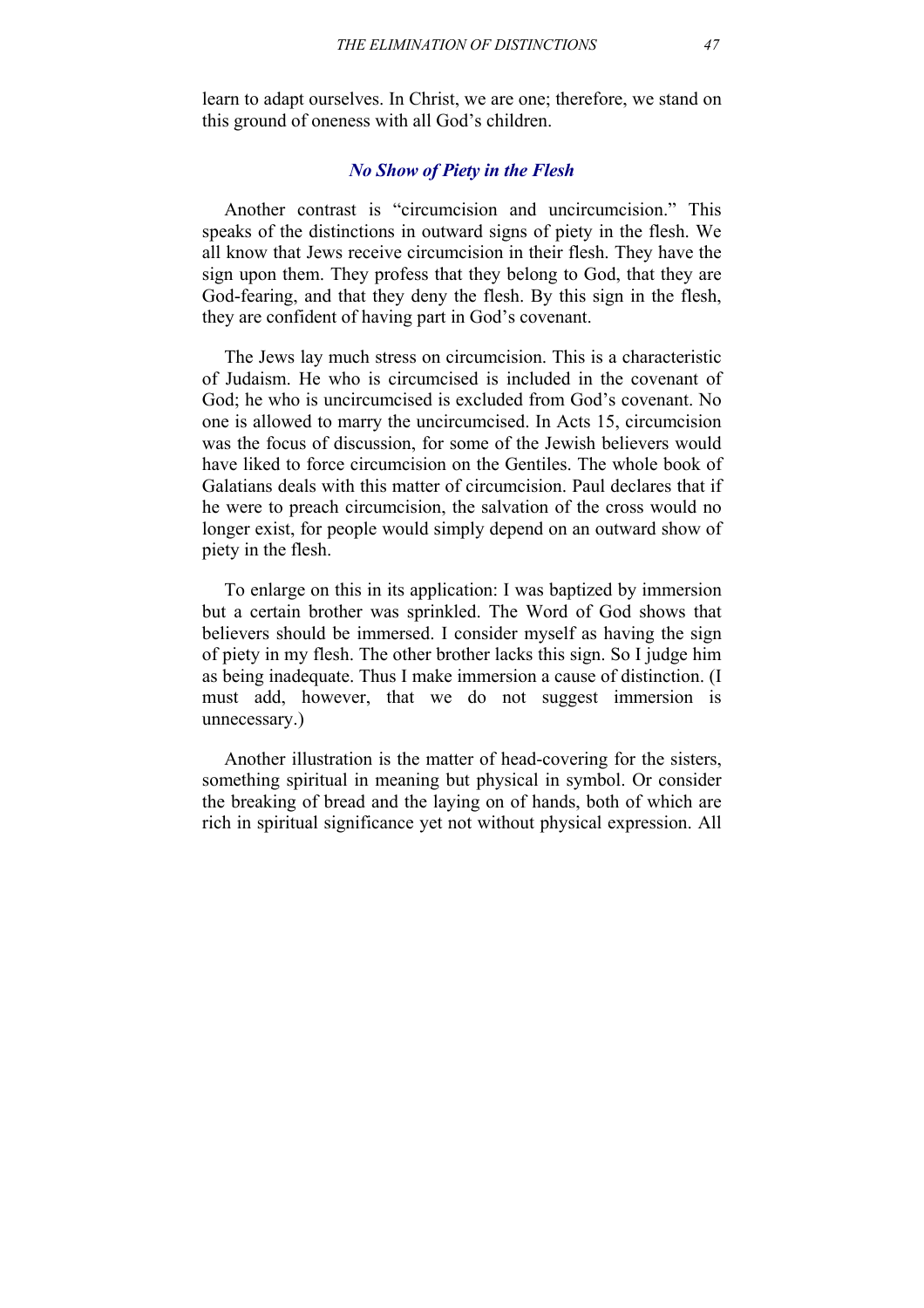of these are spiritual things, but if we use these to divide God's children, then we downgrade them from spiritual realities into fleshly signs. They belong to the same category as circumcision.

Let us understand, not misunderstand, our meaning here. We do not say that baptism, breaking of bread, head-covering, and laying on of hands are not necessary. What we do say is that no one should divide God's children with these things, for in so doing he relegates them to the flesh—and the flesh always divides. In Christ there is neither circumcision nor uncircumcision. No sign in the flesh may be used to differentiate the children of God. We are one in Christ for we share one life. These outward things are practiced only because they have corresponding spiritual realities. If any should have the reality but lack the outward sign, he should not for this reason be separated from the other children of God. No sign in the flesh should affect our oneness in Christ. The value of the spiritual reality of our oneness far exceeds the value of the outward sign.

Paul makes it quite clear that circumcision does not take away the defilement of the flesh, for it is only aimed at curtailing the activities of the flesh. What is important is the inward, not the outward things. If the inward vision is the same, though the outward expression may be slightly different, no division would be made. In case there is neither the inward reality nor the outward sign, then the responsibility is on that person, not on us.

# *The Suspension of Sex Disparity*

The last distinction to be suspended in Christ is the matter of sex. In church government, male and female have their respective positions. When the church meets, the man functions differently from the woman. In the family, husband and wife hold different responsibilities. But *in Christ*, there can be no male and female. Neither the man nor the woman has any peculiar position. Why? Because Christ is all and is in all. Notice the word "all" used twice.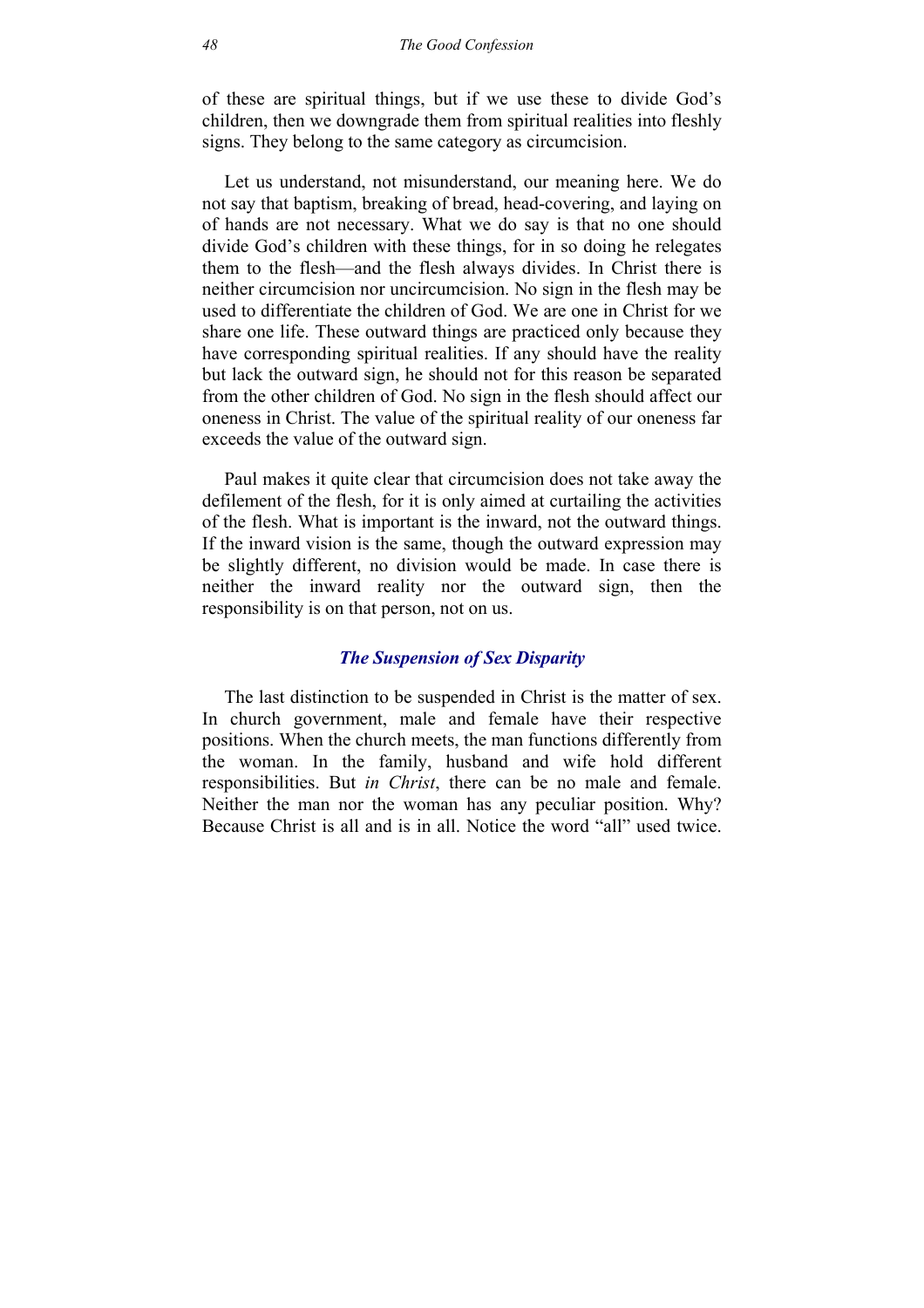Christ is both all and in all. Hence, in spiritual life there is absolutely no way to differentiate between male and female.

No doubt in the realm of service, the sisters sometimes have a different ministry from that of the brothers. This is due to the arrangement in the order of authority of this present age; but when we come to the future age, the arrangement will be different. However, even today, there can be no difference in Christ. Both the brother and the sister are saved by the life of the Son of God. Both become children of God. The word "children" (Greek "teknon") makes no distinction between male or female (though according to its root it is masculine in form).

How, then, are we going to explain 2 Corinthians 6:17-18? "Wherefore come ye out from among them, and be ye separate, saith the Lord, and touch no unclean thing; and I will receive you, and will be to you a Father, and ye shall be to me sons and daughters, saith the Lord Almighty." Take note: the Word does not suggest that due to our leaving the world we will be born again; instead, it states that having believed in God we should come out of the world and be separated from the unclean so that God the Father may receive us as receiving His sons and daughters. It does not deal with the basic matter of our being in Christ or with our primary relationship with God; it touches rather upon our being accepted as His beloved sons and daughters. It is very personal in approach; that is, if any should suffer loss for the sake of God, he will find in his distress that God is his Father and he is a son to God. Whether one is male or female makes no difference, for God will accept him as son and her as daughter. So long as one is accepted by God what does it matter? He is the All-Sufficient God who possesses all things. In forsaking the world, one is met by God. Herein we have sons and daughters because this refers to personal relationship, not to that basic relationship in Christ. In Christ, we are all God's children. Sex disparity simply does not exist in Christ.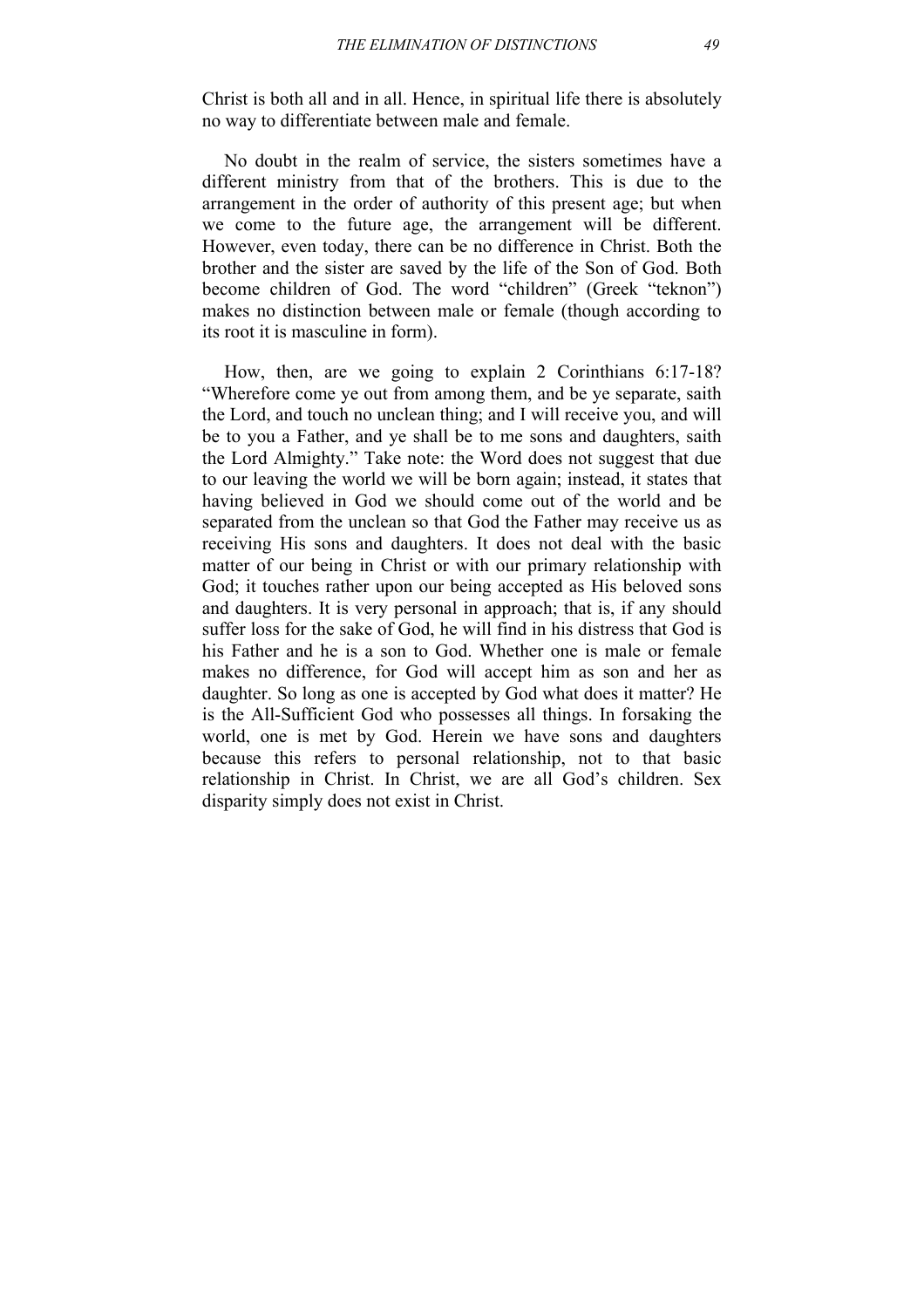In Shanghai there was a brother who was a carpenter. Once I asked him, "Brother, what is the spiritual condition of the brothers in your place?" He answered, "Are you asking about the male brothers or the female brothers?" I considered that an excellent expression. He did not know whether I meant the brothers or the sisters. The male brothers are brothers, the female brothers are brothers too. In Christ there is no disparity. How true was his answer for in simplicity he had uttered the truth of the Scripture. Therefore let new believers take to heart that when we come to Christ, we have transcended the relationship of male and female. The disparity of sex is suspended in Christ.

We are all brothers and sisters. We are each a new creation in Christ. We are members of the one body. All natural distinctions have been annulled in Christ. We therefore must shut out of our hearts any party spirit, any divisive spirit. So shall we advance one step further.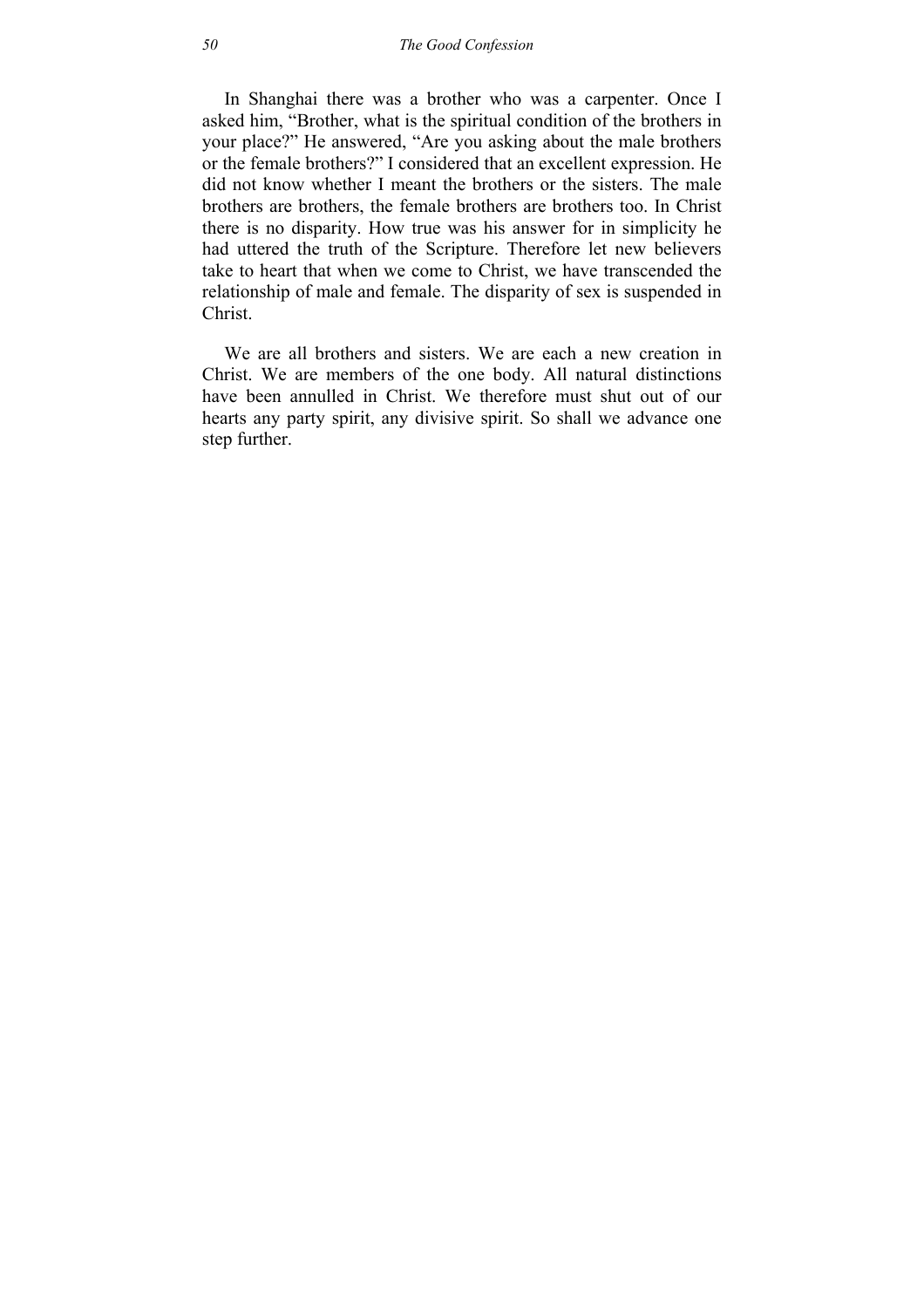# *The Testimony of the Church*

**11WITNESSING**<br>
The Testimony of the Church<br>
A candle that stands alone can easily be<br>
blown out by the wind. Even if it is not A candle that stands alone can easily be blown out by the wind. Even if it is not extinguished by the wind, its light will eventually burn out. If we want to increase and prolong the light, we need to kindle more candles and to continue to do so. Suppose we kindle ten candles, one hundred candles, or even one thousand candles; then the light will continue on. And this is the way it is with the testimony of the church.

It is pitiful that light and testimony cease with some individuals. Whereas the church ought to propagate herself from generation to generation, there are a number of people who have no descendants. May it not be that the testimony of Jesus terminates in some new believers. A candle should burn until it is all burned; likewise, a man's testimony should continue until his death. If the light of a candle is to be continued, then the candle needs to kindle another candle before it is completely burned. By kindling candle after candle, the light will shine on and on until it covers the whole world. Such is the testimony of the church.

New believers must learn to witness for the Lord; otherwise the gospel will terminate with them. You are already saved; you have life and your light is kindled. But if you do not ignite others before you are all burned up, then you are really finished. You should bring many to the Lord lest you see Him empty-handed.

I have said before that if a believer does not open his mouth and confess the Lord within the first year of his salvation, he probably will never open his mouth all through his life. Today I want to repeat this. If a man does not witness for the Lord during the first flush of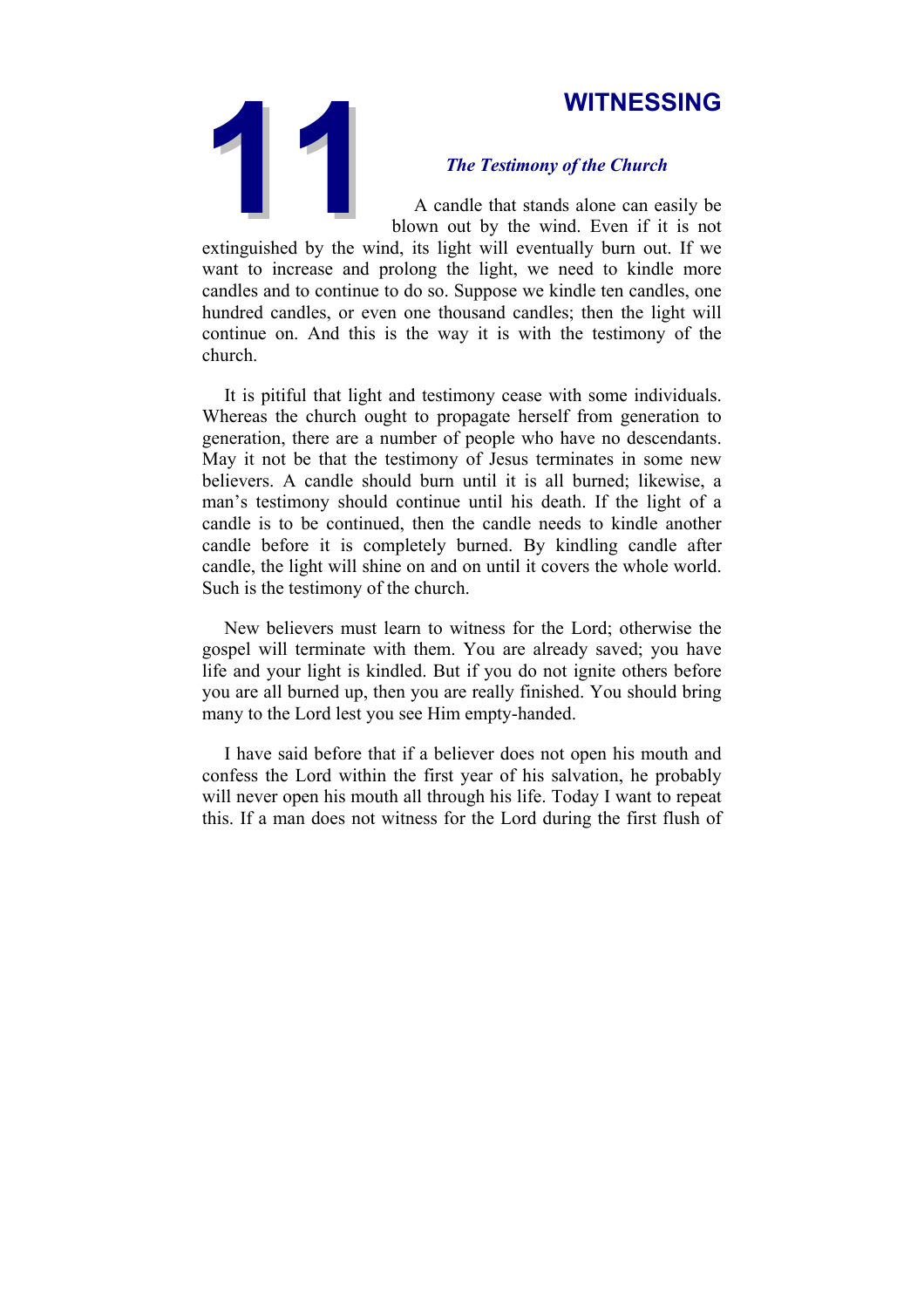his faith, he probably will never witness throughout his life. Unless the Lord grants him great grace or gives him a mighty revival, he most likely will never bear witness for the Lord and bring souls to Christ. What hope is there with young believers if they cannot witness for the Lord and ignite other people when for the first time they receive so great a love, so great a Lord, so great a salvation, and so great an emancipation?

If a new believer does not open his mouth during the first year, he will hardly be able to open his mouth later on. That is why it is our responsibility to instruct each and every new believer to start witnessing during the first or second week of his salvation. We must be firm in this matter. It may be too late if we wait.

Let us continue with the illustration of the candle. When the Son of God came to the earth, He kindled a few candles; later He ignited another candle in Paul. During the two thousand years since then, the church has continued burning on and on with candle after candle. Some candles may ignite tens or hundreds of candles. Though the first candle burns out, the second one continues. Many may even sacrifice their lives to ignite you; we do not expect to see the light terminate in you. We expect all new believers to fulfill their duty of saving souls. Go and witness for the Lord. Bring souls to Christ. Let the testimony shine on the earth unceasingly.

# *The Meaning of Witnessing*

There are a number of Scripture verses quoted in the following pages which we would especially like to consider. The first group of two passages will tell us what it means to witness for the Lord.

"For thou shalt be a witness for him unto all men of what thou hast seen and heard" (Acts 22:15). The Lord spoke these words to Paul through Ananias. Whatever you have seen and heard, you shall witness to all men. So the first foundation of witnessing is seeing and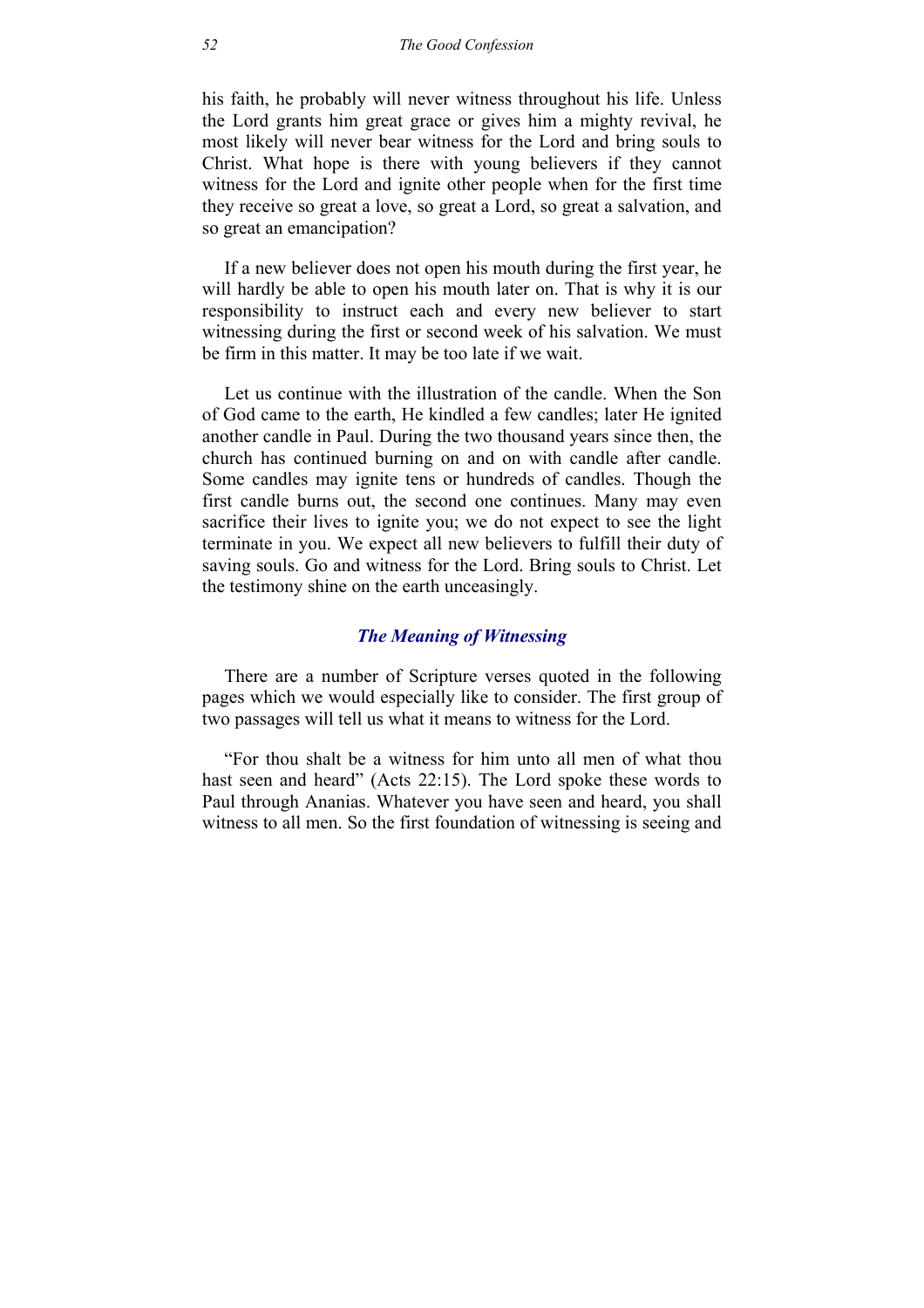#### *WITNESSING 53*

hearing. You cannot testify what you have not seen or heard. The advantage Paul had was that unlike other people he personally had heard and seen the Lord. He witnessed to that which he had seen and heard.

"And we have beheld and bear witness that the Father hath sent the Son to be the Saviour of the world" (1 John 4:14). This tells us what witnessing is. We witness to what we have seen. Thank God, you have recently believed in the Lord. You have met Him, believed in Him, and received Him. You are now redeemed. Having been set free from sin and having received forgiveness, you have peace in you. You know how happy you are after you have believed—a happiness which you never knew before. Formerly the load of sin weighed heavily upon you, but today, thank God, this load has rolled away. So you are a person who has seen and heard. What should you do now? You should send forth your testimony. This does not mean you are to be a preacher or to leave your job and be a full-time worker. It only means you are to witness to your friends and relatives and acquaintances of that which you have seen and heard. You should try to bring souls to the Lord.

# *How to Witness*

The above two Scripture passages form a set on the meaning of witnessing. Now we will turn to another set, a set of four passages which will tell us very simply what witnessing is.

# 1. SPEAK IN THE CITY—THE SAMARITAN WOMAN

In John 4 the Samaritan woman met the Lord who then asked her for water. But after asking, the Lord turned around and offered her the living water without which no one could really live and be satisfied. He who drinks of the water of the well will thirst again. There will at least be as many times of thirstiness as there are times of drinking. You will never be satisfied, so you have to drink again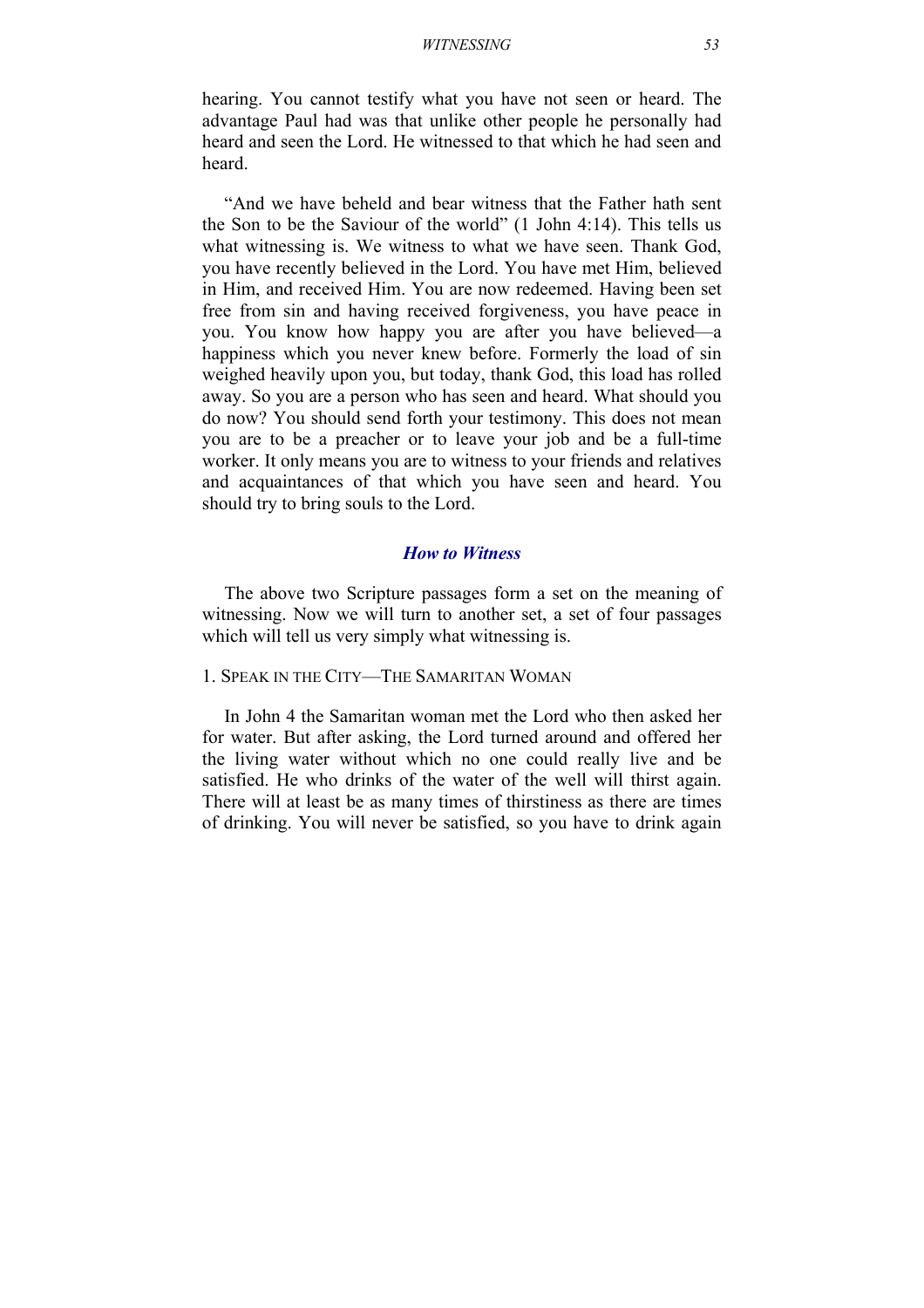and again. What the world can offer may satisfy for a time but sooner or later thirstiness will return. Only the fountain that springs up from within can satisfy forever. This inward satisfaction alone can deliver people from the demand of the world.

After the Lord Jesus showed the Samaritan woman who He was, the woman left her waterpot—until then something most important to her—and went into the city and said, "Come, see a man, who told me all things that ever I did; can this be the Christ?" (v. 29). Here we have a real example of witnessing.

This woman had been married five times, but she was still unsatisfied. It was like drinking water; she had to drink again and again. But on that day the Lord told her that He had living water which really satisfied. No wonder after she came to know such a great Savior, she threw away her waterpot and testified in the city. Her first act was to witness for Christ.

What did she testify? She said, "Here is a man who told me everything that I ever did" (see v. 39). She had done lots of things; some known to the public but some unknown. She was afraid to tell people all that she had done; yet now the Lord had done just that. So she testified that here was a man who told everything that she ever had done, things which she herself alone knew. Could this man be the Christ? Let me tell you: as soon as she saw the Lord, she opened her mouth. The Bible says, "And from that city many of the Samaritans believed on him because of the word of the woman, who testified" (v. 39).

From this we may see one thing: everyone has the need to testify, to tell his own story. Since the Lord has saved such a big sinner as you, can you shut your mouth and not testify? The Savior has saved me; I cannot but open my mouth and confess Him. Though I cannot explain why, at least I see that this is God, this is Christ, this is God's Son, this is God's appointed Savior. I can also see that I am a sinner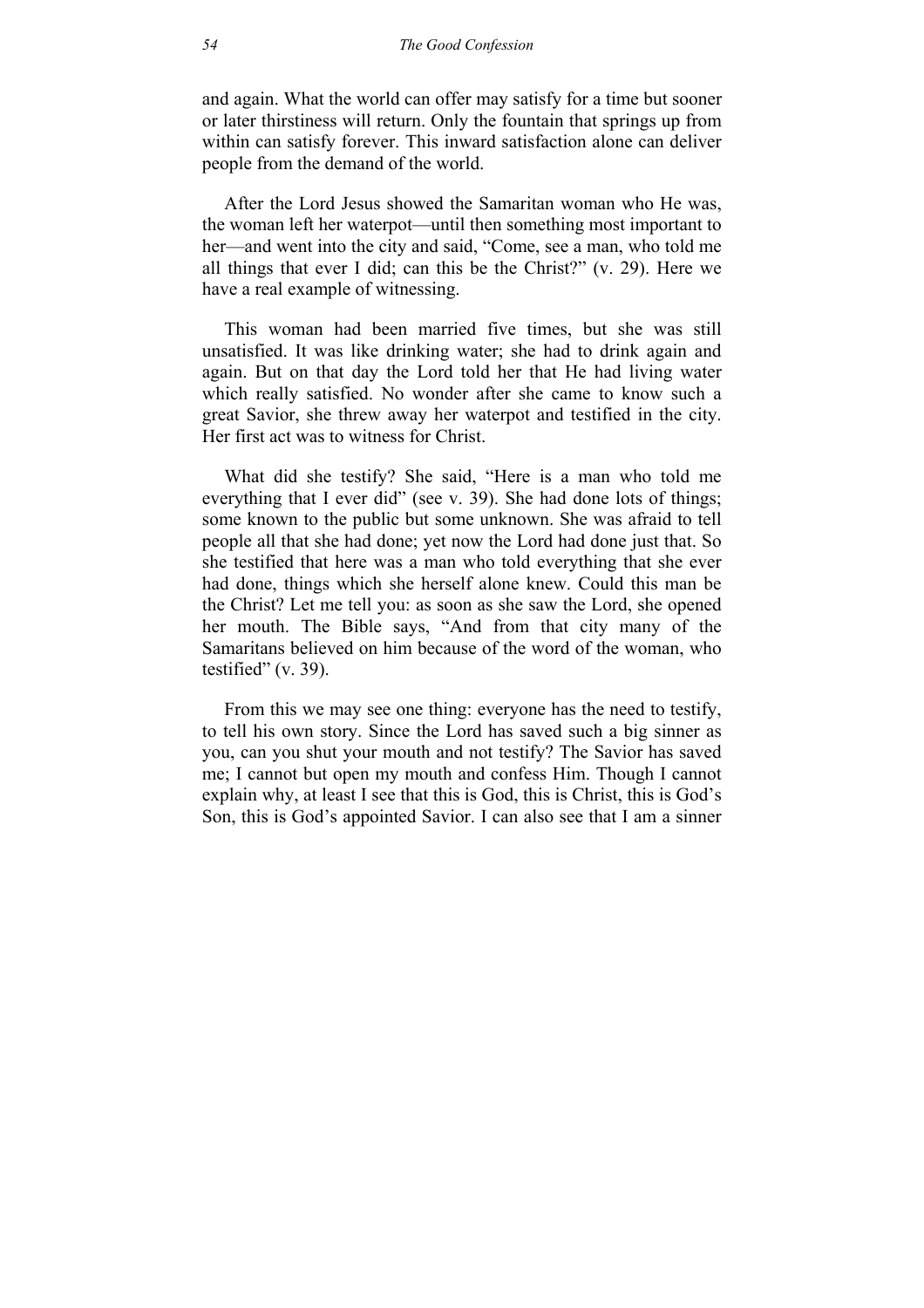#### *WITNESSING 55*

saved by grace. All that is required of me is to express my feeling. I may not be able to tell what has happened, but you all can see how greatly I am changed. I do not know how it happened—I, who formerly considered myself a good man, today see myself as a sinner. What I did not regard as sin, the Lord has pointed out to me to be sinful. Now I know what sort of a person I am. I did many things in the past without anyone's knowledge; sometimes even I myself was not aware of what I did. I sinned greatly but I was not conscious of being sinful. Yet here came a Man who told me all things that I ever did. He told me that which I did not know as well as that which I did know. I have to confess that I have touched the Savior. This One must be Christ who alone can save.

Whoever has seen himself a sinner surely has a testimony to give. He who has seen the Savior is a good witness. Remember, this Samaritan woman gave her testimony within an hour after she had met the Lord. She did it on the first day. She did not wait a few years until she came back from a revival meeting. No; as soon as she returned home, she immediately witnessed for the Lord.

It is right for a person soon after he is saved to tell others what he has seen and understood. There is no need to give a long discourse; just telling what you know is quite sufficient. One person might say, "Before I believed in the Lord I could not sleep at night, but now I am able to sleep. I used to be depressed, but now I feel good no matter what happens to me." Another might say, "Formerly I could not eat, but now I can eat." All you need to do is tell the fact. You need not talk about what you do not know.

Brothers and sisters should learn not to say too much. Do not talk beyond your comprehension, lest you stir up arguments. Set yourselves as living witnesses among men of what you have experienced; against this no one can argue.

2. WITNESS AT HOME—THE DEMONIAC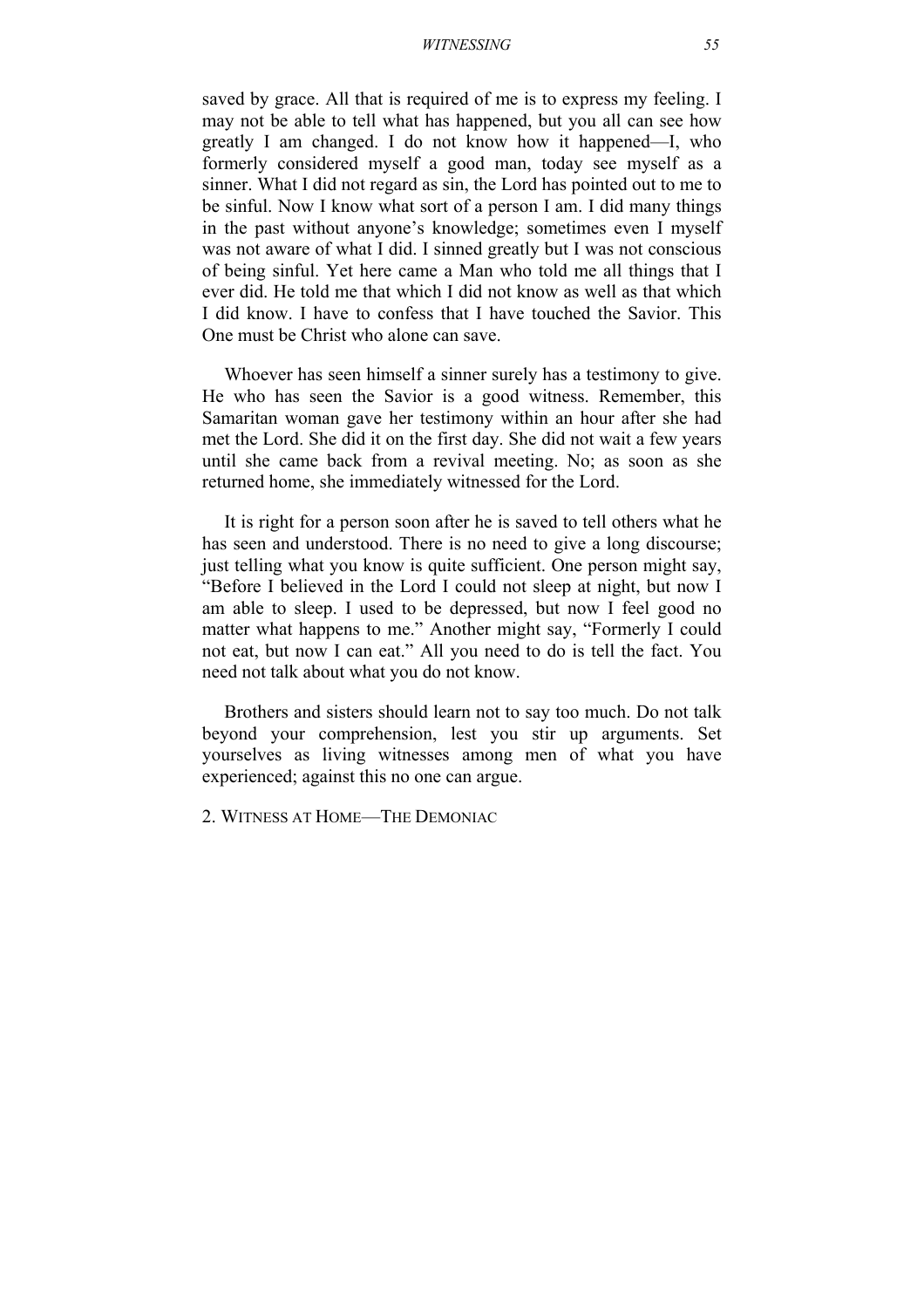In Mark 5:1-20, we find a man who was terribly possessed by an unclean spirit. He cut himself with stones, and no man had strength to tame him. He rent the chains that bound him, and broke the fetters in pieces. He dwelt in the tombs, and people dared not pass that place. But the Lord cast the unclean spirit out of that man. He wanted to follow the Lord, but the Lord bade him, "Go to thy house unto thy friends, and tell them how great things the Lord hath done for thee, and how he had mercy on thee" (v. 19). To tell what great things the Lord has done for you is witnessing for the Lord.

This demoniac could not live in a house but only dwelt in tombs. A tomb is a place for the dead, so this living person dwelt in the place for the dead. When the Lord commanded the unclean spirits to depart from that man, those unclean spirits "entered into the swine: and the herd rushed down the steep into the sea, in number about two thousand; and they were drowned in the sea" (v. 13). What that man endured of the demoniac power was unendurable to the two thousand swine. No wonder he cut himself with stones, for who can fall into the hands of demons and not cut himself! In the case of the Samaritan woman we see a person who sought the pleasures of the world, but in this case we witness a fierce person. The Lord saved him and sent him home to tell his relatives what great things the Lord had done for him and what mercy the Lord had shown him.

When you receive grace, you ought to let your family, your neighbors, and your relatives know that you are now a saved person. Tell them what great things the Lord has done for you as well as how you have believed in Him. Tell them the fact and truthfully witness to them. Thus you will ignite other people and let the salvation of the Lord continue on.

# 3. PROCLAIM IN THE SYNAGOGUES—SAUL

"And he was certain days with the disciples that were at Damascus. And straightway in the synagogues he proclaimed Jesus,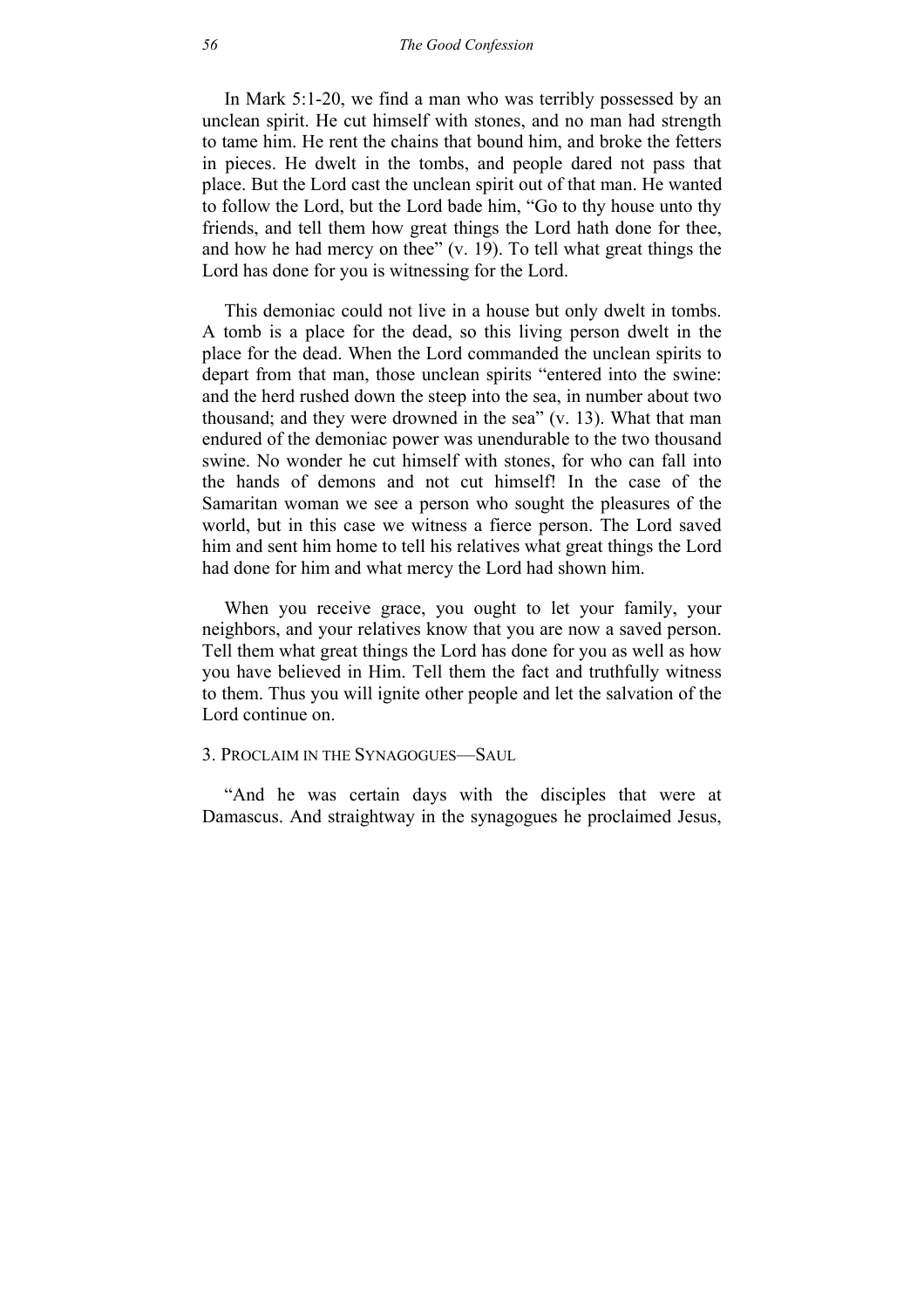#### *WITNESSING 57*

that he is the Son of God. And all that heard him were amazed, and said, Is not this he that in Jerusalem made havoc of them that called on this name? and he had come hither for this intent, that he might bring them bound before the chief priests" (Acts 9:19b-21). The word "straightway" is quite emphatic in the Greek.

The apostle John tells us that whoever believes Jesus to be the Son of God is begotten of God. Saul was instantaneously saved after he met the light. But when he was brought to the city of Damascus, his eyes could not see and he was very weak physically. After he was baptized by Ananias, he took food and was strengthened. A few days later he straightway proclaimed in the synagogues that Jesus is the Son of God. There was a very definite problem involved in Saul's taking this step, for he was one of the members of the Sanhedrin. The Jewish Sanhedrin was composed of seventy members and he was one of them. He had taken with him from Jerusalem letters from the chief priest to bind all those who believed on the Lord Jesus and to send them to the chief priest. Now that he himself had accepted the Lord Jesus, what ought he to do? Formerly he came to bind those who accepted the Lord; now he himself was subject to being bound. But instead of fleeing for his life, he entered the synagogues and proved to the people that Jesus is the Son of God.

So the first thing a person should do after receiving the Lord is to witness for the Lord. As soon as Saul's eyes were healed, he seized the first opportunity to testify that Jesus is the Son of God. Let me tell you: each and everyone who believes in the Lord Jesus should do just that.

Most unbelievers who have heard of the name of Jesus or have read about Him in history consider Him as Jesus of Nazareth. The world acknowledges that there was a Jesus, but that He was only one more among the billions. In other words, in their eyes Jesus was only one man among many; though He may have been comparatively special, yet he was still an ordinary person. Wait until one day,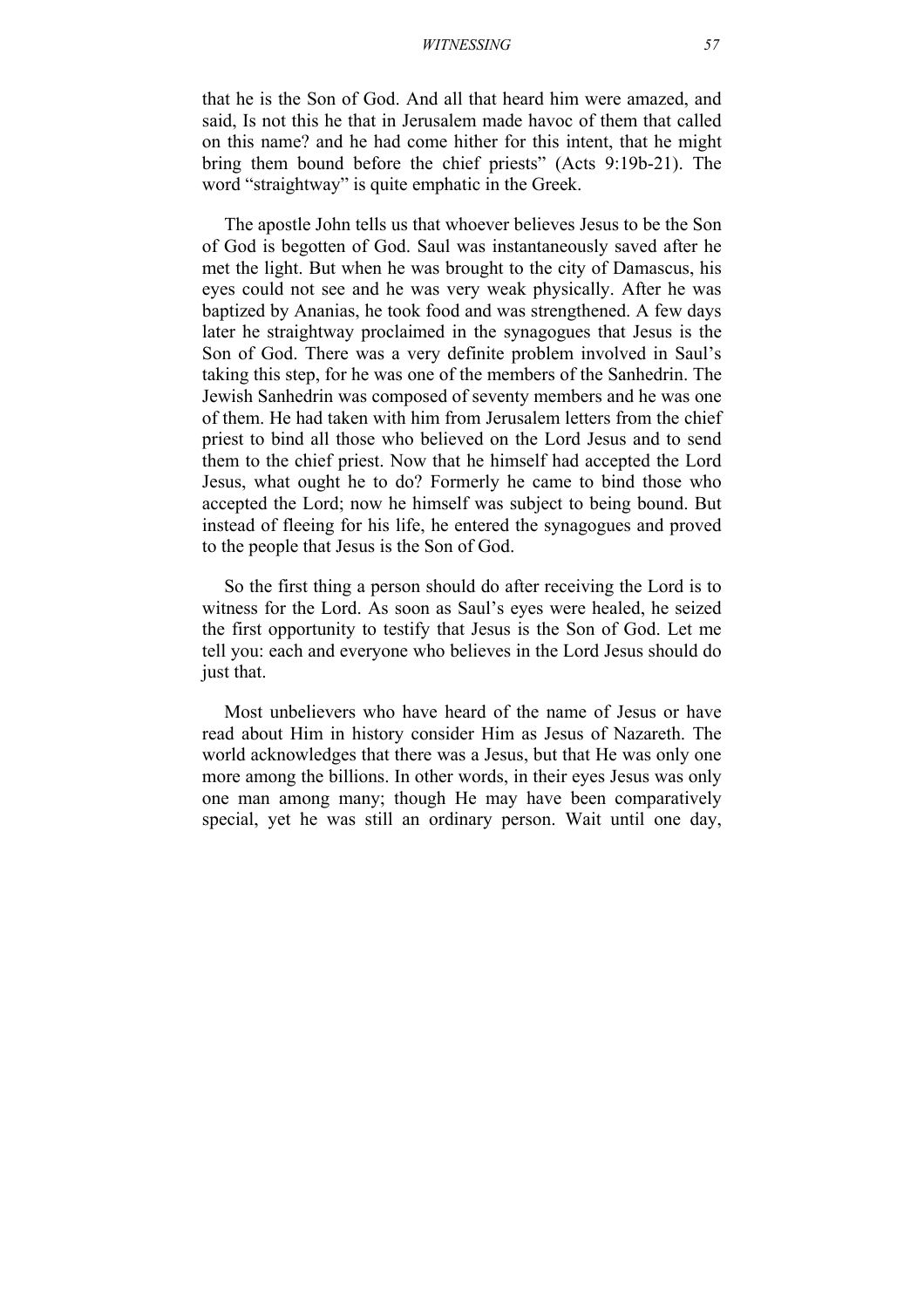though, when the unbeliever receives light and the eyes of his heart are opened. Then he gets a revelation; then he discovers the fact that Jesus is the Son of God. He may well rush to his friend's home even if it is after midnight to tell him that he has found God's Son and His name is Jesus.

It is a tremendous thing to find among men One who is the Son of God. This is a monumental discovery. It surely should not be taken lightly. Out of the thousands of years of history and the billions of people who have lived, you have found One who is the Son of God. Is this a small thing?

Here was a man, Paul, traveling on an animal's back and plotting the death of all who believed in the name of Jesus. But after he got up from falling off the animal, he entered into the synagogues and proclaimed that Jesus is the Son of God. Let me tell you: unless Paul had been out of his mind, he must have seen a vision. He must have received a revelation. Out of the billions of people who have lived on this earth he picked One whom he proclaimed to be the Son of God. New believers also should be like Paul and go out and proclaim that they have met God's Son.

Can a person get saved and sit quietly as if nothing has happened? Can he believe on the Lord Jesus and not feel amazingly surprised? I doubt that anyone can do that, for he has made a tremendous discovery, the most special of all: Jesus of Nazareth is the Son of God! I would not at all be surprised if he knocked on the door of his friend's house after midnight. Indeed, he ought to climb to the mountaintop to shout the news or go to the seashore to proclaim that Jesus of Nazareth is the Son of God! No other discovery is anywhere near the magnitude of this one. Even putting all the world's discoveries together would fall far behind this one. Indeed, we have discovered the Son of God. What a tremendous thing this is!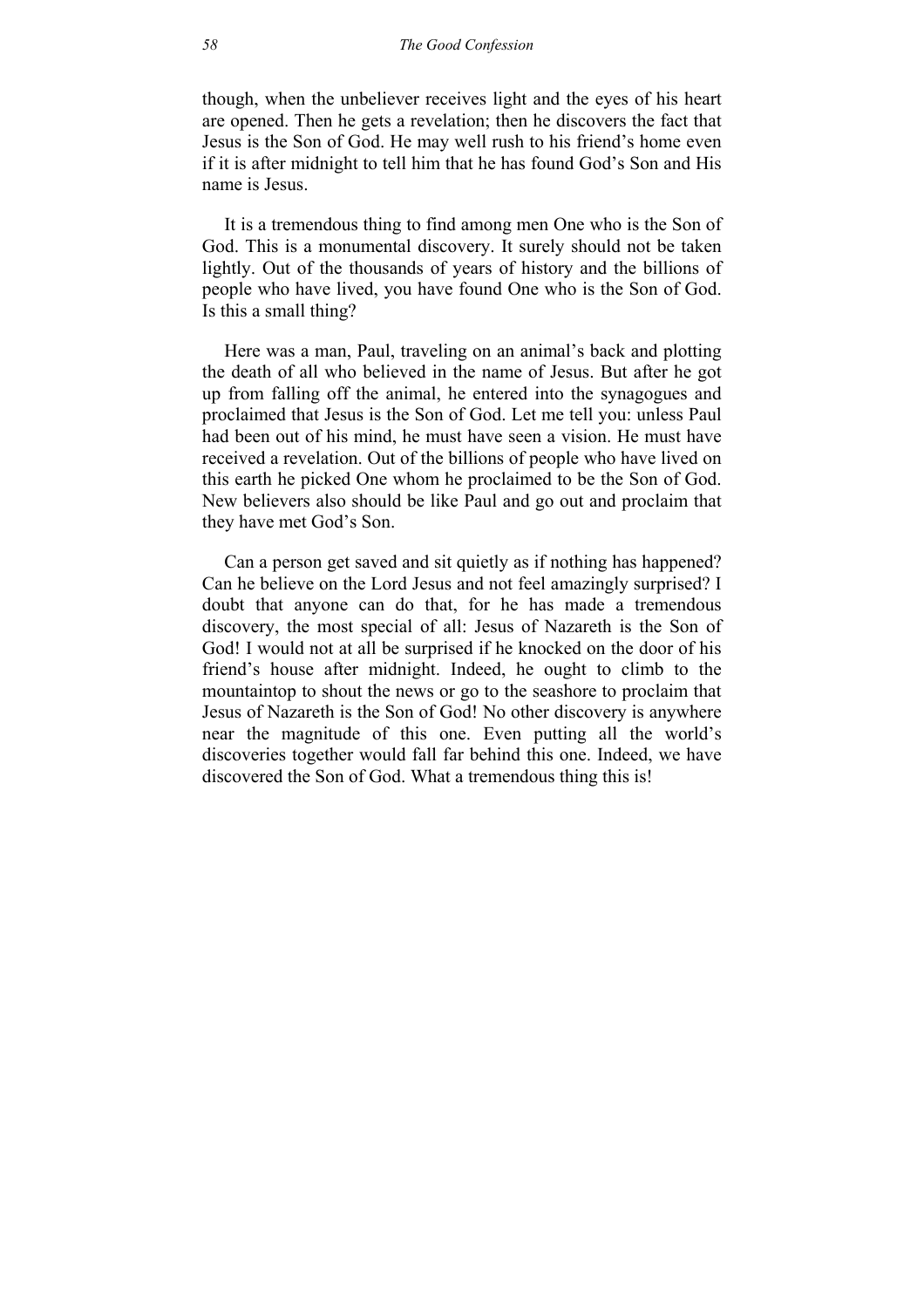#### *WITNESSING 59*

Suppose a governor, a chairman, a president, a marshall, or a king travels incognito, but you recognize him because you have such a keen eye. You feel elated for you have made a great discovery. The Son of God also travels incognito, but we have discovered Him. Jesus of Nazareth is the Son of God. This is a tremendous thing. For this reason, when Peter confessed the Lord as the Son of the living God the Lord Jesus said to him, "For flesh and blood hath not revealed it unto thee, but my Father who is in heaven" (Matt. 16:17b). When He travels incognito, He is known by no one except those to whom the Father reveals Him.

Therefore, new believers, never consider your faith as a small thing. Why does Christianity emphasize faith? Because it surpasses anything the world has. You have believed. What a wonderful thing is the faith which you have. You can shout and proclaim everywhere—on the streets, in the synagogue, or in meeting places, that you have found out that Jesus of Nazareth is the Son of God. Your brother, Paul, did just that. If you too realize what it is you have found, you will do the same thing. Jesus of Nazareth is the Son of God. What a wonderful and most glorious fact it is.

### 4. PERSONAL WITNESSING

*One of the two that heard John speak, and followed him, was Andrew, Simon Peter's brother. He findeth first his own brother Simon, and saith unto him, We have found the Messiah (which is, being interpreted, Christ). He brought him unto Jesus. Jesus looked upon him, and said, Thou art Simon the son of John: thou shalt be called Cephas (which is by interpretation, Peter).* 

*On the morrow he was minded to go forth into Galilee, and he findeth Philip: and Jesus saith unto him, Follow me. Now Philip was from Bethsaida, of the city of Andrew and Peter. Philip findeth Nathanael, and saith unto him, We have found him, of whom Moses in the law, and the prophets, wrote, Jesus of Nazareth, the son of Joseph.* 

*John 1:40-45*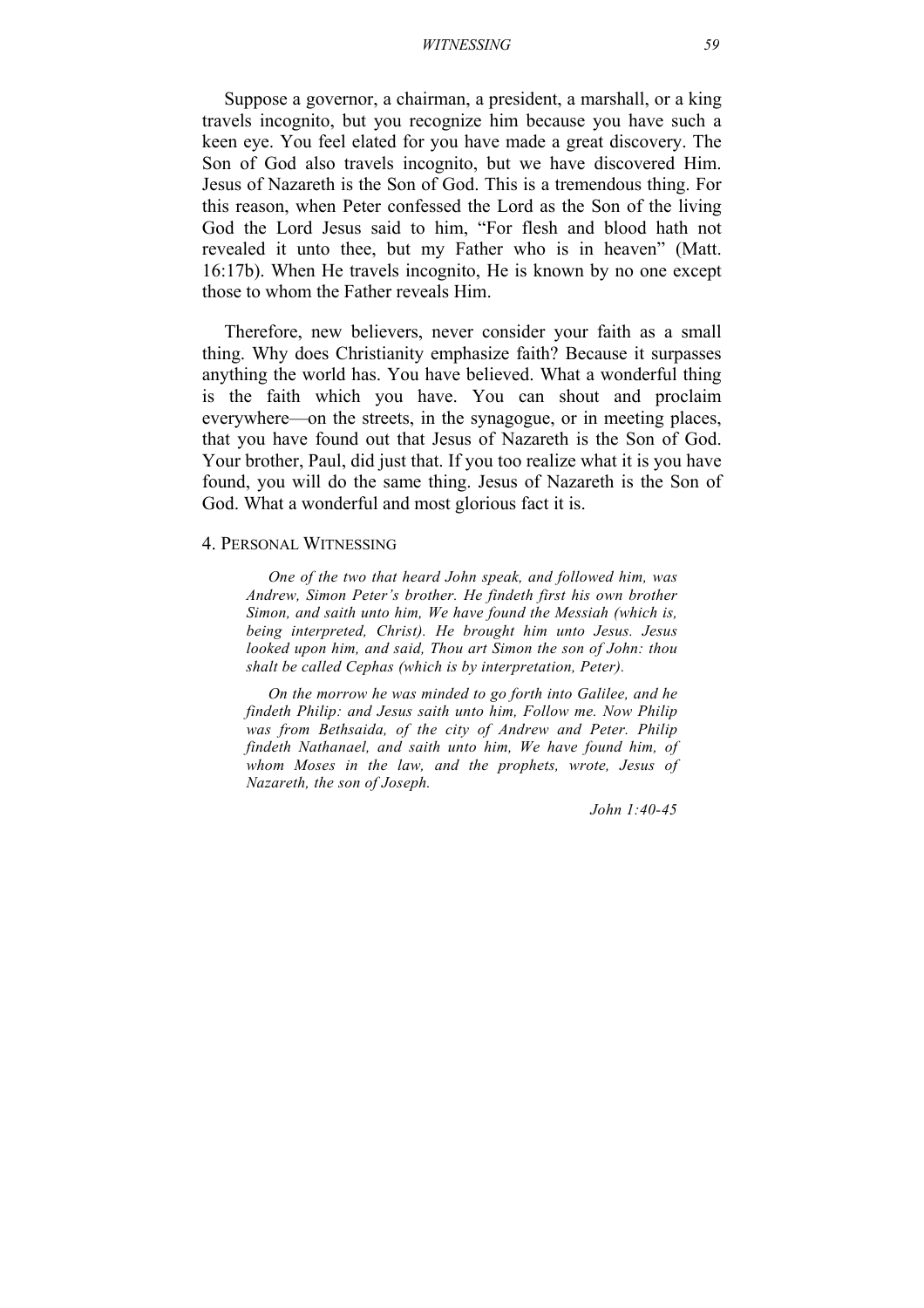In this fourth passage, we find how Andrew sought out Simon, and Philip sought out Nathaniel. From this we learn that after we believe in the Lord we should not only witness in the city, at home, and in the synagogues but also should witness person to person.

As soon as Andrew believed in the Lord, he led his brother Peter to Christ. Later on it turned out that Peter possessed more gifts and probably was a greater apostle. Yet it was Andrew who led Peter to the Lord. First he was saved and then he brought in his brother. The relationship between Philip and Nathaniel was not that of brothers but of friends. Philip sought out his friend and brought the latter to the Lord. Both these examples illustrate the principle of personal witnessing.

Let us remember that the foundation of Christianity is built on this one-by-one method. About a hundred years ago, there was a believer in England by the name of Harvey Page. His eyes were opened by the special grace of the Lord to see that, though he was a most simple person having no conspicuous gift and unable to do many things, yet he could at least deal with people one by one. Though many Christians were gifted to do great works, he was not. But he could focus his attention on one person and follow through with that one person tenaciously. Thus he would tell his chosen friend that since he, Harvey Page, was saved, his friend could be saved too. He would pray for and talk to his friend until the latter did indeed get saved. By the time Harvey Page departed from this world, he had in this manner led more than a hundred people to the Lord.

Succeeding Harvey Page was Thomas Hogban and his One-by-One Band. Hogban was actually touched by Page's faithfulness. He was a learned man and a man of prayer. He organized the One-by-One Band in twenty-seven countries. Though this work has now been terminated, during the time of its existence many were saved.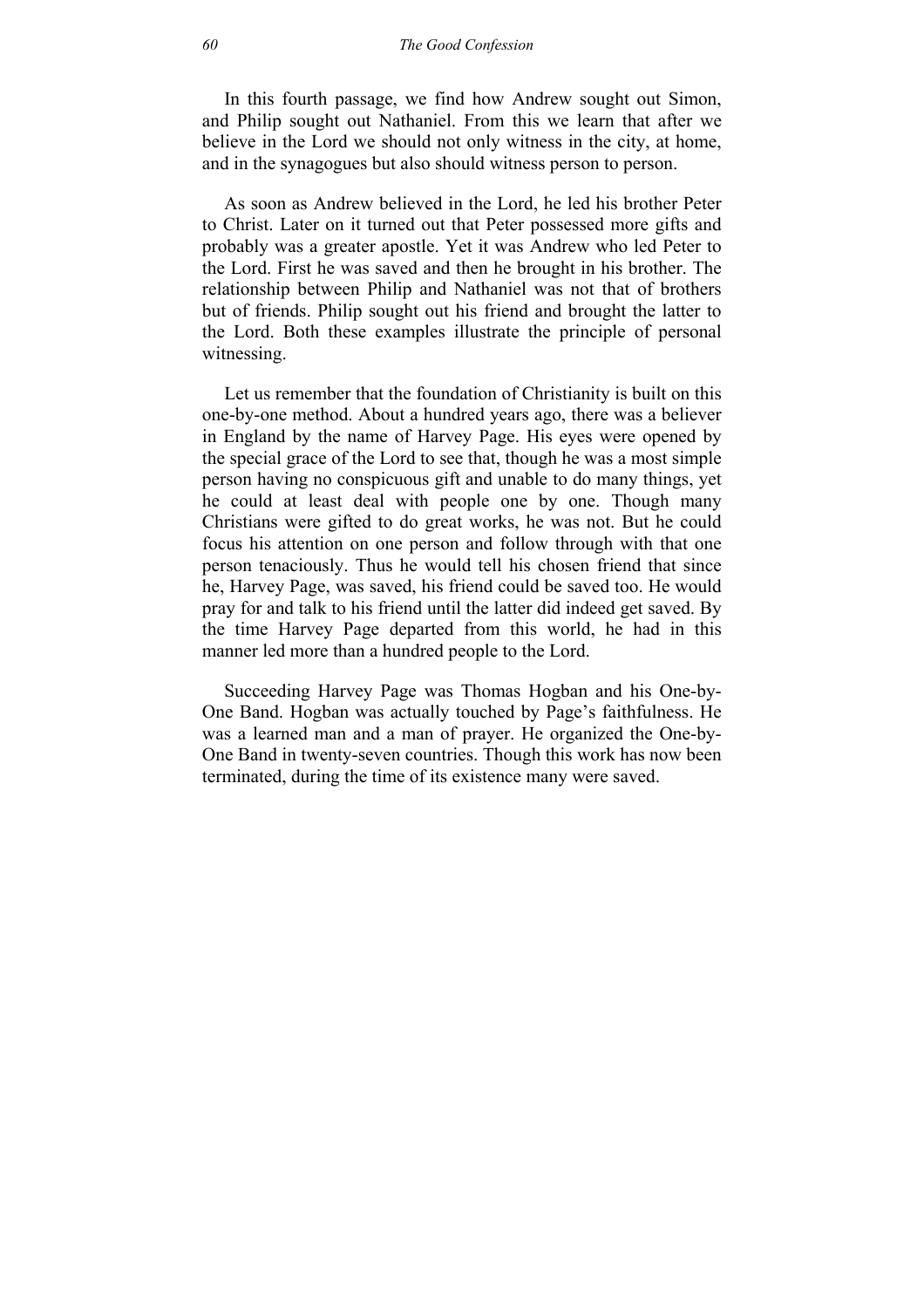A new believer may feel that he is not much gifted, but like Andrew and Philip he should at once witness to his family or to his friends. If his strength is limited, he can at least focus on one person at a time. Thus shall he bring souls to the Lord.

# *When to Witness*

One ought to bear witness as soon as he believes on the Lord. Whether he witnesses to one or to many, in his home or in the city, in the early morning or at midday, in one place or in many places, in the synagogues or in the villages, he must bear witness for the Lord.

It is a great blessing if one can start to save souls on the first day of his salvation. I remember a story about a battalion commander. Mr. Todd was a great soul-winner in the last century. He was saved when he was sixteen and this is what then happened: On a certain holiday he went to a village where he was entertained by a couple in the church. This couple was wise in soul-winning, and they brought Todd to the Lord. Todd had formerly been a carefree youth, but on that day he knelt down to pray and was saved. Afterwards he had tea with the couple. During their conversation, he was told that the gospel could not become strong in that locality until a certain battalion commander was converted<sup>\*</sup>

Young Todd asked who this Commander Deeds was. He was told that the man was a retired commander of over sixty years of age who looked on all Christians as hypocrites and who would curse or beat any Christian who dared to preach the gospel to him or even to pass by his house. He kept a pistol at home and threatened to open fire on any who preached to him. Having heard this, Todd immediately prayed: "O Lord, You have shown grace to me. This is the first day

1

<sup>∗</sup> Translator's note: we cannot check on the correct name of the commander, so we tentatively call him Deeds.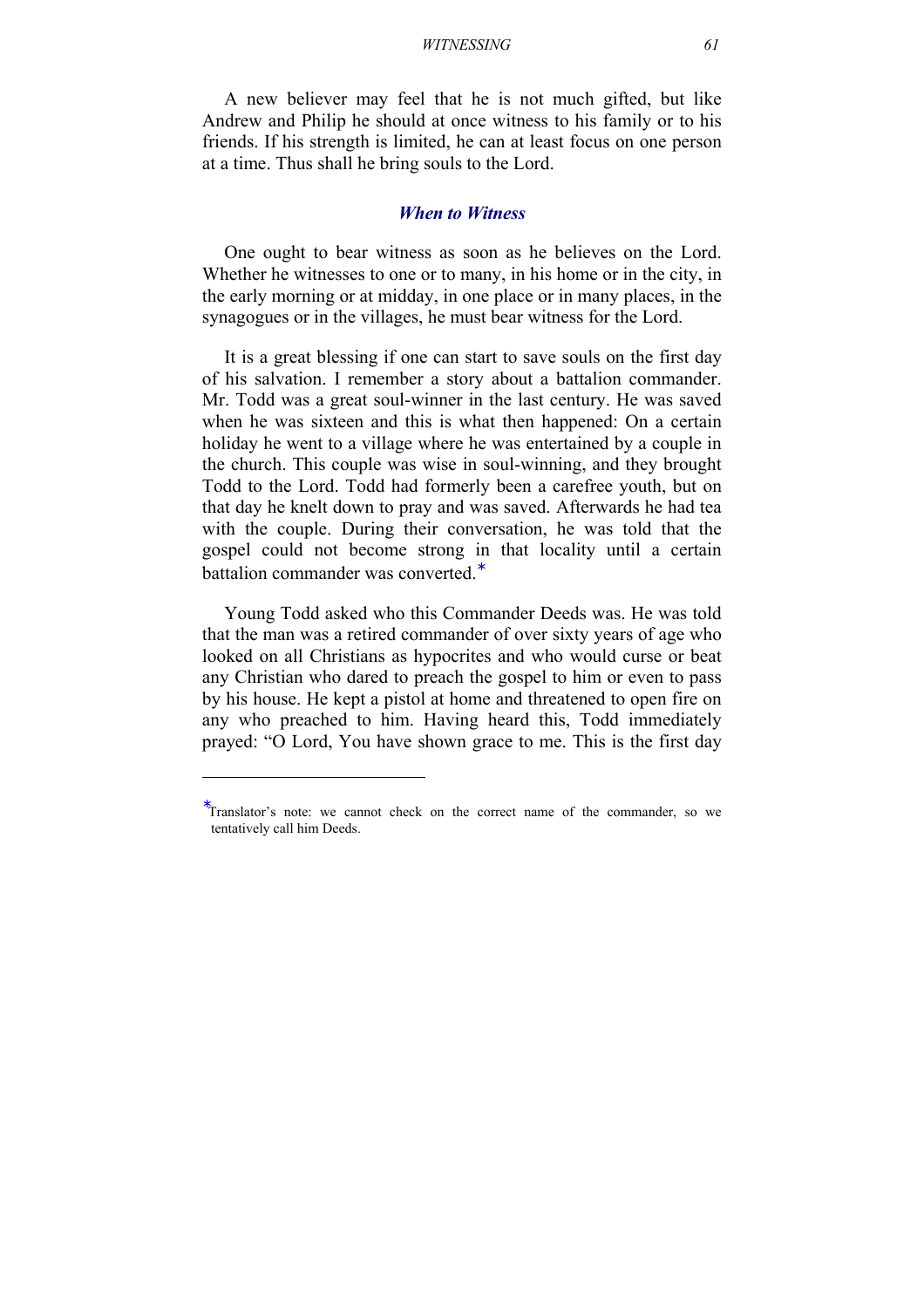of my salvation. I will go and witness to him." Before tea was finished, he was on his way to the commander. It was less than two hours after he was saved.

The elderly couple tried to advise Todd not to go. It would be futile since many had already witnessed to the commander without success. Some of these he had beaten with the end of his pistol or with a rod; some he had threatened to shoot. Nobody would sue him for being beaten for the sake of the gospel since that would be against our Lord's teaching. As a result, the commander became fiercer and fiercer. But Todd still felt he should go.

He arrived at the house and knocked on the door. The commander answered the door with a rod in his hand and said, "Young man, what do you want?" Todd requested to have a few words with him. So they both entered into the room. "I hope you will accept the Lord Jesus as your Savior," said Todd. The commander lifted up his rod, saying, "I suppose you are new here so I pardon you; I will not beat you. Have you not heard that this is one place where the name of Jesus is tabooed? Now, go quickly!"

"I beg you to believe on the Lord Jesus," continued Todd. The commander was furious. He went upstairs and came down with his pistol. "Go, or I will shoot," he threatened. Todd answered, "I have come to ask you to believe in the Lord Jesus. If you want to shoot, you may. But before you shoot, let me pray." He immediately knelt before the commander and prayed: "O God, here is a man who does not know You. Please save him." He prayed the second time: "O God, here is a man who does not know You. Have mercy on him, have mercy on the commander." He kept on kneeling and praying, "O God, have mercy on the commander." After he had prayed five or six times, he heard a sigh and then heard the pistol being laid aside. After a while, the commander also knelt down by the side of Todd and then he too prayed, saying, "O God, have mercy on Commander Deeds." Within five minutes the commander was saved. As they rose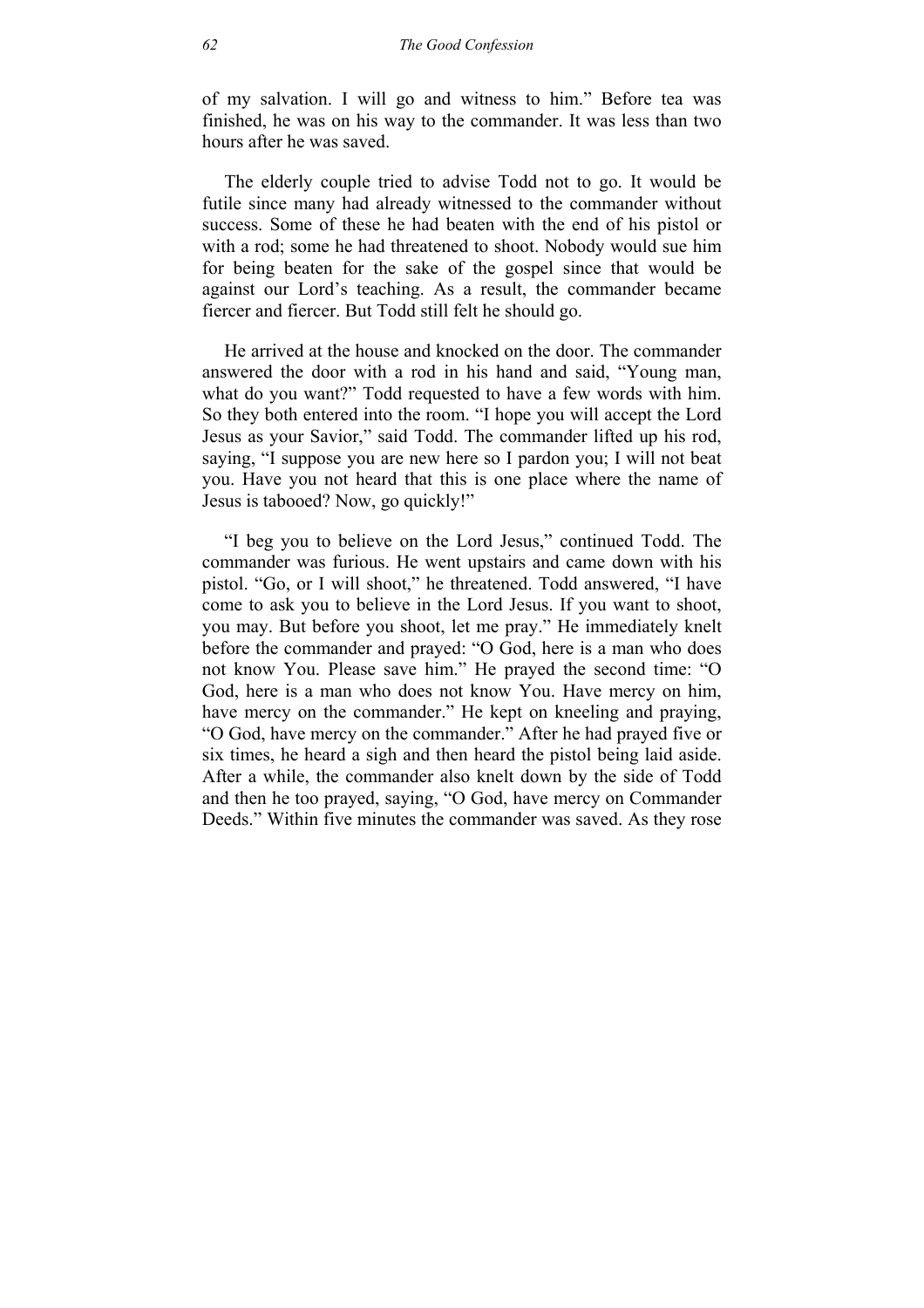#### *WITNESSING 63*

he took the hand of the young man and said, "I have *heard* the gospel all my life, but today I have *seen* the gospel for the first time." Young Todd later told people that when he saw those fierce-looking lines on the sin-stained face of the commander, it seemed as if light shone through every one of them pleading for the mercy of God. On the following Lord's day, Commander Deeds went to the church to worship. And before he died he led several dozen people to the Lord.

# *The Believer's Secret of Happiness*

In every believer's life there are two big days, two days of special rejoicing. The first happy day is the day when he believes in the Lord. The second happy day is the day when he for the first time leads someone to Christ. To many, the joy of leading a person to the Lord for the very first time even exceeds the joy of their own salvation. But many believers are not happy, for they have never uttered a word for the Lord nor ever led a soul to Christ. Do not let this be your condition; do not degenerate to the point of having no joy.

The Bible says, "And he that is wise winneth souls" (Prov. 11:30b). New believers should learn to bring souls to salvation from the start of their Christian life. They must learn to be wise so as to be useful in the church of God. The spiritual understanding of many believers has never been opened because they do not know how to win souls. We do not encourage people to preach in the pulpit, but we do persuade them to save souls. Many can preach but cannot save souls. If you bring people to them, they do not know how to deal with these souls. Only those who know how to deal with souls and lead them to Christ are useful in the church. May new believers learn this early in their Christian life.

It is absolutely impossible for a person to have light and not to shine. As there is no tooth which does not chew, no fountain that does not flow, so there is no life which does not beget life. Whoever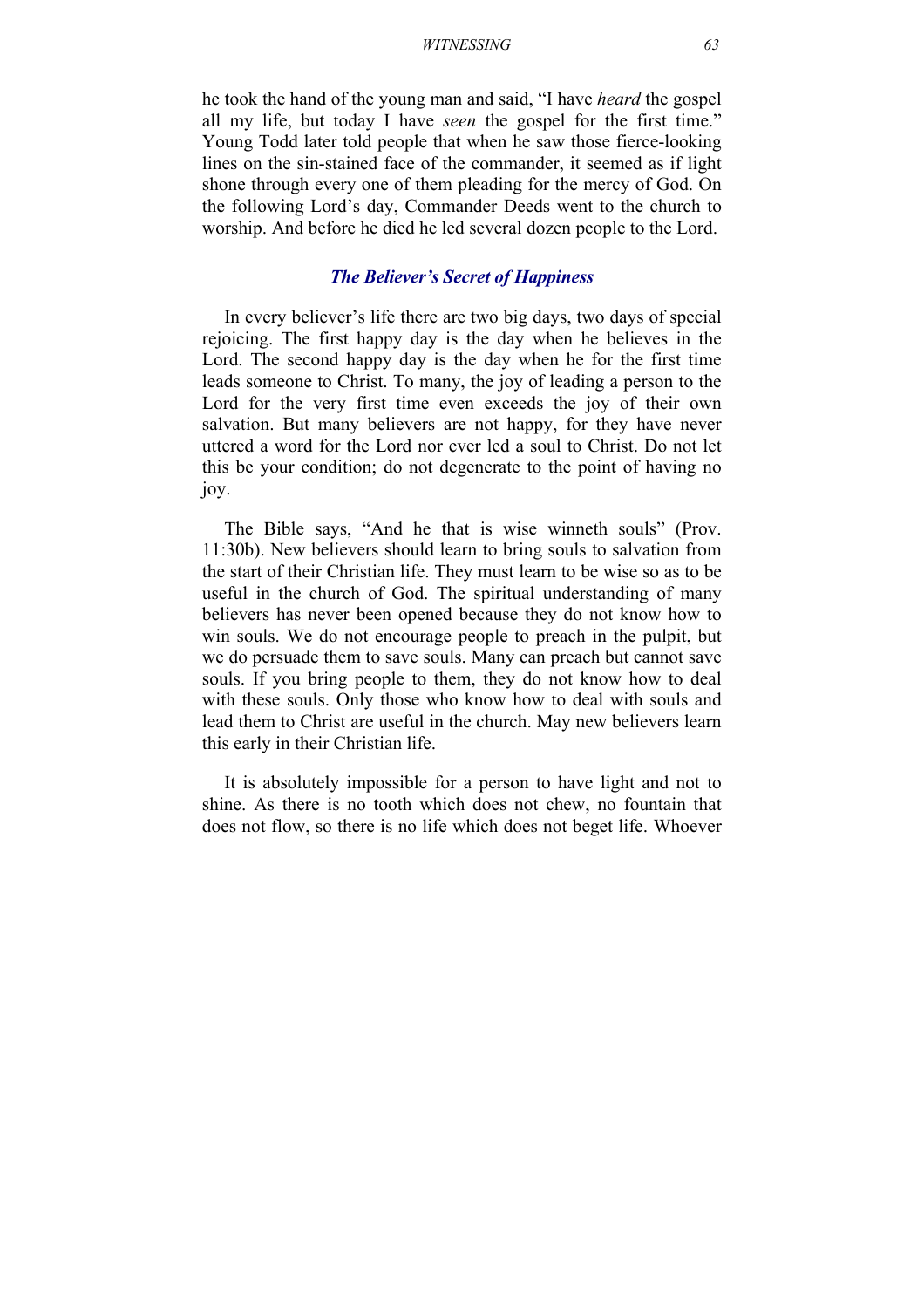cannot witness to sinners is probably in need of others testifying to him. Whoever has no interest to help people repent and believe in the Lord may himself need to repent and believe the Lord. Whoever is voiceless for the Lord may have yet to hear the sound of God's gospel. Is there any light without a ray or a fountain without water? Is it possible for a man to be so advanced spiritually that he is no longer winning souls? I am not talking about preaching but about saving souls. I am not talking about giving a gospel message but about witnessing. Who can be so spiritually progressed as to have no need to witness to people? Therefore new believers ought to learn to bear witness for the Lord. This is something you can never outgrow; it is a lifetime undertaking.

When you are a little further along the road of spiritual growth, some brothers may say to you that you should be a channel of living water. Indeed, we do need to be joined to the Holy Spirit so that living water may flow through us. But let me also say that the channel of life has two ends: one end is opened towards the Holy Spirit, towards the Lord, towards life; but the other end is opened towards men. If the end towards men is shut, living water will never be able to flow out. How can anyone be so misled as to think that having one end opened towards the Lord is adequate? No, the water of life will not flow if only the end towards the Lord is opened. The other end, the end towards men, towards the world, towards sinners must be opened too in order for there to be any flowing. The reason why many do not have power before God is due to their either being closed on the end towards the Lord or on the end towards sinners.

Today I would like to make some calculations, even as others before me have done. Should there be ten thousand believers who hereafter faithfully bear witness everywhere with one accord, they should be able to save the whole world population within ten years if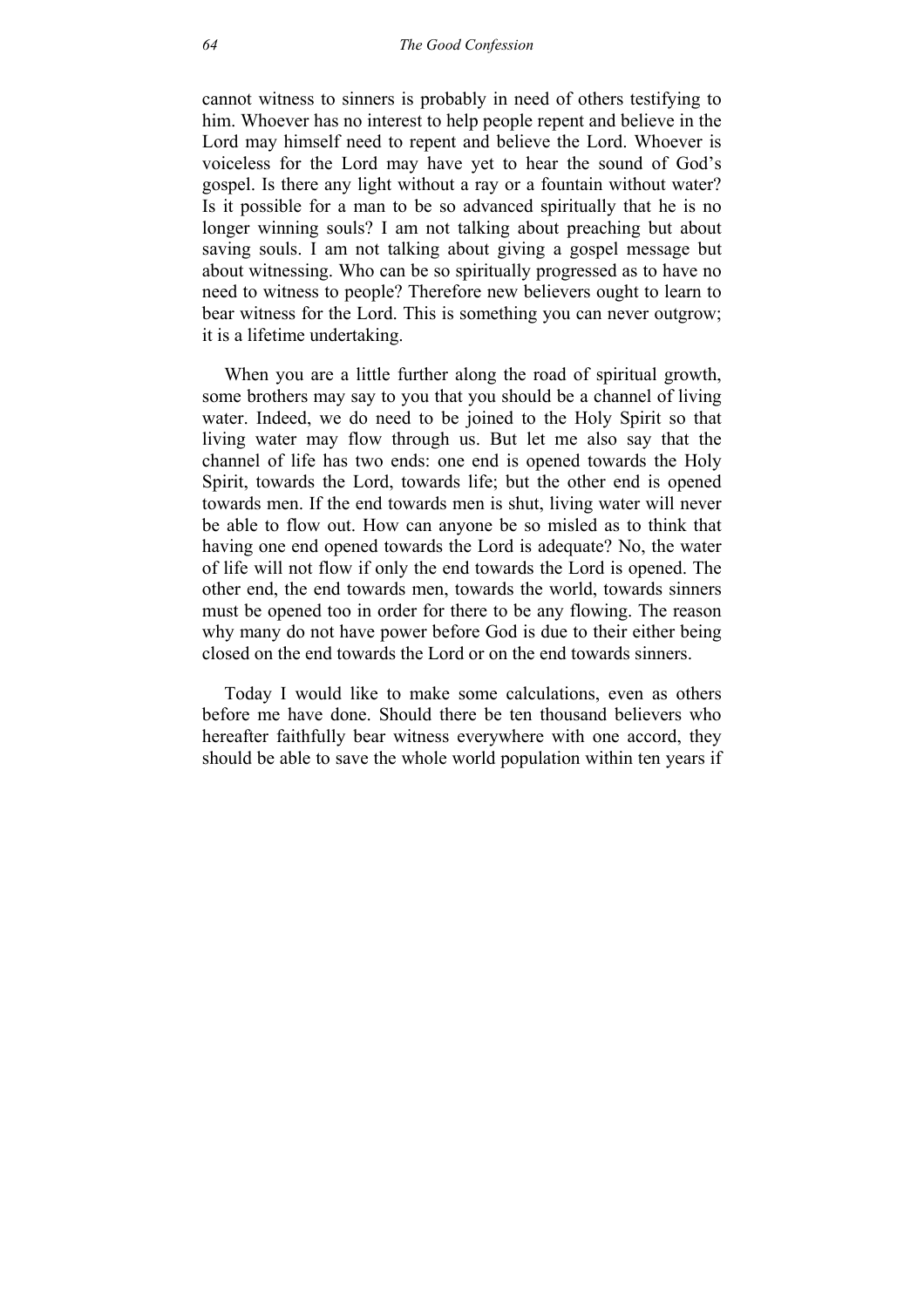each of them leads three persons to the Lord yearly.<sup>\*</sup> This is not something that will be done from the pulpit, but rather through personal witnessing. From this computation, we may realize how very lazy we are in saving souls. How great is the loss!

# *The Duty of Witnessing*

Because you are not witnessing, many have not heard the gospel. They will be eternally separated, not just temporarily separated, from God. What a consequence!

Dr. Chalmers was one of the best preachers and soul-winners during the second half of the last century. The following story comes from him: Once he was invited to have supper in a family. After they had finished eating, they read the Bible. Being a most learned and eloquent man, Dr. Chalmers talked with the others a great deal on learned matters. At that time two very elderly tribal chieftains were present, one of whom was also a very learned man. So they talked for a long time. Later they all retired to their rooms. This learned chieftain happened to occupy a room opposite to Dr. Chalmers'. As Dr. Chalmers retired to his room, he heard a sound like something falling in the opposite room. He ran over and discovered the chieftain dead on the floor. The others in the house also rushed over to the room.

Immediately Dr. Chalmers stood up and said: "Had I known that this would happen, I would not have spent the last two hours chatting about so many things. I would have pointed him to eternal things. But, alas, I have not used even five minutes to speak to him of the salvation of his soul. I did not even give him a chance. If I had known then what I know now, I would have used all my strength to tell him how Jesus was crucified on the cross for him. But now it is

-

<sup>∗</sup> Based on population estimates of 1948 or earlier.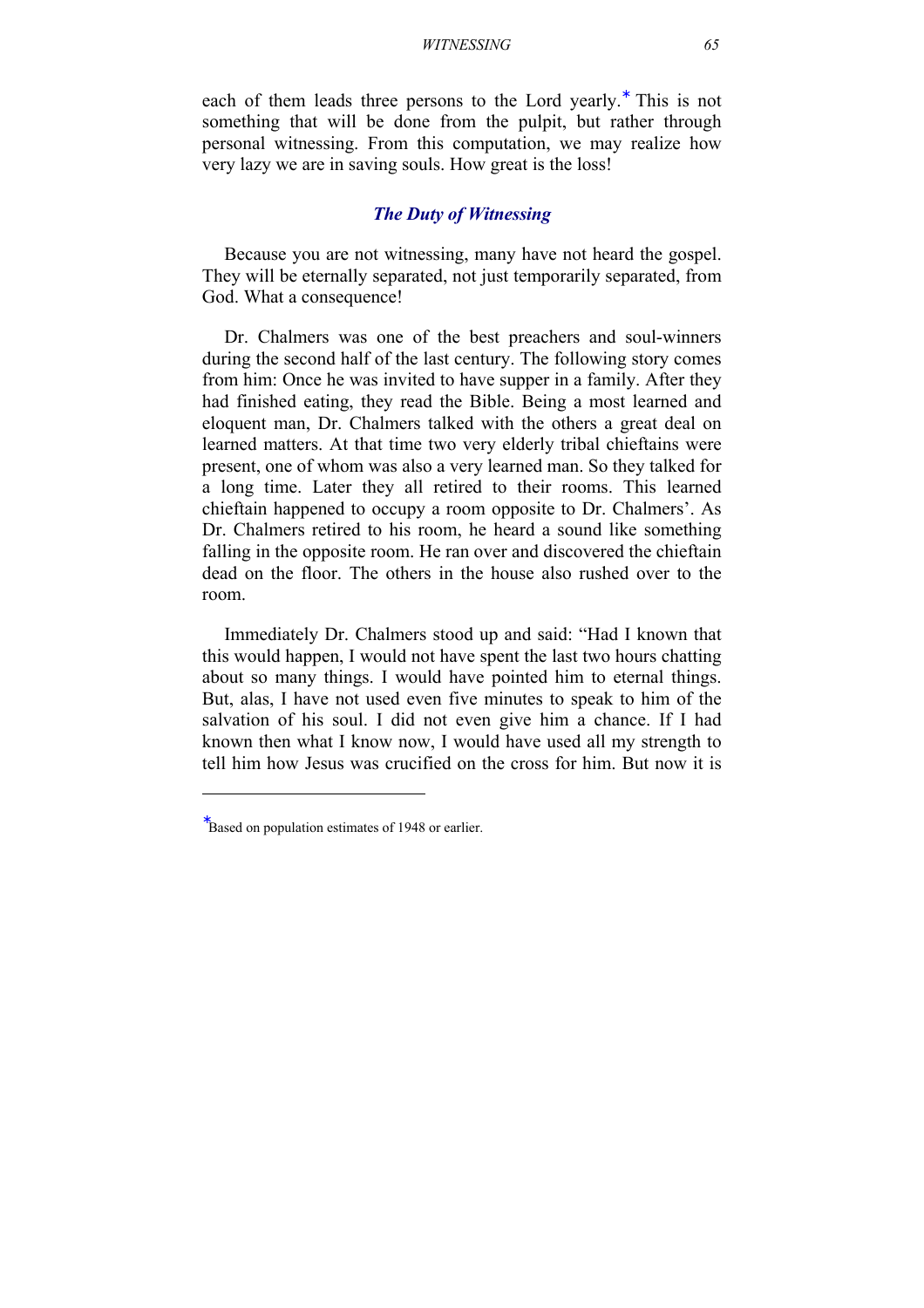too late. Had I spoken those words to him at that time, you all might have laughed at me and considered my conversation as inappropriate. Though I now say these words, the time is too late. At supper I could have said them, words which now I hope you all will listen to. Each and every one of you needs the Lord Jesus and His cross. Let me tell you, separation from God is eternal, not temporary. How sad that this man is eternally barred from heaven."

New believers must not be lax in this matter. We must learn to bring people to the Lord. We need to have a determination within us to win souls. Let us at least let them hear the gospel of Jesus Christ. When I was newly saved, I was told by those older in the Lord that I should at least speak to one soul a day. Unless the new believer is a sick person confined at home, we encourage all to speak of the Lord Jesus to at least one person a day.

It is best that you keep a record of how many souls you have won to Christ—thirty, forty, or fifty a year. We are afraid of general prayers asking the Lord to save souls. You should set a goal for the year: ten, twenty, or thirty. You should pray: "Lord, I ask You for thirty souls." Record in your book the name of each who is saved. At the close of the year, check your book and if it does not balance with your prayer ask the Lord for the deficit. Do encourage brothers and sisters to do this. Let me tell you: it is not too much to save thirty, forty, or fifty people. It should be very common to ask for ten or twenty. You need to have a definite number to ask the Lord for fulfillment. Pray daily before the Lord and seize every opportunity to witness for Christ.

At least witness to one person a day. Witness to whomever you meet. It is useless for the gospel to be preached only from the pulpit. Young people ought to learn to witness daily, to seize opportunity daily to work for the Lord. Do not conceive a fanciful expectation of ascending the pulpit without having any sense of daily duty in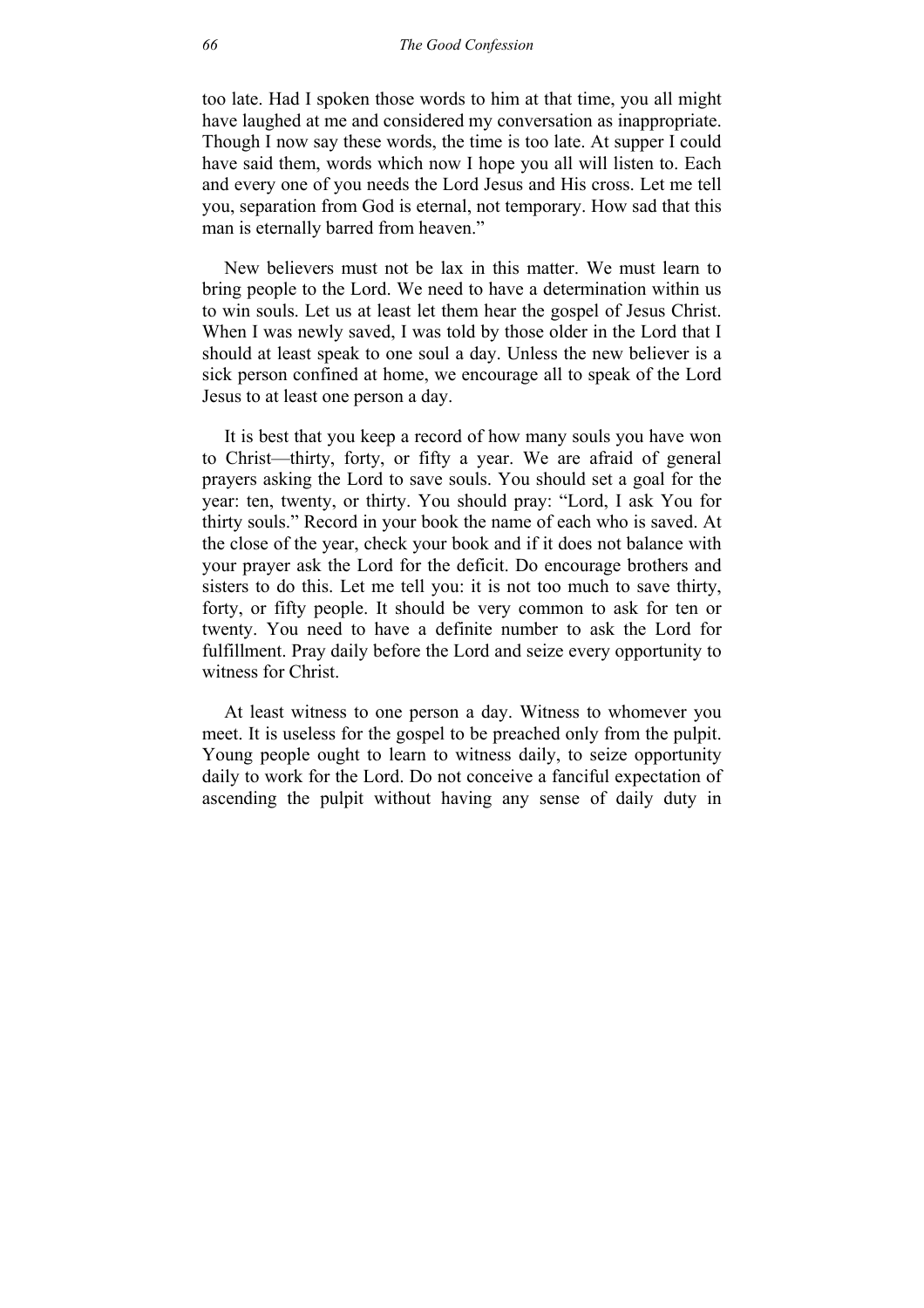personal witnessing. It is futile. We expect all young people to be engaged in personal work, in speaking one to one.

D. L. Moody was a great soul-winner. He had a rule: whether in the pulpit or not, we must preach the gospel to at least one person each day. One night he went to bed and suddenly remembered that he had not preached the gospel that day. What should he do? He got up and dressed. It was already midnight and there was nobody on the street. He could do nothing but try to find a policeman. He exhorted the policeman to believe in the Lord. It happened that the policeman he talked to was in great distress, so Moody was rebuffed by the policeman angrily, saying, "What sort of a person are you to do nothing but to persuade me to believe in Jesus at midnight?" Moody spoke a few more words and then hurried home. But, thank God, after a few days the policeman was saved.

I hope all able-bodied new believers will determine before God that they will seize every opportunity to find souls and to find at least one soul per day. If the whole church is preaching the gospel, who can stand against it?

May we lift up our torches and ignite others. May the testimony of the gospel be continued in us until the Lord shall come. Let not the testimony cease when our candles are burned out. May this candle of ours kindle another candle and still another candle. It is not too much to ask for thirty, forty, or fifty people a year from the Lord. Yearly let us bring souls to Christ. Thus shall the church be prosperous. There is much work before us. Let us all rise up and finish the task.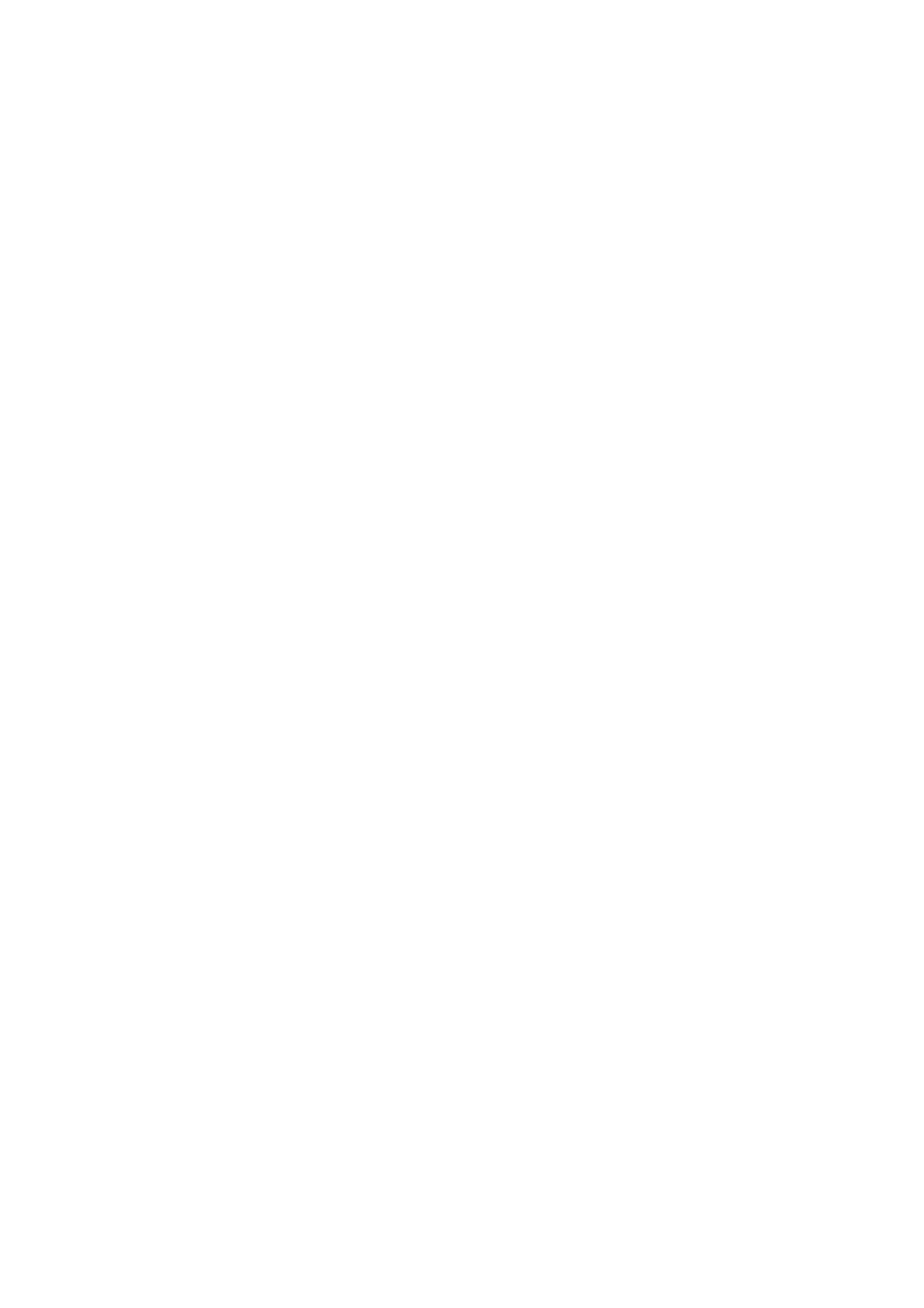

# **CHRIST**

We have already mentioned to new believers the importance of witnessing. Now we will instruct them on *how* to lead

people to the Lord. The lack of such knowledge will no doubt render much of their witnessing ineffective. After a person is saved, he must not only be exhorted to go out and witness but he also needs to be instructed on how to lead men to Christ. These two things he needs to learn and to do.

Let us look at the matter of how to lead people to the Lord from two sides: first, approaching God on behalf of sinners; and second, approaching sinners on behalf of God and the technique of how to lead people to the Lord.

# *Approach God on Behalf of Sinners*

1. PREPARE A RECORD BOOK

The first thing to do is to prepare a notebook. Ask God to give the names of those whom He wishes to save into your heart. No doubt you will be burdened in your heart to pray for a few or even for several dozen people.

Do not compile this name list carelessly, for that would be a waste of time. The important thing is that before you write down the names, you first ask the Lord to put them into your heart. For the work to be done well, it must begin well. As you lay this matter before the Lord, He will give you the names of certain ones for whom to pray. The names of your family, your friends, your colleagues, your schoolmates, and your acquaintances will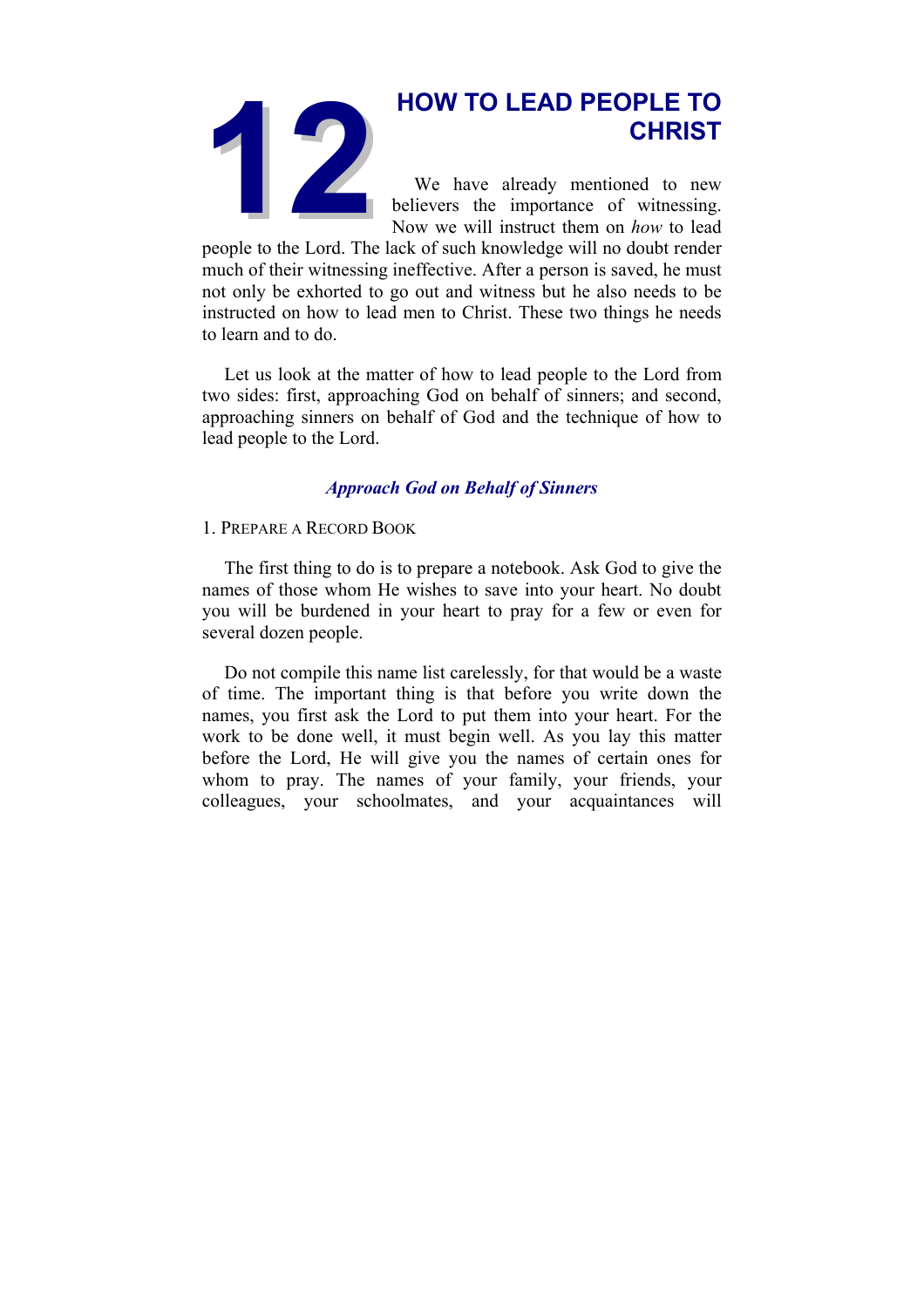spontaneously come to your heart. You hope that these people will soon be saved.

Enter these names in the record book according to the number of their occurrence. Under a date column write the date you started to pray for a certain person, and over on the other side keep a blank to be filled in with the time when that particular person is saved. Once a name is entered, it cannot be taken away unless the person either is saved or passes away. As long as the name is there, you should pray for him until he is saved.

So your record book should have the following items: first item is the number; second, the date (the day you start to pray); third, the name; and fourth, another date (the day the person is saved or passes away). I remember a brother prayed for one name in his book for eighteen years before that person was saved. Many in your book may get saved within one year; some may be saved in three months; one or two may be especially difficult—but let there be no escape.

# 2. PRAYER IS THE BASIC WORK IN SAVING SOULS

Why should you prepare such a record book? Because there is a basic principle in the saving of souls, and that is, before you speak to a person you must first pray to God. First ask the Lord and then speak to him. It is absolutely necessary for you to speak to God on behalf of the person to whom you will later speak. If you speak to him first, you will not be able to accomplish anything.

In a certain place I saw two responsible brothers who were very zealous in leading men to the Lord. But in my contact with them, I knew instantly that something was basically wrong. They did not pray for those whom they wished to win for Christ. An interest in men void of a burden before God is simply inadequate and is therefore ineffective. One must first have a burden before God and then labor among men.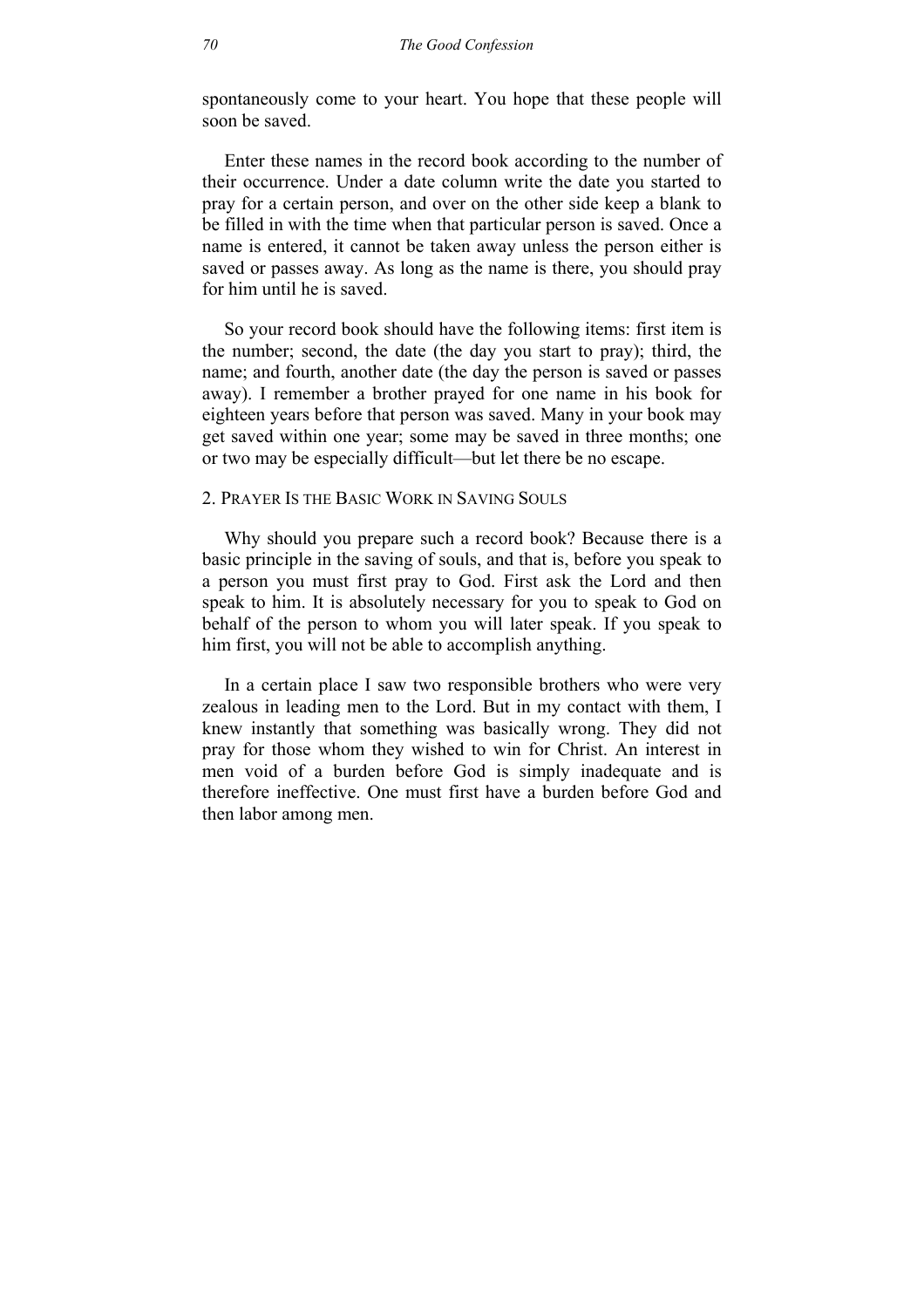Hence, the first thing to do is to ask God for a few souls. "All that which the Father giveth me shall come unto me" (John 6:37), said the Lord Jesus. And we also remember how God added to the church day by day those that were saved (Acts 2:47). We must ask God for souls. We need to pray: "O God, give souls to the Lord Jesus, add people to the church." People are given by the asking. Human hearts are so subtle that they are not easily turned. For this reason, we must pray faithfully for a person before we speak fully to him. How important is prayer. Pray by name for those people whom you wish to lead to Christ, believe that God will save them, and then lead them to the Lord.

Whosoever is wise in leading men to Christ is skillful in the art of prayer. If one has difficulty having his prayer answered, he will have difficulty going out and witnessing for the Lord. May new believers see that the way lies in praying before witnessing. All who are wise in leading people to the Lord are also effectual in prayer.

# 3. THE GREATEST HINDRANCE TO PRAYER IS SIN

Special attention should be paid by new believers to reject all known sins. We must learn to live a holy life before God. If anyone is lax in the matter of sin, his prayer will definitely be hindered. Sin is a big problem. Many cannot pray because they tolerate sin in their lives. Sin will not only obstruct our prayers, it will also wreck our conscience.

The effects of sin are two-sided: objectively, there is an effect Godward; subjectively, there is an effect usward.

Objectively, sin obstructs God's grace and God's answer. "Behold, Jehovah's hand is not shortened, that it cannot save; neither his ear heavy, that it cannot hear: but your iniquities have separated between you and your God, and your sins have hid his face from you, so that he will not hear" (Is. 59:1-2). God's mercy and grace is the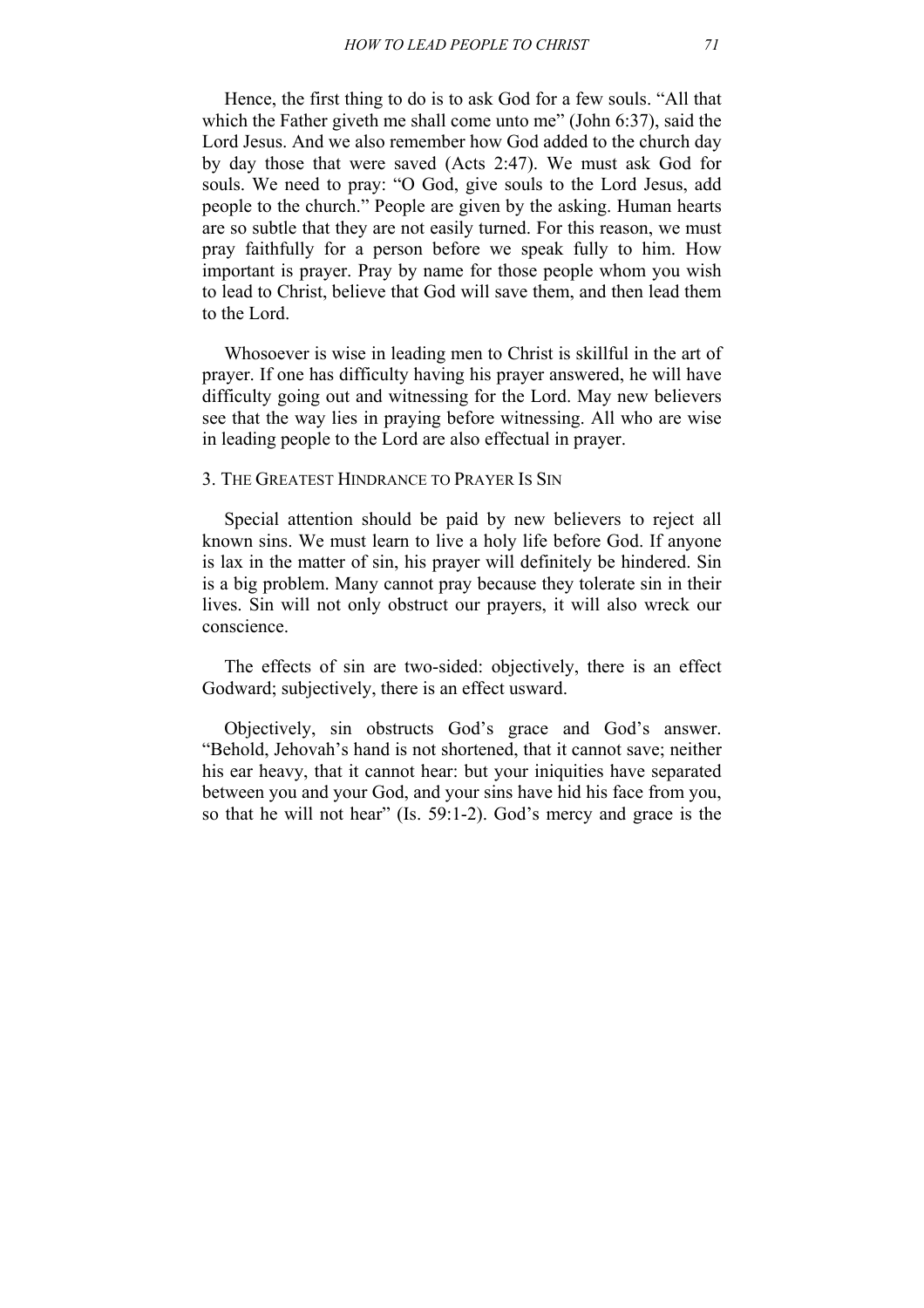greatest force in the world. Nothing can stand against it except sin. It is said in the Psalms, "If I regard iniquity in my heart, the Lord will not hear" (Ps. 66:18). If a person neglects dealing with sin, there will be an obstruction between him and God. Any unconfessed sin, any sin which is not put under the blood, becomes a great hindrance before God—it hinders prayer from being answered. This is the objective effect of sin.

Subjectively, sin damages a man's conscience. Whenever a person sins, his conscience becomes weakened and depressed irrespective of how hard he tries to convince himself, of how much he reads the Bible, and of how desperately he holds on to the promises in the Bible and the acceptable grace of God. His conscience is like a ship (see 1 Tim. 1:19). It is all right for a ship to be old, but it cannot be wrecked. It is all right for a ship to be small, but it cannot afford to be broken. In like manner, a conscience must not be wrecked. If the conscience lacks peace, there will be a hindrance in the person and before God.

I often think of the relationship between faith and conscience. Faith is like the cargo and conscience is like the ship. The cargo is in the ship. If the ship is wrecked, the cargo will fall out. When conscience is strong, faith is also strong; but when conscience is wrecked, faith leaks out. God's heart is greater than ours; if we condemn ourselves, how much more will God condemn us. This is what the apostle John tells us (1 John 3:20).

New believers ought to see that the sin question must be solved if they desire to be skillful in prayer. Thus they should note especially the preciousness of the blood. They have lived in sin so long that they will not be able to be completely freed from sin if they are even slightly lenient toward it. They need to confess their sins one by one before God, put them one after another under the blood, reject each one of them, and be freed of them. Thus shall their conscience be restored. By the cleansing of the blood, the conscience is instantly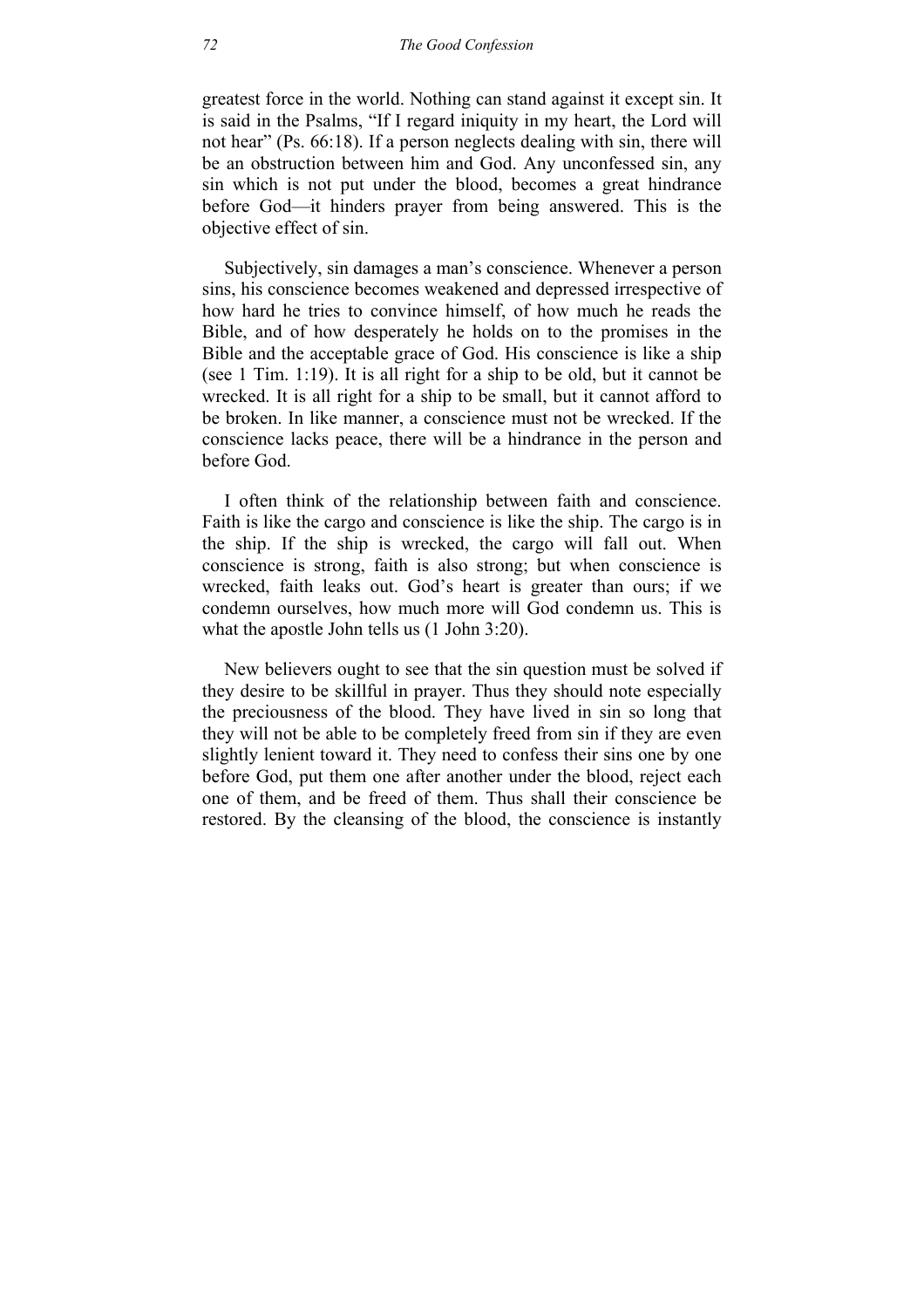restored. With the washing of the blood, conscience no longer accuses and one may naturally see God's face. Never let yourself fall into the place whereby you become weak before God, for you will not then be able to intercede for others. Thus this question of sin is the first thing to which you must attend daily. Deal well with sin; then you can pray well before God and lead people to Christ. If you daily remember people before the Lord with faith, you will soon win them to Christ.

This is a big test. It will test out your spiritual condition before God. If your spiritual condition is normal and right, you will gain the people on your prayer list one by one. Pray for them with perseverance. After a few days, half a month or a month, one or two may get saved; and so on. If after three or four months, your prayers are still unanswered, something must be wrong with your prayer. So you see that prayer is your greatest test. It reveals whether you are sick before God. If so, that is why your prayer remains unanswered. If you are well before God, you will see one or two saved after a reasonable period of time.

# 4. PRAY IN FAITH

Once believers have dealt thoroughly with their sins and maintained a strong conscience before God, they need to be further helped to see the importance of faith.

Actually the prayer life of new believers is mainly involved with conscience and faith. Though prayer is rather profound, to new believers it is only a matter of conscience and faith. If their conscience before God is without offense, their faith can easily be strong. And if their faith is sufficiently strong, their prayer will easily be answered. Therefore it is necessary for them to have faith.

What is faith? It is not doubting in prayer. It is God who constrains us to pray. It is God who promises that we may pray to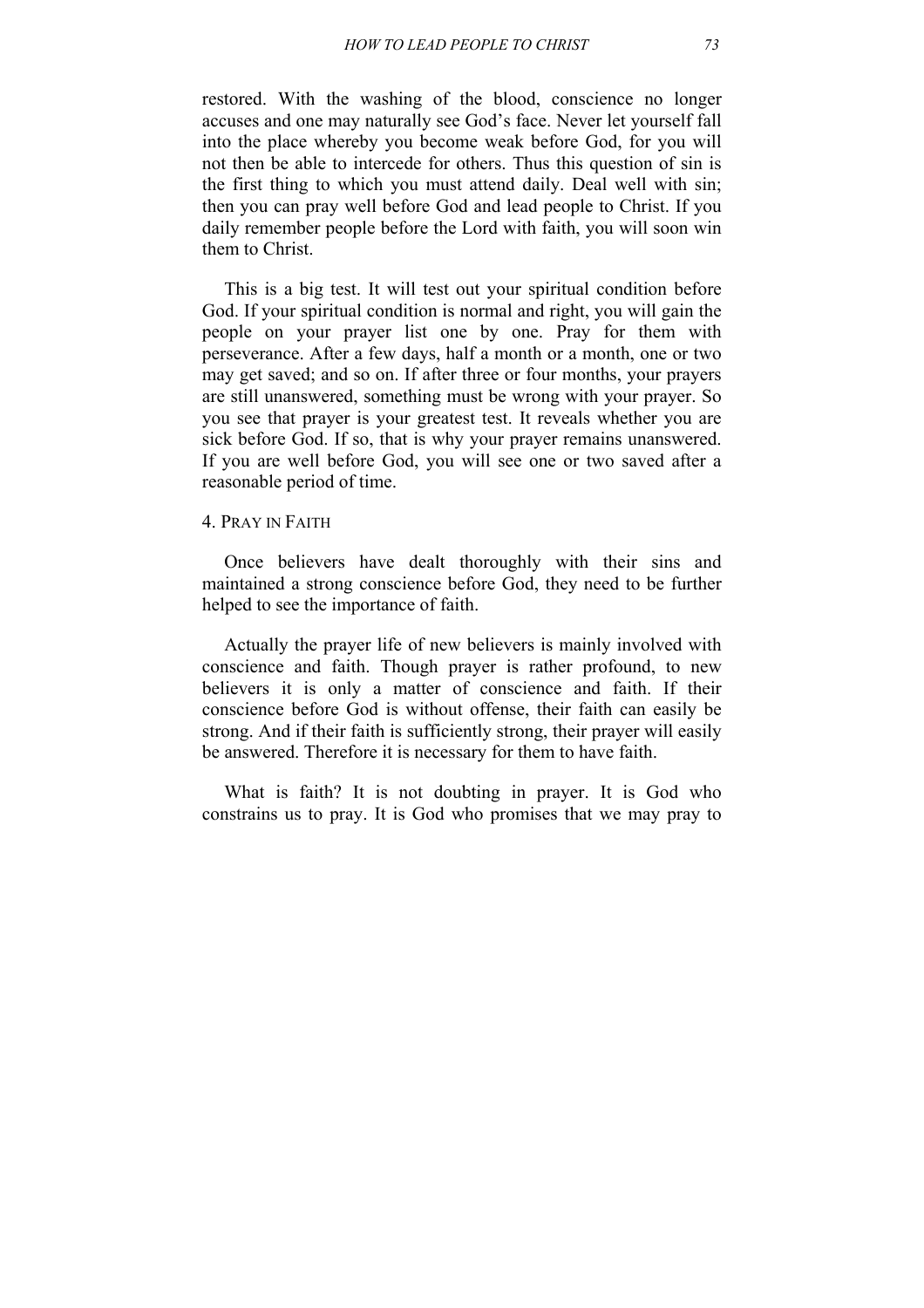Him. He cannot but answer if we pray. He says: "Knock and it shall be opened unto you." How can I knock and He refuse to open? He says: "Seek and ye shall find." Can I seek and find not? He says: "Ask and it shall be given you." It is absolutely impossible for me to ask and not be given. Who do we think our God is? We ought to see how faithful and dependable are the promises of God.

We may have believed in the Lord for some years now, but can recall that at one time it was quite difficult to believe, for faith is based on the knowledge of God. The depth of our knowledge of God measures the depth of our faith. We need to know God more that we may have more faith. Salvation is based on knowing. Now that we have been saved, have known God, we can believe without any difficulty. If we believe, God will answer us. Let us learn from the beginning to be people full of faith. Do not live by feelings nor by thoughts; learn to live by faith. As we learn to believe in God, we shall find our prayers answered.

Faith comes by the Word of God. For God's Word is like cash that can be taken and used. God's promise is God's work. Promise tells us what God's work is, and work manifests to us the promise of God. If we believe the Word of God and do not doubt, we will abide in faith and see how trustworthy is all that God has said. Our prayers shall be answered.

# 5. ASPIRE TO KNOW HOW TO PRAY

Encourage young believers to be ambitious in being people who know how to pray. Inspire them to seek to be powerful before God. Some people are powerful before God but others are not. God listens to some and others He does not hear. What is meant by being powerful before God? It simply means that when a person prays, God hears. It seems as if God is delighted in being influenced by men. Some people really influence God. Those who are powerless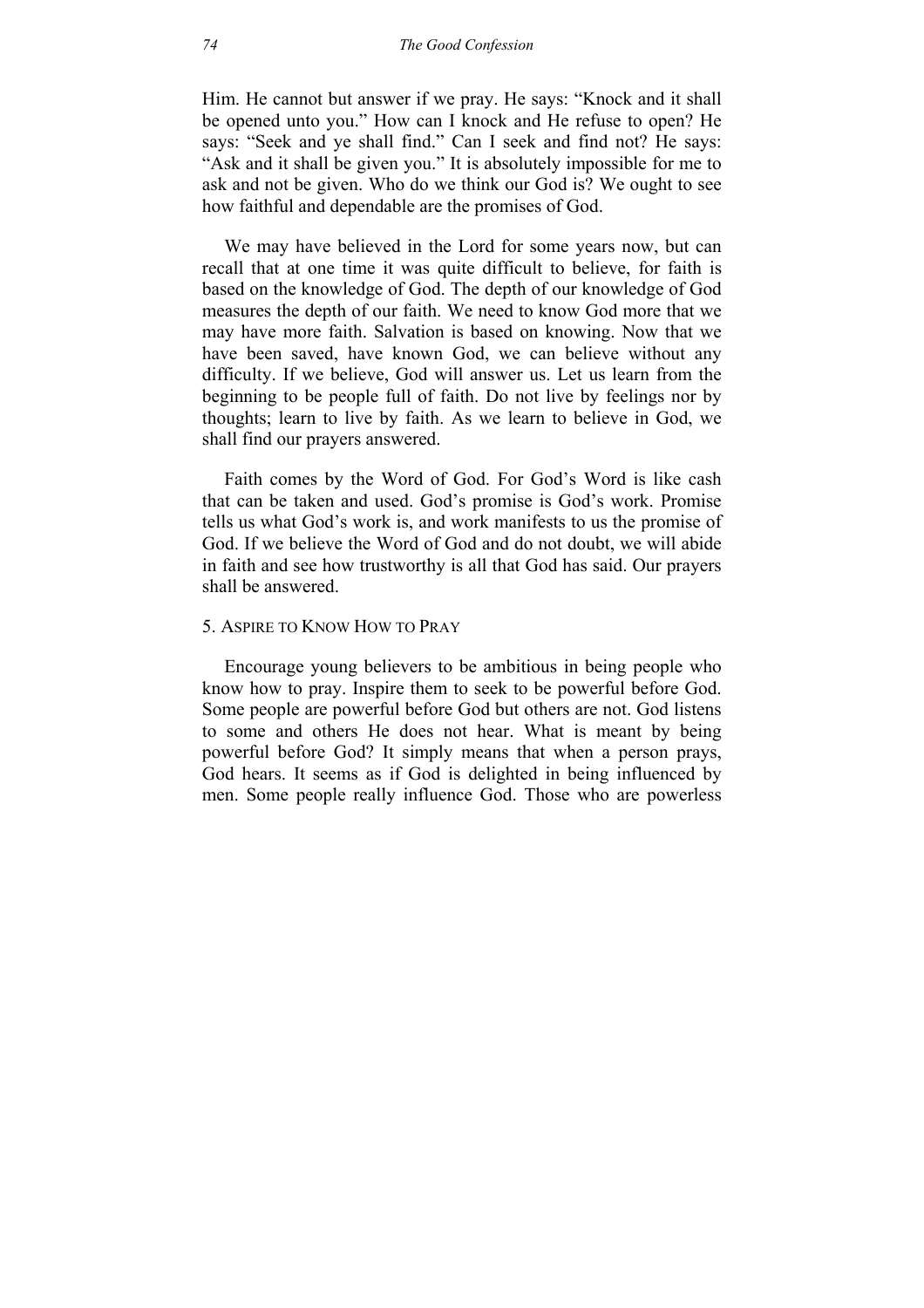are those whose prayers God disregards. They may pray for hours, but God pays no attention. Answered prayer is the test of all.

Here is a fine opportunity to test whether God is a prayer-hearing God or whether you know how to pray. Write these names in your record book and deal with them one by one before God, and see how soon God will save them.

I do not know how to say it, but I do want to instill in new believers a desire to have all their prayers answered. This is better than anything else, far better than preaching from the pulpit. We should ask God for this one thing: that He may be happy to hear us. We should aspire to be powerful before God.

It is a most glorious thing for God to be willing to hear your prayers, for Him to be able to trust you to such an extent as to give you whatever you may ask for. Let this be your earnest expectation from the very start of your Christian life. Record the names of those for whom you are burdened for their salvation in your record book and pray for them one by one. If the time seems to be overdue and your prayer is still unanswered, you should have special dealings with God. Undoubtedly something must be wrong. And this shows us the value of such a book. It causes us to know whether or not our prayers are answered. It also helps us to be aware when anything is wrong. God is far more sensitive to sin than we are. Frequently we are unaware of what God has already condemned and this will hinder our prayers from being answered.

To young believers, unanswered prayers can mainly be attributed to either a bad conscience or faulty faith. Therefore, they need to confess and to deal with their sins so as to gain faith. They must believe, wholly and truly, that God will do everything according to His promise. Then they will actually see the salvation of those for whom they have prayed. They should continually experience such answers to prayer.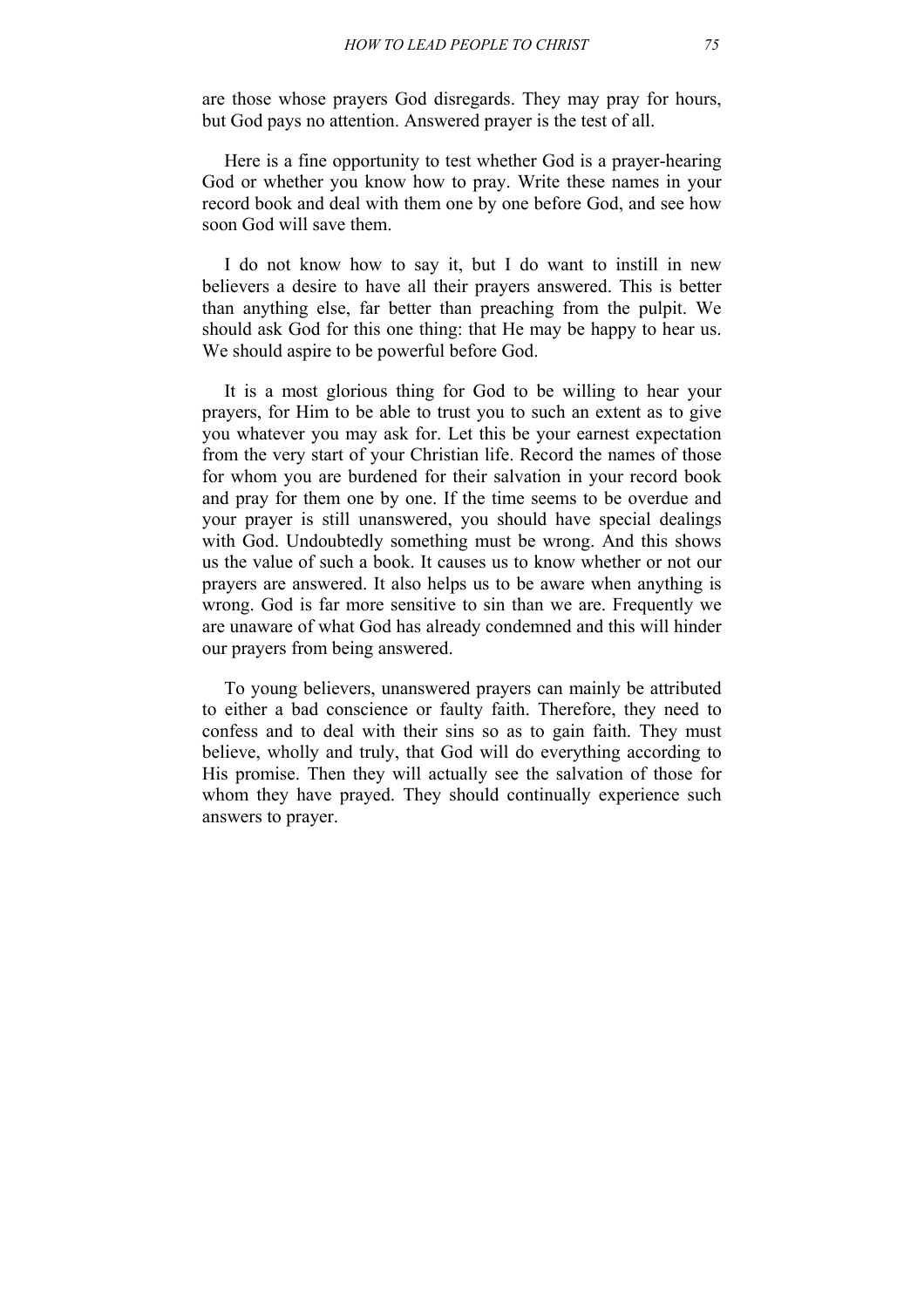New believers should set apart a definite time each day to do this work of intercession. Whether it be half an hour, an hour, or a quarter of an hour, it must be a fixed time. For without such a fixed time, they probably will not pray at all.

# 6. SOME WORTHY EXAMPLES

In the following, I will give some examples of how to lead people to Christ:

#### EMPLOYER OF A TIME-SETTER

In England there was a woman who owned lots of clocks. She employed a man to set these clocks every day so they might give the same time. She was also a person who interceded for others in prayer and kept a record book. One day she suddenly remembered the timesetter. This man came to her house every day, and yet she had never once mentioned his name before the Lord nor had she ever prayed for him. She felt the Lord had put the name of that time-setter in her heart, so she wrote it down in her book. She began to pray for him, saying, "O God, this man comes to set my clocks; now I ask Thee to let me set his soul right." She prayed daily for him.

At first she did not speak to him, but gradually she began to talk with him. Whenever he was talked to, he always said yes, yes, though he was not at all moved. This continued for fifteen months until at length his soul was set right.

Concerning praying for souls, we have to spend time before God remembering these souls continuously and mentioning their names one by one. The time between the first prayer and the answer may vary, but we must pray until they are saved.

#### A STOKER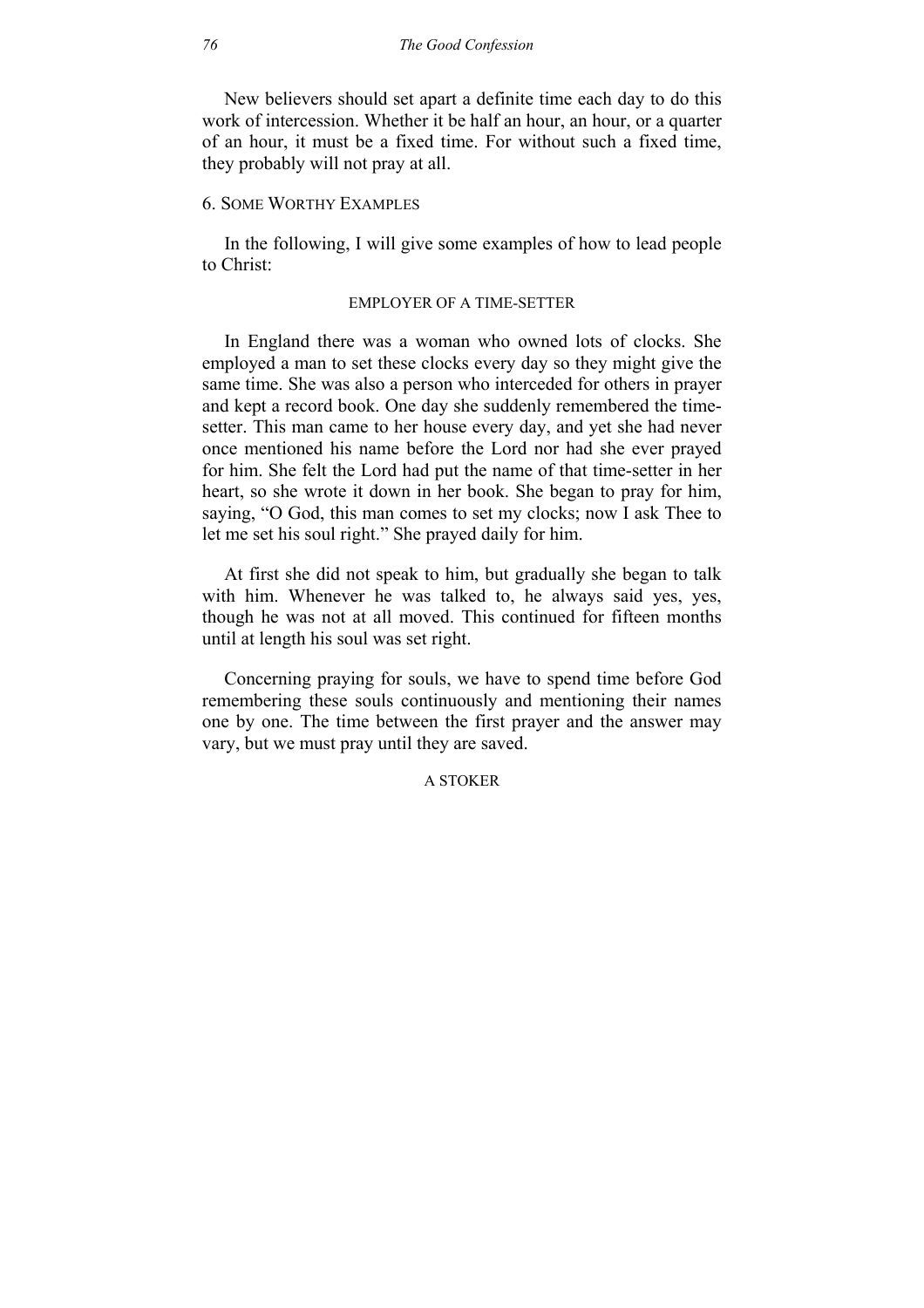Also in England there was once a stoker who fed the furnace on a boat. His face and even his body were covered with black from day till night. One day he was saved. He asked the one who led him to Christ what was the first thing he should do for Christ. He was told to pray for one of his fellow stokers, for whichever one the Lord impressed upon his heart. There were more than ten stokers with whom he worked, but there was one whom he remembered especially. So he prayed for that one day and night.

Somehow this was discovered by the friend for whom he was praying; at first the friend was quite annoyed. But when an evangelist came to town, the prayed-for friend stood up, asking, "Can I be saved too? I want to be saved." The preacher asked him why he wanted to be saved. "Because a man is always praying for me, so I want to be saved," answered the stoker. Thus one stoker led another to the Lord.

#### A SIXTEEN-YEAR-OLD BOY

There was a sixteen-year-old boy working as a copyist in an architectural firm. In the firm was a chief engineer who had such a bad temper that everyone was afraid of him. After this boy was saved, he learned the lesson of prayer. So he prayed daily for the chief engineer, though he dared not preach the gospel to such a big man. Not long afterwards, the chief engineer came over to the boy and asked, "Tell me why, among over two hundred people in the firm, only you are different." That engineer was middle-aged while the boy was only in his teens. But the young boy told the engineer that he had believed in the Lord Jesus. Right then the engineer said that he too would like to believe. Later he was brought to the church and soon was saved.

#### TWO SISTERS IN ENGLAND

In England there were big families that often opened their houses to entertain guests. These were not hotels, but homes of high-class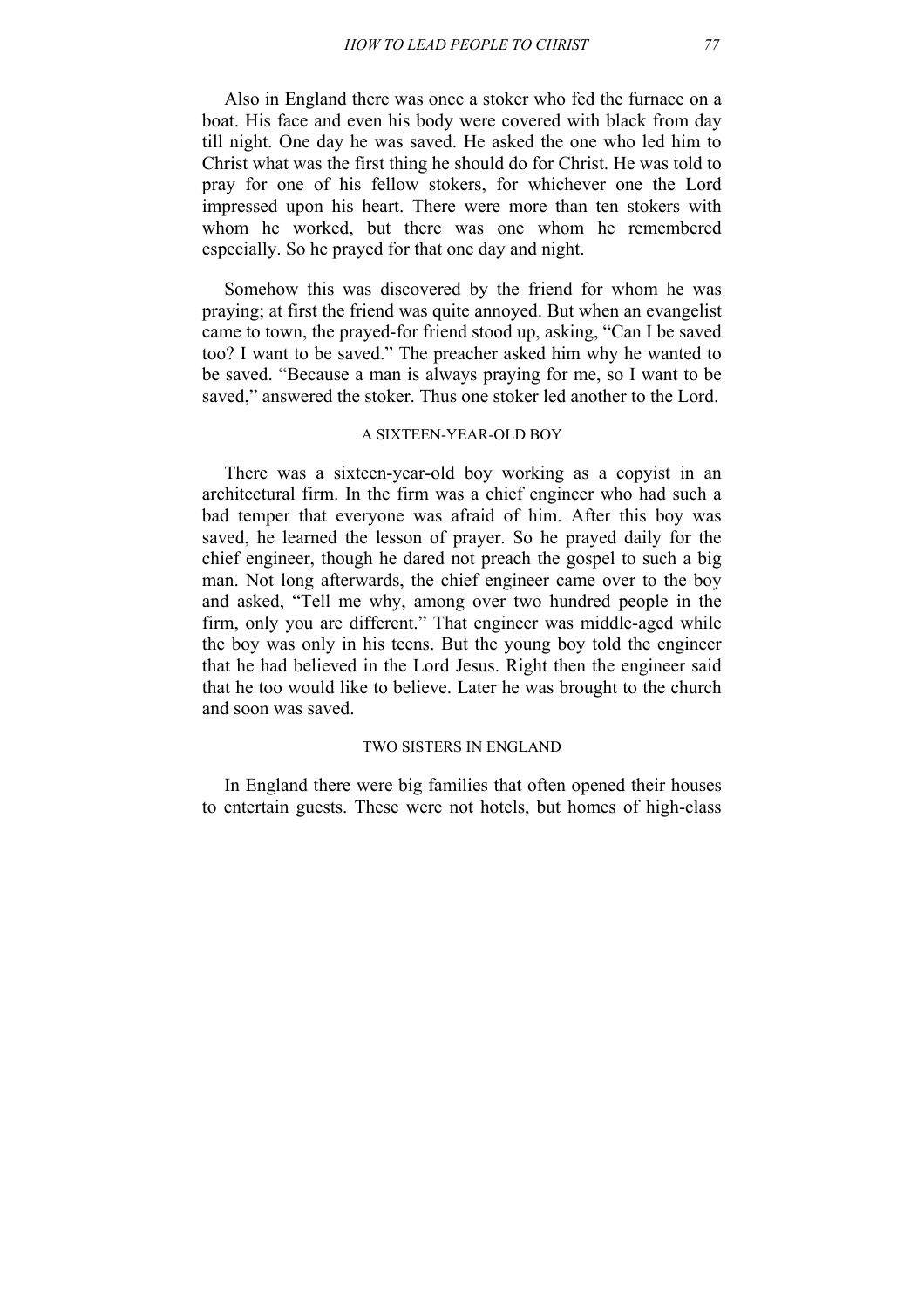families who liked to have guests. Two sisters had such a home, and they opened their house to receive guests. These guests were all high-class people. Sometimes there were twenty or thirty staying with them. They observed that their guests were all worldly people who were fashionably dressed. When these guests sat around the table, their conversation usually touched upon worldly things and they often joked a lot. The two sisters wanted to correct this condition, but how? They were greatly outnumbered since there were only two of them. After deliberation, they decided to sit at the two ends of the room and join their hearts in praying over every one of their guests.

During the first evening after supper, they all retired to the sitting room. The two sisters took up their positions and started to pray, one praying from one end and the other praying from the other end until they had finished praying for all. Because of their silent prayers, the guests found themselves unable to jest and joke and talk. They wondered why. That night one person was saved, and the second night another was saved. This went on until all were saved.

Remember, prayer is indispensable. Those two sisters were very wise. Instead of sitting among their guests and being influenced by them, they sat at the two ends of the room and encircled their guests with prayers so that none might escape but all be saved.

# *Approach Sinners on Behalf of God*

It is not enough just to pray for sinners and to approach God on behalf of sinners. We must also approach sinners on behalf of God. We need to tell them what God is like. Many people dare to speak to God but have no courage to speak to men. Young people should be trained to be bold to speak to others. They must not only pray but also seek opportunities to talk.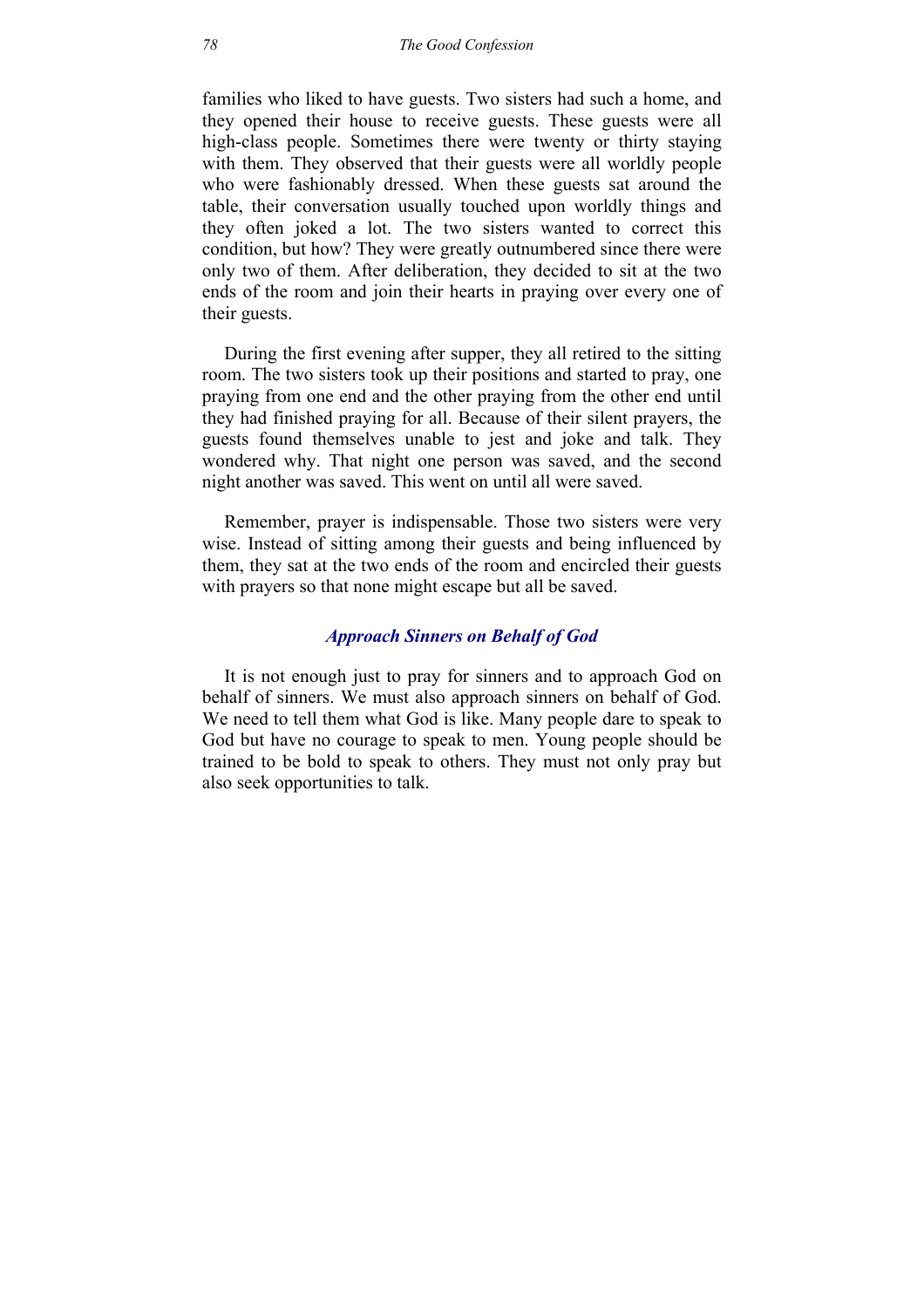In talking with people, there are a few things which should be especially observed.

#### 1. NEVER ARGUE UNNECESSARILY

In speaking to people, we need a little technique. First of all, we must not enter into unnecessary arguments. This does not mean that we should never argue, because in Acts we find several instances where they argued; even the apostle Paul argued. If you have to argue, you argue with one person for the benefit of a third person listening in. But for the one whom you wish to win to Christ, usually it is better if you do not argue. Do not argue with him nor argue for him to hear. Why? Because argument may drive people away instead of drawing them in. You need to show a gentle spirit; otherwise people will flee from you.

Many think that argument may move a person's heart. But this is not true. Argument at most only brings people's minds into subjection. Therefore, it is better to speak less words which come from the mind and rather witness more. Tell people of how you have experienced joy and peace and rest after you believed in the Lord Jesus. These are facts that no one can argue with.

#### 2. HOLD ON TO FACTS

Another method in leading people to the Lord is to use fact, not doctrine, while talking. It is not because of the reasonableness of the doctrine that people come into faith. Many see the logic of the doctrine but still do not believe.

Often it is the simple who can save souls. Those who preach well on doctrine may correct people's minds but fail to save souls. The one aim is to save people, not to correct their minds. What is the use in having their minds corrected but leaving them unsaved?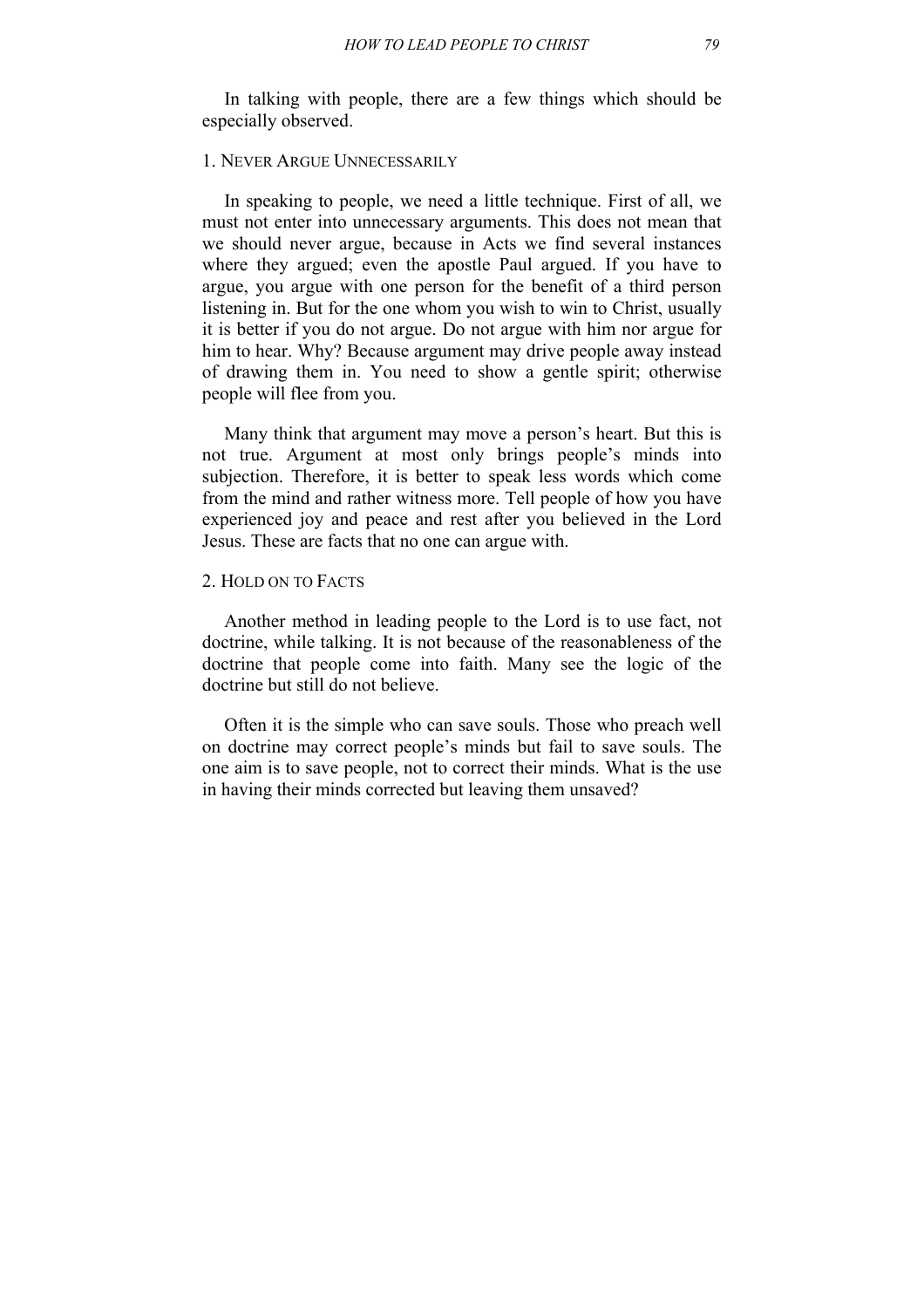I remember once there was an old man. He attended the church meetings regularly, but he was not saved. Though he was unsaved, yet he considered going to church a good habit. So he attended regularly and wanted his whole family to go with him. Often after the meetings he would go home and get into a bad temper. The whole family was afraid of him.

One day his married daughter came to see him. This daughter belonged to the Lord. When she came to visit, she brought her fouryear-old girl with her. This grandfather naturally took his little granddaughter along to the church. After the service as they walked out, the little granddaughter looked at her grandfather and felt that he did not look like a believer in the Lord Jesus. So on the way she asked him whether he believed in Jesus. The old grandfather retorted that a child should not talk. After a few steps, the child again said to him, "To me you do not look like a believer in Jesus." This old man once again replied, "A little child is not allowed to speak." After a while, the girl spoke again, "Why do you not believe in Jesus?" This time the old man was caught. He who was much feared by others was brought to the Lord through these simple questions.

Remember, therefore, it is not a matter of preaching. This little child had a keener eye than many people. She noticed that though her grandfather went to church he was different. She said, "You do not look like a believer," and then asked, "Why do you not believe in the Lord Jesus?" Thus she led him to Christ.

In preaching the gospel or witnessing for Christ, do not be afraid to be foolish. The best brain can hardly save people. I have yet to see a good brain saving souls, for as one uses his brain he always turns to doctrine. He states the doctrine clearly but this is not the way required by the gospel. You need to know God's way. If a person fishes with a straight hook, he will never get a fish. The fishhook must be barbed so as to hook the fish. This is what new believers ought to learn.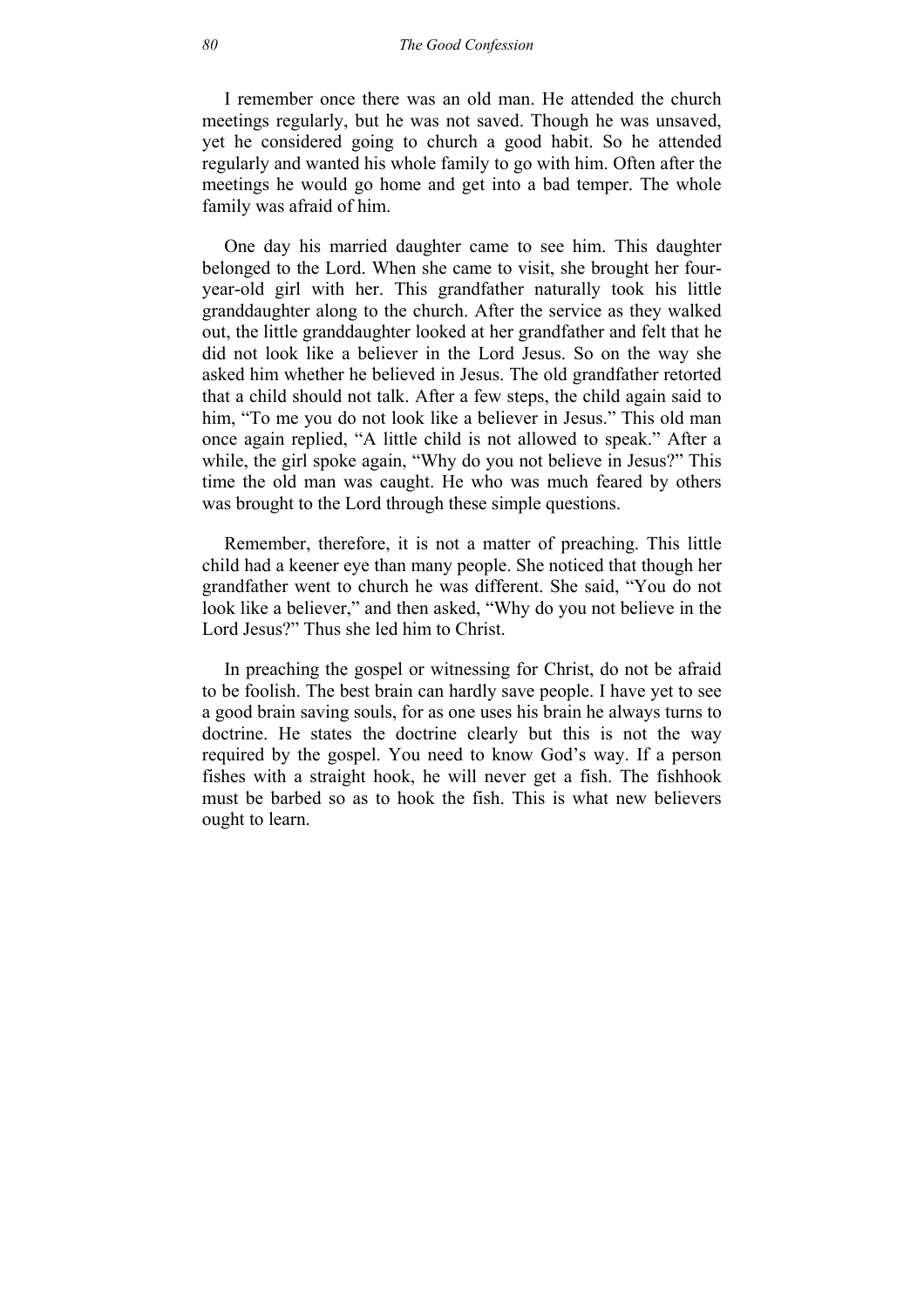#### 3. MAINTAIN A SINCERE AND EARNEST ATTITUDE

In witnessing, our attitude must be sincere and earnest, not given to frivolity. We must not argue, but only tell the facts of what we have experienced before God. If we stand in this position, we will be able to lead many to the Lord. Do not try to have a big brain; just stress facts. We may joke about other matters but in this one thing we must be sincere.

I once saw a person who wished to lead people to Christ. He was willing to pray, but his attitude was wrong. As he talked of the Lord, he joked and jested along. These two are incompatible. Through frivolity he lost whatever spiritual power he might have had. He had no way to lead people to Christ. In witnessing, our attitude must be sincere. We need to impress upon others that this is a most serious matter.

#### 4. ASK GOD FOR OPPORTUNITIES

We should pray that God will give us opportunities to speak with people. If we pray, we will be given opportunities.

I recall a sister who led a small Bible class. She gathered, many salesgirls who were unbelievers and gave them instruction from the Bible once a week. She did this for a time but with no visible result. Then she noticed among the girls one who was fashionably dressed. This particular girl was proud and had no heart for spiritual things. So the sister started to pray for that girl. After many days she invited the girl to come to her home and have tea with her. The girl expected to have a nice social visit, and so she went. But as soon as they sat down, the sister began to persuade her to believe. The girl answered, "I cannot believe for I love playing cards, I love the theater, I love the world. I am not willing to incur the loss of these things, so I cannot believe in the Lord Jesus." The sister acknowledged that such would be the case if one believed in the Lord Jesus; one would have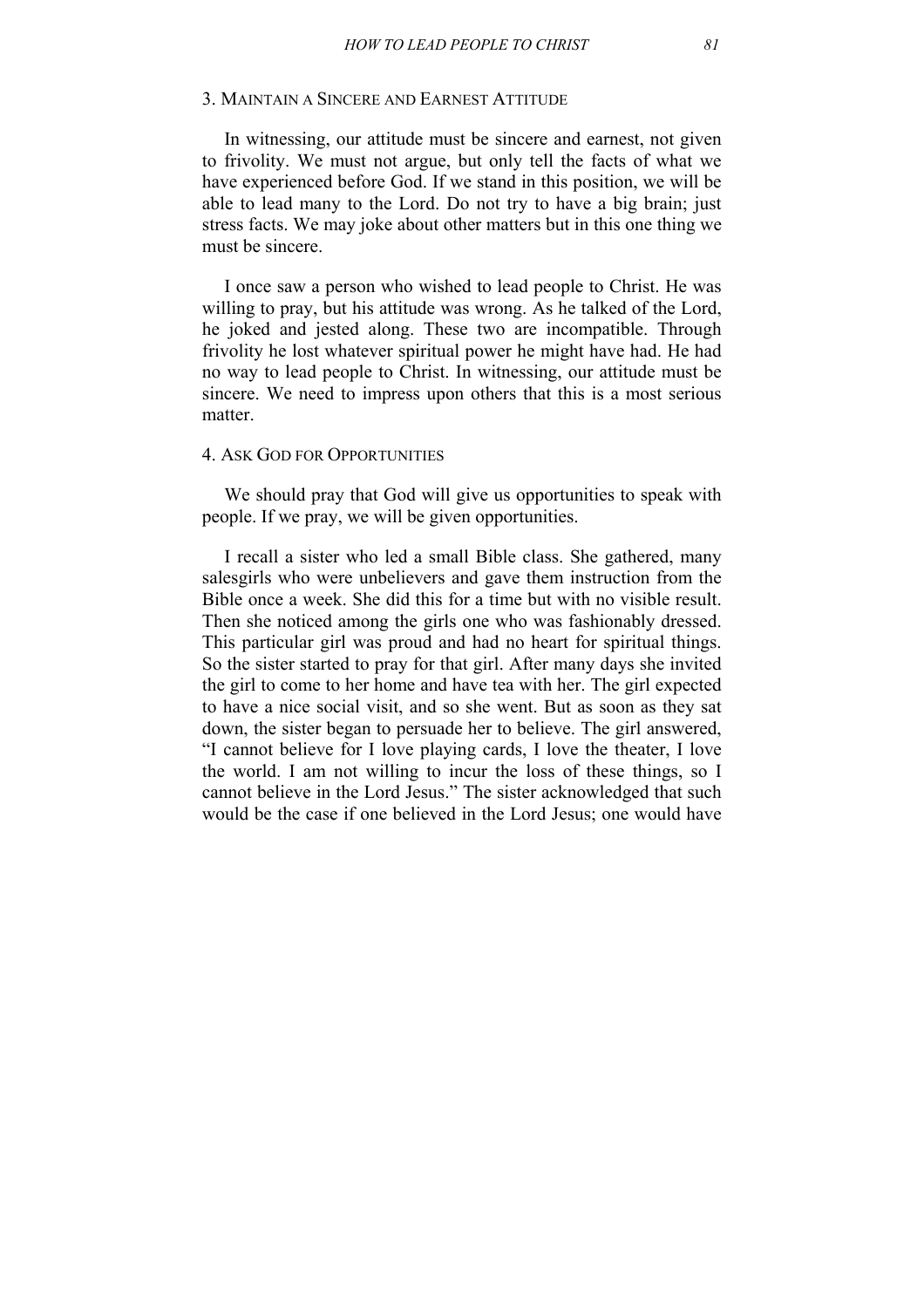to give up cards, the theater, and the pleasures of this world. The girl said, "The cost is too much; I cannot afford to pay it." She was asked by the sister to go home and reconsider.

Returning home she knelt down to pray. After prayer, she decided to follow the Lord Jesus. She was suddenly transformed. She did not know why, but her heart was turned. Her dress and her make-up also underwent a change. A month later the manager of her floor called her to his office and congratulated her on her change. She was surprised. So the manager told her that they had had a meeting in which a decision had been reached that they would fire her if she continued to be as she used to be for another week. She had been so arrogant, disrespectful to customers, overly adorned, and frivolous that she had thought only of herself, not of the business of the firm. But strangely, within that week she had changed. He asked if he might know the reason. The girl testified that she had accepted the Lord Jesus. Within a year over a hundred salesgirls were brought by her, one after another, to the Lord.

Some seem to be difficult to talk with. But if you pray for them, you will be given opportunities to speak to them and they will be changed. Look at the sister referred to above. She was at first afraid to talk to that girl for the latter was so arrogant in her attitude and so worldly in her attire. The Lord, however, gave the sister a burden to pray. Then one day the Lord gave her courage to speak to the girl.

Therefore, we must learn to pray and also to speak. Many dare not open their mouths to speak of the Lord Jesus to their friends and relatives. Maybe opportunities are waiting for you but you have let these opportunities slip by because you are afraid.

#### 5. SEEK OUT PEOPLE OF THE SAME CATEGORY

According to our past experience, it is better for people to seek and save those in the same category. This is a common rule. Nurses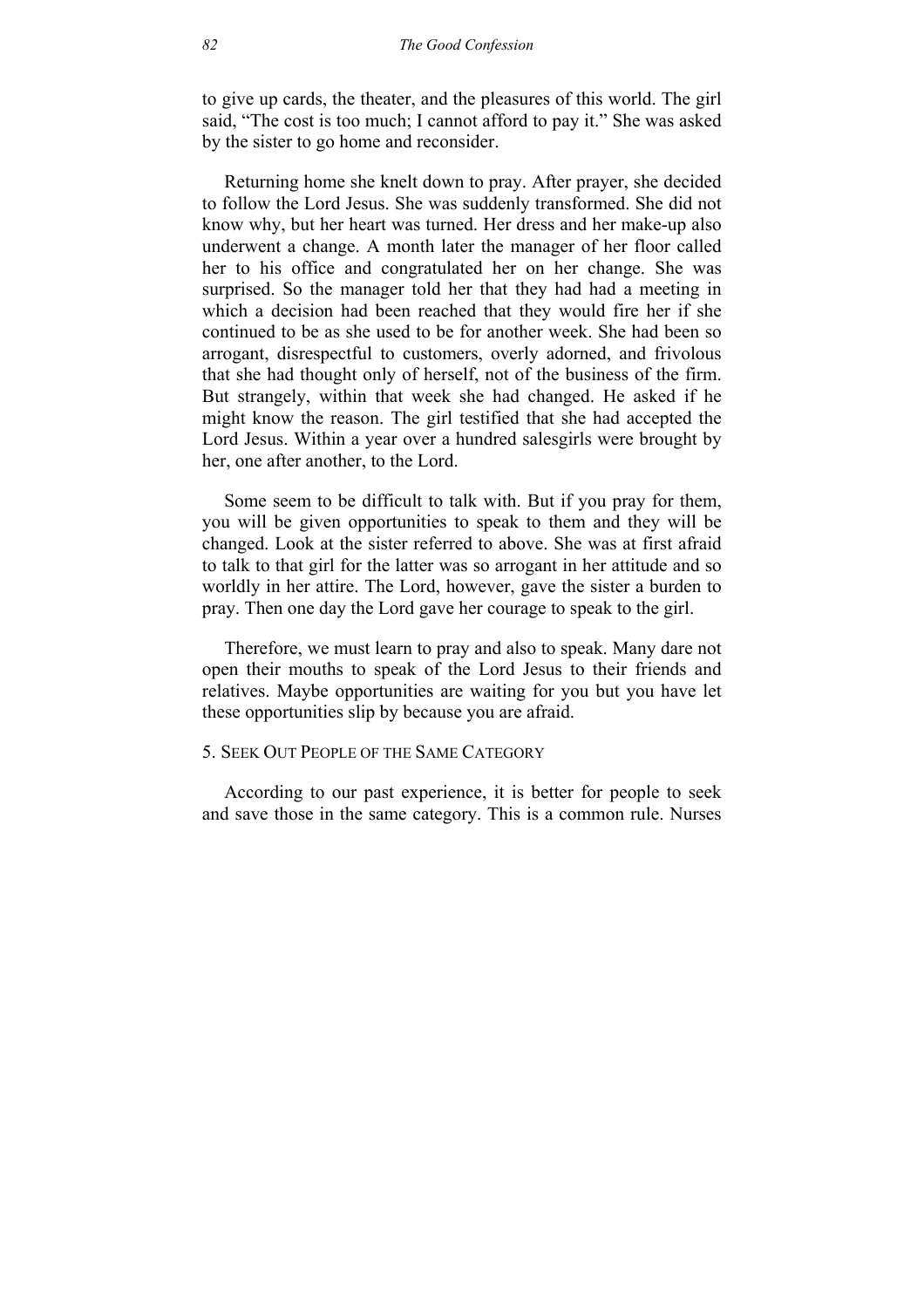can work among nurses, doctors among doctors, patients among patients, civil servants among civil servants, students among students. Work on those who are nearest to you. You do not need to start with open-air meetings, but with your family and acquaintances. It is natural for doctors to work on their patients, teachers on their students, employers on their employees, masters on their servants.

I remember there were twelve houses in a certain lane in Shanghai. One maidservant got saved. She decided to start with the first house on the right. Soon the maid of that house on the right was saved, and then the maid of the second house on the right got saved, and so on. By the time I heard of it, six maidservants had already been saved.

Let the children work among the children. It is most convenient to work by this rule of staying within the same category. Let the men seek out the men, and the women, women. I do not say that it must be so, but from our past experience it does seem to be the most effective.

New believers should know to what category they belong, then seek out those of the same category. With the exception of people being your friends or relatives or neighbors, this rule usually is both effective and conveniently applicable.

I do not say there are no exceptions, for there are some. Our Lord Jesus Himself gave us some exceptional examples. Nonetheless, this rule is generally preferable. For a miner to preach in a college is exceptional. Though the Lord does sometimes do exceptional things, yet He cannot be expected to do such things every day. For example, for a very learned person to talk to the laborers at the pier is not quite suitable. But if a few longshoremen are saved and they go out to save the rest, it seems to me to be a more appropriate and easier way.

6. BRING PEOPLE TO GOD DAILY THROUGH PRAYERS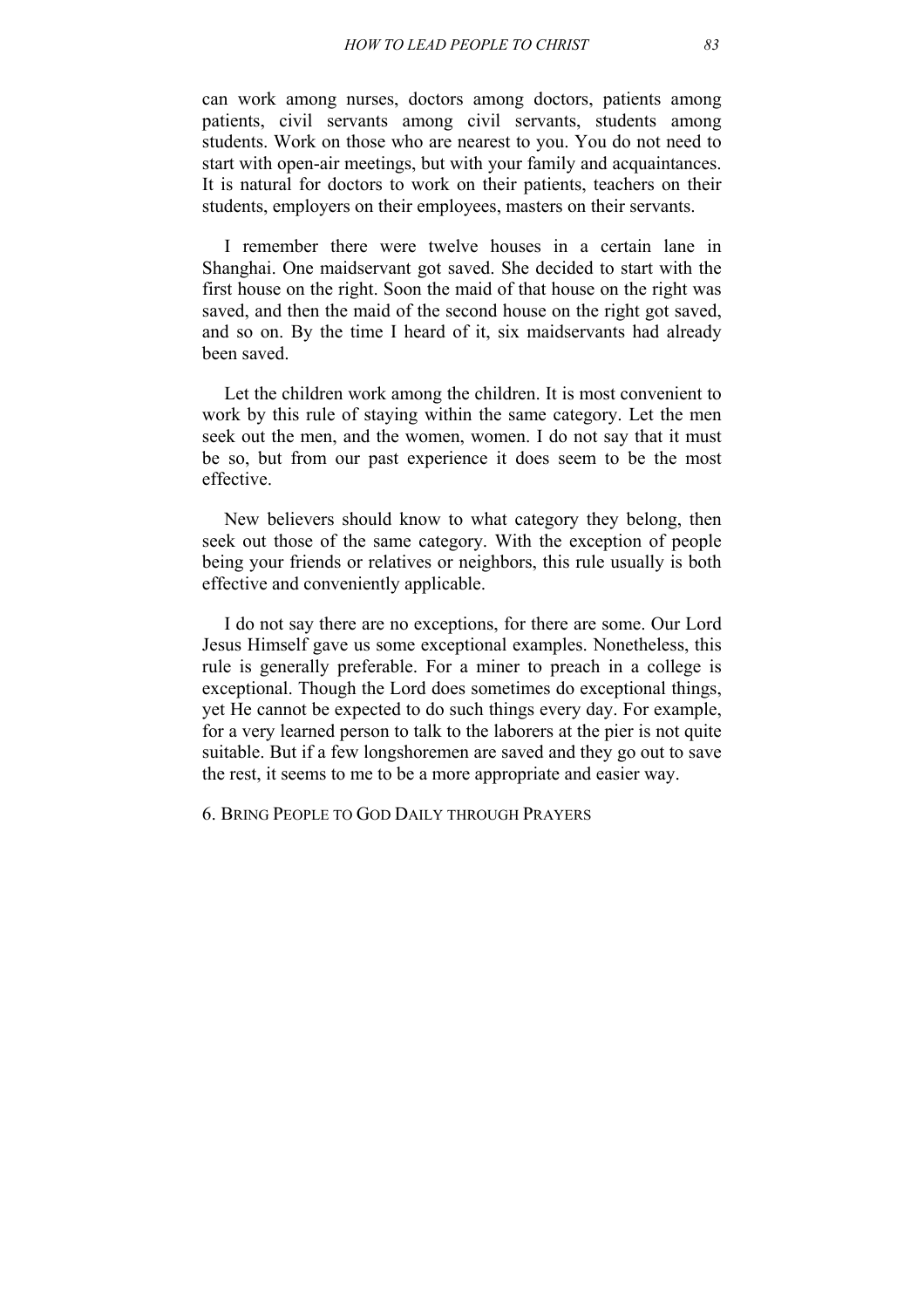There will never be a time when there is no one to pray for. You can pray for your fellow students, your colleagues, your fellow nurses or doctors, and your fellow employees. Ask God to put especially one or two of them upon your heart. When He puts a person in your heart, write his name in your book and pray daily for him.

After you have begun to pray for a soul, you should also talk to him. Tell him of the grace of the Lord to you. This is something he cannot resist or forget.

#### 7. IN SEASON AND OUT OF SEASON

Finally, I wish to mention that you are not forbidden to speak to those for whom you have not prayed before. There will be some to whom you will speak when you meet them for the first time. Seize every opportunity; speak both in season and out of season, for you do not know who will slip away. You must open your mouth regularly even as you should pray always. Pray for those with names and pray for many without names. Pray that the Lord will save sinners. Whenever you meet a sinner by chance, if the Spirit of God moves you, speak to him.

I recall a story about a British naval officer who attended a race in London. Crowds of people were there watching the race. It so happened that a middle-aged noble lady was watching by his side. He wondered in his heart if this lady knew the Savior. So he turned to her and said: "Pardon me. I have an important question to ask you—do you know my Savior?" The lady was stunned and surprised at such a question. He explained to her that the Lord Jesus was his Savior and he encouraged her to accept Him. The lady expressed her willingness to receive the Lord Jesus. They knelt down to pray and the lady was soundly saved.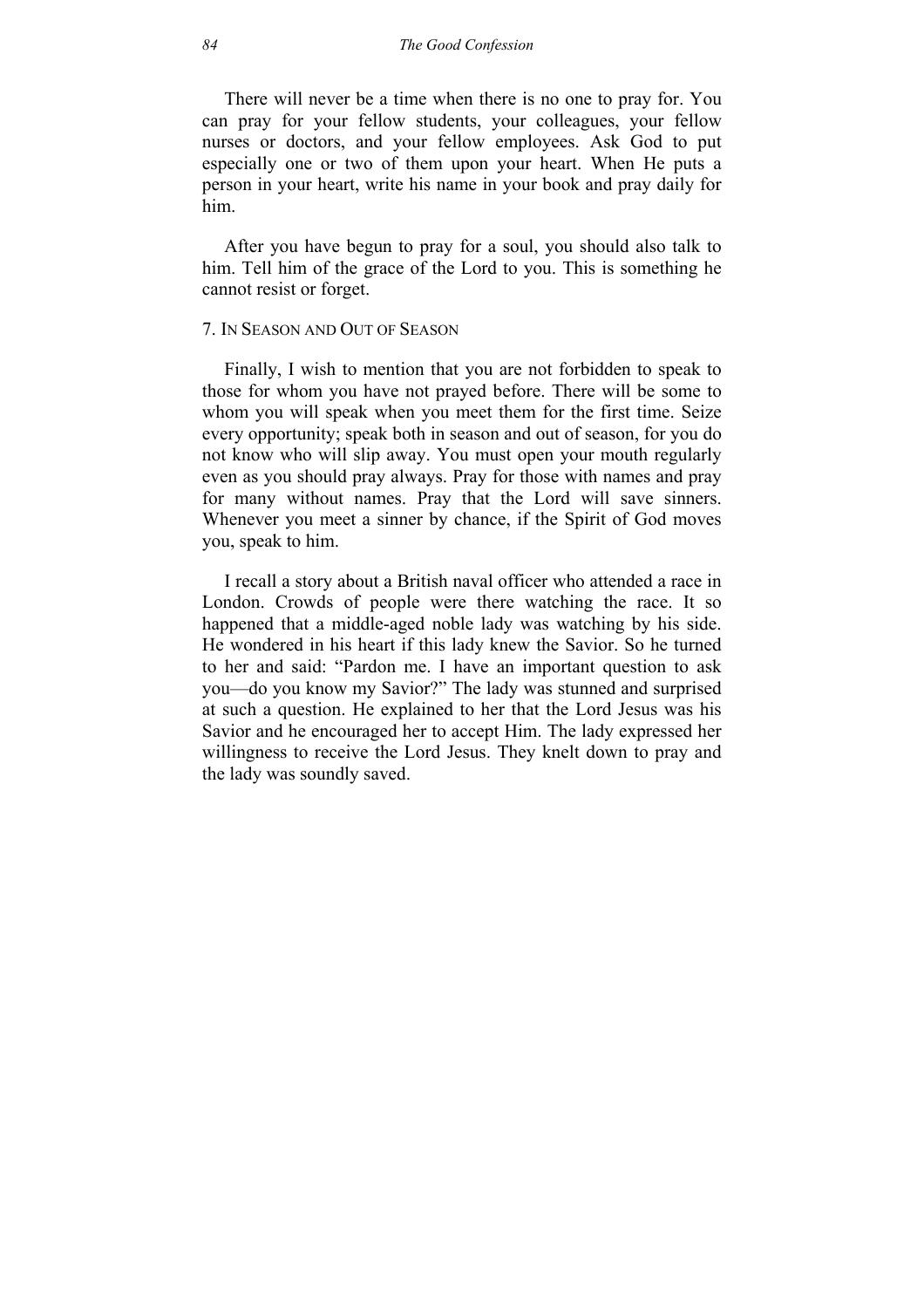Let me tell you, if we are a little careless, souls will slip away from us. May God's fishermen today cast such a fine net that no fish will slip away.

# *Practice is Required*

Each time you try to lead a sinner to the Lord, you must treat it as a case to be studied. You must be like a medical doctor who studies each and every case. You cannot give a prescription indiscriminately. Likewise, in dealings with souls you have to study them as cases. Acknowledge each failure and find out the reason for each success.

No one in the world can be an accountant, a teacher, a doctor, a nurse, or even a sedan-chair bearer without proper training. Likewise, how can we be soul-winners without first learning how to lead people to the Lord? There are many who have become rather skillful in winning souls. Such ones study each case carefully every time.

We should always inquire why a certain one accepted the Lord. Was there anything we said that made him believe? Or why did another one seem to listen so well and yet slip away afterwards? Was it because we did not use the right bait? Do not blame others for all the difficulties; rather look into yourself for the problem, as all who are skillful in winning souls usually do. If people are not saved, something must be wrong in us. We cannot sit by the seashore and wonder why the fish do not leap into the boat. We need to spend time searching out the reason why people are not saved. There is a technique in soul-winning. And this technique is learned by doing. We can learn from our failures as well as from our successes.

I can testify before you today that if you really put yourselves to the task, you will discover it is not too difficult at all. You may win many without any difficulty. Actually there are only a few types of people in the world. For each type of person, you need to have a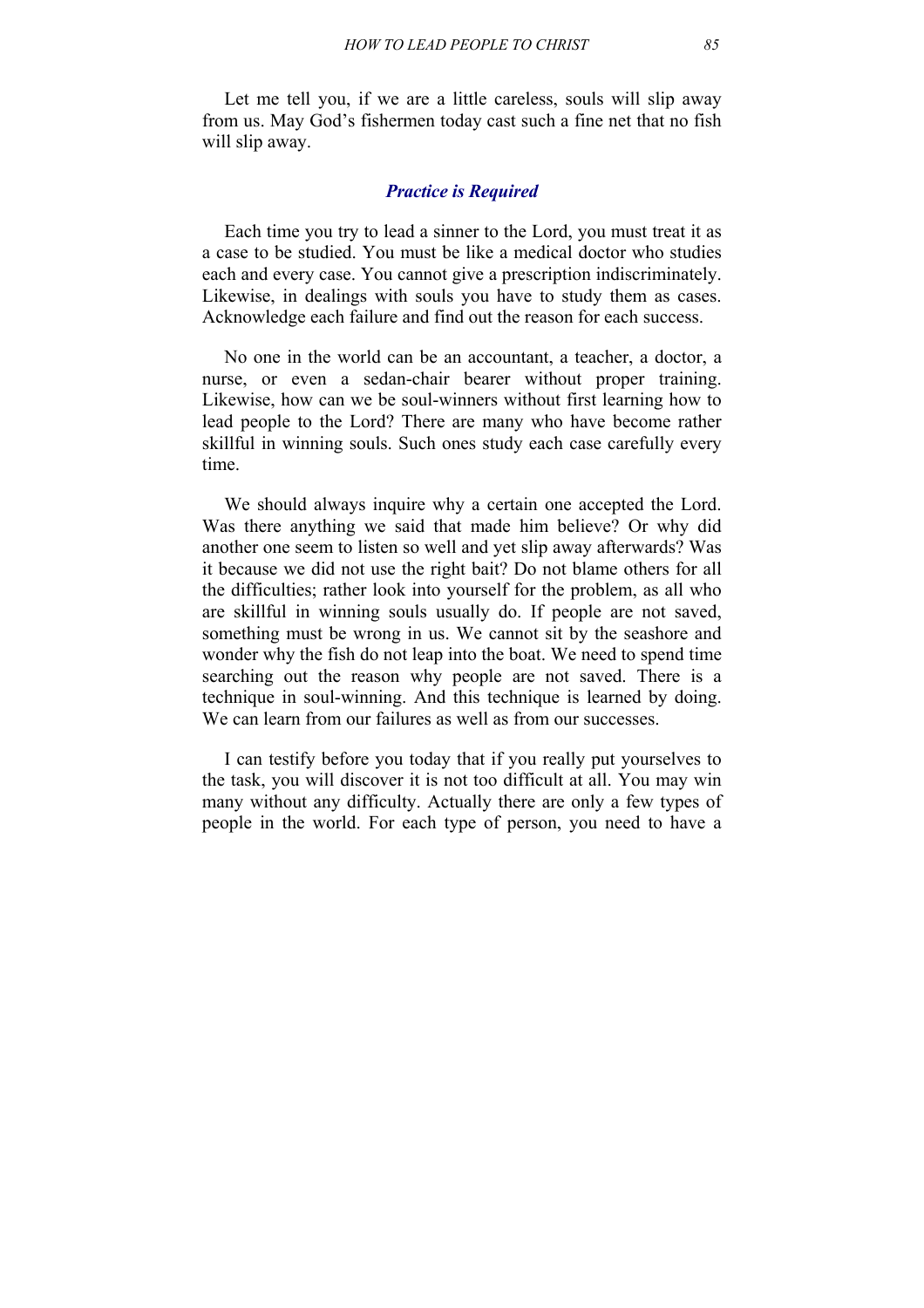special kind of word in order to get them saved. If you use the wrong approach, you will only cause trouble.

Once we have learned to deal with the different types of people, we will be able to deal with anyone. We will even know how to deal with those whom we meet by chance. As soon as we have an opportunity to witness for Christ, we will quickly discover what type of person he is. We will then know what approach we should use. With the right word, the man will be saved. In short, we acknowledge the truthfulness of the word that it is the wise who win souls.

# *Distributing Tracts*

# 1. TRACT DISTRIBUTION HAS NO TIME LIMITATIONS

During the past two or three hundred years, God has especially used gospel tracts to save people. Tracts have several special advantages. One advantage is that whereas in speaking there is the limitation of time as well as the restriction of people—that is, you cannot speak twenty-four hours a day nor will people always be conveniently present to hear you—with tracts there is no such limitation or restriction. You may distribute tracts at any time, and people can read them at their convenience. Some people may not have the time to go to meetings and listen to the preaching of the gospel, but they can always be given a tract to read.

# 2. TRACTS MAY PRESENT THE GOSPEL FULLY

Often people have the zeal to witness for the Lord but are unable to present the gospel fully and completely. A good way for new believers is to choose some good gospel tracts and distribute them. This will help you to accomplish what you yourself cannot do.

# 3. TRACTS ARE UNAFFECTED BY PEOPLE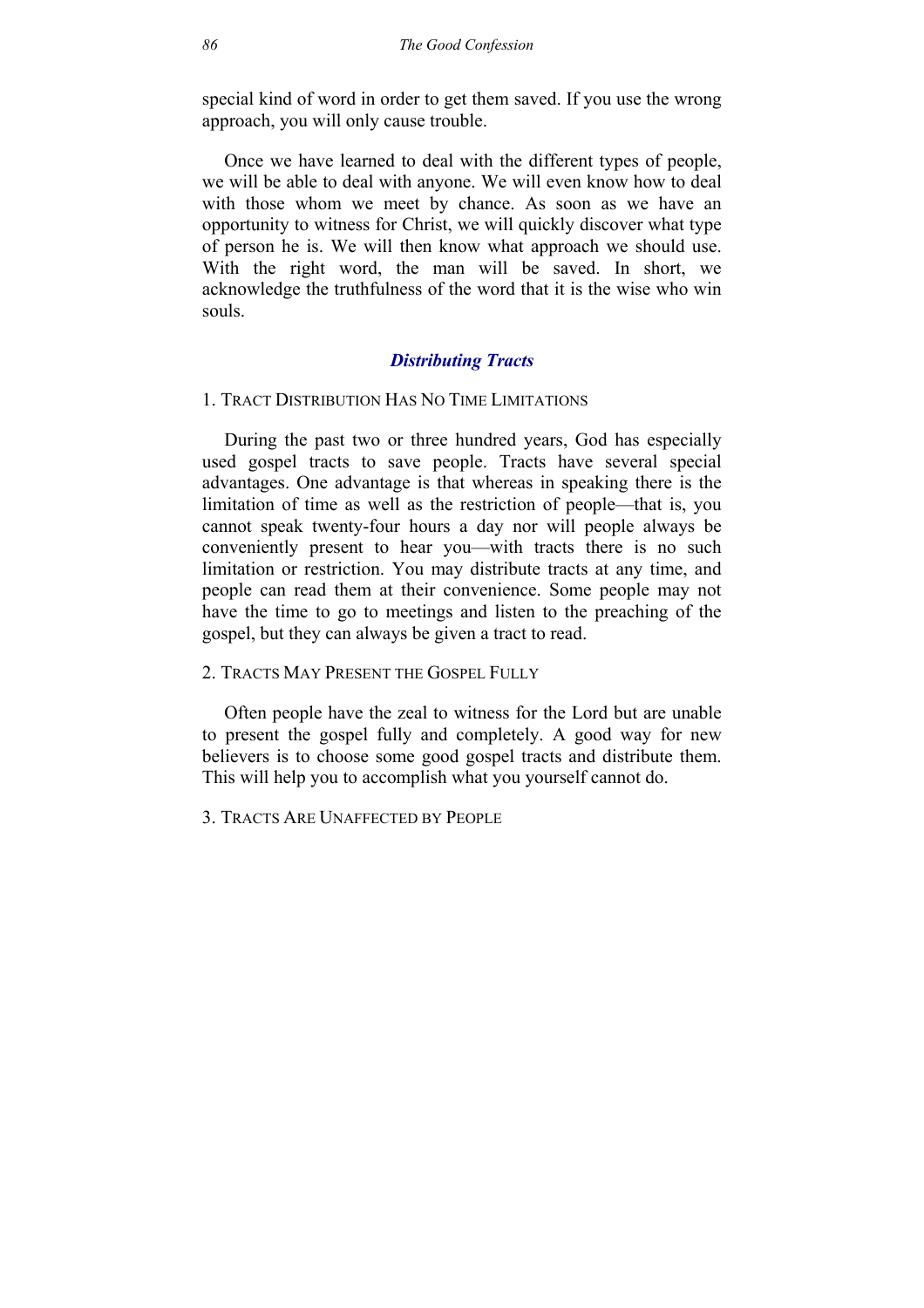In talking to people, sometimes we are unable to present the gospel as fully or seriously as it should be. We are easily affected by human considerations and feelings. With tracts there is no such problem. They say what is to be said irrespective of who is reading them. When we preach the gospel, we cannot avoid being influenced by people, but preaching by tracts is absolutely above such influence. So new believers should start to sow with tracts.

### 4. TRACTS MAY BE SCATTERED EVERYWHERE

Another advantage of tracts is that they may be scattered everywhere. As the Old Testament says, "Cast thy bread upon the waters; for thou shalt find it after many days" (Eccl. 11:1). It would consume lots of time to speak to three, five, ten people. But when I first believed in the Lord, I distributed daily an average of one to three thousand tracts. Take a pile of tracts with you when you go out. Give one to whomever you meet. This is like sowing upon the face of the waters. If only one person is saved through those one thousand distributed tracts, it is really worthwhile

#### 5. TRACTS ARE REALLY USED BY GOD TO SAVE PEOPLE

God sometimes uses tracts in amazing ways to save people. I remember once a man threw away a tract on the road. Another man came by. One nail in his shoe happened to stick out and caused pain to his foot. He was looking for some paper to pad the inside of his shoe. He picked up the tract and put it in his shoe. While his shoe was being repaired afterwards, he read the tract and was saved. Many wonderful stories like this can be told of how tracts have been used to save souls.

# 6. PRAY FAITHFULLY AND WORK SINGLE-MINDEDLY

Whenever new believers are free, they should put tracts in their pockets and distribute them. In doing this work of leading people to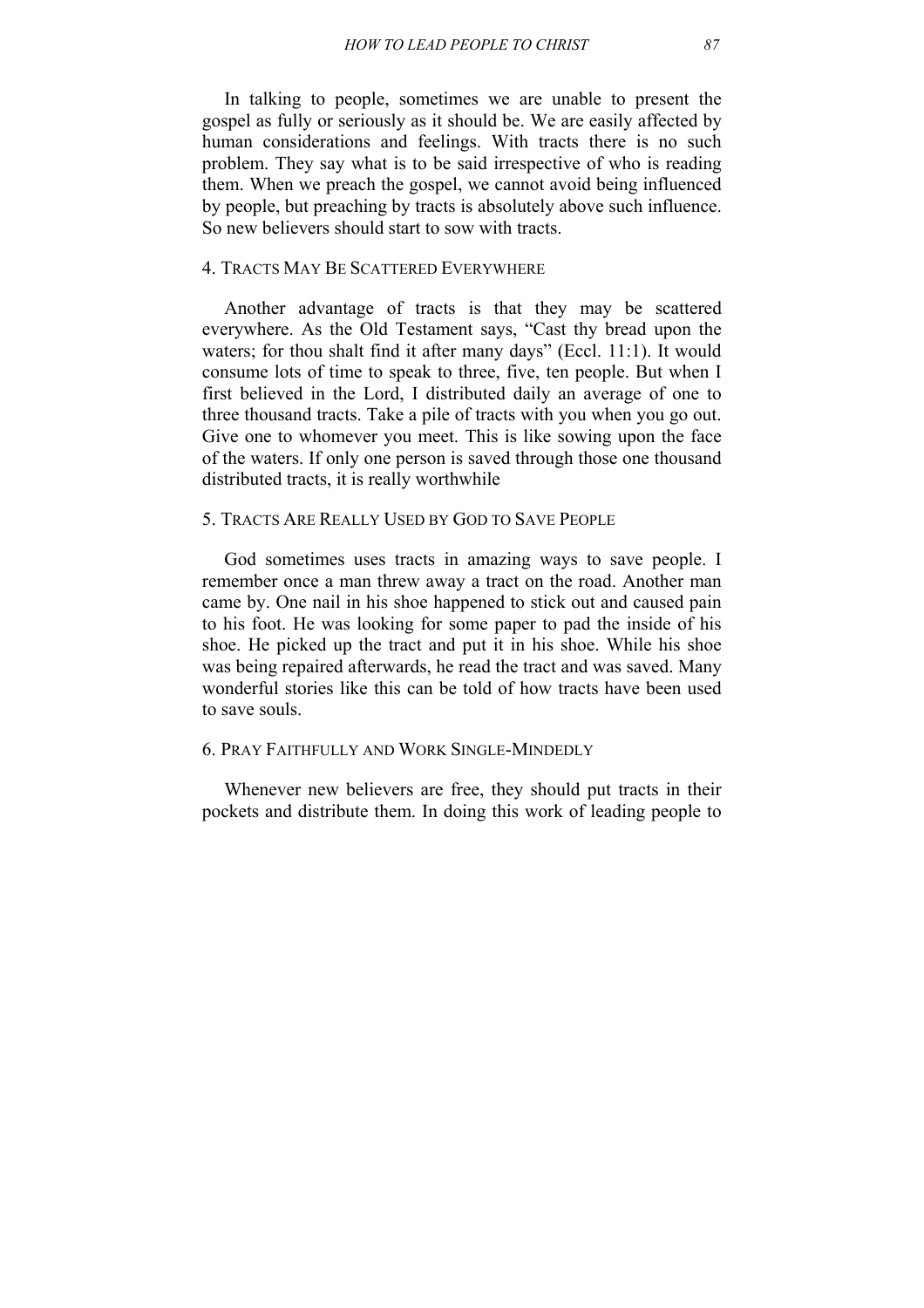Christ, we need to pray faithfully and undertake the task with singleness of heart. As we distribute, we may add a word or two or we may say nothing. But we do expect to see people come to the Lord.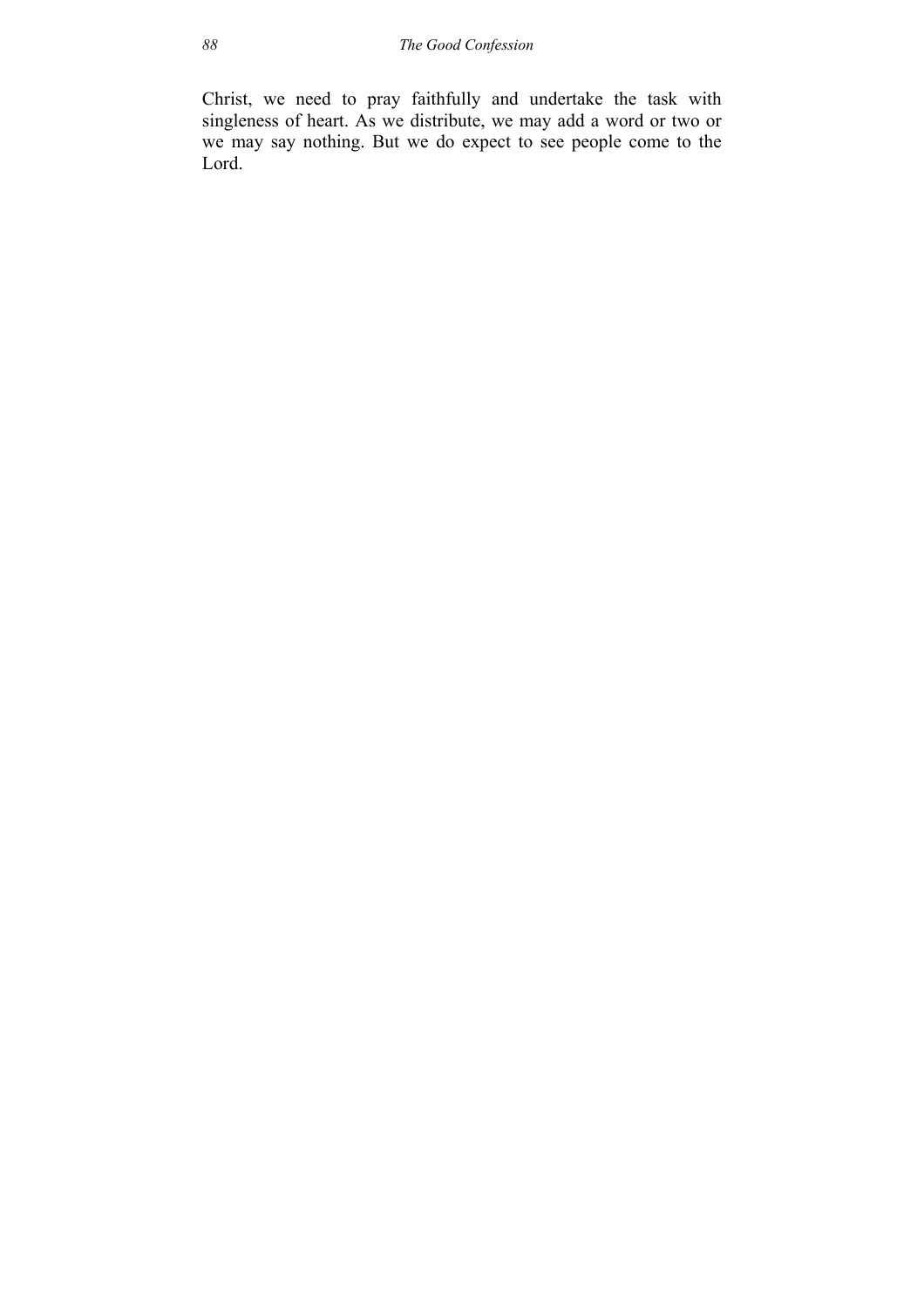# **13HOUSEHOLD SALVATION**<br> *13HOUSEHOLD SALVATION*<br> *13HOUSEHOLD SALVATION*<br> *13HOUSEHOLD SALVATION*<br>
Most things have their basic unit and the unit for salvation is the household. We find

# *The Promise of God*

Most things have their basic unit and the unit for salvation is the household. We find

in the Bible that God gives many promises in regard to His dealings with men. If we know these promises, we will be greatly benefited; otherwise, we will suffer loss. The promise which God gives concerning salvation takes a household, not an individual, as the basic unit. New believers should be reminded of this, for it will solve many problems and give them great benefit.

# *The Unit of Salvation*

When the Bible speaks of eternal life, it always takes an individual as the unit; never does it take a household as the unit. But when it deals with salvation, it actually takes the household instead of the individual. We must see that the unit of salvation is the household while that of eternal life is the individual.

We wish to spend some time in searching a number of Scripture verses so as to convince ourselves of the fact that salvation is for the household. Then we will be able to come to God and plead for households according to His Word.

# *Our Course*

We do hope that in the future we will not need to spend lots of time trying to save the children born in our midst, trying to bring our second generation back from the world. All who are born into our homes according to the flesh should also be born into our homes according to the Spirit. We should not lose them year after year and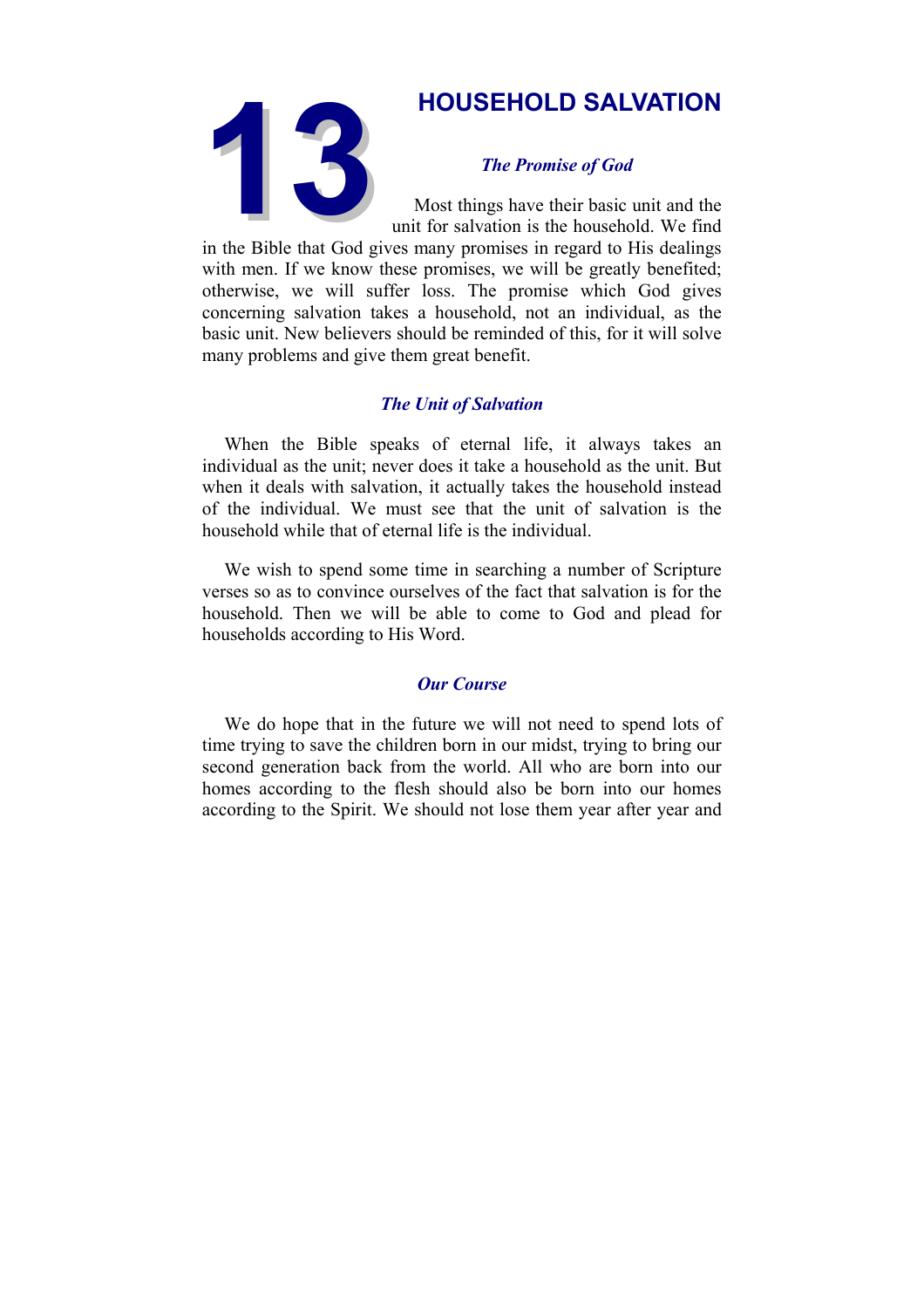then have to save them back afterwards. It is not enough for us just to bring them into the world; we must also bring them to the Lord.

If brothers and sisters are convinced of this, we will have as many children saved as are born to us. The Lord has given them to us. How can we allow them to go away without being saved? Must we save them back from the world? We will waste a great deal of time if we let all these small fish go back to the sea and try to catch them afterwards. No, these small fish must stay with the larger ones. Whether or not the church has a second generation depends largely on whether or not our children belong to the Lord.

I do desire that brothers and sisters may see the significance of this matter. If we lose those born to us, very soon we will not have a second generation. But if generation after generation continues, along with new additions from outside, then the church will become exceedingly strong.

The basic principle of the Bible is that God's salvation is for the household. Let us now examine the proofs in both the Old and New **Testaments** 

# *Old Testament Examples*

# 1. THE WHOLE HOUSE ENTERED THE ARK

"And Jehovah said unto Noah, Come thou and all thy house into the ark" (Gen. 7:1).

"While the ark was a preparing, wherein few, that is, eight souls, were saved through water" (1 Pet. 3:20b).

The ark was not for one person; it was for the whole house. The Bible affirms that the man Noah was righteous before God, but nowhere does it record that Noah's sons and daughters-in-law were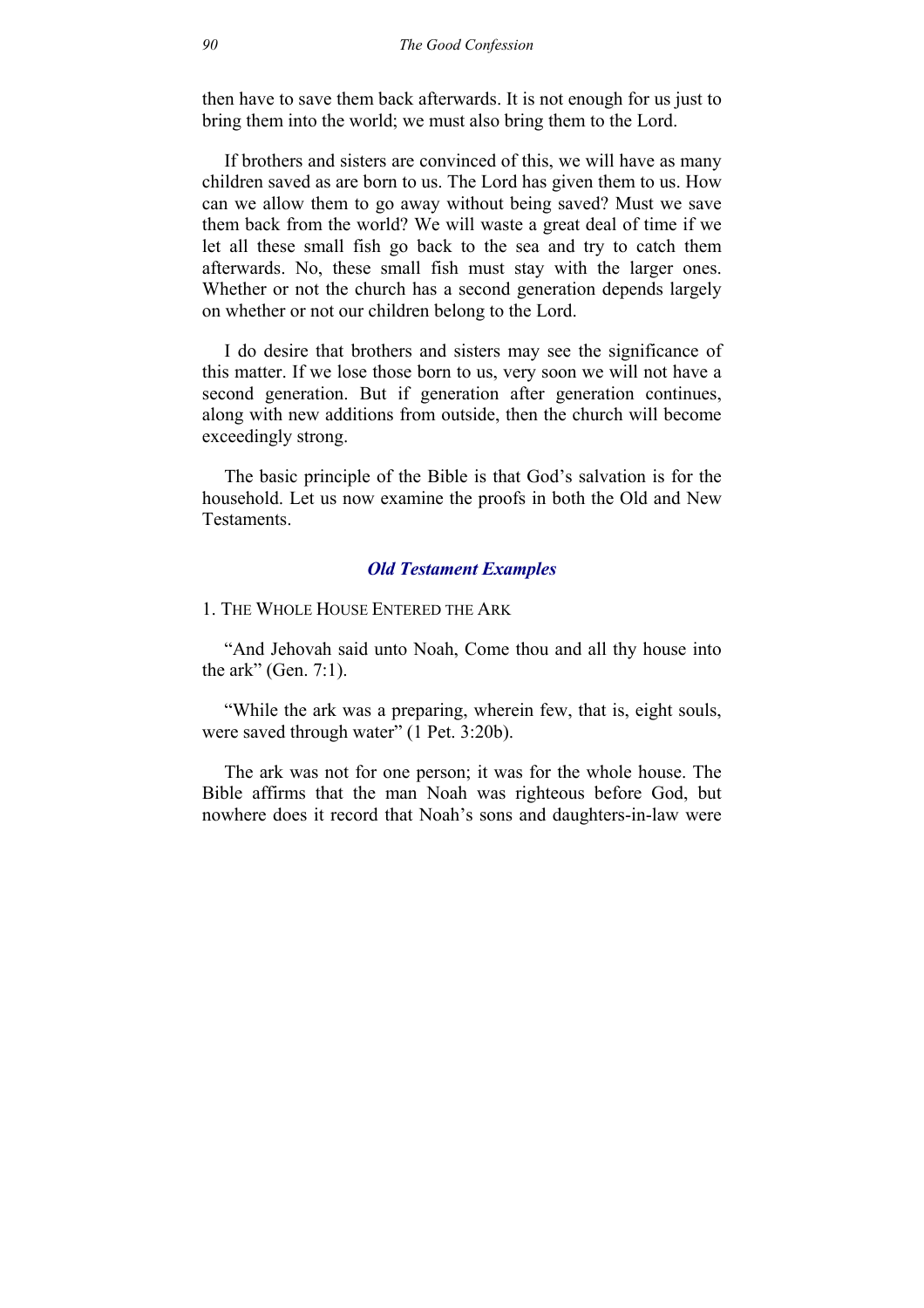righteous. Noah alone was referred to as a righteous man. Yet when God prepared His salvation for Noah, He commanded all his house to enter into the ark. The ark used the household instead of an individual as its unit.

A new believer should bring all his house to the ark. You may pray: "Lord, I have trusted in You. Now I ask You to bring my whole house in because You have said that all my house may come in." God will respect your faith and bring in your whole house.

# 2. A WHOLE HOUSE WAS CIRCUMCISED

"And he that is eight days old shall be circumcised among you, every male throughout your generations, he that is born in the house, or bought with money of any foreigner that is not of thy seed. He that is born in thy house, and he that is bought with thy money, must needs be circumcised: and my covenant shall be in your flesh for an everlasting covenant" (Gen. 17:12-13).

God called Abraham and covenanted with him to make him and his house His own people. The sign of the covenant was circumcision. All who were circumcised belonged to God; all who were not circumcised were not of God. God commanded Abraham to have his whole house circumcised—those who were born in his house as well as those who were bought with his money. So the promise regarding circumcision was not given to Abraham alone; it was given to the house of Abraham. Circumcision had the household as its unit of operation. God's promise was for the whole house of Abraham, not just for Abraham himself.

# 3. A PASCHAL LAMB FOR EACH HOUSE

"Speak ye unto all the congregation of Israel, saying, In the tenth day of this month they shall take to them every man a lamb, according to their fathers' houses, a lamb for a household: . . . And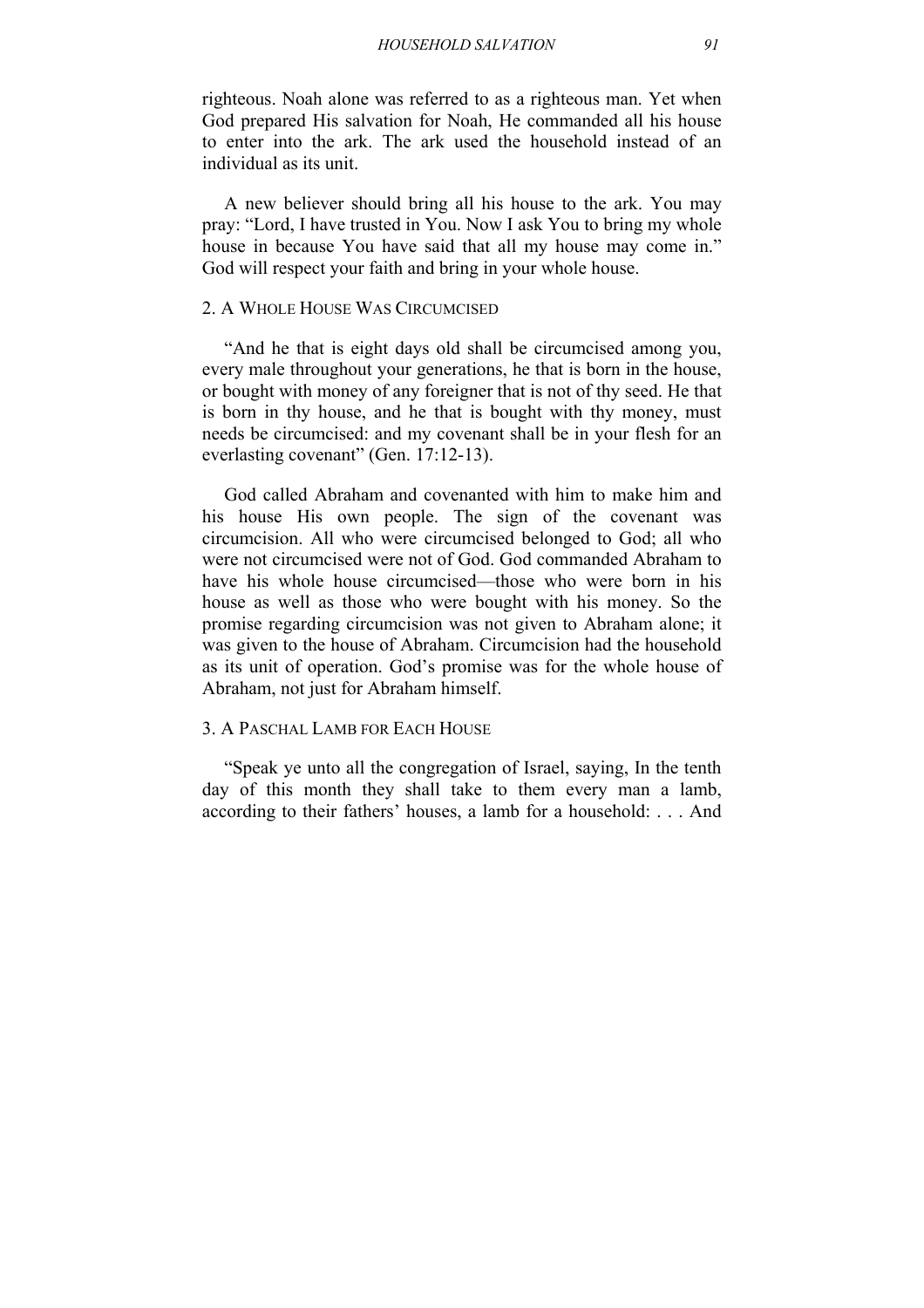they shall take of the blood, and put it on the two side-posts and on the lintel, upon the houses wherein they shall eat it" (Ex. 12:3, 7).

The paschal lamb was definitely for the household, not for an individual. Thus we are shown how important is the household in the sight of God. The lamb was slain not for one person but for the whole house, and its blood was put on the door that the household might be preserved. The angel, the destroyer, would pass over the house which had the blood on the door.

How marvelous that the salvation which the Lord Jesus Christ has prepared is like the paschal lamb for the whole house. It is for the household to eat the lamb and to apply the blood. The whole family together receives the salvation of the Lord.

# 4. THE PRIESTHOOD IS FOR THE HOUSEHOLD

The priesthood which God promised was also for the household. "And Jehovah said unto Aaron, Thou and thy sons and thy fathers' house with thee shall bear the iniquity of the sanctuary; and thou and thy sons with thee shall bear the iniquity of your priesthood" (Num. 18:1).

"And this is thine: the heave-offering of their gift, even all the wave-offerings of the children of Israel; I have given them unto thee, and to thy sons and to thy daughters with thee, as a portion for ever; every one that is clean in thy house shall eat thereof" (Num. 18:11). God gave all the wave-offerings of the people to the house of Aaron, not just to Aaron himself, for the whole household was accepted by God. The house of Aaron, not Aaron alone, was appointed to be priests. The priesthood was within the house.

5. A HOUSEHOLD SAVED UNDER A SCARLET CORD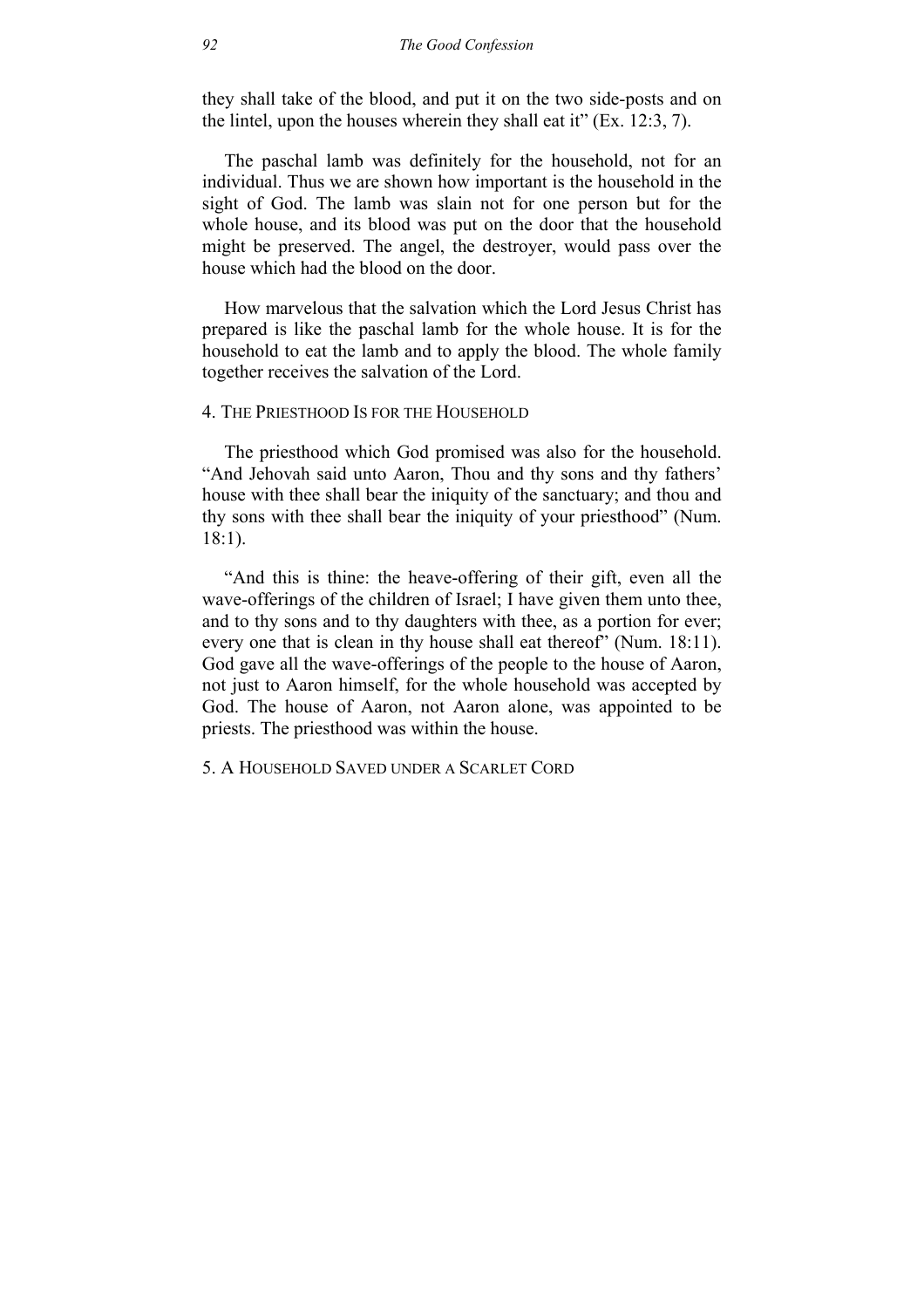"And it shall be, that whosoever shall go out of the doors of thy house into the street, his blood shall be upon his head, and we shall be guiltless: and whosoever shall be with thee in the house, his blood shall be on our head, if any hand be upon him" (Josh. 2:19).

"And the city shall be devoted, even it and all that is therein, to Jehovah: only Rahab the harlot shall live, she and all that are with her in the house, because she hid the messengers that we sent" (Josh. 6:17).

In the case of Rahab the harlot, the whole house was also saved. Why? Because she hid the messengers. God gave her a sign—she must bind the scarlet cord on her window; all who were in the house would then be spared from slaughter. The rest of the inhabitants of Jericho were all killed. Salvation was in the scarlet cord, but this salvation saved not only Rahab but also her house.

So the scope of salvation is pretty clear—it is the household. In chapter two of Joshua, we see the promise; in chapter six, the practice. As the promise was, so was the practice. The whole house of Rahab was therefore saved.

#### 6. BLESSING UPON THE HOUSE

"And the ark of Jehovah remained in the house of Obed-edom the Gittite three months: and Jehovah blessed Obed-edom, and all his house" (2 Sam. 6:11).

The blessing of Jehovah in the Old Testament was also for the household. As the ark remained in the house of Obed-edom, the Lord blessed him and all his house. The unit for blessing is the house, not the individual.

I would like to use this opportunity to mention that not just in this matter of salvation, but in many things in both the Old and the New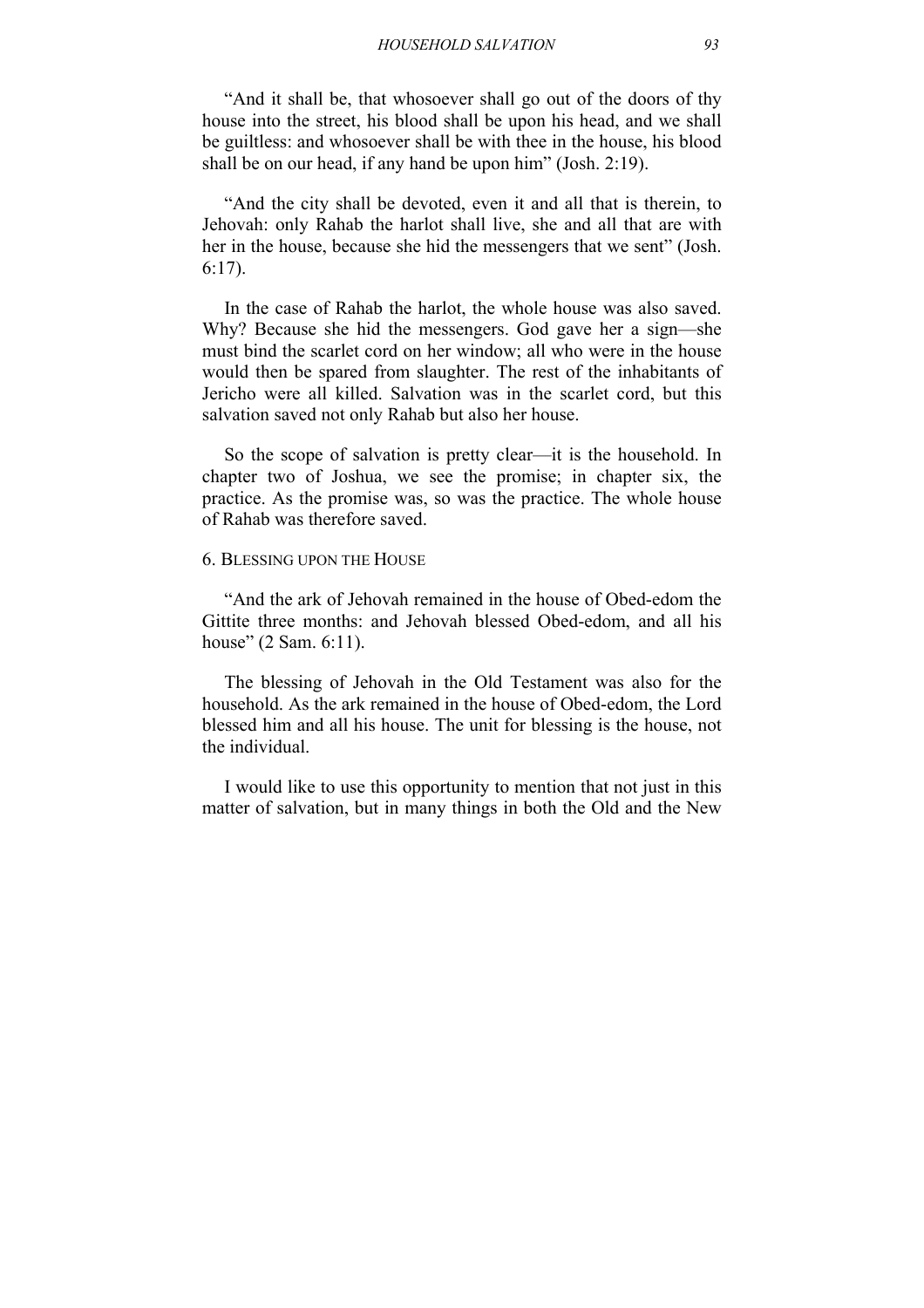Testaments the household is taken as the basic unit. God's children, especially the heads of families, should notice that God's dealing with men is on the unit of the house. If you are ignorant of this principle, there is much that you will miss. As head of the family, you should lay hold of this principle and pray: "Lord, You have told me that You are not only dealing with me but with my house as well. Therefore, I ask You to save my household."

Not only the head of the family can claim this promise; other members of the house can also lay hold of the father's house and claim the promise. Rahab was not head of the family; yet it was she who laid hold of God and thus the whole house was saved through her. If you are the head of the family, good, because as head you can represent the family in claiming the promise. However, you who are not the head of the family can also rise up in faith and claim God's promise, as Rahab did, for the whole house: "Lord, I pray that You will lead my whole house to Yourself that they may be blessed by Y<sub>ou</sub>"

# 7. REJOICE WITH THE HOUSEHOLD

"And there ye shall eat before Jehovah your God, and ye shall rejoice in all that ye put your hand unto, ye and your households, wherein Jehovah thy God hath blessed thee" (Deut. 12:7).

"And thou shalt bestow the money for whatsoever thy soul desireth, for oxen, or for sheep, or for wine, or for strong drink, or for whatsoever thy soul asketh of thee; and thou shalt eat there before Jehovah thy God, and thou shalt rejoice, thou and thy household" (Deut. 14:26).

Do you see how God told the Israelites they were to live before Him? Each household was to eat and drink and rejoice before God. In other words, the blessing is for the house, not for the individuals.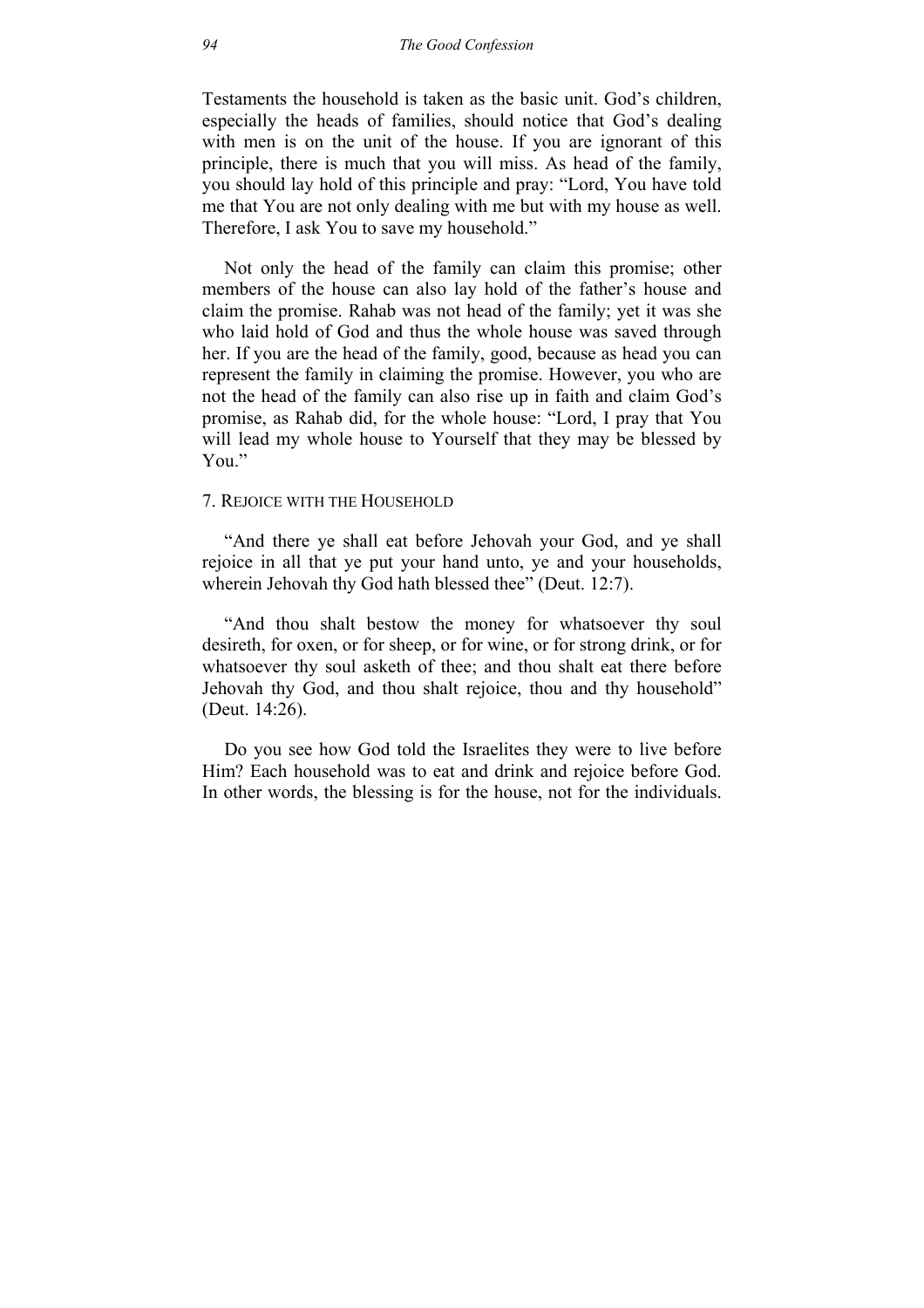You and your household should rejoice together in the blessing of the Lord.

# *New Testament Examples*

# 1. THE HOUSE OF ZACCHAEUS

What about Zacchaeus? "And Jesus said unto him, Today is salvation come to this house, forasmuch as he also is a son of Abraham" (Lk. 19:9). How wonderful it is that the New Testament proclaims the same principle. We usually think of salvation as coming to the individual. Perhaps many have preached that way. But the Lord declares that "salvation has come to this house."

When you go out to preach the gospel, you should pay attention to household salvation. Do not expect only individuals to be saved. If you really believe and truly expect more, your work will undergo a great change. We want whole houses to be converted. Much depends on your faith and expectation. Should you expect them to come one by one, they will come one by one. But if you believe in their coming house by house, you will get them house after house. The scope of God's salvation is the house; let us not reduce that scope.

# 2. THE HOUSE OF THE NOBLEMAN

"So the father knew that it was at that hour in which Jesus said unto him, Thy son liveth: and himself believed, and his whole house" (John 4:53). He who was healed was only one person, the nobleman's son; but the Bible records that the nobleman and his whole house believed in the Lord. Although the son alone received grace directly, nonetheless, the whole house turned to the Lord. Let our request and expectation before God also produce such abundant fruit.

# 3. THE HOUSE OF CORNELIUS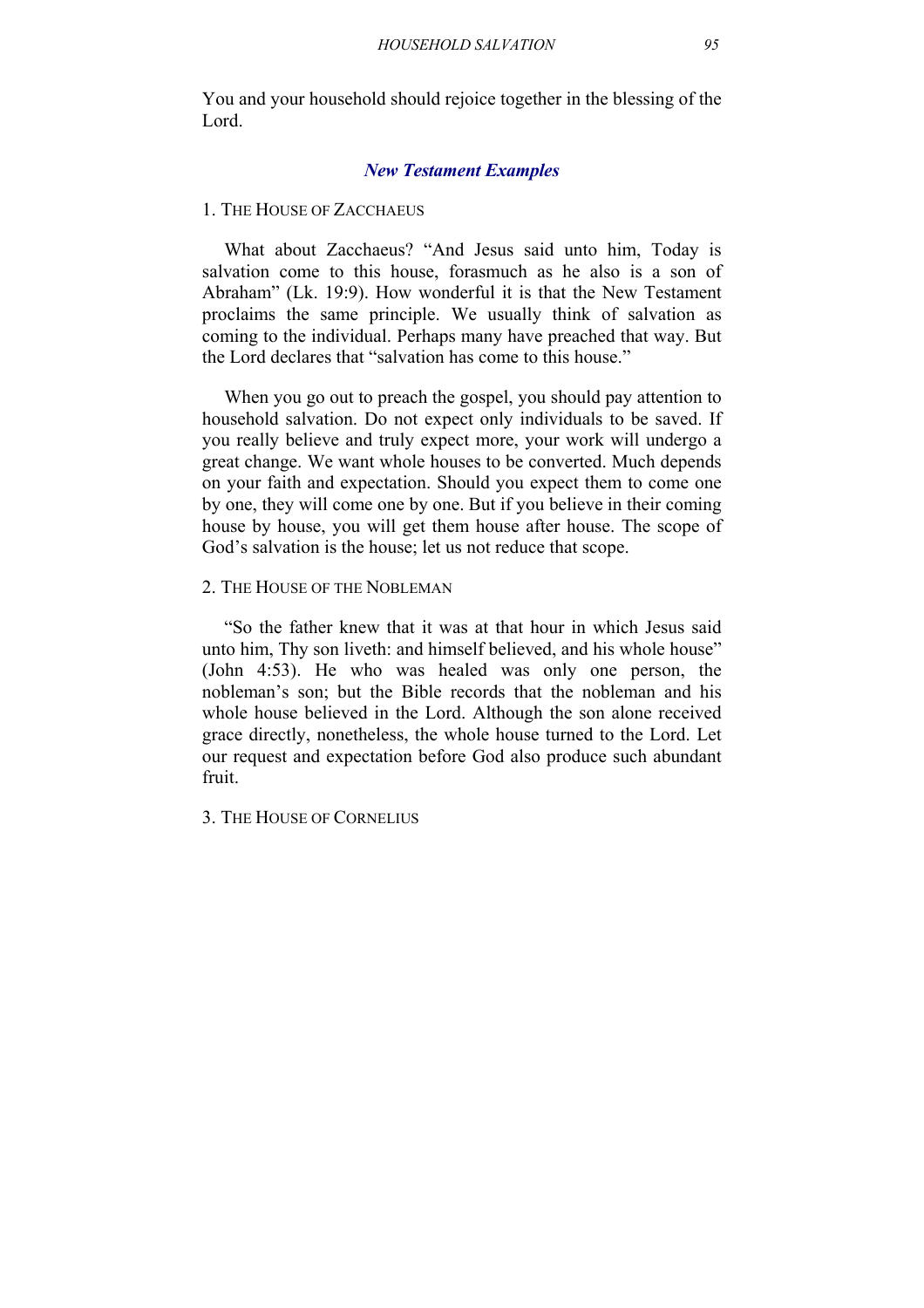"A devout man, and one that feared God with all his house, who gave much alms to the people, and prayed to God always" (Acts 10:2).

"Who shall speak unto thee words, whereby thou shalt be saved, thou and all thy house" (Acts 11:14). Cornelius invited his relatives and friends to hear Peter.

As Peter spoke, the Holy Spirit fell upon them, and all who were gathered in his house were saved. This is a tremendous demonstration that God deals with households rather than just with individuals.

4. THE HOUSE OF LYDIA

"And when she was baptized, and her household, she besought us, saying, If ye have judged me to be faithful to the Lord, come into my house, and abide there. And she constrained us" (Acts 16:15). The apostles preached the gospel to the household of Lydia and they believed and were baptized.

# 5. THE HOUSE OF THE PHILIPPIAN JAILOR

"And they said, Believe on the Lord Jesus, and thou shalt be saved, thou and thy house" (Acts 16:31). This is one of the most famous Bible verses in Christianity.

Believe on the Lord Jesus and you shall be saved, even you and your house. I do not think we can dispute this statement. God's Word does not say, Believe on the Lord Jesus and you shall have eternal life, you and your house. It says, Believe on the Lord Jesus and you shall be saved, you and your house.

In both the Old and the New Testaments, God deals with men by the household unit. This is the smallest unit; let us not further reduce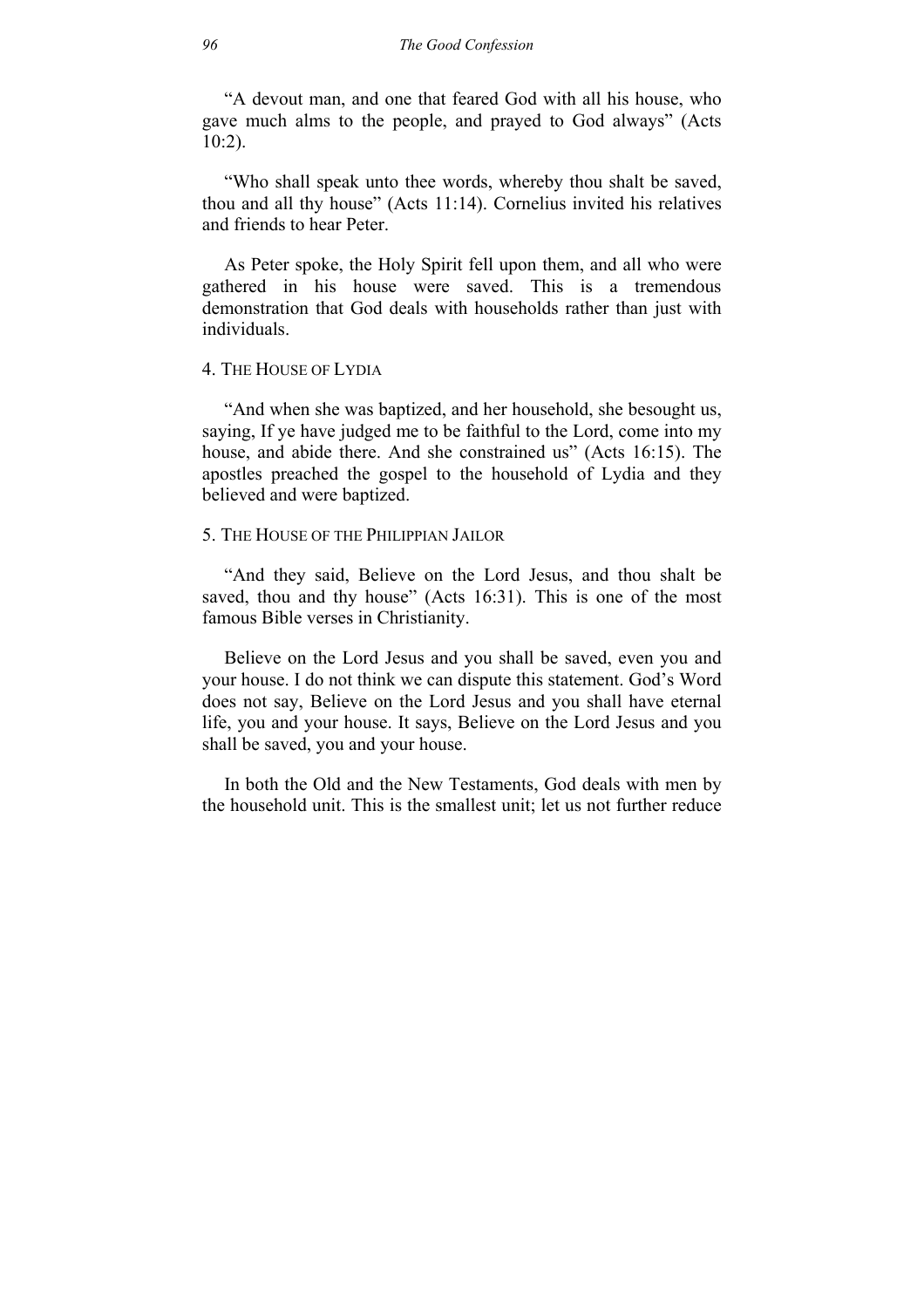it. If anyone believes in the Lord Jesus, his whole house shall be saved. This, indeed, is marvelous. I do not know the reason, but that is what the Lord has said.

The church at Philippi began with this wonderful promise. "Believe on the Lord Jesus, and thou shalt be saved, thou and thy house" (Acts 16:31). Was this promise fulfilled? "And he brought them up into his house, and set food before them, and rejoiced greatly, with all his house, having believed in God" (16:34). How very beautiful is the picture! In the beginning the promise was given to the jailor and he alone heard it. But he brought his whole family over to hear Paul and so they all were baptized. Then he took Paul and Silas to his house and set food before them. He with all his house rejoiced greatly, for they all believed in God. So this promise of "believe on the Lord Jesus, and thou shalt be saved, thou and thy house" is not difficult to fulfill after all. The apostles gave the jailor the promise; consequently the whole household was saved.

The apostles never told the jailor anything else. For example, they didn't say, "You believe on the Lord Jesus and you shall be saved. Then after a couple of days have gone by we will tell you some more. Now you just be at rest. Slowly you should testify to your house that they may gradually come to have faith and be saved. We can assure you that this household will doubtless sooner or later all be saved."

Let me ask you: which is easier, to save individuals or to save households? Of course we do not mean that we should not seek souls one by one. But the apostles always took in households. Let us, then, not lose this privilege of bringing households to the Lord.

Let the household be the object of our labor. If we aim at the household, we shall gain the household; if we aim at individuals, we will gain only individuals. God will do things according to our faith.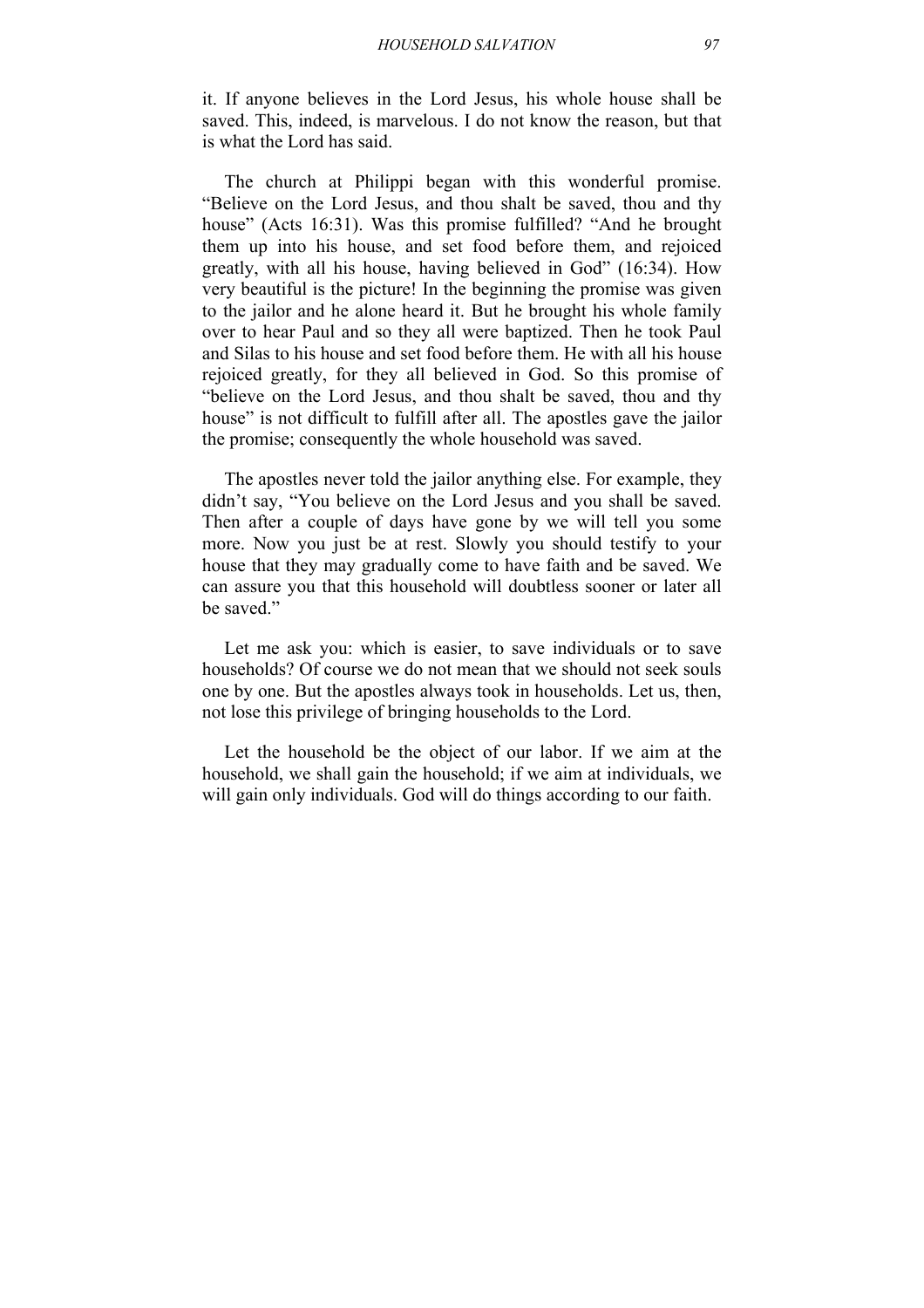If we know God's way of dealing with men, we shall not suffer loss. God takes the household as His unit of operation. In gaining one person, you gain the whole house irrespective of the size of the household. May our hearts be opened by God so that we may take this stand. Let us encourage brothers and sisters to lead whole households to the Lord.

6. THE HOUSE OF CRISPUS

"And Crispus, the ruler of the synagogue believed in the Lord with all his house; ... and were baptized" (Acts 18:8).

We have instances in the Bible of the whole house believing in the Lord and instances of individuals believing in Him. But believing by the household in those days far exceeded what we see today. God's grace can easily come to a whole household. Crispus and all his house believed in the Lord and were baptized.

7. THE PROMISE IS TO YOU AND TO YOUR CHILDREN

We have already seen how the door of the gospel was opened to the Gentiles in the salvation of the house of Cornelius. Now let us turn back to look again at the situation at Pentecost.

"For to you is the promise, and to your children, and to all that are afar off, even as many as the Lord our God shall call unto Him" (Acts 2:39).

The promise given at Pentecost is that man's sin may be forgiven and he may receive the Holy Spirit. This promise is to your children as well as to you. It is therefore especially important for heads of families to lay hold of this promise, saying, "To us and to our children is this promise given. It is not for us exclusively, for our children may possess it together with us."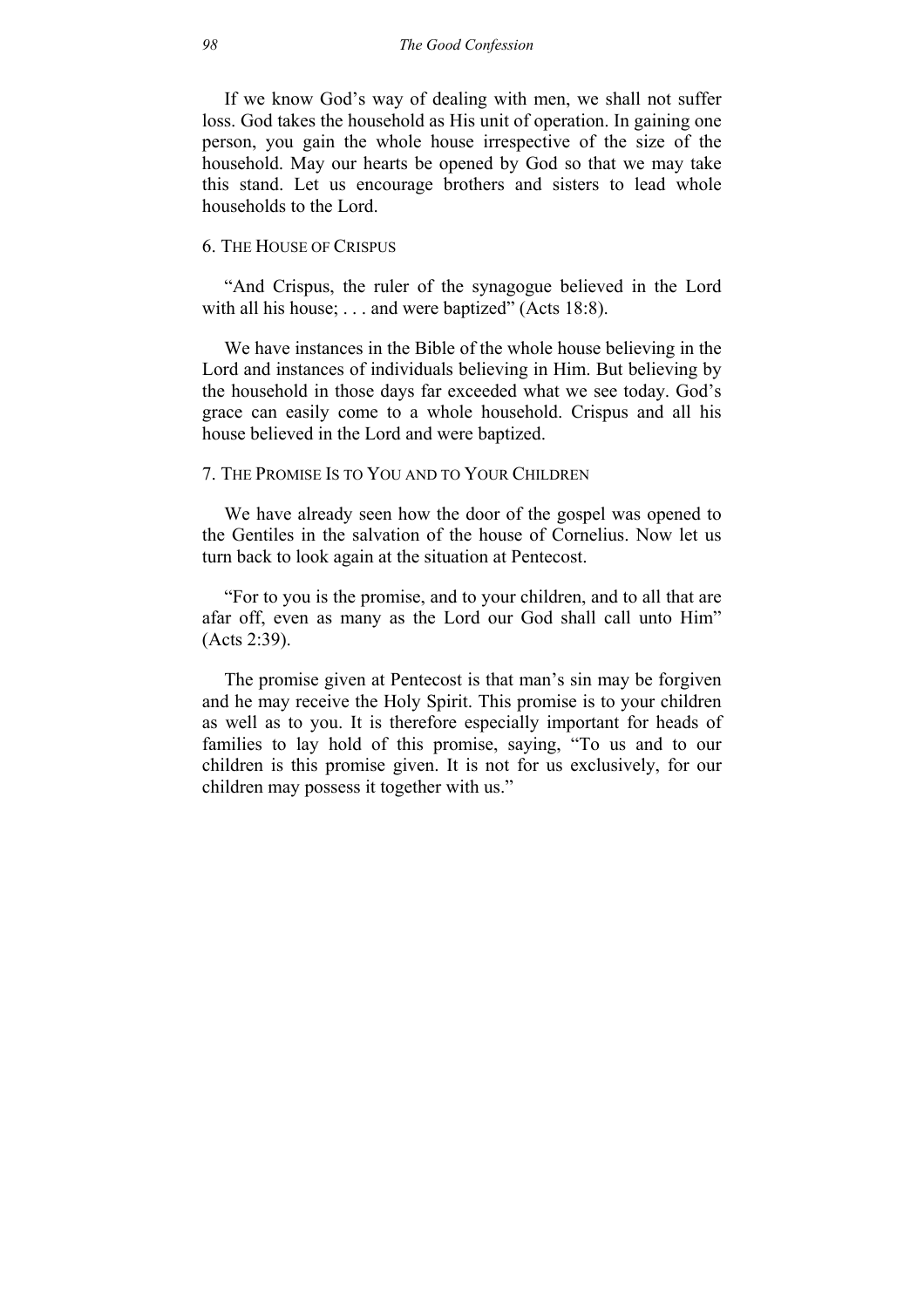#### 8. PEACE TO THE HOUSE

"And into whatsoever house ye shall enter, first say, Peace be to this house. And if a son of peace be there, your peace shall rest upon him: but if not, it shall turn to you again" (Lk. 10:5-6).

When one is sent out to preach the gospel, he should enter into a house saying, "Peace be to this house." If anyone in the house is worthy of peace, this blessing will be upon the whole house. Again, God's peace is not just for an individual but for the house. May young believers seize upon this blessed promise. Thank God, peace also comes upon house after house.

#### 9. THE HOUSE OF STEPHANAS

"And I baptized also the household of Stephanas" (1 Cor. 1:16). Paul baptized every member of the house of Stephanas for they all believed in the Lord.

# 10. THE HOUSE OF ONESIPHORUS

"Salute Prisca and Aquila, and the house of Onesiphorus" (2 Tim. 4:19).

"The Lord grant mercy unto the house of Onesiphorus: for he oft refreshed me, and was not ashamed of my chain" (2 Tim. 1:16).

This family took care of Paul and was not ashamed of his chain. You will notice that it was not just one member but the whole house that helped Paul.

I trust from the few chosen Scripture passages (I have not time to mention all the instances in the Old and New Testaments) we can at least be assured that the unit of God's dealing is the house. Especially in the matter of salvation, God takes the house as the unit of His grace.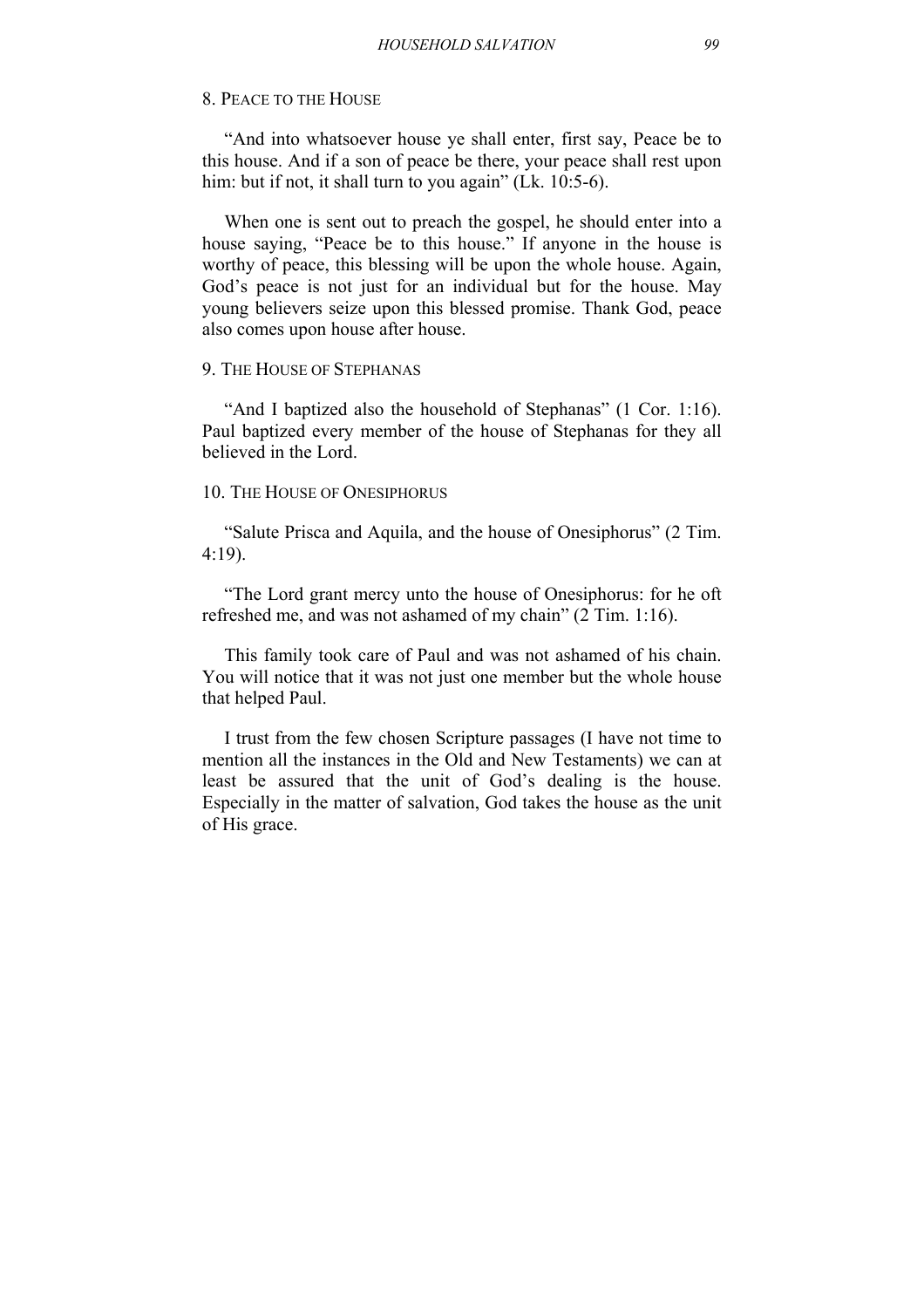# *God's Unit of Punishment*

Here we will find some Bible verses which show that the unit of God's punishment is also the household. As men rebelled against God, God reacted in wrath against their houses. Thus not only peace and joy and salvation are for the household, punishment is also for the household. As the blessing of God comes to the house, likewise does the punishment of God come to the house. If God can punish the house for the sake of one member, surely He can bless the house also for one person. As woe comes to the family through one man, so blessing and salvation come to the house by one member. In view of this, a new believer should learn to stand up for his house. "As for me and my house we will serve the Lord" (Josh. 24:15b).

1. THE HOUSE OF PHARAOH

"And Jehovah plagued Pharaoh and his house with great plagues because of Sarai, Abram's wife" (Gen. 12:17). For the sin of one man, Pharaoh, the Lord plagued him and his house. If God's woe comes to the household, may we not expect His blessing to come to the household too? We are not destined to be plagued; rather are we to be people of His grace.

# 2. THE HOUSE OF ABIMELECH

"For Jehovah had fast closed up all the wombs of the house of Abimelech, because of Sarah, Abraham's wife" (Gen. 20:18). All the wombs, not just one or two wombs of the house of Abimelech, were closed.

### 3. THE HOUSE OF DAVID

"Now therefore the sword shall never depart from thy house, because thou hast despised me, and hast taken the wife of Uriah the Hittite to be thy wife. Thus saith Jehovah, Behold, I will raise up evil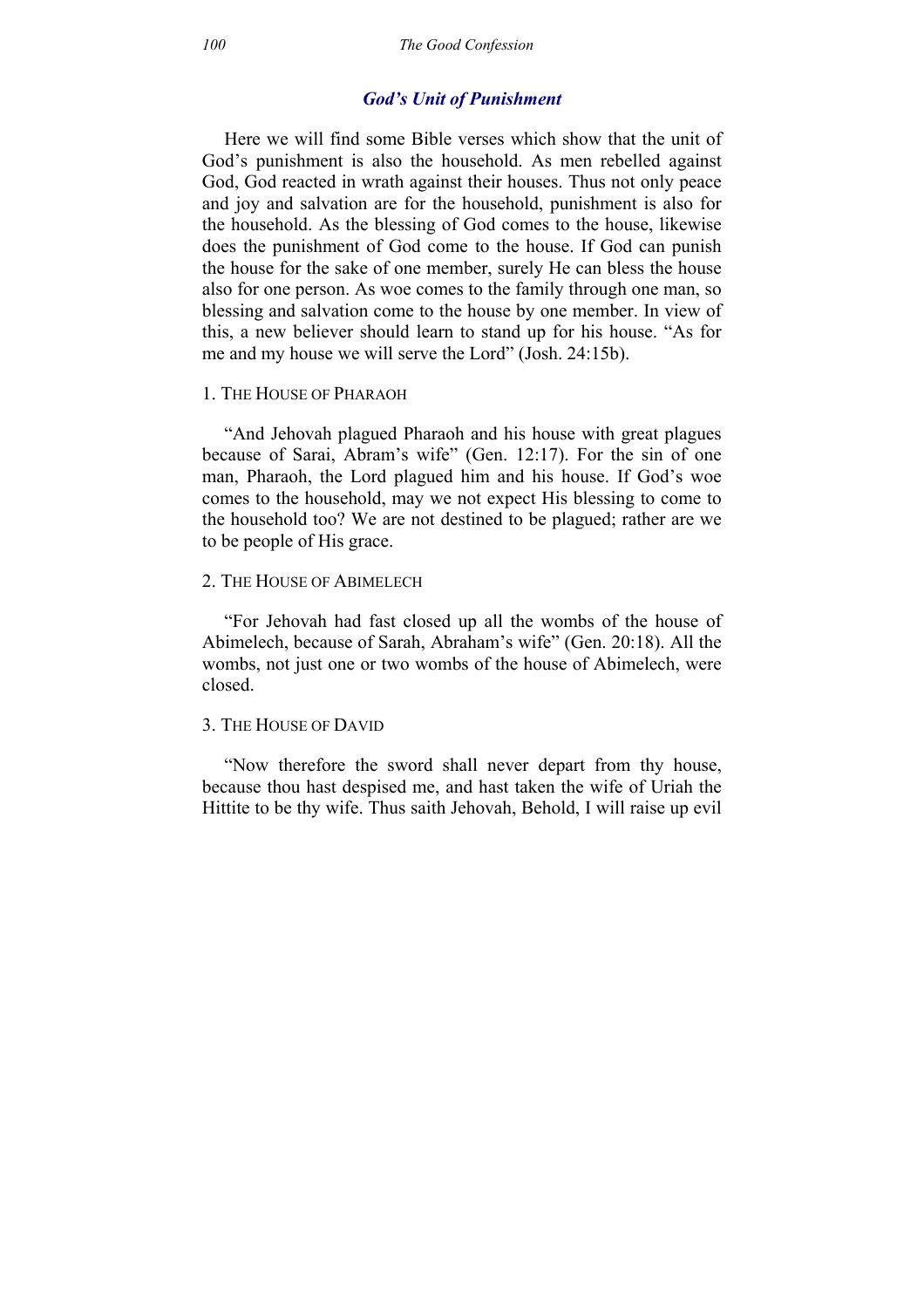against thee out of thine own house; and I will take thy wives before thine eyes, and give them unto thy neighbor, and he shall lie with thy wives in the sight of this sun" (2 Sam. 12:10-11).

After David had sinned, the chastisement of God came upon his house, even that the sword would not depart from his house. David alone sinned, but David's house received God's judgment. From God's viewpoint, one's house is closely related to one's self and they become one unit. God divides the people on earth into houses, not into individuals. Therefore we must come to God by the household.

# 4. THE HOUSE OF JEROBOAM

"And this thing became sin unto the house of Jeroboam, even to cut it off, and to destroy it from off the face of the earth" (1 Kings 13:34). As a result of his setting up idols, God cut off his whole house.

"Moreover Jehovah will raise him up a king over Israel, who shall cut off the house of Jeroboam that day: but what? even now" (14:14). Why did God cut off the house of Jeroboam? We can only say that it was because the house is a unit before God.

#### 5. THE HOUSE OF BAASHA

"Behold, I will utterly sweep away Baasha and his house; and I will make thy house like the house of Jeroboam the son of Nebat" (1) Kings 16:3). God cut off the house of Baasha in the same way as He cut off the house of Jeroboam, for the unit of God's dealing is the house.

#### 6. THE HOUSE OF AHAB

I think one of the most famous houses in the book of Kings is the house of Ahab. "And I will make thy house like the house of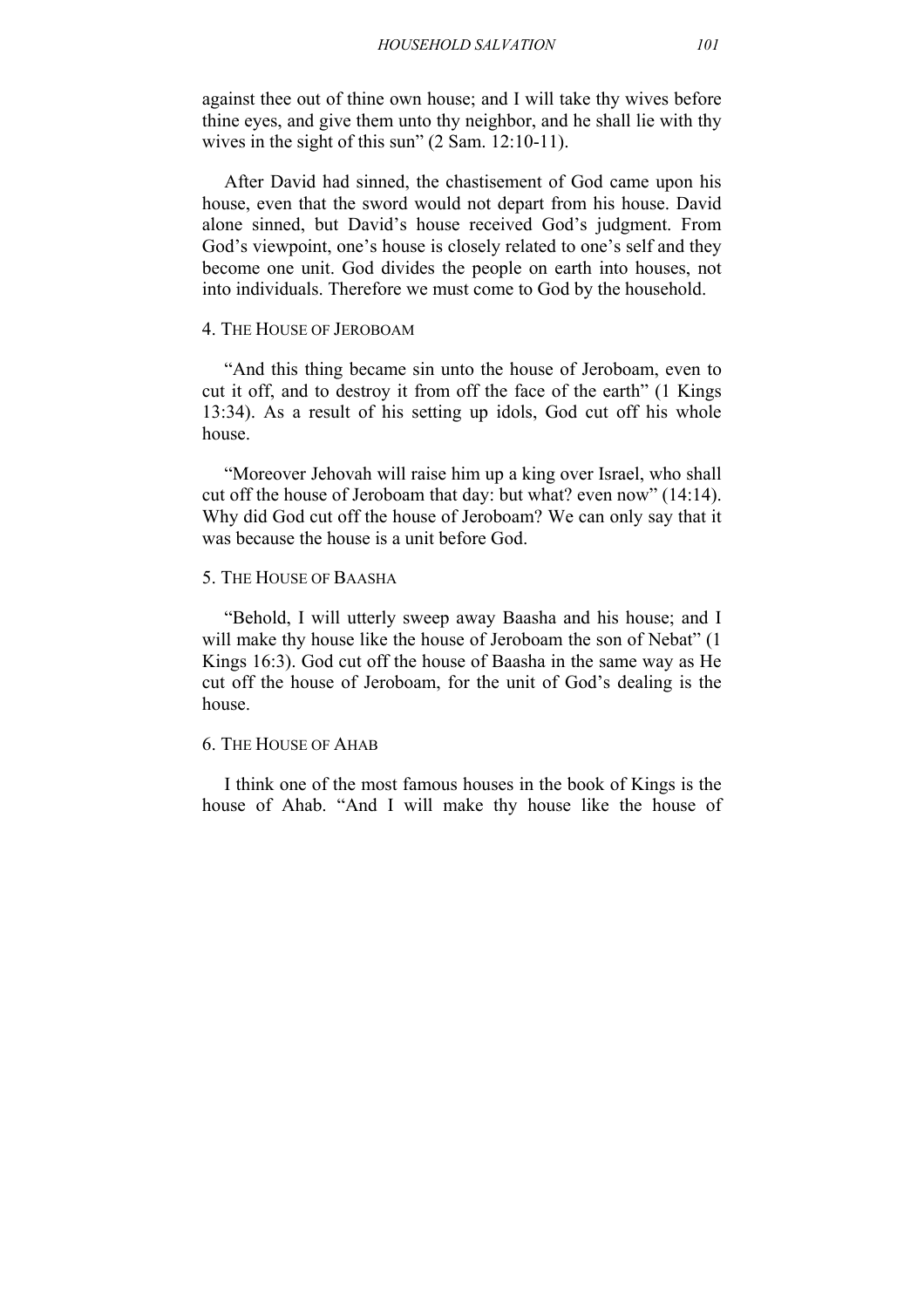Jeroboam the son of Nebat, and like the house of Baasha the son of Ahijah for the provocation wherewith thou hast provoked me to anger, and hast made Israel to sin" (1 Kings 21:22). Why did God deal with the house of Ahab? Because Ahab provoked God. Ahab was one of the worst kings in the Old Testament. He received the same treatment from God as the house of Jeroboam and the house of Baasha.

# 7. THE HOUSES OF DATHAN AND ABIRAM

"And what he did unto Dathan and Abiram, the sons of Eliab, the son of Reuben; how the earth opened its mouth, and swallowed them up, and their households, and their tents, and every living thing that followed them, in the midst of all Israel" (Deut. 11:6). The word "household" in Hebrew is the same word for "house." Dathan and Abiram sinned against God; the earth opened its mouth and swallowed up them and their households.

I am convinced that the Bible in both the Old and the New Testaments and both positively and negatively, affirms the house as the unit of God's dealing. Brethren, do you think this is true? If so, let us live carefully before God because one person can affect the whole house.

# *Heads of the Families*

I would like to speak specially to heads of families. To the children, our words must not be too weighty. But all the responsible ones in the Bible, with the probable exception of Lydia, are heads of houses. As heads of families, they are responsible before God in a special way. What is this special responsibility? It is that they bring their households to serve the Lord.

In the capacity of head of a household, I can claim God's promise for the whole house. I may declare that my house will believe in the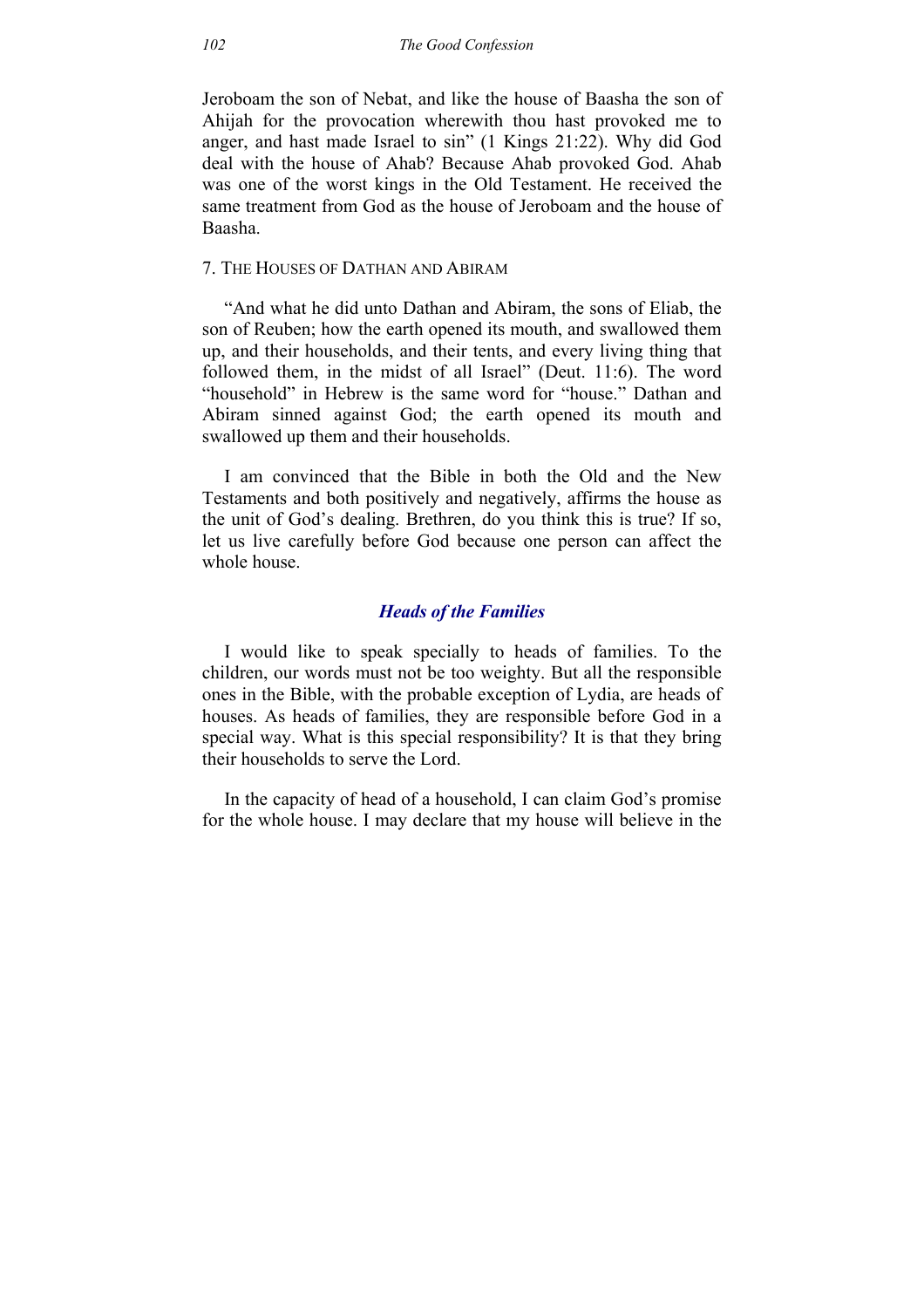Lord. Whether the children have believed or not does not alter this decision, for I, not they, am responsible for the house. I should quote the words of Joshua before God and my house, "But as for me and my house, we will serve Jehovah" (Josh. 24:15). I choose for the family. Hereafter the world has to acknowledge that this is a Christian family, a family which believes in the Lord.

Stand on this decision and speak in faith. Do not compromise your position. Bring your wife and your children to the same position. Lay hold of this: I am head of the family; my house shall believe in God; I have decided to have a worshipping house, a house that believes in the Lord. If you declare by faith and lead with authority, you will naturally bring your children in.

I think each and every head of the family ought to gather his children and dependents together and declare to them the words of Joshua, "As for me and my house, we will serve Jehovah." If you take this position of faith, all of your house will eventually come to the Lord, for they have no escape. This, indeed, is marvelous.

We have noticed now that household salvation is in the Bible, but our experience in this respect is not adequate. Thank God, when I was in England, I had the privilege of meeting a group of brothers who also believed in salvation for the household. I found in their midst family after family of Christians. I was deeply impressed. According to our faith, so shall God do to us. As I talked with them, I was really surprised. We have the knowledge, but they have the fact.

Once I visited George Cutting, the author of "Safety, Certainty and Enjoyment." He was at that time already over eighty years of age. His hair and beard were all white He lay in bed, and his mind was somewhat dull. But when I visited him, he said to me, "Brother Nee, you know, we cannot do without Him and He cannot do without us." He was in intimate communion with the Lord. As you know, aside from the Bible, this little booklet, "Safety, Certainty and